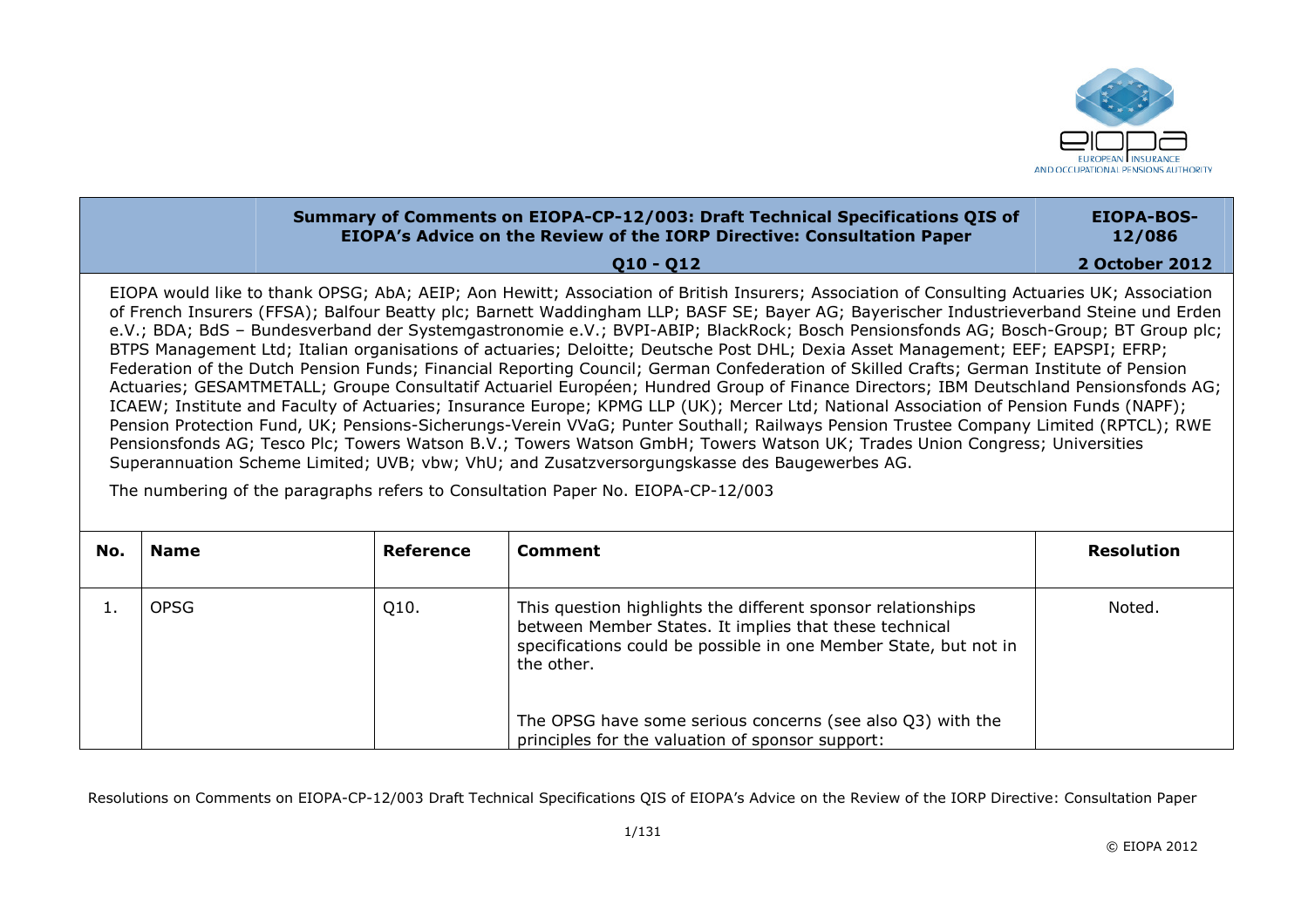

|  | Employing sophisticated modelling techniques that<br>□<br>forecast the sponsor's financial capacity depend on mean<br>(Central Limit Theorem) forward assumptions behaviour.                                                                                                                                                                                                                                                                                                                                                                                                                                                                                                                                                                                                                                                                                                                                                                                                                      |  |
|--|---------------------------------------------------------------------------------------------------------------------------------------------------------------------------------------------------------------------------------------------------------------------------------------------------------------------------------------------------------------------------------------------------------------------------------------------------------------------------------------------------------------------------------------------------------------------------------------------------------------------------------------------------------------------------------------------------------------------------------------------------------------------------------------------------------------------------------------------------------------------------------------------------------------------------------------------------------------------------------------------------|--|
|  | In reality the outcome will be bifurcated, i.e. the sponsor<br>□<br>can either cover or not cover the deficit. In some Member States<br>the sponsoring company has to cover the deficit anyhow. Unless<br>the sponsor is bankrupt the sponsor cannot escape from this<br>legal obligation.                                                                                                                                                                                                                                                                                                                                                                                                                                                                                                                                                                                                                                                                                                        |  |
|  | This legal obligation demonstrates why the Holistic<br>$\Box$<br>Balance Sheet approach on the level of the IORP does not<br>always make sense, for example, where an IORP has two<br>different pension schemes with two different sponsoring<br>undertakings. Some of the questions of the QIS lead to the<br>valuation of the sponsoring company, but how do you value the<br>sponsor covenant, where there is more than one sponsor (e.g.<br>industry-wide pension schemes) or how do you value the<br>sponsor support for a public pension scheme? An approach<br>linked to the schemes irrespective of the pension provider could<br>make more sense. Otherwise - from the perspective of some<br>different Member States - some schemes and thus members are<br>treated differently than others. Therefore, the question arises if<br>the HBS approach should be used for supervision of IORPs or of<br>pension schemes. More guidance with respect to this question<br>would be desirable. |  |
|  | Though far from perfect (due to bifurcation) an<br>П<br>assessment of the sponsor covenant could be based on the<br>present value of the deficit and the capability of the sponsor to<br>cover the deficit today - through the issuance of a bond.                                                                                                                                                                                                                                                                                                                                                                                                                                                                                                                                                                                                                                                                                                                                                |  |
|  | Alternatively if the sponsor is a public and listed company                                                                                                                                                                                                                                                                                                                                                                                                                                                                                                                                                                                                                                                                                                                                                                                                                                                                                                                                       |  |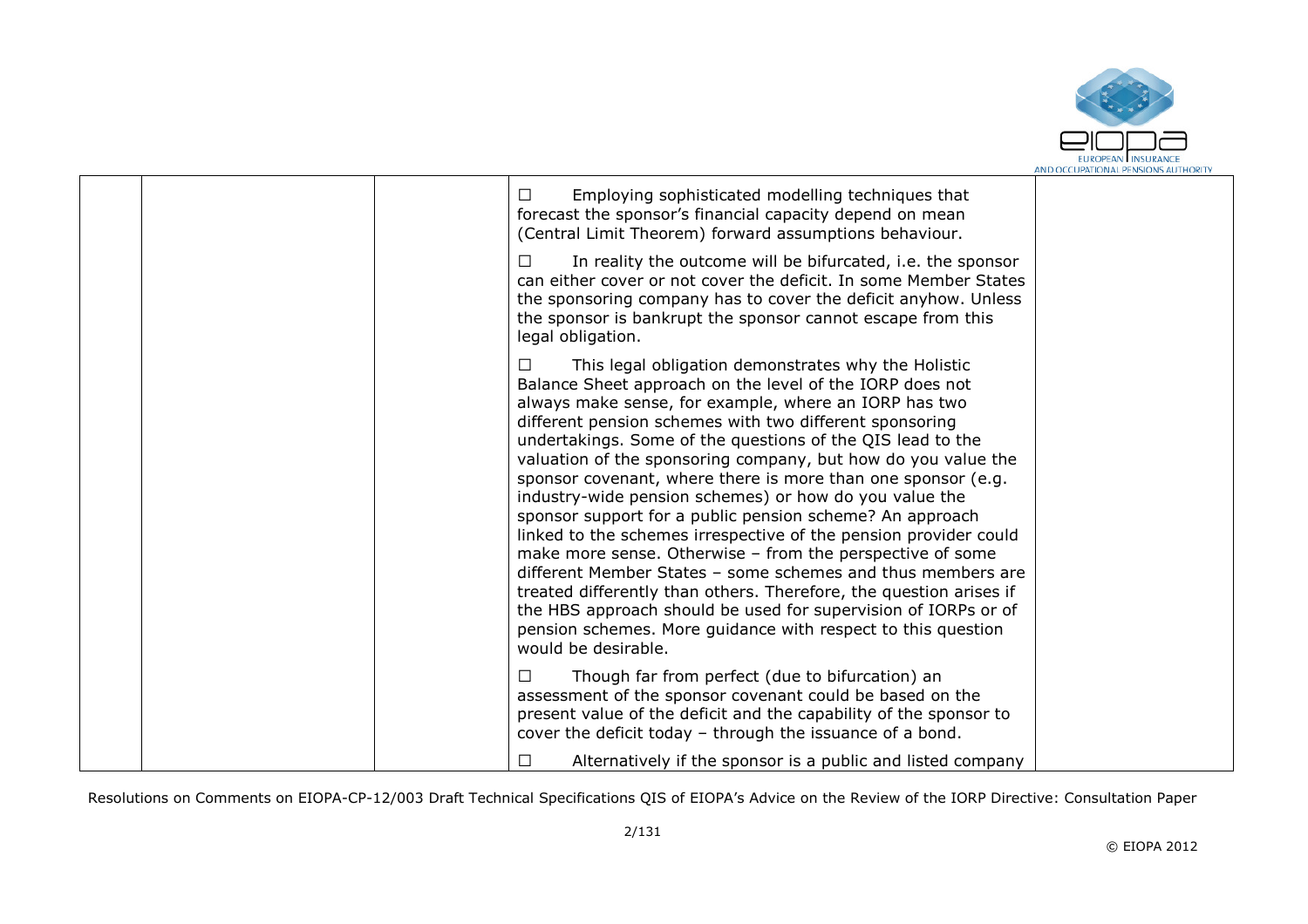

|    |                                                       |      |                                                                                                                                                                                                                                                                                                                                                                                                                                                                                                                                                                                                                                                                                                         | AND OCCUPATIONAL PENSIONS AUTHORIT |
|----|-------------------------------------------------------|------|---------------------------------------------------------------------------------------------------------------------------------------------------------------------------------------------------------------------------------------------------------------------------------------------------------------------------------------------------------------------------------------------------------------------------------------------------------------------------------------------------------------------------------------------------------------------------------------------------------------------------------------------------------------------------------------------------------|------------------------------------|
|    |                                                       |      | with credit default swaps. The pension fund liability and the<br>ability to fund the liability will manifest itself in the pricing of the<br>sponsor/issuer's CDS.                                                                                                                                                                                                                                                                                                                                                                                                                                                                                                                                      |                                    |
|    |                                                       |      | According to the OPSG Pension Protection Schemes (PPSs)<br>should be incorporated as an asset on the HBS. We endorse the<br>notion of HBS 6.71, if the PPS covers 100% of the benefits and<br>is sufficiently strong, its value should close the funding gap. This<br>would be a simplification for the IORPs and would avoid<br>unnecessarily complex HBS accounting.                                                                                                                                                                                                                                                                                                                                  |                                    |
|    |                                                       |      | Alternatives for the proposed valuation and the HBS are Asset<br>Liability Management (ALM) studies, scenario analysis and/or<br>stress testing. These are simpler methods than those of the<br>HBS, because the HBS implies probability weighted mark-to-<br>market valuation, which requires ALM scenarios including<br>discount factors (like risk neutral valuation or deflators). These<br>kinds of alternatives should be studied before a new IORP<br>Directive will be proposed. Also, additional fundamental studies<br>are needed to consider how sponsor (employer) support and<br>PPS, being SSL issues at their core and offering high level<br>protection, affect supervisory structures. |                                    |
| 2. | aba Arbeitsgemeinschaft<br>für betriebliche Altersver | Q10. | No. We do not agree that security mechanisms should be valued<br>on the basis of probability-weighted average discounted<br>expected payments from the sponsor and the pension protection<br>scheme. Firstly, this approach overlooks the fact that, in reality,<br>the value of security mechanisms is digital, either they function<br>or they don't. This means that a sponsor will continue to support<br>a scheme up to the point where it is no longer financially                                                                                                                                                                                                                                | Noted.                             |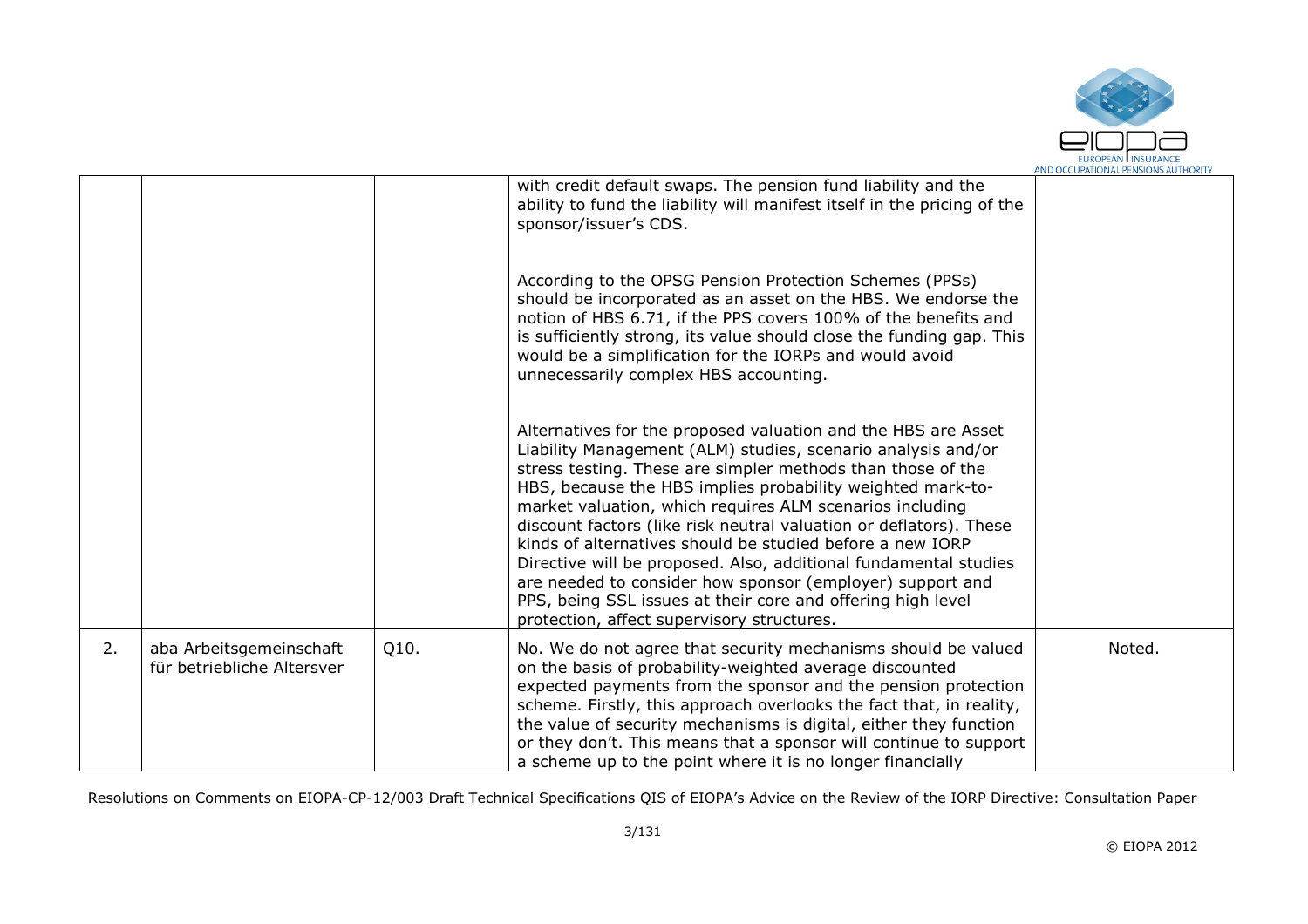

|  | feasible, at which point it will be closed and support will cease.<br>Of course the deficit funding procedure, which is omitted from<br>the technical specifications, will have an impact on this. Having<br>to fund the entire deficit tomorrow with cash is a different<br>proposition to having to increase the next x years of<br>contributions by y%, even if the present value might be the<br>same.                                                                                                                                                                                                                                                                                                                  |  |
|--|-----------------------------------------------------------------------------------------------------------------------------------------------------------------------------------------------------------------------------------------------------------------------------------------------------------------------------------------------------------------------------------------------------------------------------------------------------------------------------------------------------------------------------------------------------------------------------------------------------------------------------------------------------------------------------------------------------------------------------|--|
|  | In addition, EIOPA should take into account that a prudent and<br>sustainably acting sponsor company will financially support an<br>IORP not only to the extent that liabilities are covered but also<br>with respect to coverage of a capital requirement. Otherwise<br>benefits would have to be reduced and given the subsidiary<br>liability of the employer, these would simply land on the balance<br>sheet of the sponsor.                                                                                                                                                                                                                                                                                           |  |
|  | The valuation of sponsor support as proposed by EIOPA is not<br>robust due to the number of assumptions that need to be made.<br>Moreover, the input data required would mostly not be readily<br>available. For example, EBTDA is a figure that is usually only<br>published with respect to publicly listed and consolidated<br>entities. Benefit promises, however, are made at the legal entity<br>level and it is only the legal entity that is liable. Therefore, a<br>consolidated EBTDA figure is irrelevant for the purposes of this<br>calculation. Non-publicly listed entities are not required to<br>prepare financial statements in accordance with IFRS and,<br>therefore, would not publish an EBTDA value. |  |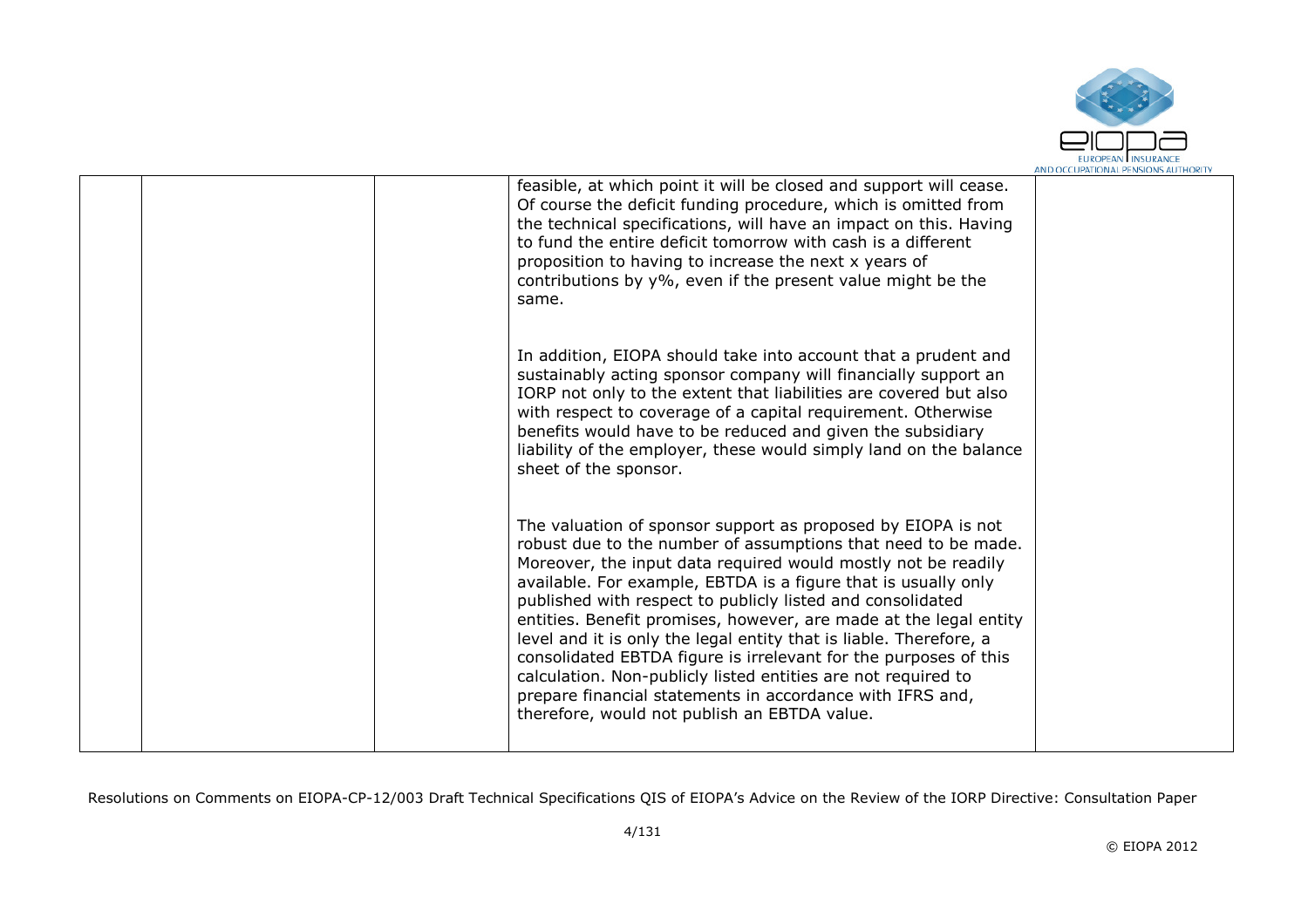

| To the extent that the value of sponsor support can only be<br>estimated for a few large corporates, the question arises<br>whether the proposed method represents discrimination of<br>SME <sub>s</sub> .                                                                                                                                                                                                                                                                                                                                                                                                                                                                                                                                                                                                                                                                                                                                                                                                                                                                                                                                                                                                                                             |        |
|--------------------------------------------------------------------------------------------------------------------------------------------------------------------------------------------------------------------------------------------------------------------------------------------------------------------------------------------------------------------------------------------------------------------------------------------------------------------------------------------------------------------------------------------------------------------------------------------------------------------------------------------------------------------------------------------------------------------------------------------------------------------------------------------------------------------------------------------------------------------------------------------------------------------------------------------------------------------------------------------------------------------------------------------------------------------------------------------------------------------------------------------------------------------------------------------------------------------------------------------------------|--------|
| 3.<br>Q10.<br>No, AEIP does not think such a market consistent valuation of<br>AEIP - The European<br>Association of Paritarian<br>the sponsor support and the pension protection scheme is<br>adequate.<br>Inst<br>First of all, to evaluate the sponsor support only through its<br>discounted future cash flows is a limited and partial, as well as<br>very complex and burdensome exercise. Moreover, such a<br>methodology does not take into consideration the bargaining<br>process between the social partners, which is crucial in<br>quaranteeing sponsor support.<br>AEIP would also point out that to calculate the EBTDA and the<br>future cash flows of sponsor undertakings require industrial and<br>marketing information and skills which European IORPs do not<br>necessarily have because they are not needed for their business<br>operations. Furthermore, in order to calculate sponsors' future<br>cash flows, there is a need to access extremely sensitive data<br>that the sponsor might not be willing to disclose, especially in<br>the case of multi-employer and industry-wide schemes.<br>Moreover, the proposed methodology does not clarify how<br>multiemployer, industry-wide IORPs that could consist of tens of | Noted. |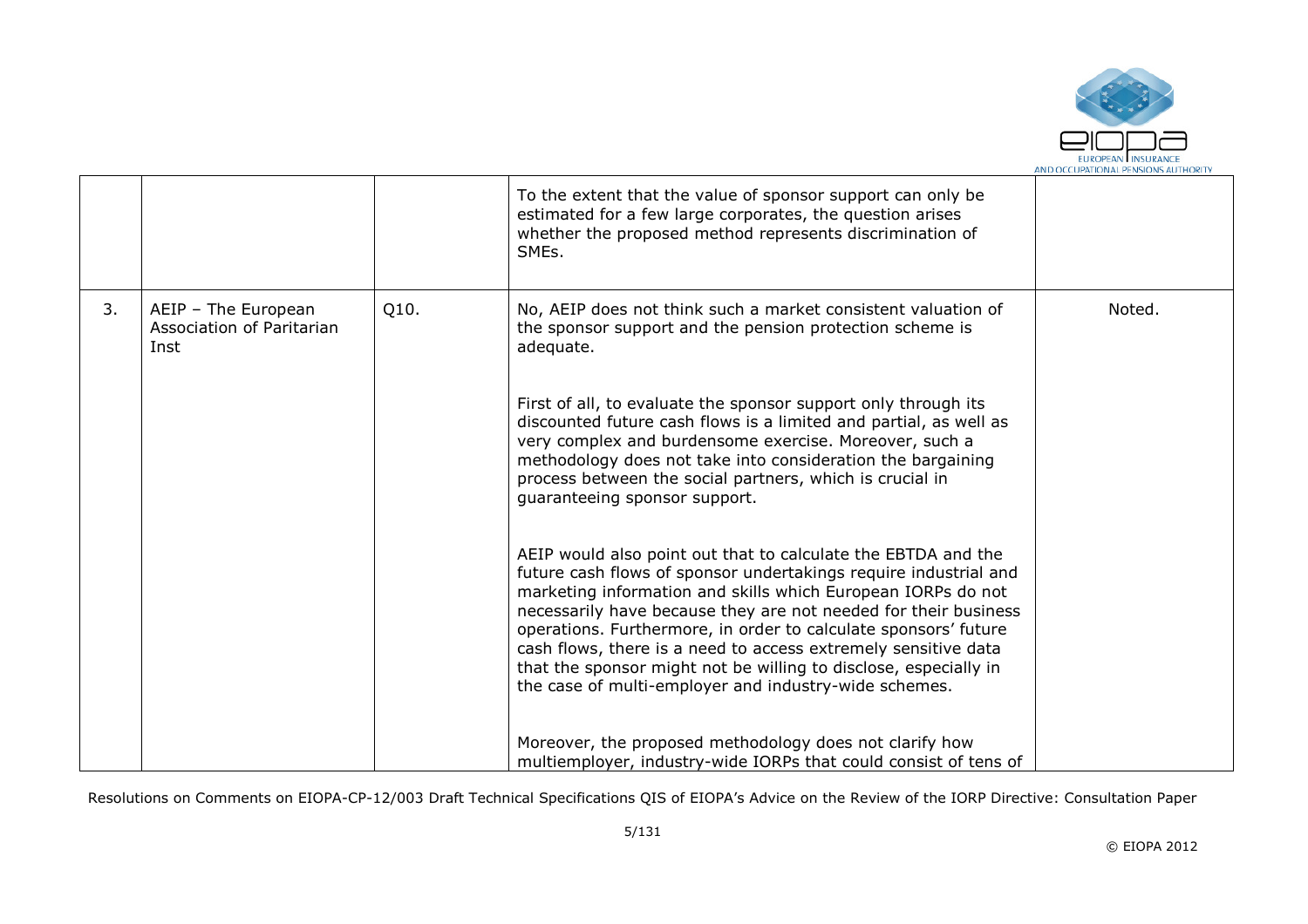

|  | thousands of enterprises should evaluate their sponsor support.<br>Since only a small minority of the sponsoring undertakings are<br>listed most of the data is not available even for the sponsors<br>themselves. The same problem applies to IORPs backed by not-<br>for-profit or public organisations.                                                                                                                                                                                                                                                                                                                                                                                                                                                                                                                                                                                                 |  |
|--|------------------------------------------------------------------------------------------------------------------------------------------------------------------------------------------------------------------------------------------------------------------------------------------------------------------------------------------------------------------------------------------------------------------------------------------------------------------------------------------------------------------------------------------------------------------------------------------------------------------------------------------------------------------------------------------------------------------------------------------------------------------------------------------------------------------------------------------------------------------------------------------------------------|--|
|  | As already mentioned above, the contribution and any raises of<br>the contribution in industry wide pension schemes based on<br>collective agreements are decided upon during collective<br>bargaining. Therefore every raise of the pension funds<br>contribution is part of package that consists of wage raises,<br>pension funds contribution, working time etc. In total the parts<br>sum up to the productivity progress within the industry modified<br>by the bargaining powers of social partners. Every raise of<br>pension funds contribution is financed not only by the<br>sponsoring enterprises but by the employees too because the<br>latter refrain from getting salary growth of the same amount.<br>Therefore sponsor support cannot only be measured against<br>financial resources but has to acknowledge that the whole<br>industry – employers and employees - support the scheme. |  |
|  | The Holistic Balance Sheet introduces also the risk of financial<br>contamination between IORPs and employers. We see the<br>danger that somehow this once-in-two-hundred-years event<br>finds its way in the balance sheet of the sponsor. This would<br>evaporate the willingness of sponsors to make pension promises<br>any more. We thus invite the EIOPA to reflect if it is needed to<br>evaluate the sponsor support, together with the pension<br>protection scheme, with a hard figure. We suggest using it as                                                                                                                                                                                                                                                                                                                                                                                   |  |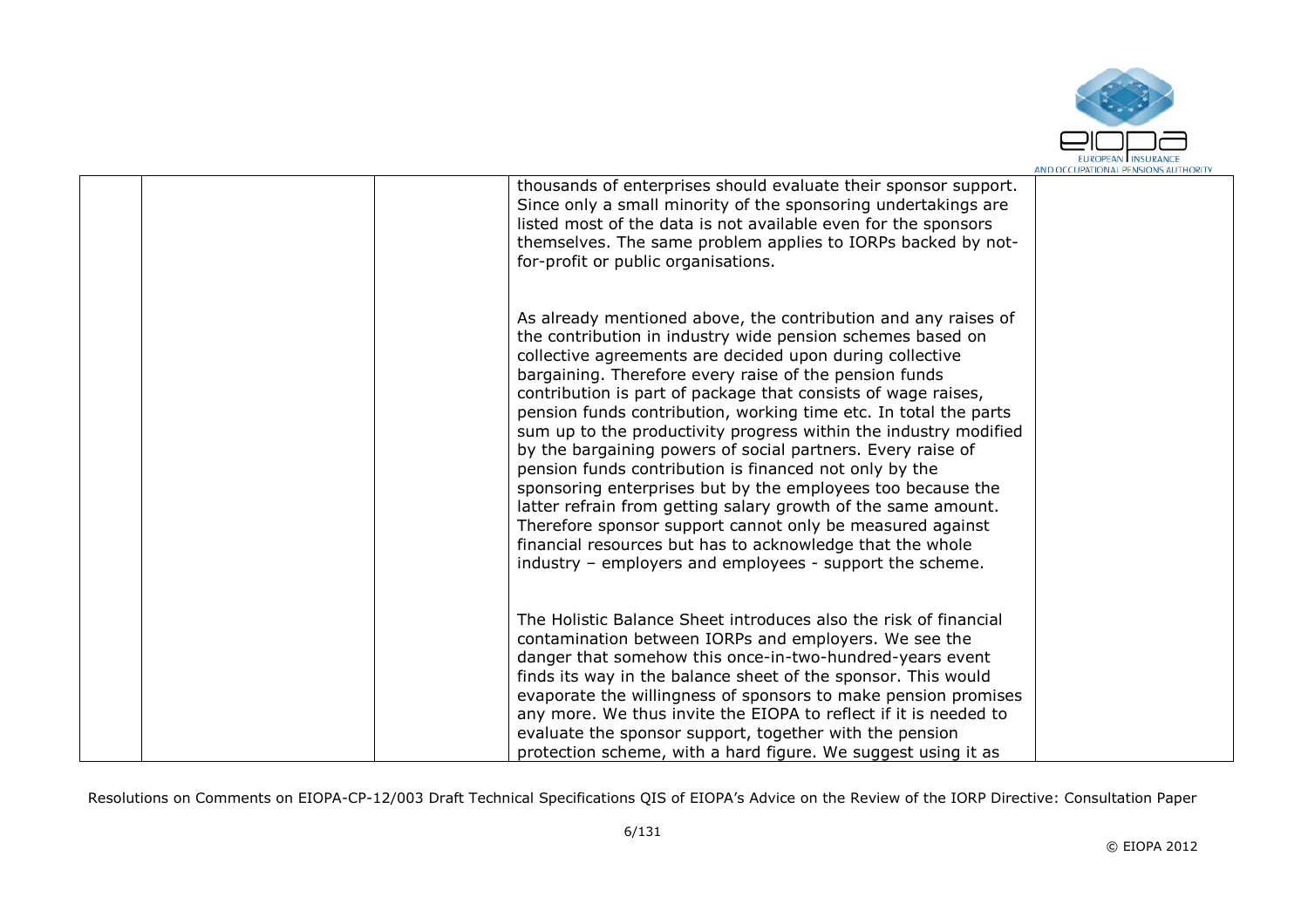

|    |            |      | closing element of the Holistic Balance Sheet.                                                                                                                                                                                                                                                                                                                                                                                                                                                                                                                                   |        |
|----|------------|------|----------------------------------------------------------------------------------------------------------------------------------------------------------------------------------------------------------------------------------------------------------------------------------------------------------------------------------------------------------------------------------------------------------------------------------------------------------------------------------------------------------------------------------------------------------------------------------|--------|
| 6. | Aon Hewitt | Q10. | We can understand the rationale for the approach suggested,<br>but believe that it is likely to be very difficult to put in to<br>practice.                                                                                                                                                                                                                                                                                                                                                                                                                                      | Noted. |
|    |            |      | Also, treating the sponsor covenant as if it was just another<br>fixed term corporate bond and valuing the expected payments in<br>the same way as for any other bond holding (albeit a very large<br>single investment) does not seem to be very "holistic". It does<br>not take into account the possibility that the sponsor value<br>might be many times greater than the expected deficit<br>payments, and build this value into the holistic balance sheet.                                                                                                                |        |
|    |            |      | Further, under the approach taken, the starting point is to<br>assume that the projected cash flows from the sponsor to the<br>IORP have a discounted value which is no more than the IORP<br>deficit. The value of these payments is then reduced to allow for<br>the possibility of default. This ensures that the value placed on<br>the sponsor covenant will always be less than the IORP shortfall,<br>however big and strong the sponsor. It is difficult to see the<br>purpose of such a calculation which seems designed to result in<br>an HBS which does not balance. |        |
|    |            |      | The QIS also does not clarify how the approach is adopted<br>where one Company sponsors more than one IORP, or where a<br>(sponsored) IORP covers employees (or former employees) from                                                                                                                                                                                                                                                                                                                                                                                           |        |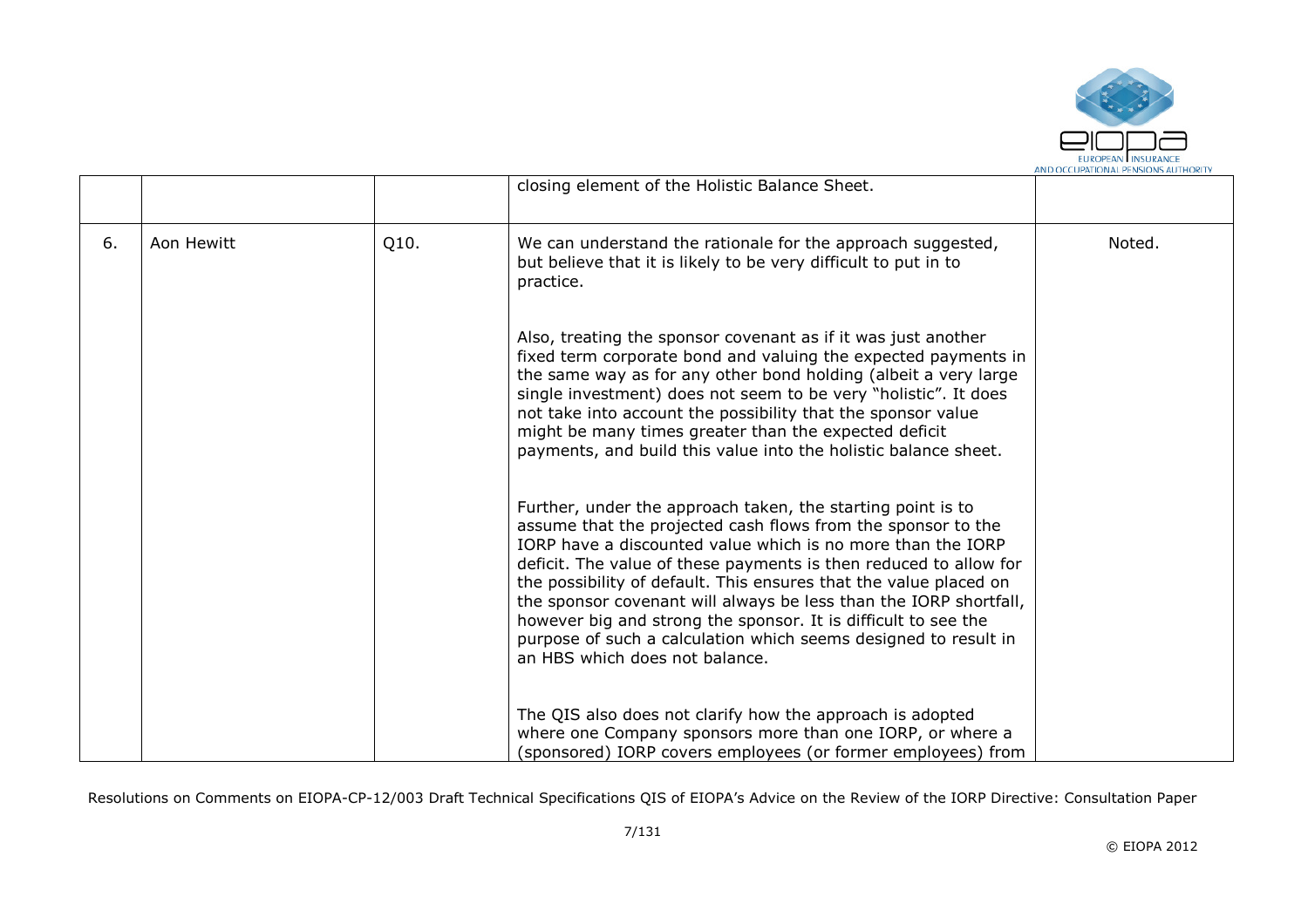

|    |                                    |      | a number of Companies.                                                                                                                                                                                                                                                                                                                                                                                                                                                                                                                                                                                                                                                                                                                                                                                                                                                    |        |
|----|------------------------------------|------|---------------------------------------------------------------------------------------------------------------------------------------------------------------------------------------------------------------------------------------------------------------------------------------------------------------------------------------------------------------------------------------------------------------------------------------------------------------------------------------------------------------------------------------------------------------------------------------------------------------------------------------------------------------------------------------------------------------------------------------------------------------------------------------------------------------------------------------------------------------------------|--------|
|    |                                    |      | We accept the theory but it is likely to be difficult to put in to<br>practice. In relation to employer support, inputs are non-<br>standard or not readily available, and there is a significant risk<br>that the standard simplifications and parameters proposed by<br>EIOPA could lead to material mis-statements, for many different<br>types of plan sponsor.                                                                                                                                                                                                                                                                                                                                                                                                                                                                                                       |        |
|    |                                    |      | Instead, we suggest that sponsor support required to cover the<br>HBS and SCR shortfall is calculated as a balancing item. The<br>IORP manager should then be expected to consider whether it is<br>reasonable to rely on the sponsor to the extent required. This is<br>consistent with the current UK approach. It avoids the need to<br>place a numerical value on the maximum or actual sponsor<br>covenant. This means that EIOPA avoids having to set out and<br>justify what look like essentially arbitrary formulae. It means<br>there is flexibility to deal with IORPs with several sponsors and<br>with companies (or groups) which sponsor several IORPs. It also<br>avoids problems with much of the required data being difficult to<br>derive (at least in an objective way) such as the default risk<br>relating to unquoted or not for profit entities. |        |
| 7. | Association of British<br>Insurers | Q10. | The valuation seems to be quite complex.                                                                                                                                                                                                                                                                                                                                                                                                                                                                                                                                                                                                                                                                                                                                                                                                                                  | Noted. |
|    |                                    |      | The ABI questions how to achieve realistic assumptions about<br>future profits of the sponsor and how this could be checked by<br>the supervisors. It is already difficult for single-employer IORPs.<br>For multi- employer IORPs it seems to be impossible without                                                                                                                                                                                                                                                                                                                                                                                                                                                                                                                                                                                                      |        |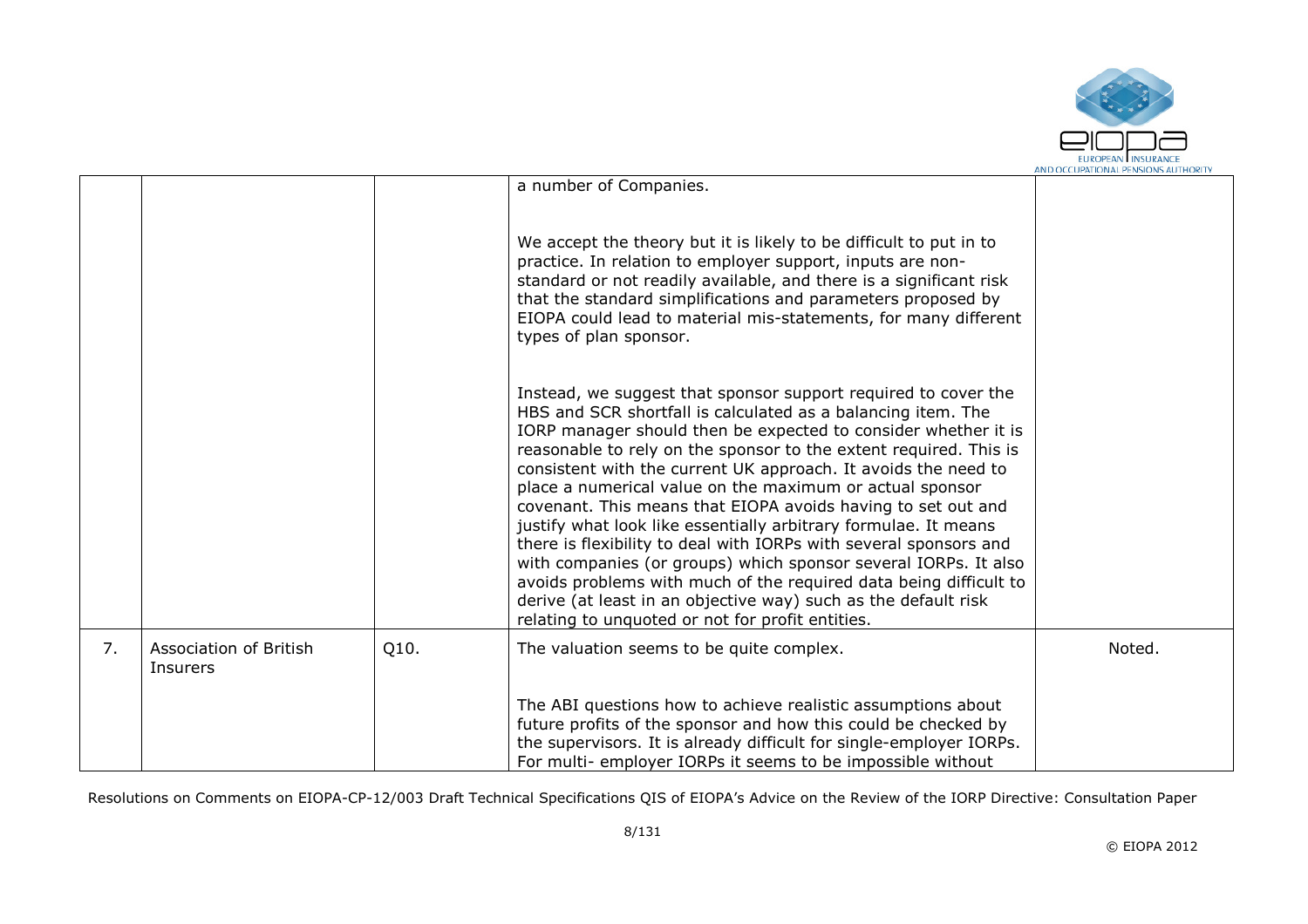

|    |                                                  |      | further guidance and simplifications.<br>The setting of probability parameters of sponsor default might<br>be a rather difficult exercise - some additional quidance at<br>national level (taking into account the national specifics) might<br>be helpful.                                                                                                                                                                                                                                                                                                                                                                                                                                             |        |
|----|--------------------------------------------------|------|---------------------------------------------------------------------------------------------------------------------------------------------------------------------------------------------------------------------------------------------------------------------------------------------------------------------------------------------------------------------------------------------------------------------------------------------------------------------------------------------------------------------------------------------------------------------------------------------------------------------------------------------------------------------------------------------------------|--------|
| 8. | Association of Consulting<br><b>Actuaries UK</b> | Q10. | It is unclear how the sponsor support will be valued for multi-<br>employer schemes.                                                                                                                                                                                                                                                                                                                                                                                                                                                                                                                                                                                                                    | Noted. |
| 9. | Association of French<br>Insurers (FFSA)         | Q10. | At this stage, FFSA has some questioning on the valuation of<br>specific security mechanisms like sponsor support and pension<br>protection schemes.<br>Sponsor support<br>The proposal of EIOPA to recognize sponsor support as an asset<br>in the HBS is tailor-made for one to one relationship between an<br>IORP and its sponsor. At this stage, it is unclear how multiple<br>sponsorships would be taken into account and the value of the<br>sponsor covenant in public sector pension schemes have to be<br>valued.<br>As an alternative or in addition to the sponsor support, an IORP<br>should be allowed to be reinsured of all or part of its obligations.<br>Pensions protection schemes | Noted. |
|    |                                                  |      | Our understanding of the valuation of the potential contribution                                                                                                                                                                                                                                                                                                                                                                                                                                                                                                                                                                                                                                        |        |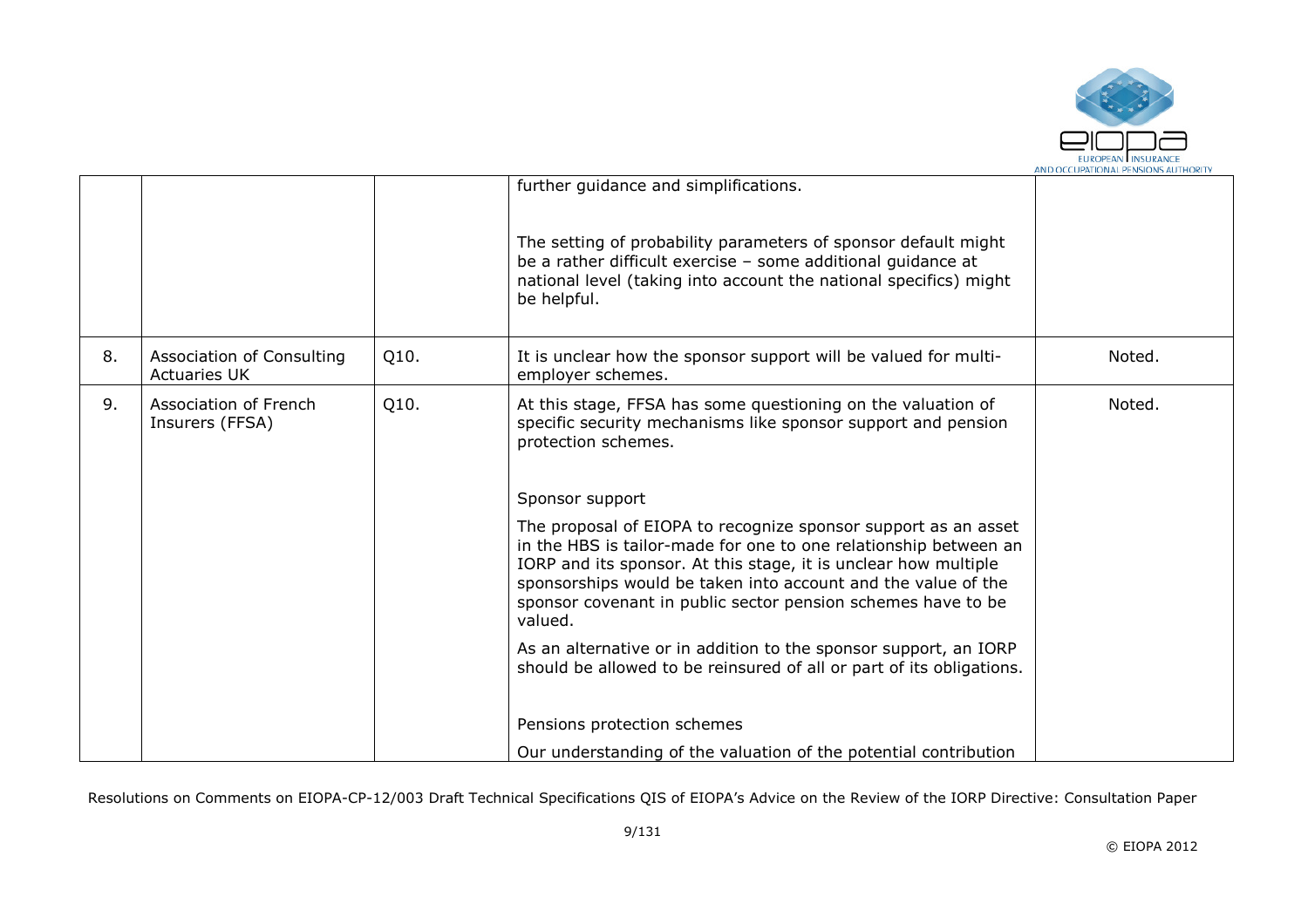

|     |                        |      | of PPS as an asset in the HBS makes the entire coverage<br>(according to specific rules attached to the PPS) could be asked<br>by the IORP irrespectively of any systemic effect or multiple<br>refunding calls. In that way, the same amount would be callable<br>by IORPs linked to the PPS by several IORPs at the same time<br>independently.                                                                                                                                                                                                                                                                                                                                                                                                                                                                                                                                                                                                                                                                                                                             |        |
|-----|------------------------|------|-------------------------------------------------------------------------------------------------------------------------------------------------------------------------------------------------------------------------------------------------------------------------------------------------------------------------------------------------------------------------------------------------------------------------------------------------------------------------------------------------------------------------------------------------------------------------------------------------------------------------------------------------------------------------------------------------------------------------------------------------------------------------------------------------------------------------------------------------------------------------------------------------------------------------------------------------------------------------------------------------------------------------------------------------------------------------------|--------|
| 10. | Balfour Beatty plc     | Q10. | The technical specifications propose that security mechanisms<br>should be valued on a market consistent basis, i.e. by<br>calculating the probability-weighted average of (discounted)<br>expected payments from the sponsor and the pension protection<br>scheme (Section 2.6). Do stakeholders agree with the principles<br>for the valuation of sponsor support and pension protection<br>schemes? If not, what alternatives would you propose?<br>Our concerns are that a number of the central parameters<br>provided seem arbitrary and that this is likely to compromise the<br>objective of market consistency. In addition, there is room for<br>very different interpretations of the parameters, such as the<br>expected future profits, which again seems to militate against<br>the aim of market consistency We also reiterate the point that<br>the complexity of the arrangements and corporate inter-<br>relationships through which sponsor support is provided to<br>IORPs militate against a formulaic approach to the assessment<br>of sponsor support. | Noted. |
| 11. | Barnett Waddingham LLP | Q10. | Further consideration needs to be given to individual IORPs'<br>circumstances, for example:                                                                                                                                                                                                                                                                                                                                                                                                                                                                                                                                                                                                                                                                                                                                                                                                                                                                                                                                                                                   | Noted. |
|     |                        |      | $\Box$<br>Multi-employer pension schemes                                                                                                                                                                                                                                                                                                                                                                                                                                                                                                                                                                                                                                                                                                                                                                                                                                                                                                                                                                                                                                      |        |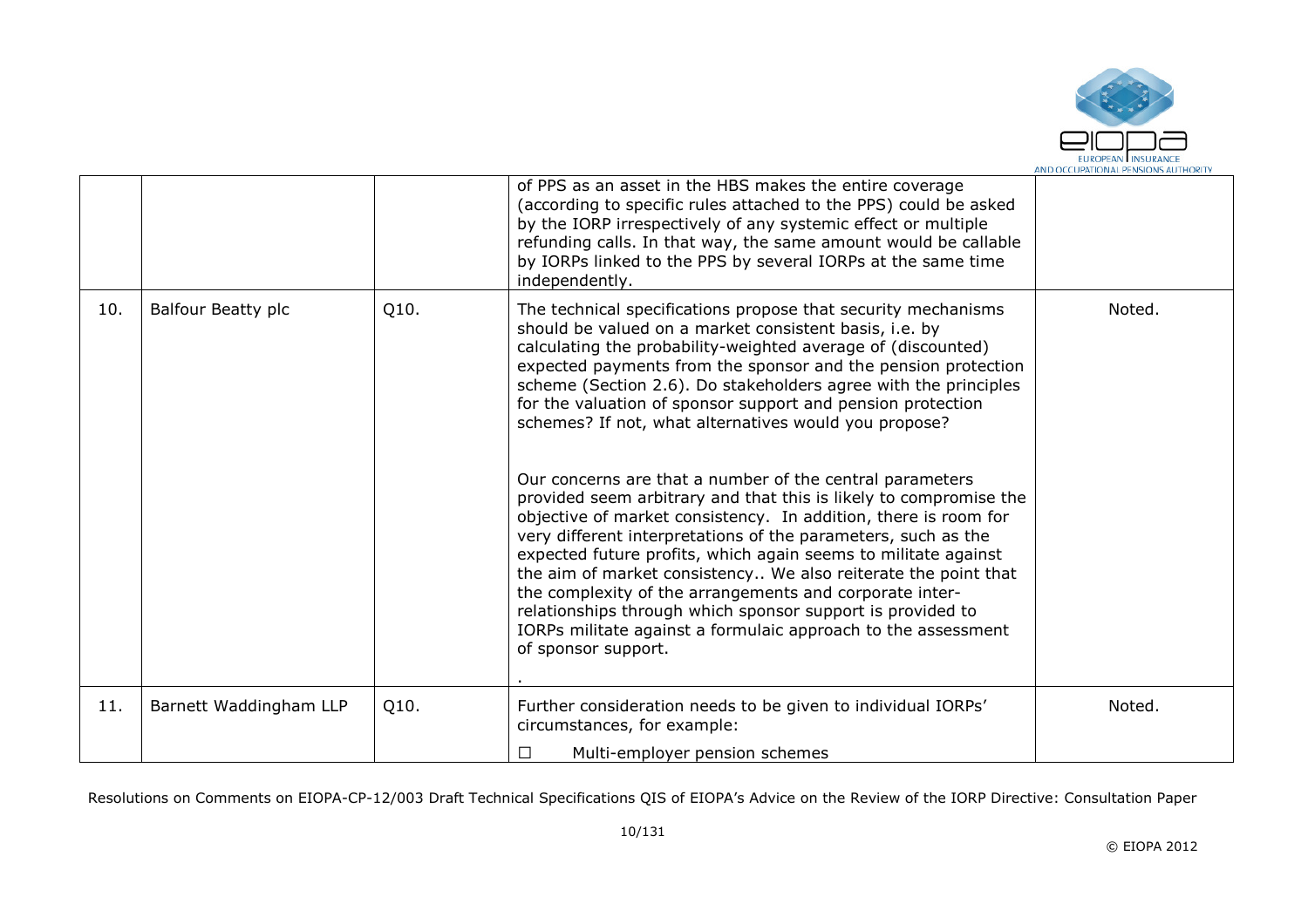

|     |                |      | $\Box$<br>The definition of sponsor<br>Sponsors which are non-profit making<br>□<br>We note the need to consult further on specific parameters such<br>as the recovery rate and would point to this as an example of<br>why the timetable for implementation of a revised IORP directive                                                                                                                                                                                                                                                                                                                                                                                                                                                                                                                                                                                                                                                                                                       |        |
|-----|----------------|------|------------------------------------------------------------------------------------------------------------------------------------------------------------------------------------------------------------------------------------------------------------------------------------------------------------------------------------------------------------------------------------------------------------------------------------------------------------------------------------------------------------------------------------------------------------------------------------------------------------------------------------------------------------------------------------------------------------------------------------------------------------------------------------------------------------------------------------------------------------------------------------------------------------------------------------------------------------------------------------------------|--------|
| 12. | <b>BASF SE</b> | Q10. | is too short.<br>The technical specifications propose that security mechanisms<br>should be valued on a market consistent basis, i.e. by<br>calculating the probability-weighted average of (discounted)<br>expected payments from the sponsor and the pension protection<br>scheme (Section 2.6). Do stakeholders agree with the principles<br>for the valuation of sponsor support and pension protection<br>schemes? If not, what alternatives would you propose?<br>No. In its proposal EIOPA is striving to ascribe "market"<br>consistent" values to concepts that are in practice difficult if not<br>impossible to quantify. Trying to do this leads to calculations<br>that are far too complex and burdensome. Furthermore, we<br>consider that the evaluation of the security mechanisms is too<br>much assumption-driven. This makes the outcome very<br>sensitive to any slight modification of the underlying<br>assumptions. Against this background, we believe that the costs | Noted. |
|     |                |      | of calculating the values of the security mechanisms are not<br>justified by the reliability of the results.<br>Moreover, the input data required are not available in many<br>cases. For example, EBTDA is a figure that is usually only                                                                                                                                                                                                                                                                                                                                                                                                                                                                                                                                                                                                                                                                                                                                                      |        |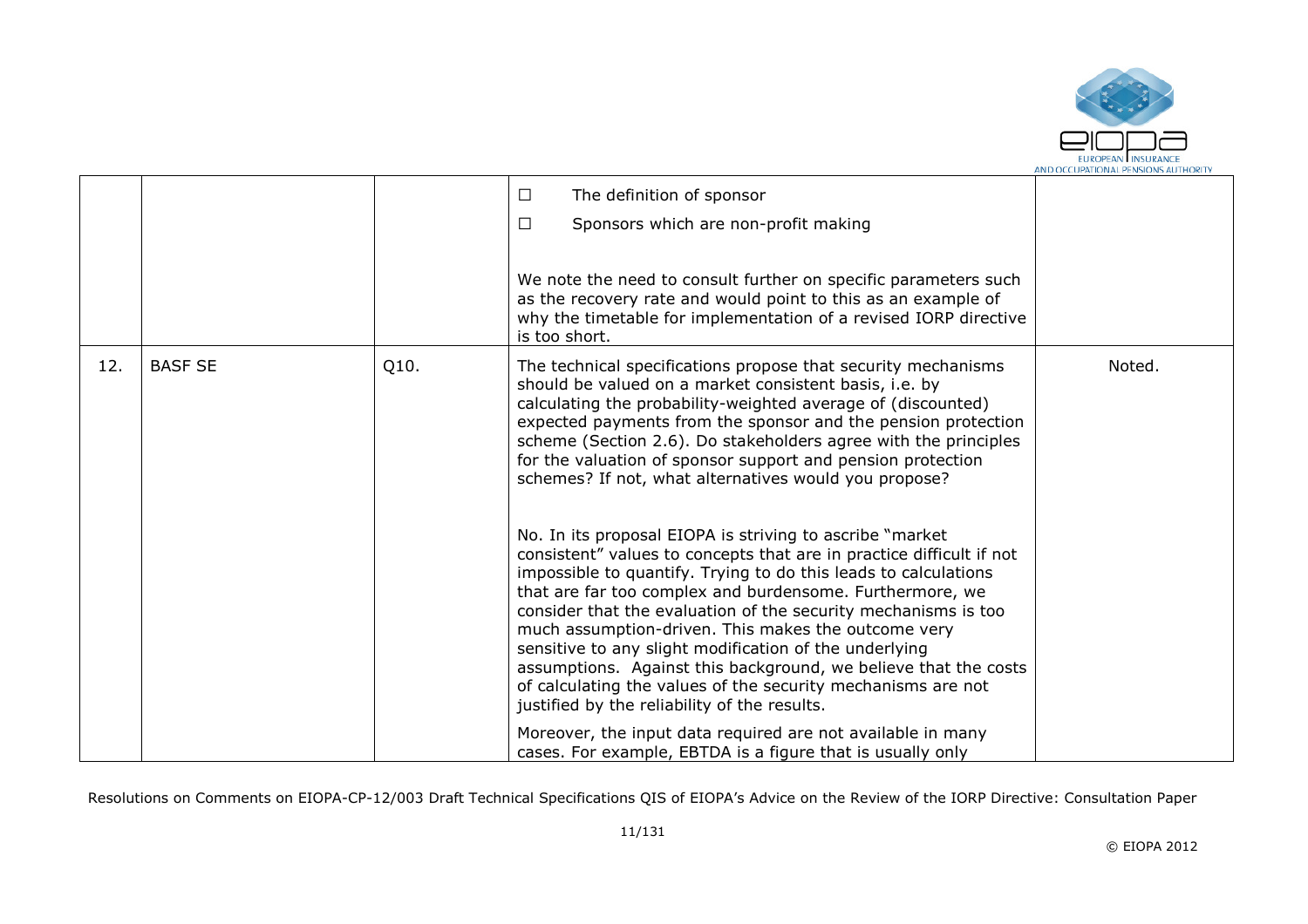

|     |          |      | published with respect to publicly-listed companies. In addition,<br>it will be also impossible to value the sponsor of multi-employer<br>plans - particularly in the case when the sponsor consists of<br>many SMEs.<br>Besides this, we think that especially in cases where there is a<br>sponsor support or a pension protection scheme, no calculations<br>are required. These security mechanisms should be treated as a<br>residual asset that fills the deficit shortfall between assets and<br>liabilities including any capital requirement. |        |
|-----|----------|------|--------------------------------------------------------------------------------------------------------------------------------------------------------------------------------------------------------------------------------------------------------------------------------------------------------------------------------------------------------------------------------------------------------------------------------------------------------------------------------------------------------------------------------------------------------|--------|
|     |          |      | However, being limited by EIOPA on three options within the<br>Holistic Balance Sheet Approach to take into account for pension<br>protection schemes, we believe that pension protection schemes<br>should be explicitly considered in the HBS as a separate asset.                                                                                                                                                                                                                                                                                   |        |
| 13. | Bayer AG | Q10. | We think in general, that a high-quality pension protection<br>scheme (e.g. like the German "Pensionssicherungsverein aG",<br>which is financed by the whole community of companies of the<br>total German economy) and/or the full support of a first-quality<br>sponsor company should automatically close any gap in the<br>Holistic Balance Sheet. In such an environment complicated<br>calculations are superfluous.                                                                                                                             | Noted. |
|     |          |      | Especially the current way of calculating the sponsor support will<br>turn out to be quite burdensome and complicated in many<br>cases. If one generally follows the approach of the draft<br>specifications (what we don't), it would be a reasonable<br>approach to take the FULL Maximum Value of Sponsor Support                                                                                                                                                                                                                                   |        |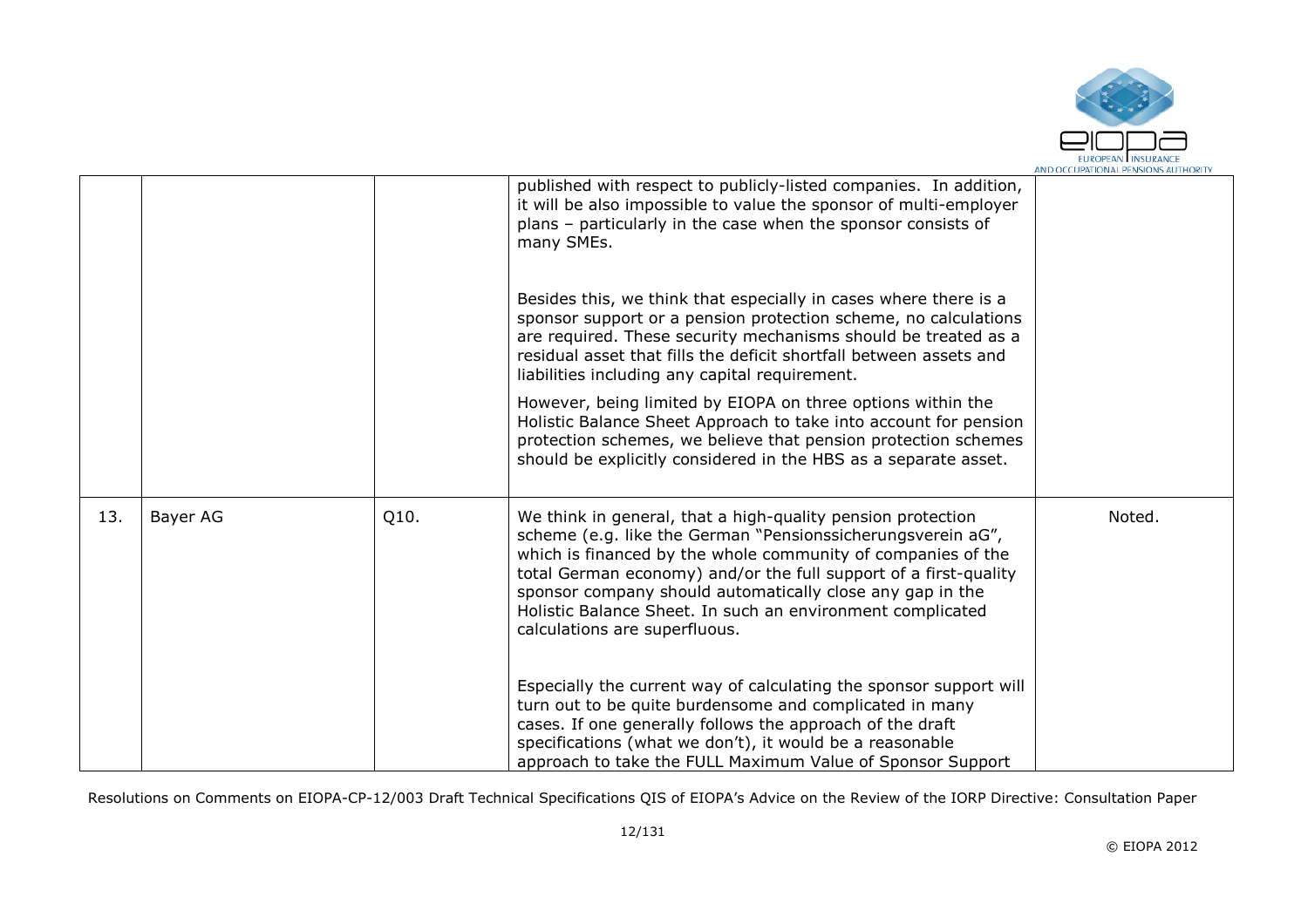

| especially in Germany, the reduction of liabilities would have to<br>be paid by the sponsor anyhow (because the sponsor stays<br>liable for the whole promised benefit).                                                                                                                                                                                                                                                                                                                                                                                                                                                                                                                                                                                                                                                                                                                                                            |  |
|-------------------------------------------------------------------------------------------------------------------------------------------------------------------------------------------------------------------------------------------------------------------------------------------------------------------------------------------------------------------------------------------------------------------------------------------------------------------------------------------------------------------------------------------------------------------------------------------------------------------------------------------------------------------------------------------------------------------------------------------------------------------------------------------------------------------------------------------------------------------------------------------------------------------------------------|--|
| Q10.<br>14.<br>Noted.<br>Bayerischer<br>First of all, this question highlights the differences in the<br>Industrieverband Steine<br>relationship between sponsors between the different Member<br>States. This implies that these technical specifications could be<br>und Erden e.V.<br>possible in one Member State, but not in the other.<br>We have some serious concerns with the principles for the<br>valuation of sponsor (employer) support:<br>The proposed method for the valuation of sponsor<br>support is too complicated and thus too expensive.<br>Employing sophisticated modelling techniques that<br>forecast the sponsor's financial capacity depend on mean<br>(Central Limit Theorem) forward assumptions behaviour;<br>In reality the outcome will mostly be bifurcated, i.e. the<br>sponsor can either cover or not cover the deficit.<br>We believe that it will not be possible to find one single method |  |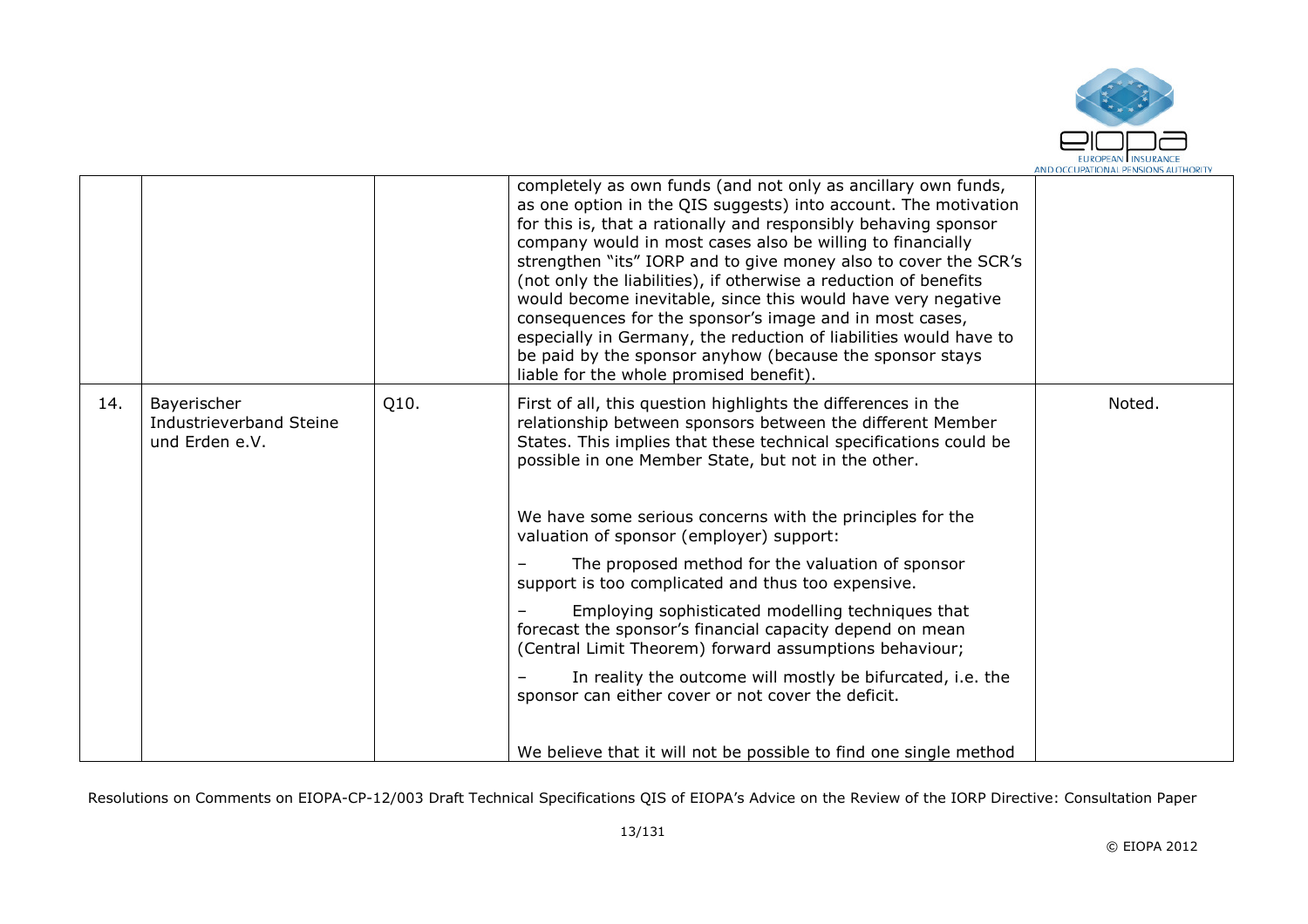

| that can assess sponsor support in a both reliable and simple<br>way for all IORPs in the EU. Therefore, if the HBS-approach will<br>be realized, it should be left to the MS to implement an<br>adequate method. EIOPA should confine itself to supervising<br>that those methods are implemented.                                                                                                                                                                                                                 |  |
|---------------------------------------------------------------------------------------------------------------------------------------------------------------------------------------------------------------------------------------------------------------------------------------------------------------------------------------------------------------------------------------------------------------------------------------------------------------------------------------------------------------------|--|
| Possible methods of assessing the sponsor support could e. g.<br>be based on the present value of the deficit and the capability of<br>the sponsor to cover the deficit today - through the issuance of<br>a bond. If the sponsor is a public and listed company with credit<br>default swaps: The pension fund liability and the ability to fund<br>the liability will manifest itself in the pricing of the<br>sponsor/issuer's CDS. Especially for SMEs, it might be sufficient<br>to consider the equity ratio. |  |
| Furthermore, it is unclear how multiple sponsors for industry-<br>wide pension schemes and the value of the sponsor in public<br>sector pension schemes have to be valued. It would not be<br>aprropriate just to add the capital required for the different<br>sponsor companies without regarding the risk balance ensured<br>by the community of sponsors.                                                                                                                                                       |  |
| Pension Protection Schemes (PPS) should be definitely<br>incorporated into the holistic balance sheet as an asset (HBS<br>6.60). We also strongly endorse the notion of HBS 6.71: if the<br>PPS covers 100% of the benefits and is sufficiently strong, its<br>value should close the funding gap - without any further<br>calculations being necessary.                                                                                                                                                            |  |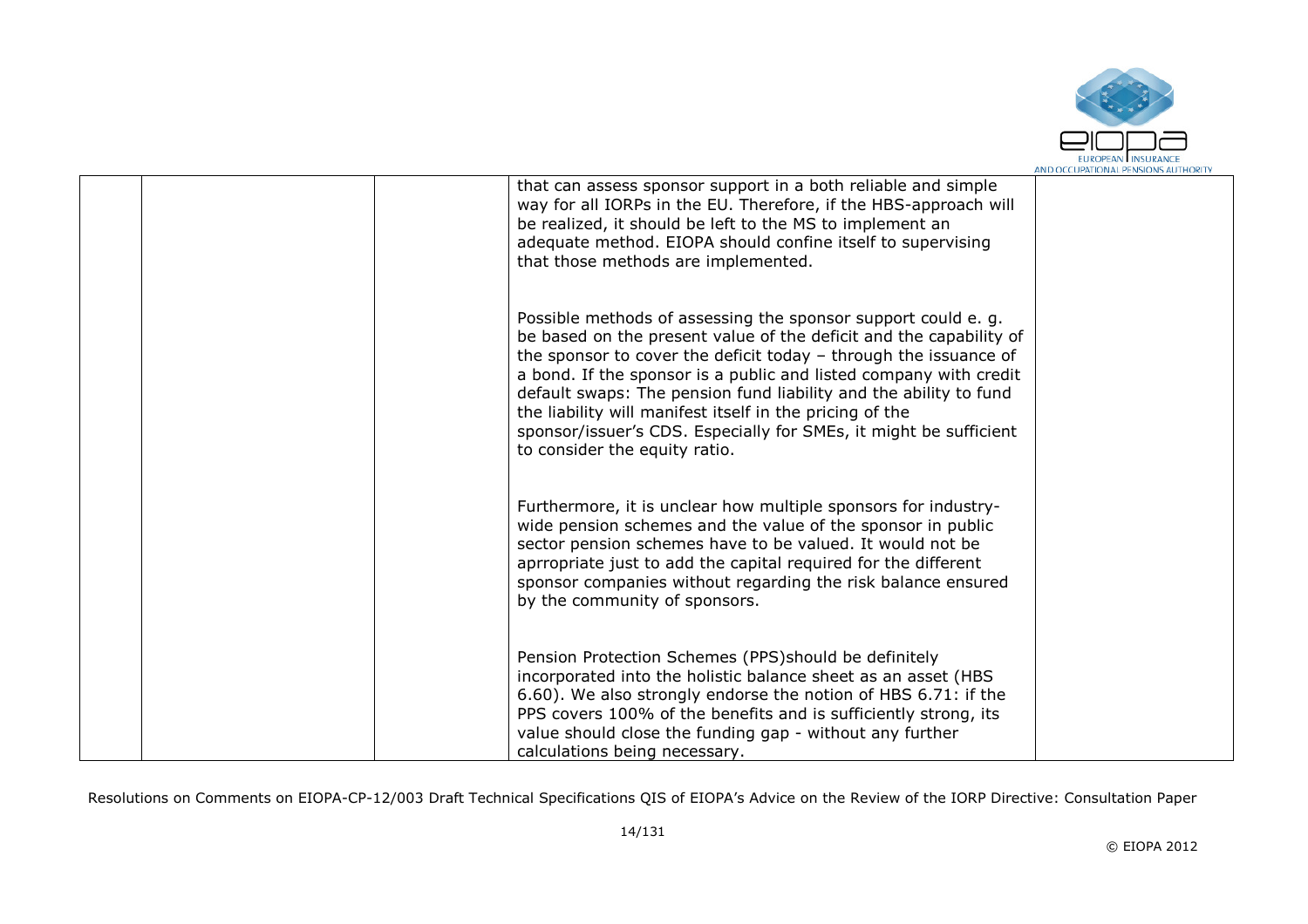

|     |                                                                 |      | Alternatives for the proposed valuation and the holistic balance<br>sheet are ALM studies (Asset Liability Management), scenario<br>analysis and/or stress testing. This is simpler than the holistic<br>balance sheet, because probability weighted mark-to-market<br>valuation requires ALM scenarios including discount factors (like<br>risk neutral valuation or deflators). These kinds of alternatives<br>should be studied before a new IORP Directive will be proposed.<br>Also, additional fundamental studies are needed how sponsor<br>(employer) support and PPS, being SSL issues at their core and<br>offering high level protection, affect supervisory structures. |        |
|-----|-----------------------------------------------------------------|------|-------------------------------------------------------------------------------------------------------------------------------------------------------------------------------------------------------------------------------------------------------------------------------------------------------------------------------------------------------------------------------------------------------------------------------------------------------------------------------------------------------------------------------------------------------------------------------------------------------------------------------------------------------------------------------------|--------|
| 15. | <b>BDA Bundesvereinigung</b><br>der Deutschen<br>Arbeitgeberver | Q10. | First of all, this question highlights the differences in the<br>relationship between sponsors between the different Member<br>States. This implies that these technical specifications could be<br>possible in one Member State, but not in the other.<br>We have some serious concerns with the principles for the                                                                                                                                                                                                                                                                                                                                                                | Noted. |
|     |                                                                 |      | valuation of sponsor (employer) support:                                                                                                                                                                                                                                                                                                                                                                                                                                                                                                                                                                                                                                            |        |
|     |                                                                 |      | The proposed method for the valuation of sponsor<br>support is too complicated and thus too expensive.                                                                                                                                                                                                                                                                                                                                                                                                                                                                                                                                                                              |        |
|     |                                                                 |      | Employing sophisticated modelling techniques that<br>forecast the sponsor's financial capacity depend on mean<br>(Central Limit Theorem) forward assumptions behaviour;                                                                                                                                                                                                                                                                                                                                                                                                                                                                                                             |        |
|     |                                                                 |      | In reality the outcome will mostly be bifurcated, i.e. the<br>sponsor can either cover or not cover the deficit.                                                                                                                                                                                                                                                                                                                                                                                                                                                                                                                                                                    |        |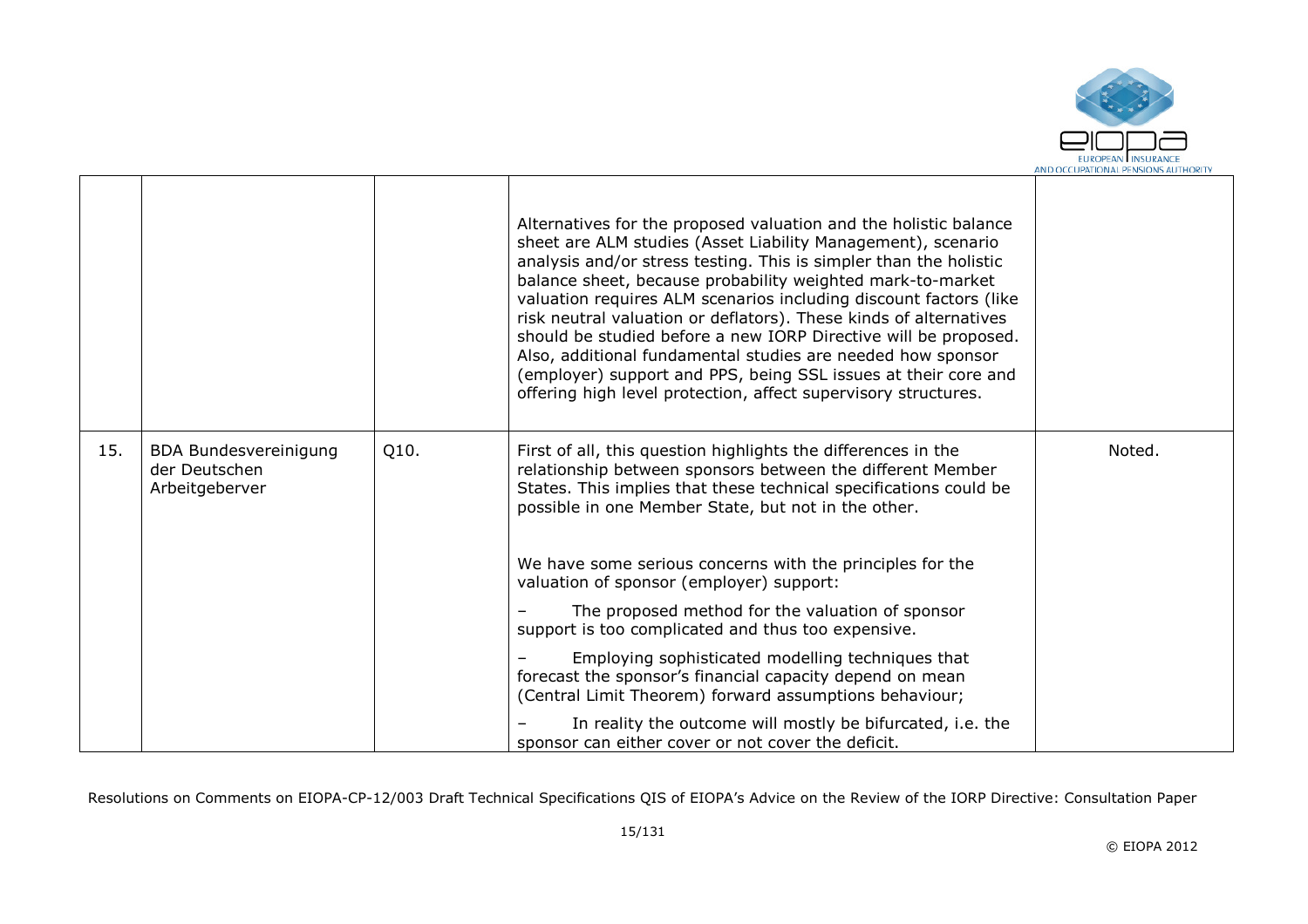

|  | We believe that it will not be possible to find one single method<br>that can assess sponsor support in a both reliable and simple<br>way for all IORPs in the EU. Therefore, if the HBS-approach will<br>be realized, it should be left to the MS to implement an<br>adequate method. EIOPA should confine itself to supervising<br>that those methods are implemented.                                                                                                                                             |  |
|--|----------------------------------------------------------------------------------------------------------------------------------------------------------------------------------------------------------------------------------------------------------------------------------------------------------------------------------------------------------------------------------------------------------------------------------------------------------------------------------------------------------------------|--|
|  | Possible methods of assessing the sponsor support could e.g.<br>be based on the present value of the deficit and the capability of<br>the sponsor to cover the deficit today $-$ through the issuance of<br>a bond. If the sponsor is a public and listed company with credit<br>default swaps: The pension fund liability and the ability to fund<br>the liability will manifest itself in the pricing of the<br>sponsor/issuer's CDS. Especially for SMEs, it might be sufficient<br>to consider the equity ratio. |  |
|  | Furthermore, it is unclear how multiple sponsors for industry-<br>wide pension schemes and the value of the sponsor in public<br>sector pension schemes have to be valued. It would not be<br>aprropriate just to add the capital required for the different<br>sponsor companies without regarding the risk balance ensured<br>by the community of sponsors.                                                                                                                                                        |  |
|  | Pension Protection Schemes (PPS) should be definitely<br>incorporated into the holistic balance sheet as an asset (HBS<br>6.60). We also strongly endorse the notion of HBS 6.71: if the                                                                                                                                                                                                                                                                                                                             |  |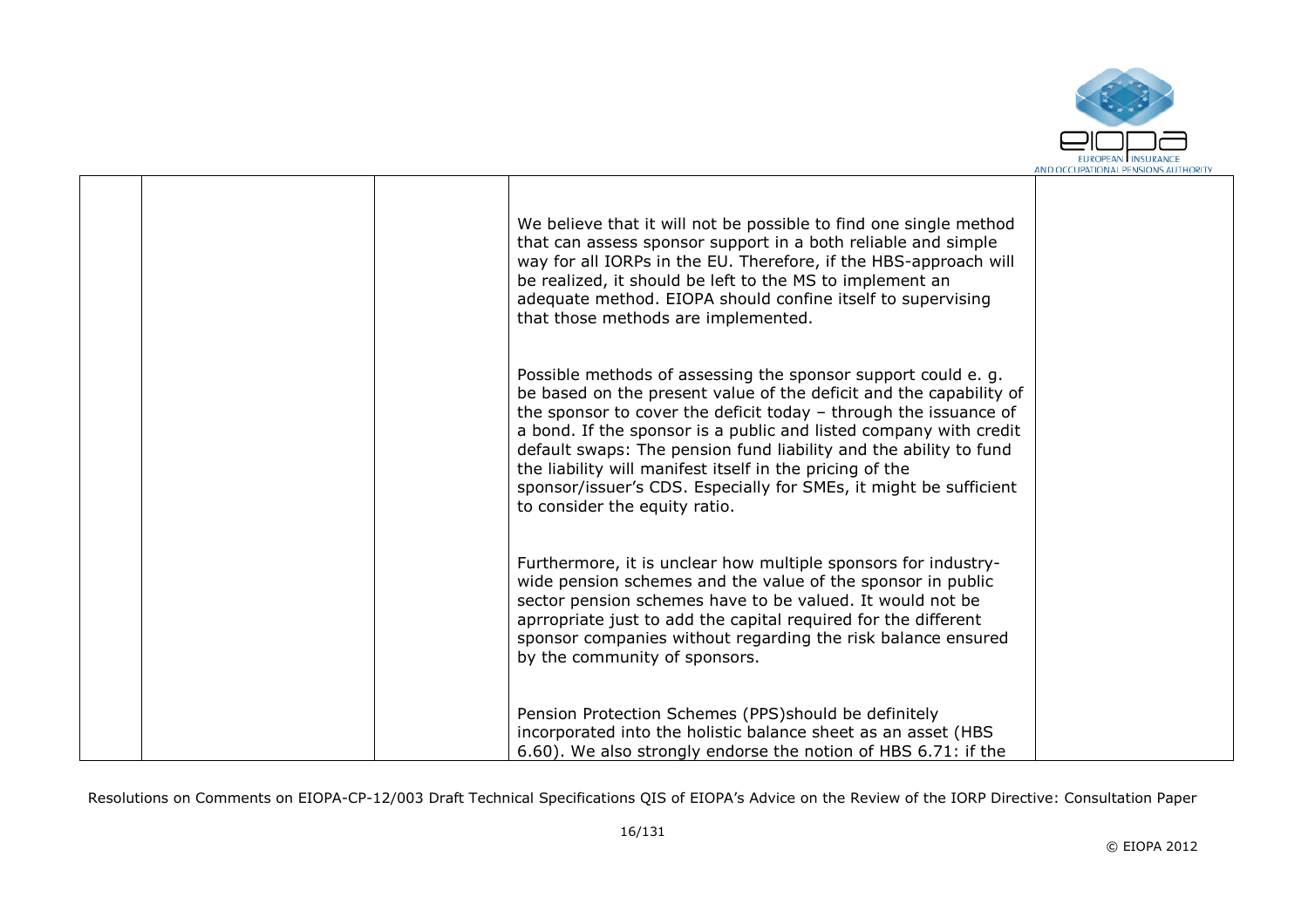

|     |                                                   |      | PPS covers 100% of the benefits and is sufficiently strong, its<br>value should close the funding gap - without any further<br>calculations being necessary.                                                                                                                                                                                                                                                                                                                                                                                                                                                                                                                        |        |
|-----|---------------------------------------------------|------|-------------------------------------------------------------------------------------------------------------------------------------------------------------------------------------------------------------------------------------------------------------------------------------------------------------------------------------------------------------------------------------------------------------------------------------------------------------------------------------------------------------------------------------------------------------------------------------------------------------------------------------------------------------------------------------|--------|
|     |                                                   |      | Alternatives for the proposed valuation and the holistic balance<br>sheet are ALM studies (Asset Liability Management), scenario<br>analysis and/or stress testing. This is simpler than the holistic<br>balance sheet, because probability weighted mark-to-market<br>valuation requires ALM scenarios including discount factors (like<br>risk neutral valuation or deflators). These kinds of alternatives<br>should be studied before a new IORP Directive will be proposed.<br>Also, additional fundamental studies are needed how sponsor<br>(employer) support and PPS, being SSL issues at their core and<br>offering high level protection, affect supervisory structures. |        |
| 16. | BdS - Bundesverband der<br>Systemgastronomie e.V. | Q10. | First of all, this question highlights the differences in the<br>relationship between sponsors between the different Member<br>States. This implies that these technical specifications could be<br>possible in one Member State, but not in the other.                                                                                                                                                                                                                                                                                                                                                                                                                             | Noted. |
|     |                                                   |      | We have some serious concerns with the principles for the<br>valuation of sponsor (employer) support:                                                                                                                                                                                                                                                                                                                                                                                                                                                                                                                                                                               |        |
|     |                                                   |      | The proposed method for the valuation of sponsor<br>support is too complicated and thus too expensive.                                                                                                                                                                                                                                                                                                                                                                                                                                                                                                                                                                              |        |
|     |                                                   |      | Employing sophisticated modelling techniques that<br>forecast the sponsor's financial capacity depend on mean<br>(Central Limit Theorem) forward assumptions behaviour;                                                                                                                                                                                                                                                                                                                                                                                                                                                                                                             |        |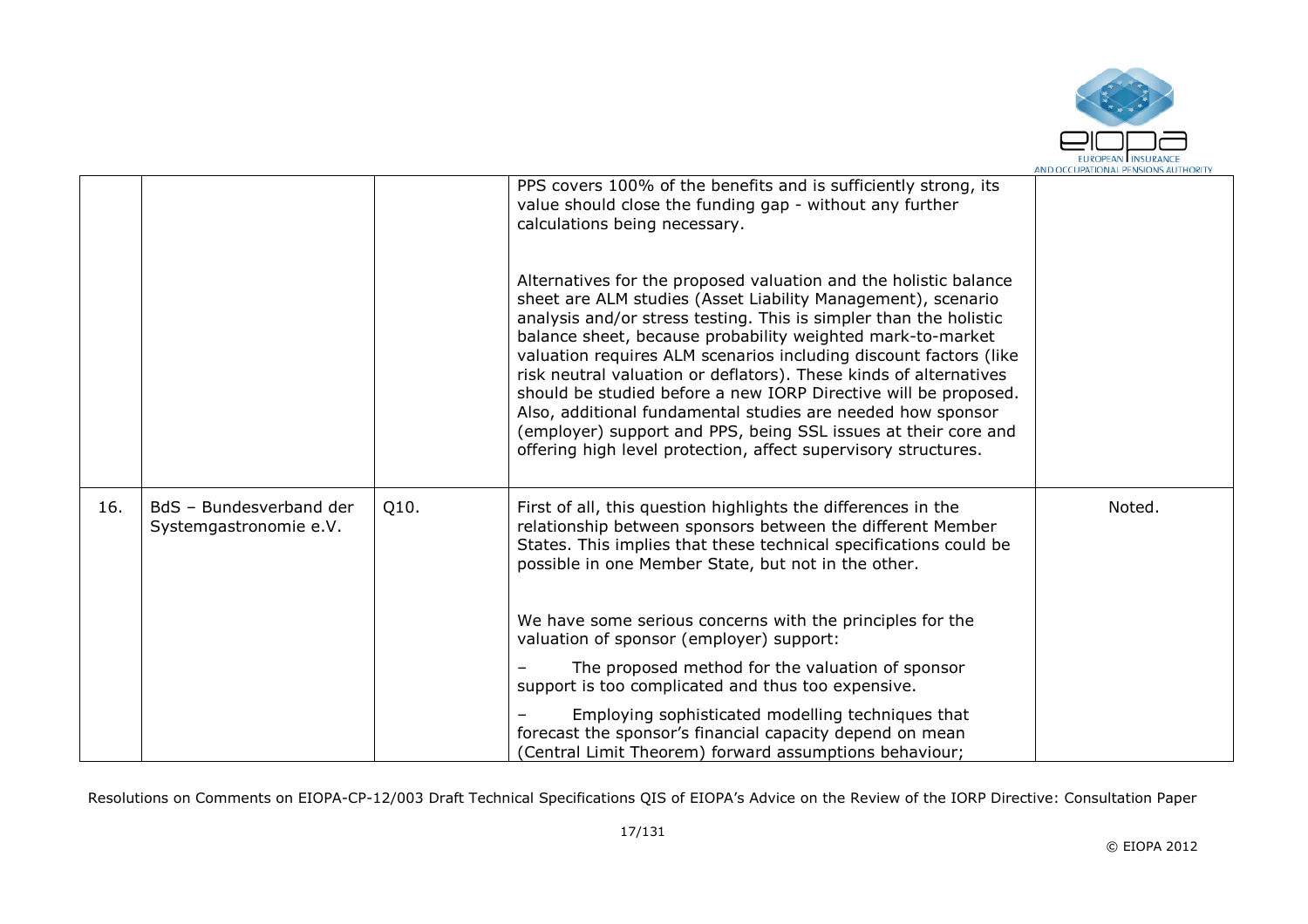

|  | In reality the outcome will mostly be bifurcated, i.e. the<br>sponsor can either cover or not cover the deficit.                                                                                                                                                                                                                                                                                                                                                                                                   |  |
|--|--------------------------------------------------------------------------------------------------------------------------------------------------------------------------------------------------------------------------------------------------------------------------------------------------------------------------------------------------------------------------------------------------------------------------------------------------------------------------------------------------------------------|--|
|  | We believe that it will not be possible to find one single method<br>that can assess sponsor support in a both reliable and simple<br>way for all IORPs in the EU. Therefore, if the HBS-approach will<br>be realized, it should be left to the MS to implement an<br>adequate method. EIOPA should confine itself to supervising<br>that those methods are implemented.                                                                                                                                           |  |
|  | Possible methods of assessing the sponsor support could e.g.<br>be based on the present value of the deficit and the capability of<br>the sponsor to cover the deficit today - through the issuance of<br>a bond. If the sponsor is a public and listed company with credit<br>default swaps: The pension fund liability and the ability to fund<br>the liability will manifest itself in the pricing of the<br>sponsor/issuer's CDS. Especially for SMEs, it might be sufficient<br>to consider the equity ratio. |  |
|  | Furthermore, it is unclear how multiple sponsors for industry-<br>wide pension schemes and the value of the sponsor in public<br>sector pension schemes have to be valued. It would not be<br>aprropriate just to add the capital required for the different<br>sponsor companies without regarding the risk balance ensured<br>by the community of sponsors.                                                                                                                                                      |  |
|  | Pension Protection Schemes (PPS) should be definitely                                                                                                                                                                                                                                                                                                                                                                                                                                                              |  |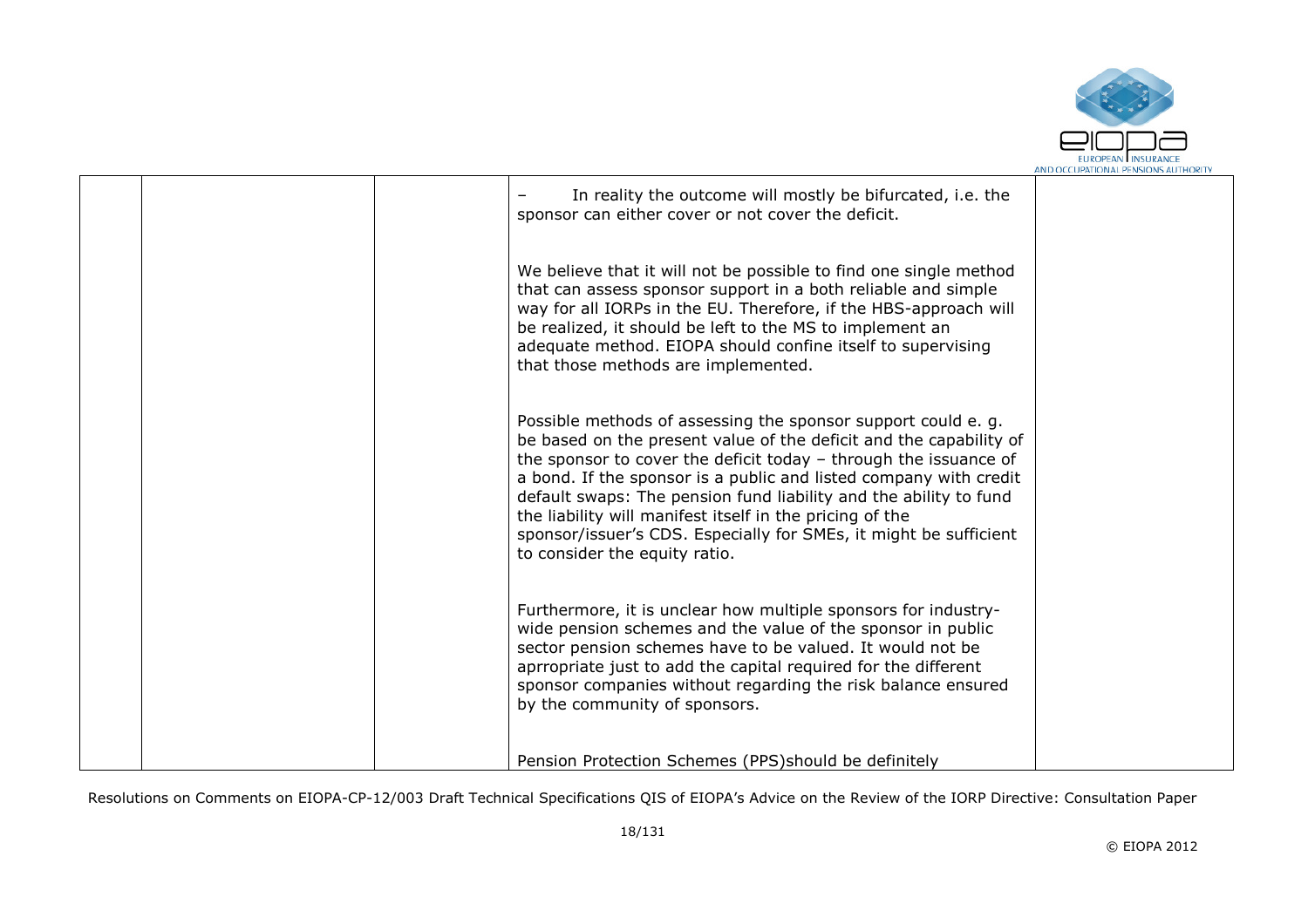

|     |                                                       |      | incorporated into the holistic balance sheet as an asset (HBS<br>6.60). We also strongly endorse the notion of HBS 6.71: if the<br>PPS covers 100% of the benefits and is sufficiently strong, its<br>value should close the funding gap - without any further<br>calculations being necessary.                                                                                                                                                                                                                                                                                                                                                                                     |        |
|-----|-------------------------------------------------------|------|-------------------------------------------------------------------------------------------------------------------------------------------------------------------------------------------------------------------------------------------------------------------------------------------------------------------------------------------------------------------------------------------------------------------------------------------------------------------------------------------------------------------------------------------------------------------------------------------------------------------------------------------------------------------------------------|--------|
|     |                                                       |      | Alternatives for the proposed valuation and the holistic balance<br>sheet are ALM studies (Asset Liability Management), scenario<br>analysis and/or stress testing. This is simpler than the holistic<br>balance sheet, because probability weighted mark-to-market<br>valuation requires ALM scenarios including discount factors (like<br>risk neutral valuation or deflators). These kinds of alternatives<br>should be studied before a new IORP Directive will be proposed.<br>Also, additional fundamental studies are needed how sponsor<br>(employer) support and PPS, being SSL issues at their core and<br>offering high level protection, affect supervisory structures. |        |
| 17. | Belgian Association of<br>Pension Institutions (BVPI- | Q10. | No.                                                                                                                                                                                                                                                                                                                                                                                                                                                                                                                                                                                                                                                                                 | Noted. |
|     |                                                       |      | The set up and calculations as presented in this document are<br>understudied/underanalysed and too burdensome. The related<br>costs are not in line with the size of the Belgian IORPs where<br>assets vary between 10 million $€$ and 1.250 million $€$ . Given the<br>complexity, it is recommendable to apply a more simple<br>standard model, in proportion to the small size of Belgian IORPs<br>and to exclude the valuation of a number of balance sheet items<br>in order to save costs.                                                                                                                                                                                   |        |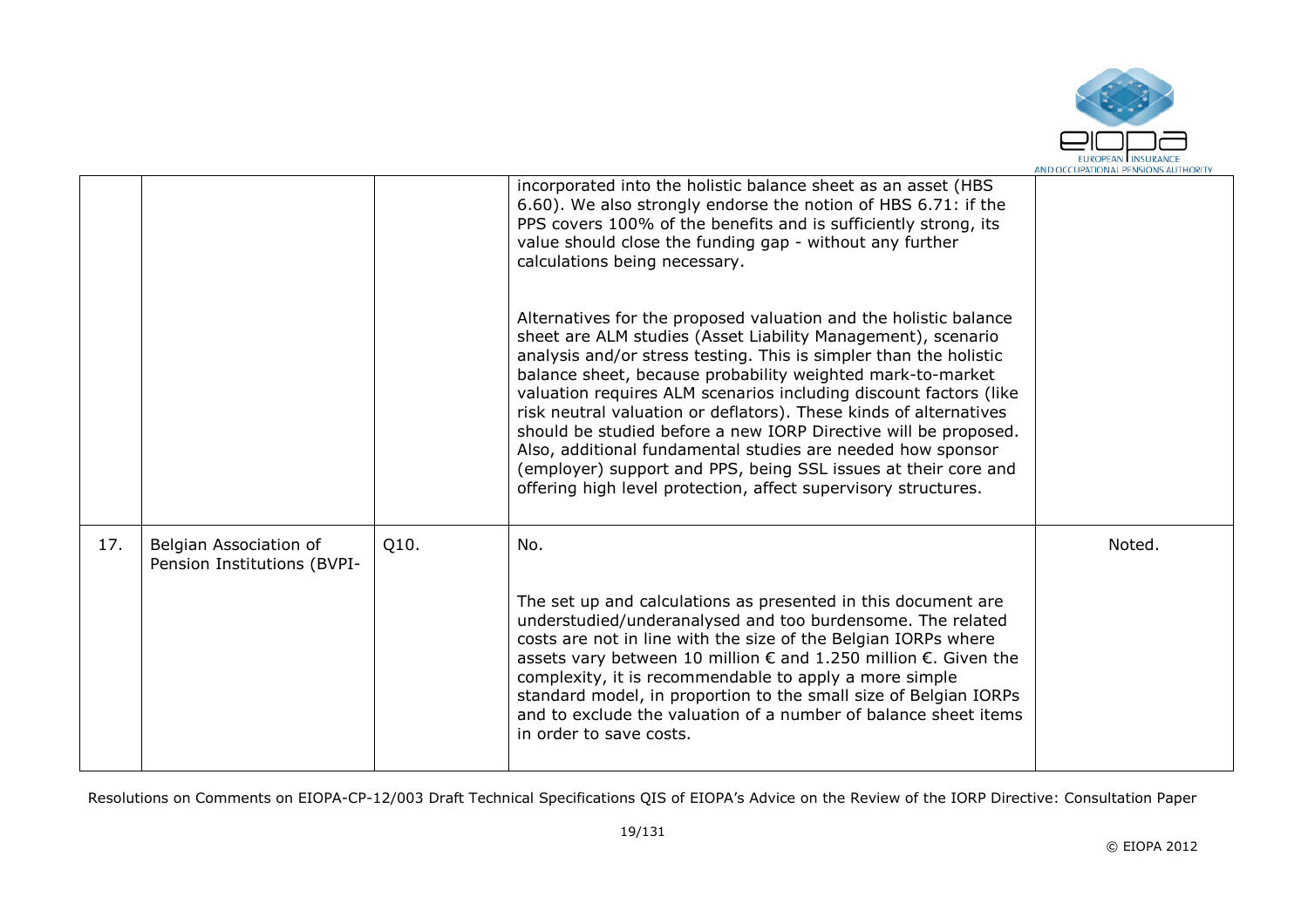

|     |                        |      | Herewith some examples of unclarities in the context of the<br>valuation of the sponsor convenant:                                                                                                                                                                                                                      |        |
|-----|------------------------|------|-------------------------------------------------------------------------------------------------------------------------------------------------------------------------------------------------------------------------------------------------------------------------------------------------------------------------|--------|
|     |                        |      | We have no information what a recovery plan is looking<br>$\Box$<br>like although it is part of this valuation (Recovery plan: when?<br>Duration? Etc)                                                                                                                                                                  |        |
|     |                        |      | How to value this concept in the context of Local<br>П<br>subsidiaries of multinational groups? Industry-wide plans? Multi-<br>employer plans? (How to determine the rating? The company<br>wealth? Multi-employer with/without solidarity? One or multiple<br>holistic balance sheets? Public sector? Non-profit? Etc) |        |
|     |                        |      | Will sponsor (be able to) disclose the necessary<br>$\Box$<br>information to calculate the sponsor support? (eg. rules on<br>disclosure for listed companies, etc.)                                                                                                                                                     |        |
|     |                        |      | Next to this we consider that the evaluation of the sponsor<br>convenant is too much assumption driven and very dependant<br>on the rating, which makes its outcome very sensible to any<br>slight modification of any assumption.                                                                                      |        |
|     |                        |      | We suggest a further investigation of the sponsor support and<br>could suggest to introduce a further simplification for the<br>sponsor support: acting together with the pension protection<br>scheme as the closing element of the HBS.                                                                               |        |
| 18. | <b>BlackRock</b>       | Q10. | Please see our General Comment above.                                                                                                                                                                                                                                                                                   | Noted. |
| 19. | Bosch Pensionsfonds AG | Q10. | No. We do not agree that security mechanisms should be valued<br>on the basis of probability-weighted average discounted                                                                                                                                                                                                | Noted. |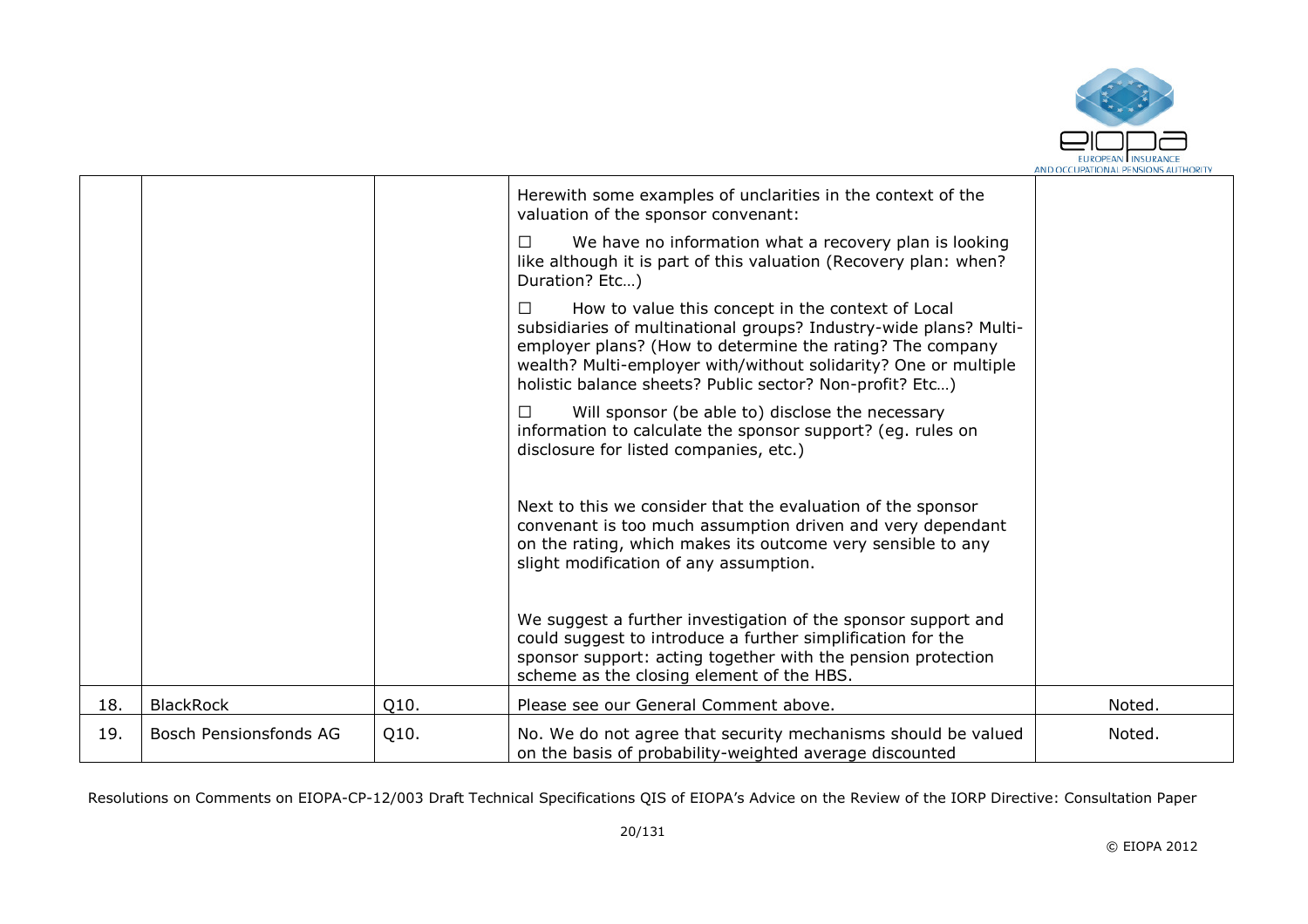

|     |              |      | expected payments from the sponsor and the pension protection<br>scheme.<br>Sponsor support and pension protection schemes should be<br>incorporated into the holistic balance sheets as assets, for more<br>details see Q2.                                                                                                                                                                                                                                                                                                                                                                                                                           |        |
|-----|--------------|------|--------------------------------------------------------------------------------------------------------------------------------------------------------------------------------------------------------------------------------------------------------------------------------------------------------------------------------------------------------------------------------------------------------------------------------------------------------------------------------------------------------------------------------------------------------------------------------------------------------------------------------------------------------|--------|
| 20. | Bosch-Group  | Q10. | No. We do not agree that security mechanisms should be valued<br>on the basis of probability-weighted average discounted<br>expected payments from the sponsor and the pension protection<br>scheme.<br>Sponsor support and pension protection schemes should be<br>incorporated into the holistic balance sheets as assets, for more<br>details see Q2.                                                                                                                                                                                                                                                                                               | Noted. |
| 21. | BT Group plc | Q10. | The technical specifications propose that security mechanisms<br>should be valued on a market consistent basis, i.e. by<br>calculating the probability weighted average of (discounted)<br>expected payments from the sponsor and the pension protection<br>scheme (Section 2.6). Do stakeholders agree with the principles<br>for the valuation of sponsor support and pension protection<br>schemes? If not, what alternatives would you propose?<br>As per earlier comments, it is impossible to comment when no<br>explanation of how the HBS will be used has been provided.<br>For sponsor support, it is clear that any formulaic approach will | Noted. |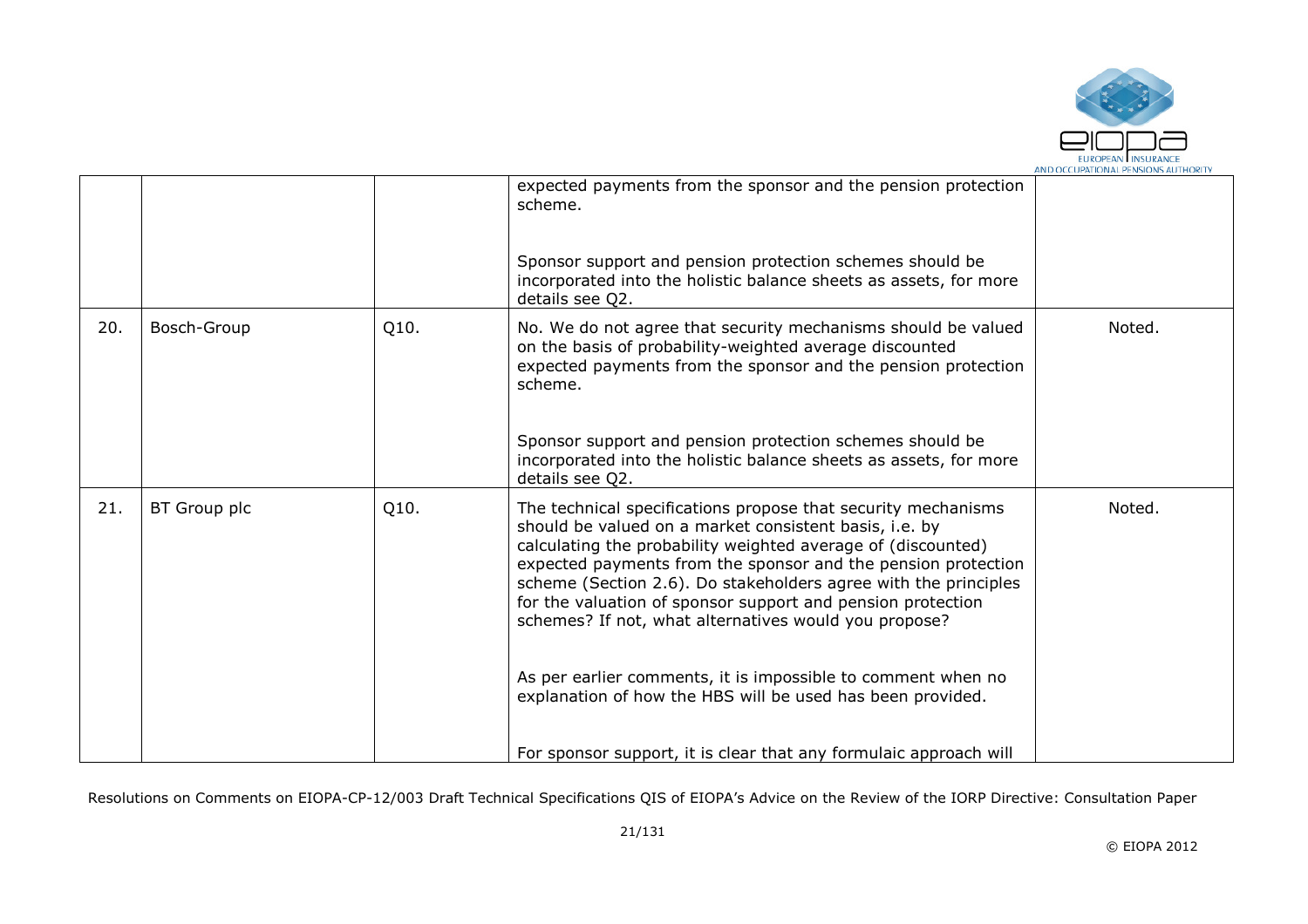

|     |                            |      | be inaccurate and inappropriate for most IORPs. If an approach<br>cannot be determined that places a sensible figure on the<br>employer covenant, it is questionable whether the HBS could<br>ever be an improvement on the existing UK regime.<br>As noted in our introductory comments, the approach to<br>providing pensions in the UK already gives high security to<br>members and increasing this further will be detrimental to the<br>sustainability and adequacy of pensions in the future, whilst also<br>being detrimental to economic growth, investment and job<br>creation.                                                                                                                                                                                                                                                                                                                                                      |        |
|-----|----------------------------|------|------------------------------------------------------------------------------------------------------------------------------------------------------------------------------------------------------------------------------------------------------------------------------------------------------------------------------------------------------------------------------------------------------------------------------------------------------------------------------------------------------------------------------------------------------------------------------------------------------------------------------------------------------------------------------------------------------------------------------------------------------------------------------------------------------------------------------------------------------------------------------------------------------------------------------------------------|--------|
| 22. | <b>BTPS Management Ltd</b> | Q10. | There is a fundamental difficulty with these: that the HBS<br>purports to provide objective valuations of matters that are<br>subjective and not susceptible to single point values. This is<br>particularly true in relation to sponsor support valuation. The<br>methods may produce precise numbers but in practice the<br>assumptions on which those numbers are based make them<br>largely meaningless. We would argue that EIOPA needs to look<br>at other options for taking account of sponsor support and<br>pension protection schemes, focusing on an assessment of the<br>maximum value of these items that could be applied to the<br>IORP. In practice, where the pension obligations are the<br>sponsor's rather than the IORP's itself, the sponsor support and<br>the pension protection scheme provide the balancing item in any<br>holistic balance sheet.<br>Our existing approach to calculating the value of the sponsor | Noted. |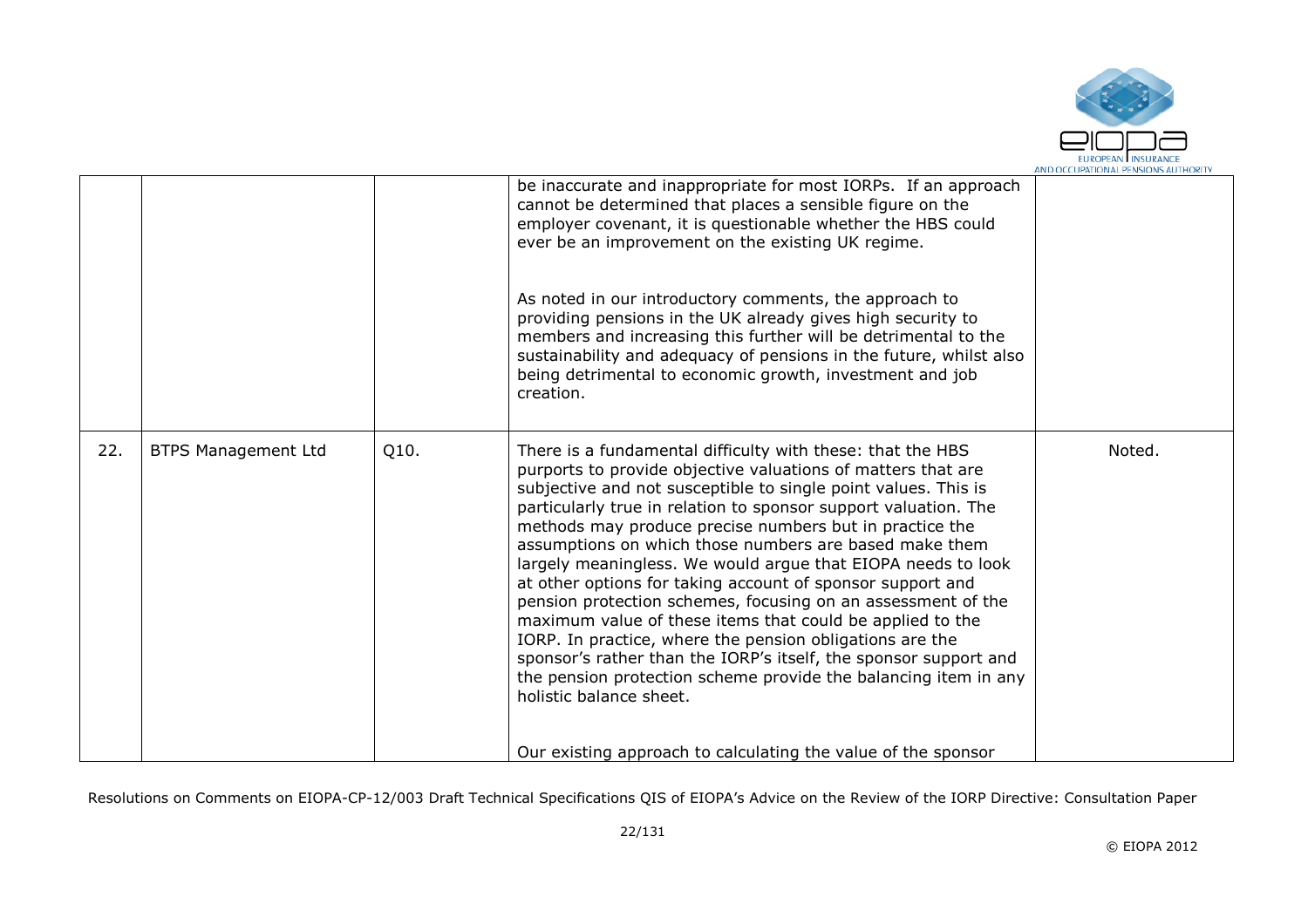

|     |                                                       |      | covenant is both less precise and much more bespoke. The high<br>level and broad scope approach employs three specialised<br>advisers assessing all levels of the sponsor's business over the<br>next 15 years including cashflow generation, debt coverage,<br>dividend policy, business risk and sector risks. This produces a<br>range not a single number, but enables us to assess the<br>confidence we can have that the liabilities will continue to be<br>covered to the benefit of our beneficiaries.<br>One possibility for a few large, rated corporate sponsors with<br>listed liquid debt is to use the CDS (credit default swap) market<br>that in effect places a traded market view of the probability of<br>default. However, the value of this is limited to around a five<br>year horizon and is clearly only available for a limited number of<br>sponsors. |        |
|-----|-------------------------------------------------------|------|---------------------------------------------------------------------------------------------------------------------------------------------------------------------------------------------------------------------------------------------------------------------------------------------------------------------------------------------------------------------------------------------------------------------------------------------------------------------------------------------------------------------------------------------------------------------------------------------------------------------------------------------------------------------------------------------------------------------------------------------------------------------------------------------------------------------------------------------------------------------------------|--------|
| 23. | Consiglio Nazionale degli<br>Attuari and Ordine Nazio | Q10. | About security mechanism valued on a market consistent basis:<br>The formula for the calculating the sponsor support and its<br>simplifications are highly complex and takes in account the<br>probability of default related to the credit ratio, which may be a<br>questionable choice.                                                                                                                                                                                                                                                                                                                                                                                                                                                                                                                                                                                       | Noted. |
|     |                                                       |      | Instead of the risk of default sponsors, may be more appropriate<br>to consider the risk of changes in agreements with consequent<br>reduction of the employer's contribution in case of excessive<br>cost.                                                                                                                                                                                                                                                                                                                                                                                                                                                                                                                                                                                                                                                                     |        |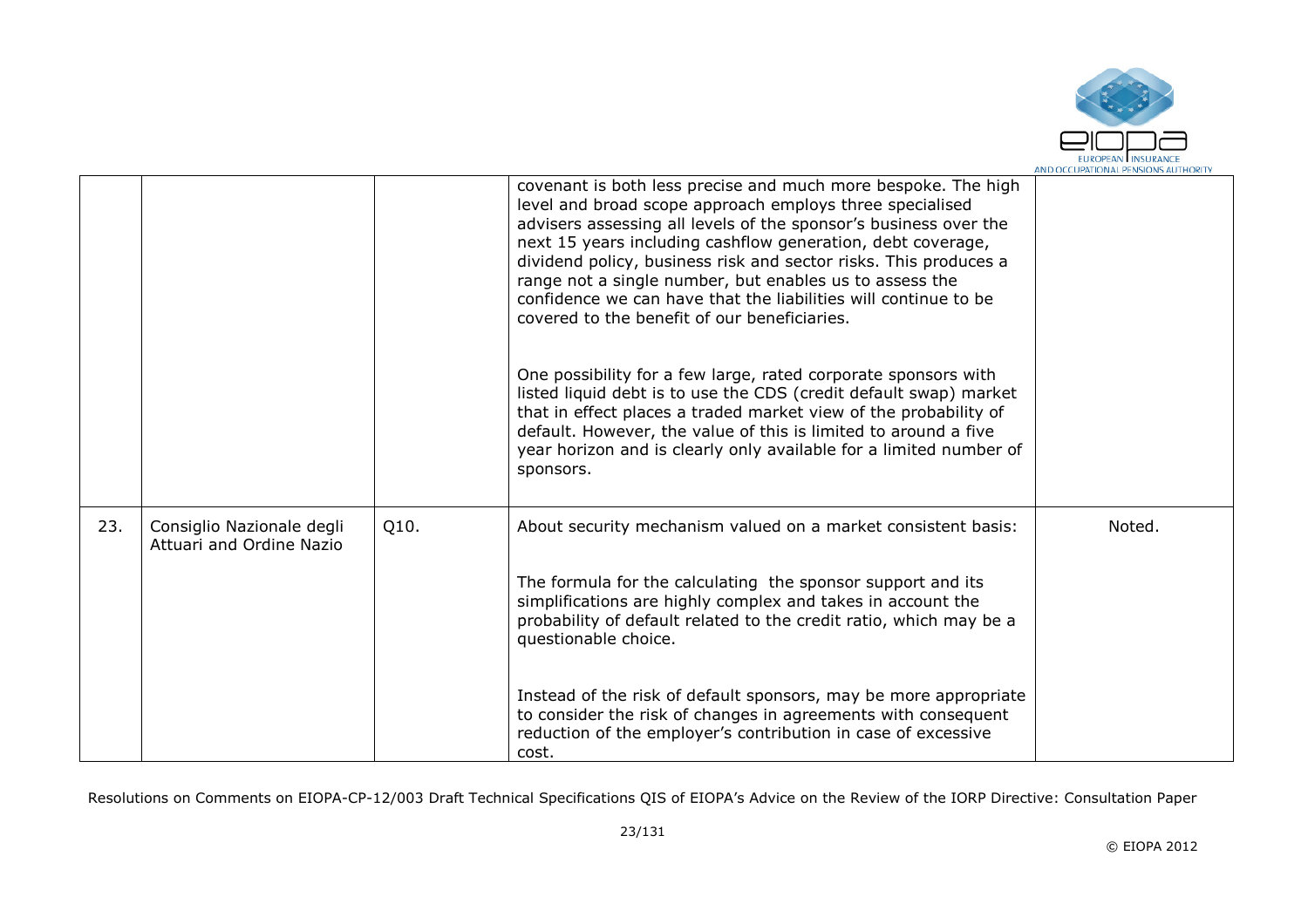

|     |                                                    |      | In order to calculate sponsor's future cash flows, there is a need<br>to access extremely sensitive data that the sponsor might not be<br>willing to disclose, especially in the case of multi-employer and<br>industry-wide schemes.<br>EIOPA does not also provide enough details on how to treat<br>multi-employer and industry-wide schemes, cases where one<br>sponsor supports several IORPs, or cases where the sponsor is a<br>subsidiary of a larger (stronger) group and has its implicit<br>support or it is a non-for-profit or public organization. The<br>proposed model suits only cases where there is one sponsor for<br>a single pension scheme.                                                                                                                        |        |
|-----|----------------------------------------------------|------|-------------------------------------------------------------------------------------------------------------------------------------------------------------------------------------------------------------------------------------------------------------------------------------------------------------------------------------------------------------------------------------------------------------------------------------------------------------------------------------------------------------------------------------------------------------------------------------------------------------------------------------------------------------------------------------------------------------------------------------------------------------------------------------------|--------|
| 24. | Deloitte Total Reward and<br>Benefits Limited (UK) | Q10. | No.<br>As discussed previously, quantitative calculation of items such<br>as sponsor support requires a number of inputs which are<br>difficult to predict with any accuracy and in respect of which<br>there is limited available relevant historical data on which to<br>base such inputs. The inputs proposed in the technical<br>specification appear arbitrary and will give rise to results which<br>are neither market consistent nor suitable for any regulatory<br>purpose.<br>Within a particular Member State, the amounts recoverable from<br>pension protection schemes will vary according to the structure<br>of the scheme and profile of members etc. It may be difficult to<br>accurately determine a 'coverage rate' to apply within the<br>proposed PPS calculations. | Noted. |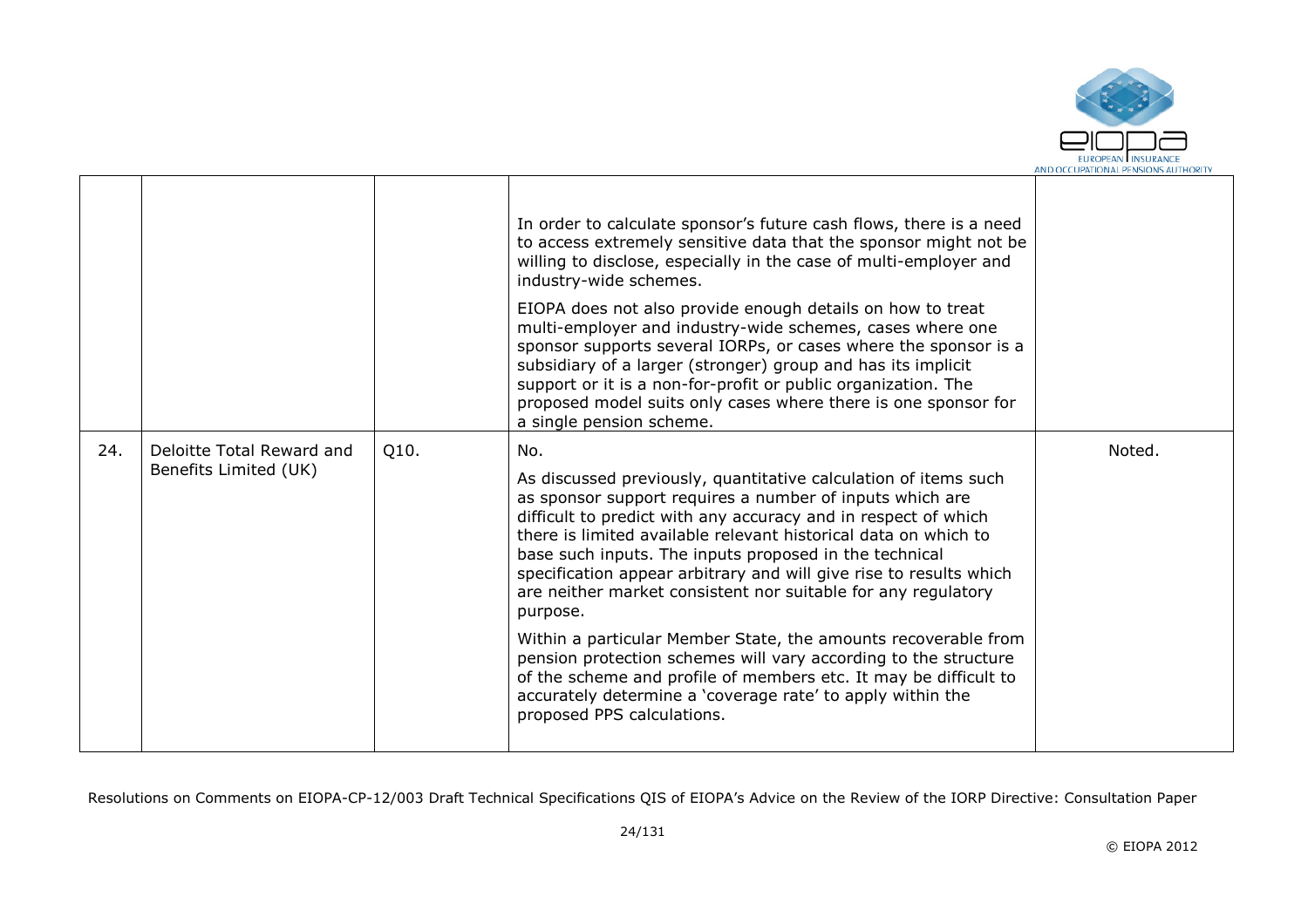

| 25. | Deutsche Post DHL      | Q10. | No, we do not agree that security mechanisms should be valued<br>on the basis of probability-weighted average discounted<br>expected payments from the sponsor and the pension protection<br>scheme.                                                                                                                                                                                                                                                     | Noted. |
|-----|------------------------|------|----------------------------------------------------------------------------------------------------------------------------------------------------------------------------------------------------------------------------------------------------------------------------------------------------------------------------------------------------------------------------------------------------------------------------------------------------------|--------|
|     |                        |      | If a pension promise is fully backed by the sponsoring company<br>(employer) and if employer's insolvency is fully covered by a<br>strong PPS then this should be fully sufficient from any funding<br>gap or capital requirement perspective. This would be a<br>reasonable and feasible simplification, i.e. such complex<br>valuations are not necessary at all. (please refer also to Q2.)                                                           |        |
| 26. | Dexia Asset Management | Q10. | Q10. The technical specifications propose that security<br>mechanisms should be valued on a market consistent basis, i.e.<br>by calculating the probability-weighted average of (discounted)<br>expected payments from the sponsor and the pension protection<br>scheme (Section 2.6). Do stakeholders agree with the principles<br>for the valuation of sponsor support and pension protection<br>schemes? If not, what alternatives would you propose? | Noted. |
|     |                        |      | We do not believe market consistency is relevant for sponsor<br>support to a pension scheme. This would imply to deduct<br>sponsor support from equity, bonds, options and CDS markets,<br>which is not a sensible approach when the majority of sponsors<br>is not rated and not listed on securities markets. In general, the<br>"probability-weighted average of discounted cash-flows"<br>valuation is too simplistic and not reliable:              |        |
|     |                        |      | EBTDA projections over long time horizons are not<br>reliable<br>Accounting data are not always relevant for assessing a                                                                                                                                                                                                                                                                                                                                 |        |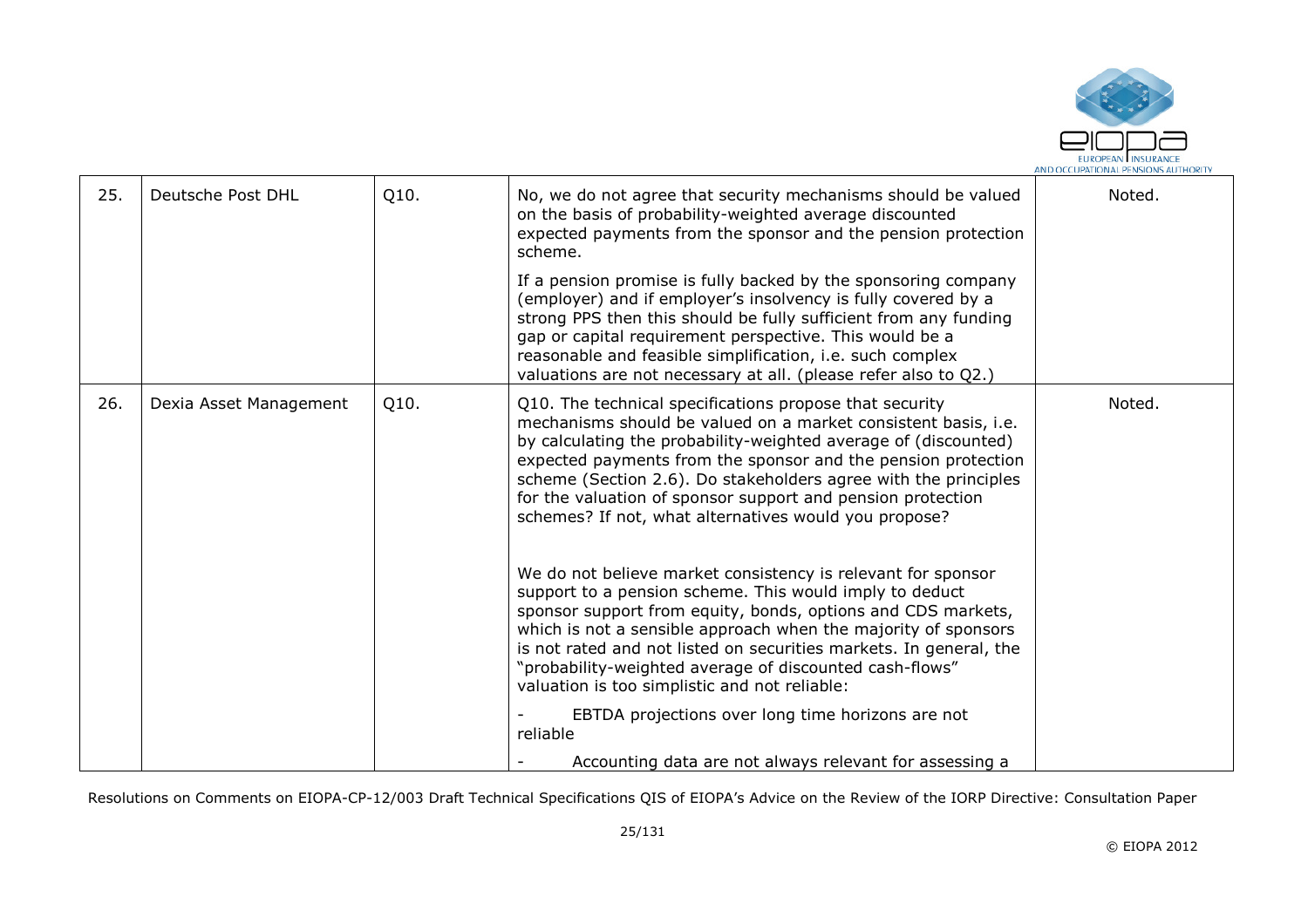

|     |                                                              |      | sponsor (for example multiemployer schemes or subsidiaries)                                                                                                                                                                                                                                                                                                                                |        |
|-----|--------------------------------------------------------------|------|--------------------------------------------------------------------------------------------------------------------------------------------------------------------------------------------------------------------------------------------------------------------------------------------------------------------------------------------------------------------------------------------|--------|
|     |                                                              |      | Rating are not available for most of sponsors                                                                                                                                                                                                                                                                                                                                              |        |
|     |                                                              |      | Many parameters are not justified, for example the<br>percentage of sponsor free capital and future profits available to<br>the IORP.                                                                                                                                                                                                                                                      |        |
|     |                                                              |      | We think sponsor support is a much more complex asset than<br>mentioned in the QIS and many qualitative elements such as<br>collective bargaining should be taken into account.                                                                                                                                                                                                            |        |
| 27. | <b>EEF</b>                                                   | Q10. | The provisions must reflect the reality of multi-employer<br>schemes (which are currently not adequately covered in the<br>consultation).                                                                                                                                                                                                                                                  | Noted. |
|     |                                                              |      | Also, in the UK many employers providing DB schemes are<br>SMEs. The provisions are exceptionally complex and subjective<br>and the cost of undertaking the assessment is disproportionate<br>to the benefit.                                                                                                                                                                              |        |
| 28. | European Association of<br><b>Public Sector Pension Inst</b> | Q10. | The technical specifications propose that security mechanisms<br>should be valued on a market consistent basis, i.e. by<br>calculating the probability-weighted average of (discounted)<br>expected payments from the sponsor and the pension protection<br>scheme (Section 2.6). Do stakeholders agree with the principles<br>for the valuation of sponsor support and pension protection | Noted. |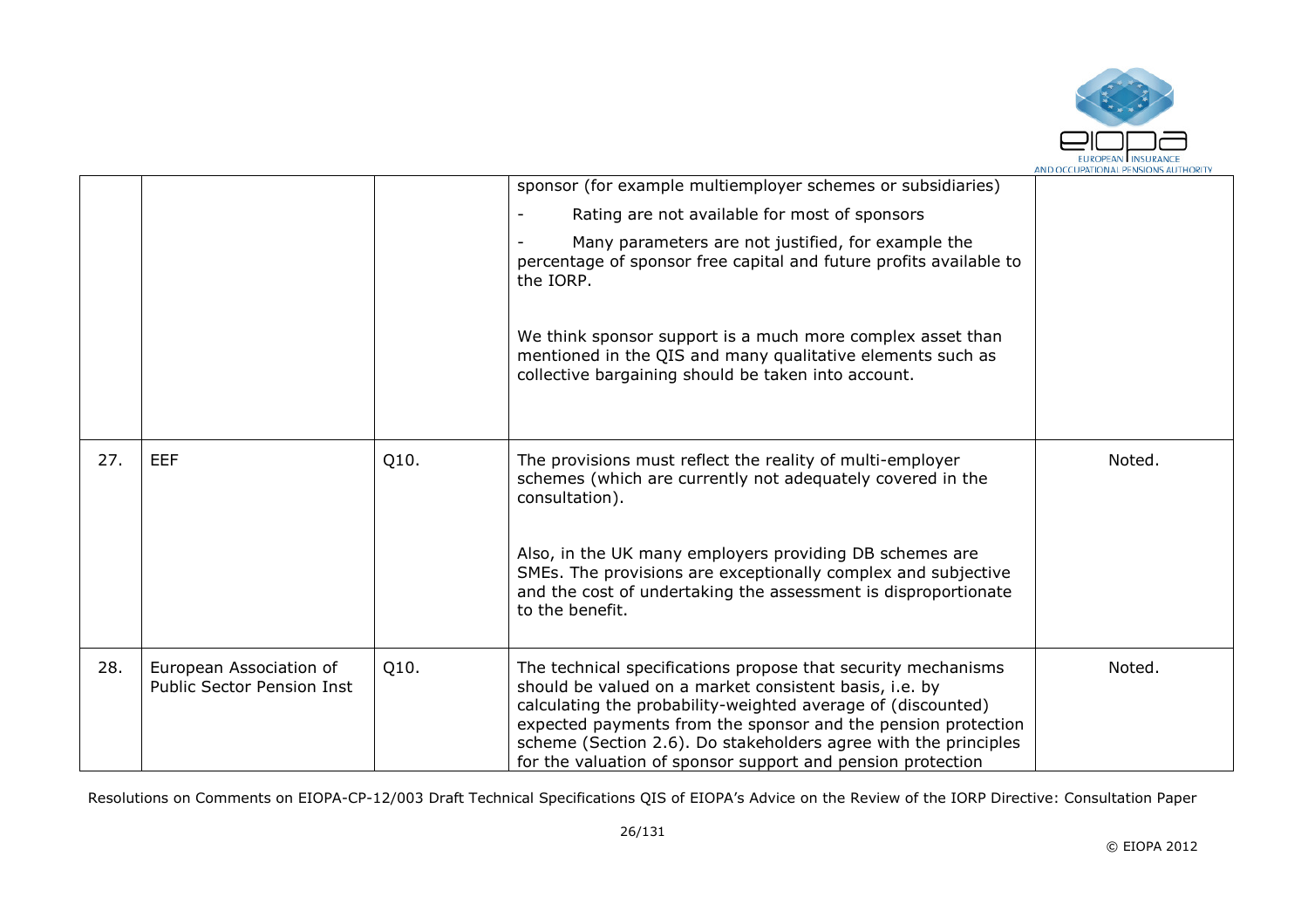

|  |                                                                                                                                                                                                                                                                                                                                                                                                                                                                                                                                                                                                                                                                                                                                                                                                                                                                                                                                                                                                                                                                                                                        | AND OCCUPATIONAL FENSIONS AUTHONITY |
|--|------------------------------------------------------------------------------------------------------------------------------------------------------------------------------------------------------------------------------------------------------------------------------------------------------------------------------------------------------------------------------------------------------------------------------------------------------------------------------------------------------------------------------------------------------------------------------------------------------------------------------------------------------------------------------------------------------------------------------------------------------------------------------------------------------------------------------------------------------------------------------------------------------------------------------------------------------------------------------------------------------------------------------------------------------------------------------------------------------------------------|-------------------------------------|
|  | schemes? If not, what alternatives would you propose?                                                                                                                                                                                                                                                                                                                                                                                                                                                                                                                                                                                                                                                                                                                                                                                                                                                                                                                                                                                                                                                                  |                                     |
|  | EAPSPI does not agree with the principles for the valuation of<br>sponsor support and pension protection schemes. The pursued<br>valuation of the security level cannot be reached. Moreover, the<br>flexible nature of the asset and the problem of realistic<br>quantification produce a rather arbitrary balance sheet value. A<br>quantification is not necessary since not calculating the figures<br>would not change the state of uncertainty concerning future<br>payments. This problem is amplified by the problem of the<br>actual implementation of complex, laborious projection methods.<br>The calculated values therefore contradict the notion of an<br>objective, comparable and informative balance sheet. This leads<br>to a pseudo-certainty in measuring and managing risks which<br>may again create new risks. And it is essential not to limit<br>mechanically the options of IORPs on the basis of seemingly<br>precise figures. As EIOPA points out, a qualitative assessment<br>and an "expert judgment" (PRO.3.22 and 3.23) of such figures is<br>more appropriate than a quantification. |                                     |
|  | EAPSPI would like to point out positive aspects of section 2.6,<br>particularly that the HBS in general reflects the quality and the<br>flexibility of the existing security mechanisms of IORPs (see<br>section 2.6, on sponsor support especially HBS.6.10 to HBS.6.12<br>and on pension protection schemes HBS.6.70, HBS.6.71 and<br>HBS.6.87). EIOPA recognises both assets' function of stepping in<br>when needed with the amount necessary to meet the<br>requirements of the IORP (= Level A technical provisions).                                                                                                                                                                                                                                                                                                                                                                                                                                                                                                                                                                                            |                                     |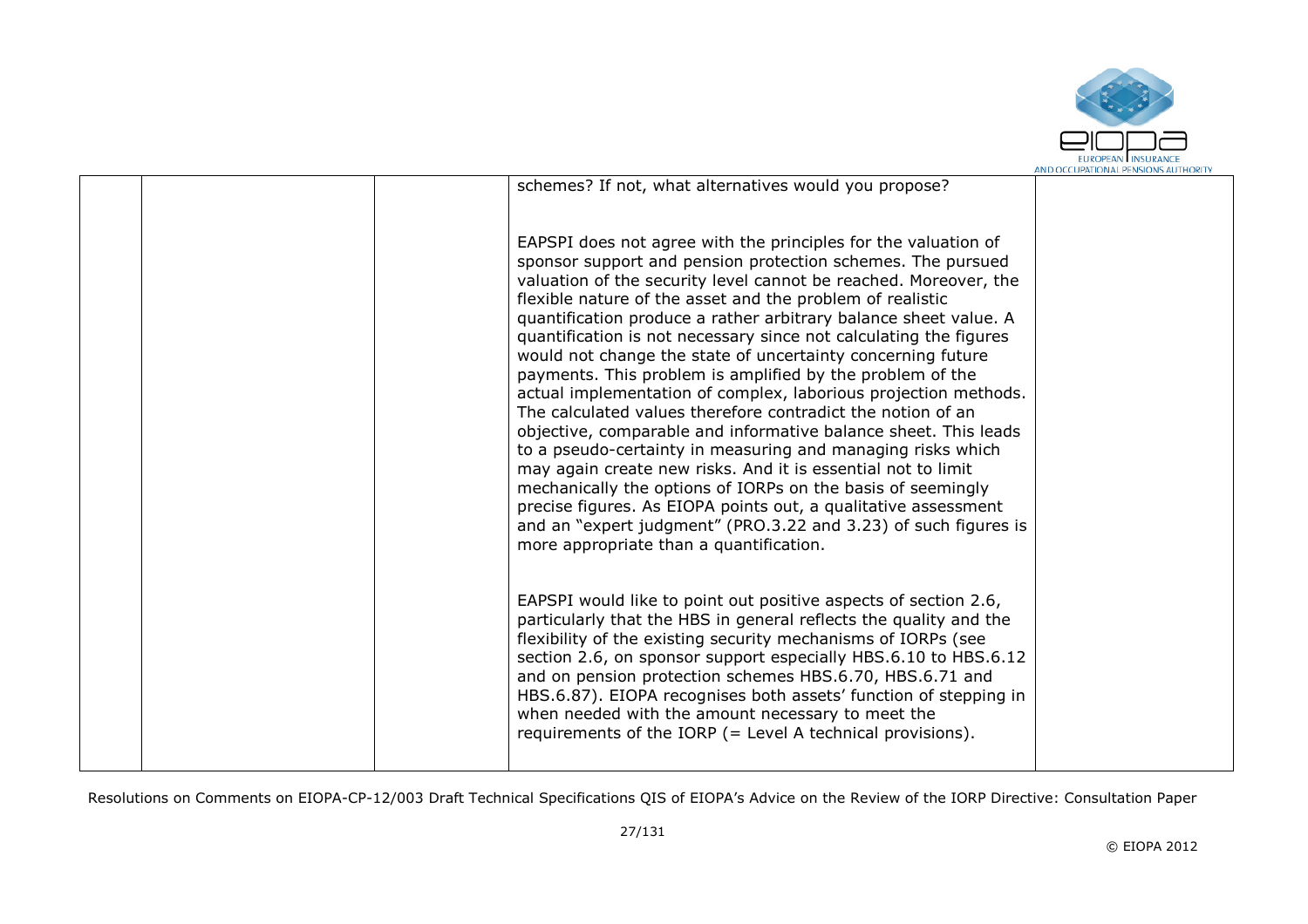

|  | Such aspects notwithstanding, EAPSPI believes the assessment<br>of the value of IORPs' security mechanisms in a quantitative way<br>is fundamentally problematic. To find a reliable figure for this<br>value hardly seems possible. As just mentioned sponsor support<br>and pension protection schemes are volatile assets by nature,<br>corresponding to the capital needed by the IORP and thus<br>relating to the financial environment of the IORP. This provides<br>for a very flexible insolvency protection without holding all<br>needed capital available at all times. The decisive question<br>concerning the value of the sponsor support and the pension<br>protection scheme is whether these security mechanisms will be<br>able to pay the moment they have to. But this depends on<br>future developments which cannot be foreseen. Although the<br>calculated numbers seem to be more precise than a solely<br>qualitative assessment, it may be doubted concerning future<br>events like expected payments of sponsors or of a pension<br>protection scheme in a 10, 20 or 40 year time frame. So the<br>objective of the Commission and EIOPA to precisely assess and<br>quantify the true risk position of IORPs only seems to be<br>reached where in fact it is not. That this pseudo-precise basis<br>mechanically triggers capital requirements or regulatory actions<br>is problematic. |  |
|--|--------------------------------------------------------------------------------------------------------------------------------------------------------------------------------------------------------------------------------------------------------------------------------------------------------------------------------------------------------------------------------------------------------------------------------------------------------------------------------------------------------------------------------------------------------------------------------------------------------------------------------------------------------------------------------------------------------------------------------------------------------------------------------------------------------------------------------------------------------------------------------------------------------------------------------------------------------------------------------------------------------------------------------------------------------------------------------------------------------------------------------------------------------------------------------------------------------------------------------------------------------------------------------------------------------------------------------------------------------------------------------------------------------------------|--|
|  | With respect to the market-consistant valuation of sponsor<br>support, EIOPA tries to estimate the maximum value that a<br>sponsor will be able to pay. Thus, future profits of the sponsor<br>need to be quantified for calculating expectable payments<br>adjusted for default probability. EIOPA suggests amongst others<br>to use a proportion of expected net profits or of the earnings<br>before taxes, depreciations and amortization (EBTDA). EAPSPI                                                                                                                                                                                                                                                                                                                                                                                                                                                                                                                                                                                                                                                                                                                                                                                                                                                                                                                                                      |  |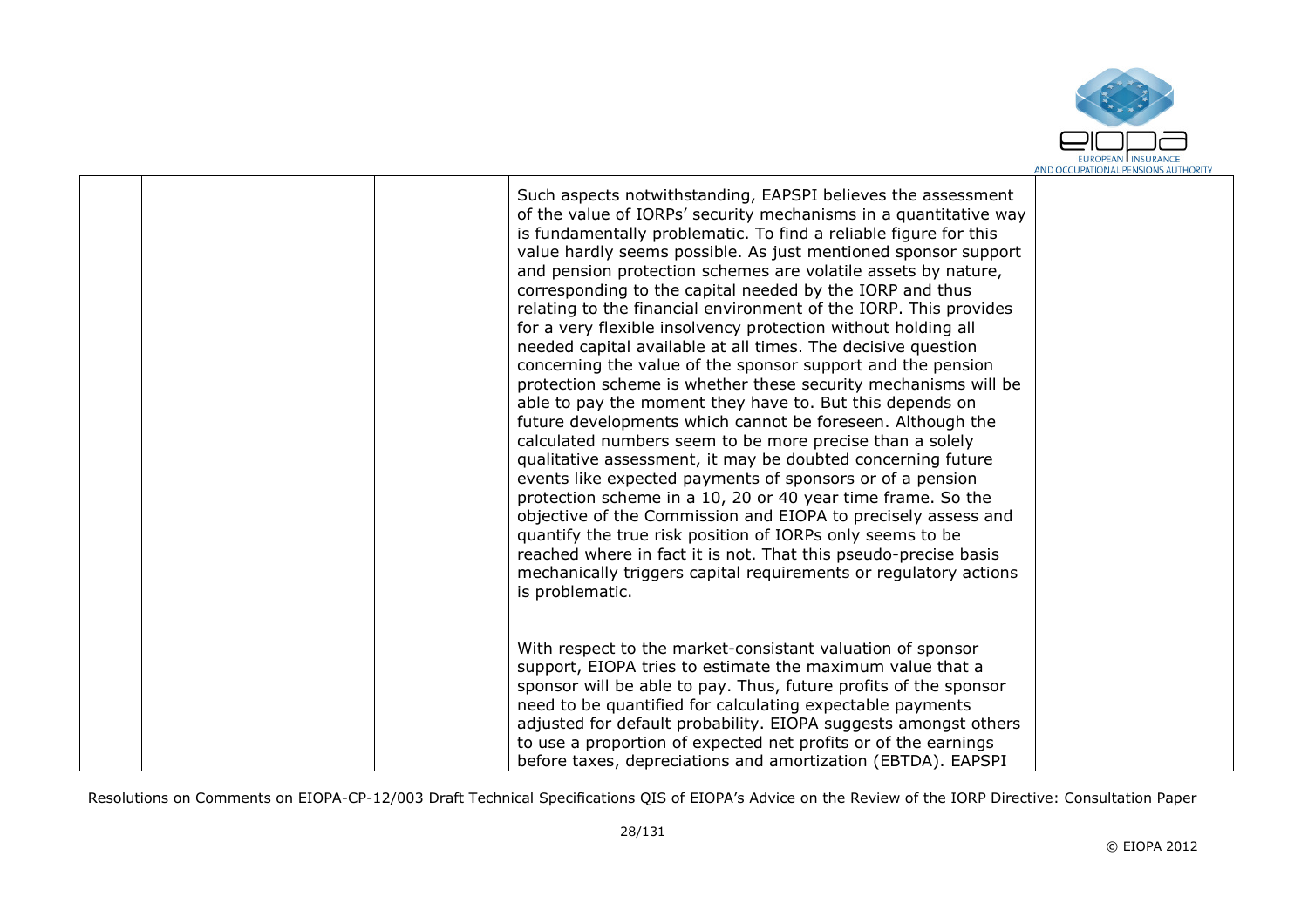

| would like to emphasise that in general, it is problematic to<br>quantify future profits. In addition, public sector institutions as<br>sponsors generally are non-profit institutions and reliable values<br>of future profits therefore questionable. The EBTDA are<br>supposed to be calculated from the average of the most recent<br>three years data. Three years of economic downturn will provide<br>bad expected cash-flows and the other way round and transpose<br>to the IORPs balance sheet via the value of the sponsor support<br>asset.                                                                                                                                                                                                                                                                                                                                                                                                                                                                        |  |
|--------------------------------------------------------------------------------------------------------------------------------------------------------------------------------------------------------------------------------------------------------------------------------------------------------------------------------------------------------------------------------------------------------------------------------------------------------------------------------------------------------------------------------------------------------------------------------------------------------------------------------------------------------------------------------------------------------------------------------------------------------------------------------------------------------------------------------------------------------------------------------------------------------------------------------------------------------------------------------------------------------------------------------|--|
| A further problem in EAPSPI's opinion is that through the<br>recourse on credit ratings as an indicator for measuring default<br>risks of sponsors (HBS.6.15 and HBS.6.36) a new channel is<br>created to transfer the fast changing assessment of capital<br>markets and thus the volatility and short-term financial frictions<br>into the balance sheets of IORPs. E.g. EIOPA suggests<br>calculating the EBTDA starting from the most recent three years<br>data, see above. This "risk-sensitive" consideration of the<br>sponsor support also has pro-cyclical effects, e.g. in case of the<br>downgrading of the sponsor and the likely response of the IORP.<br>This import of balance sheet volatility aggravates the problems<br>of market-consistent valuation of all other assets under the<br>Solvency II-structure. It is highly questionable, if short-term<br>changes in financial positions and credit risks are reliable<br>sources for such a long-term commitment that the sponsor<br>support constitutes. |  |
| With respect to the pension protection scheme the valuation is<br>clear. The value of the pension protection scheme in the HBS is                                                                                                                                                                                                                                                                                                                                                                                                                                                                                                                                                                                                                                                                                                                                                                                                                                                                                              |  |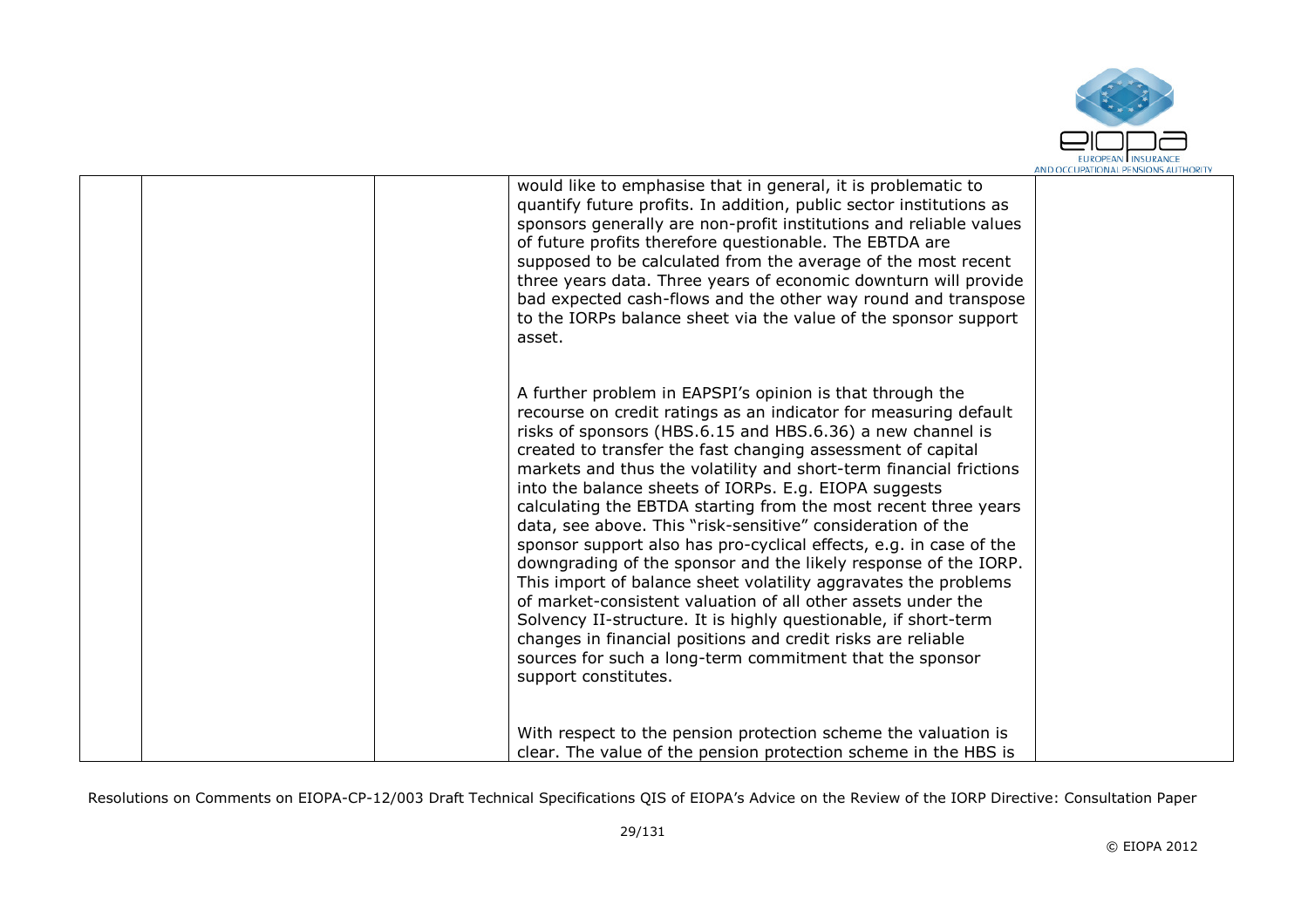

| set as the coverage rate times the Level A technical provisions<br>(HBS.6.70) so the value of a pension protection scheme with a<br>100%-coverage rate "is equal to the funding gap that would<br>appear in the holistic balance sheet". The pension protection<br>scheme is supposed to close this gap (HBS.6.71). According to<br>EAPSPI, it does not need the HBS to reach this conclusion which<br>is in line with EIOPA's reference to a "sufficiently strong" pension<br>protection scheme (HBS.6.71).                                                                                                                                                                                                                                                                                                                                                                                                                                                                                                                                                                                                                                                                                                                                                                                  |  |
|-----------------------------------------------------------------------------------------------------------------------------------------------------------------------------------------------------------------------------------------------------------------------------------------------------------------------------------------------------------------------------------------------------------------------------------------------------------------------------------------------------------------------------------------------------------------------------------------------------------------------------------------------------------------------------------------------------------------------------------------------------------------------------------------------------------------------------------------------------------------------------------------------------------------------------------------------------------------------------------------------------------------------------------------------------------------------------------------------------------------------------------------------------------------------------------------------------------------------------------------------------------------------------------------------|--|
| As a consequence, another aspect of the QIS becomes evident<br>concerning the long-term character of IORPs: the attempt to<br>reduce "uncertainty" to "risk". Risk can be handled by<br>calculations whereas uncertainty cannot. This is in line with the<br>economic debates of many decades. Due to the nature of<br>uncertainty the values measured only seem precise: in the<br>discussion of assessing the model error of using certain<br>methods/simplifications when valuing the HBS and calculating<br>the SCR (PRO.3.18), EIOPA addresses the problem of finding<br>appropriate future values while it is conceptually unclear how to<br>proceed "leading to a certain degree of inaccuracy and<br>imprecision in the measurement." (PRO.2.3). EIOPA also<br>suggests caring for a qualitative assessment in form of<br>"reasonable assurance" (PRO.3.23) of the model error or "expert<br>judgments" (PRO.3.23) when applying certain<br>methods/simplifications for the calculation. So EIOPA, too,<br>implicitly recognizes the fundamental problem of exactly<br>quantifying the risk mitigating effects due to the nature of long-<br>term liabilities and investment horizon of IORPs, or more<br>generally, of the fundamental uncertainty connected to pension<br>business. |  |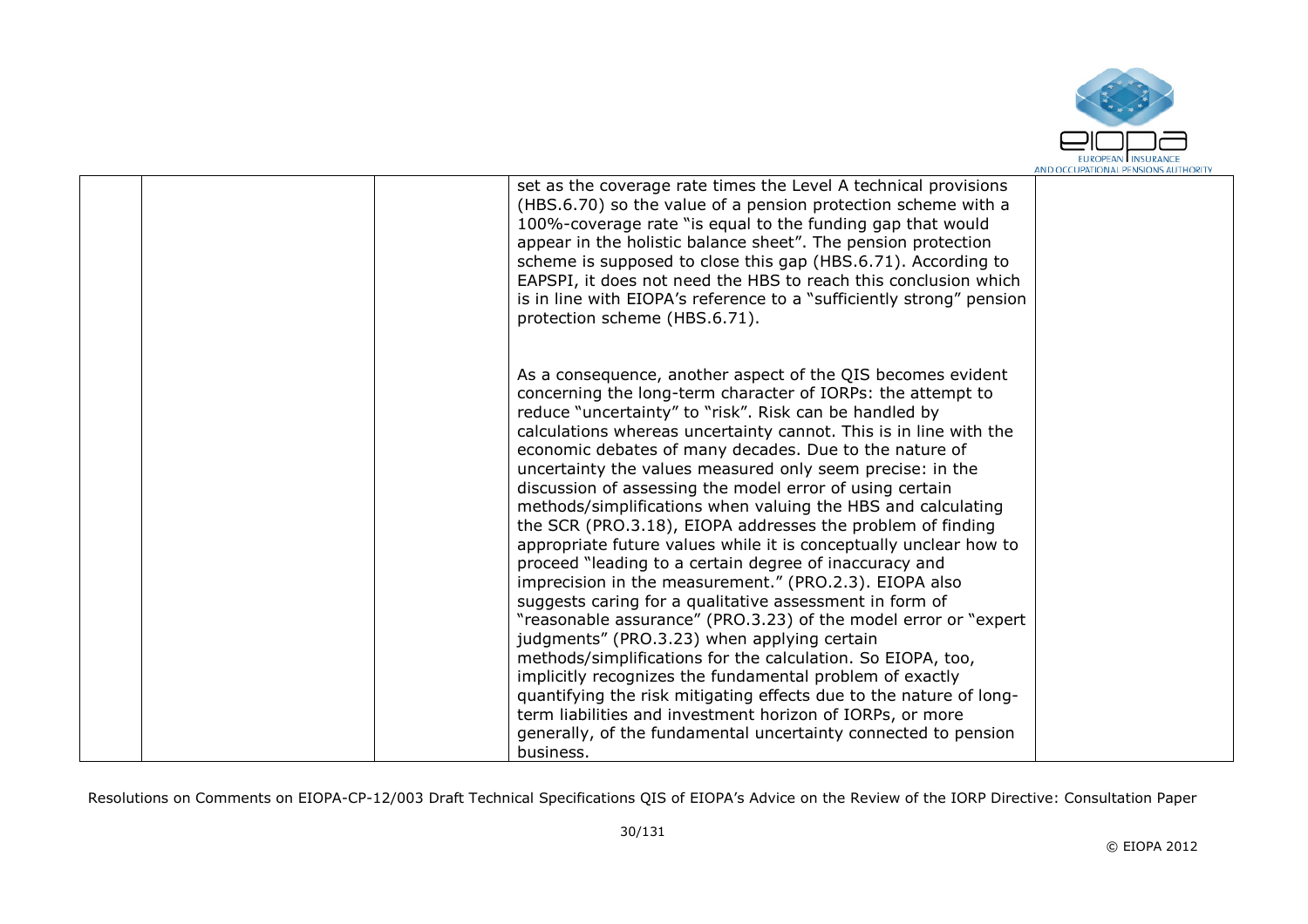

| 29. | European Federation for<br>Retirement Provision (EFRP | Q10. | Q10. The technical specifications propose that security<br>mechanisms should be valued on a market consistent basis, i.e.<br>by calculating the probability-weighted average of (discounted)<br>expected payments from the sponsor and the pension protection<br>scheme (Section 2.6). Do stakeholders agree with the principles<br>for the valuation of sponsor support and pension protection<br>schemes? If not, what alternatives would you propose?                                                                                                                                                                                                                                                                                                                                       | Noted. |
|-----|-------------------------------------------------------|------|------------------------------------------------------------------------------------------------------------------------------------------------------------------------------------------------------------------------------------------------------------------------------------------------------------------------------------------------------------------------------------------------------------------------------------------------------------------------------------------------------------------------------------------------------------------------------------------------------------------------------------------------------------------------------------------------------------------------------------------------------------------------------------------------|--------|
|     |                                                       |      | The set-up and calculations as presented in this document are<br>very complex and present a heavy administrative burden,<br>especially for small IORPs. This can have a discouraging effect<br>on offering pension benefits. The costs related will not be in line<br>with the size. IORPs will have difficulties in ascribing specific<br>values to subjective elements as the calculations for valuing<br>security mechanisms, which is very complex due to the<br>stochastic valuation. Given the complexity, it is recommendable<br>to apply a simpler standard model. Along with this, the EFRP<br>considers that the evaluation of the steering and adjustment is<br>based on too many assumptions which make its outcome very<br>sensible to any slight modification of any assumption. |        |
|     |                                                       |      | Furthermore, there is an almost complete absence of reference<br>to, or detail on, multi-employer plans or those with employers<br>who are from the non-profit making, charitable or quasi-public<br>sector. This is a major omission, which would make it impossible<br>correctly to assess the value of sponsor support for many large<br>IORPs.                                                                                                                                                                                                                                                                                                                                                                                                                                             |        |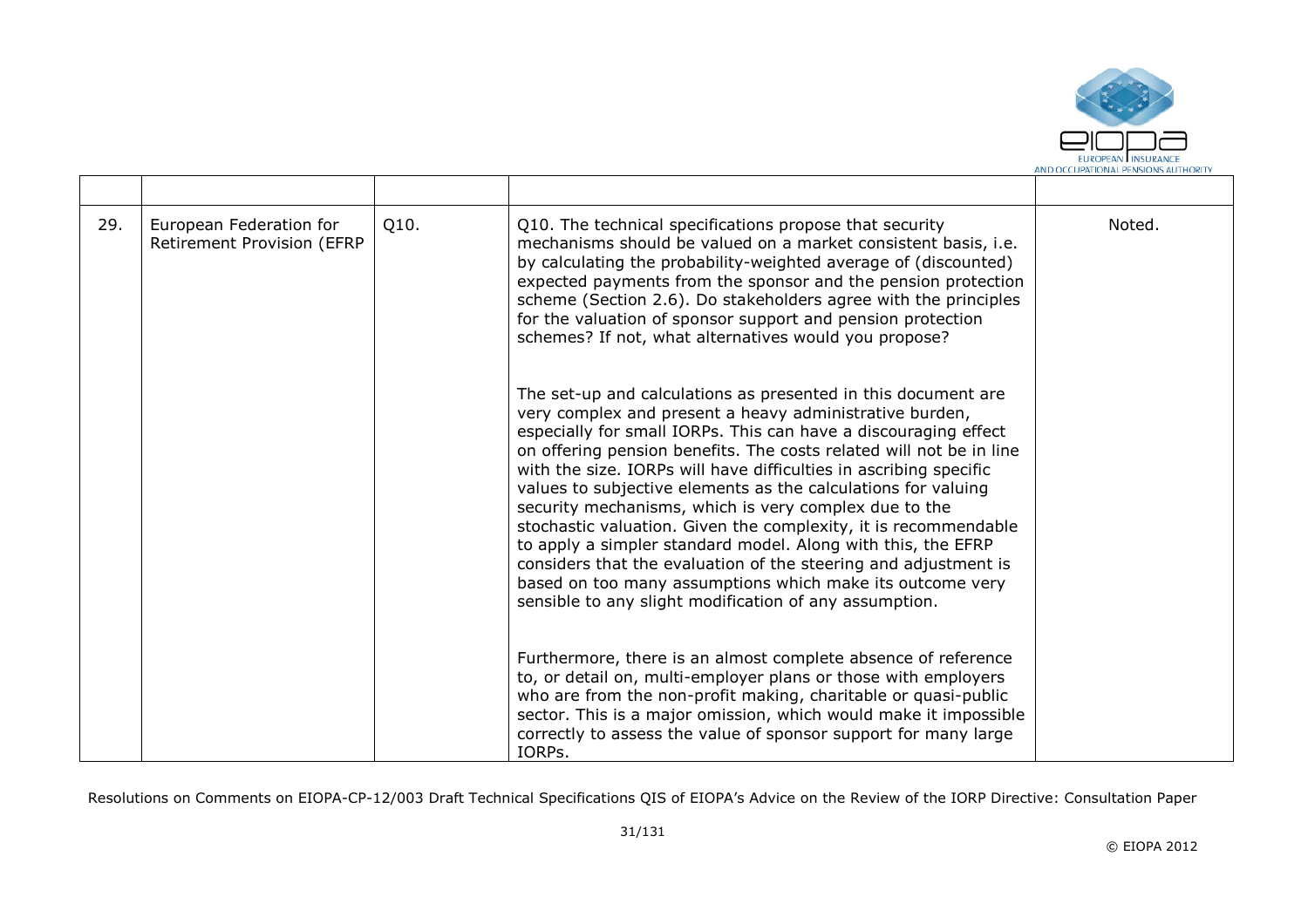

|     |                                                        |      | In addition, the valuation of the sponsor support can be derived<br>from the wealth of the sponsor which is available to give<br>security to the pension promise. We would argue that wealth of<br>the sponsor is just one measure of the value of sponsor support,<br>and that also the longevity, standing and status of the sponsor<br>are important - elements that are much harder to measure.<br>There are other solutions that could be pursued, such as a stress<br>test or taking the full maximum value of Sponsor Support<br>completely as own funds into account.<br>In general, we would like to give in consideration alternatives to<br>the HBS like Asset Liability Management models, scenario<br>analysis, continuity analysis and stress tests. |        |
|-----|--------------------------------------------------------|------|--------------------------------------------------------------------------------------------------------------------------------------------------------------------------------------------------------------------------------------------------------------------------------------------------------------------------------------------------------------------------------------------------------------------------------------------------------------------------------------------------------------------------------------------------------------------------------------------------------------------------------------------------------------------------------------------------------------------------------------------------------------------|--------|
| 30. | Federation of the Dutch<br><b>Pension Funds</b>        | Q10. | The outcomes will be dependent on many assumptions.<br>Alternatives for the concept of the HBS could be ALM studies,<br>continuity analysis (as used in the FTK in the Netherlands) and<br>stress tests. Please also see our answer to Q5.                                                                                                                                                                                                                                                                                                                                                                                                                                                                                                                         | Noted. |
| 31. | <b>Financial Reporting Council</b><br>- staff response | Q10. | We do not consider that the valuation of employer support is<br>correct.                                                                                                                                                                                                                                                                                                                                                                                                                                                                                                                                                                                                                                                                                           | Noted. |
|     |                                                        |      | The calculation as defined in paragraphs HBS.6.10 - HBS.6.11<br>of the technical specification must result in the value of                                                                                                                                                                                                                                                                                                                                                                                                                                                                                                                                                                                                                                         |        |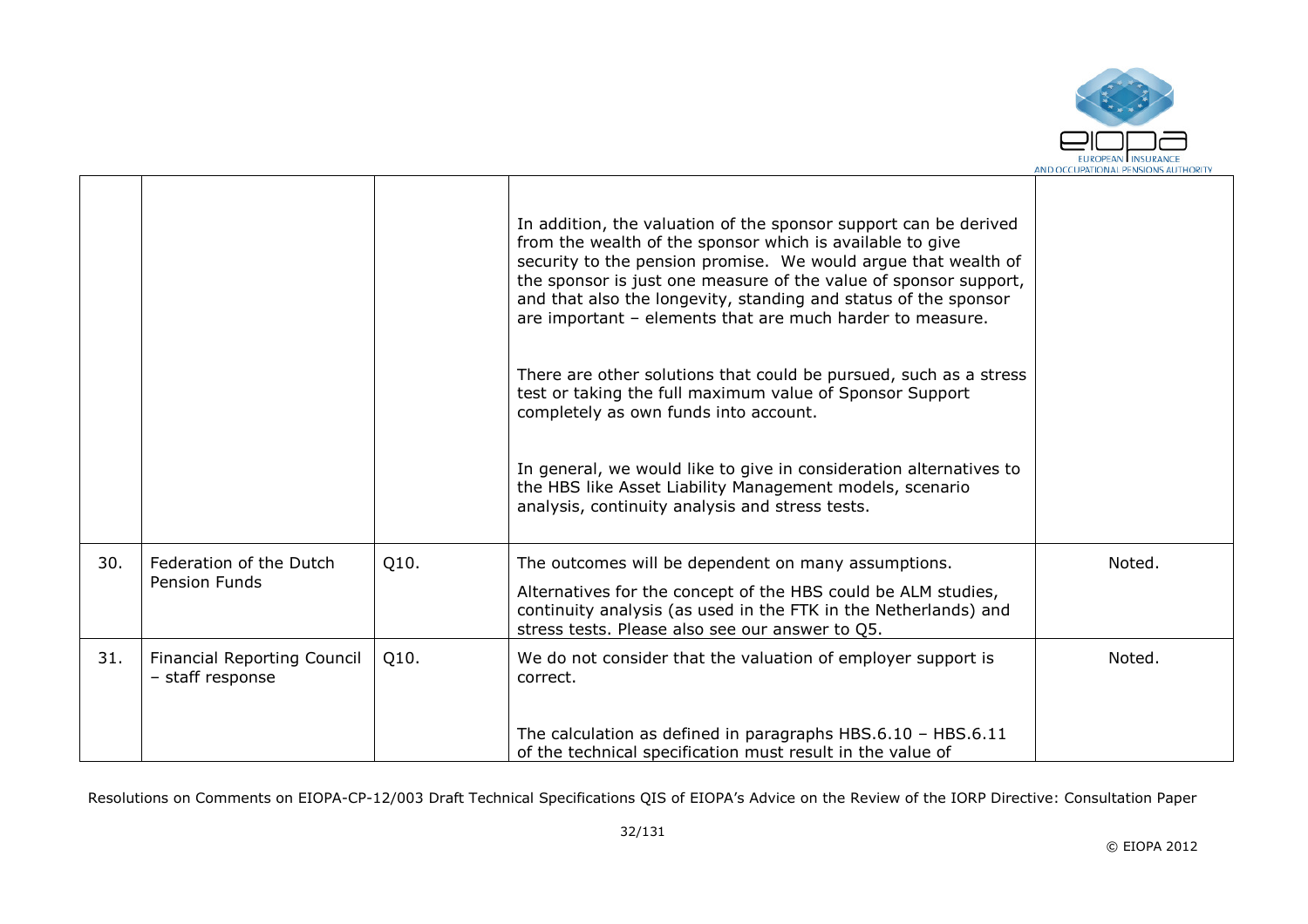

|  | employer support being lower than the difference between the<br>unreduced technical provisions and the financial assets of the<br>IORP. This is because the value is limited to the value of the<br>cash flows required to fill the gap between the technical<br>provisions and the financial assets allowing for sponsor default<br>and only getting a partial recovery of any remaining shortfall on<br>default. |  |
|--|--------------------------------------------------------------------------------------------------------------------------------------------------------------------------------------------------------------------------------------------------------------------------------------------------------------------------------------------------------------------------------------------------------------------|--|
|  | This means that there is likely to be a hole in the holistic balance<br>sheet unless the financial assets exceed the technical provisions<br>or the technical provisions are reduced in some way.                                                                                                                                                                                                                  |  |
|  | We suggest that the value of employer support should be equal<br>to the maximum value of sponsor support defined in paragraphs<br>HBS.6.25 - HBS.6.39.                                                                                                                                                                                                                                                             |  |
|  | Even accepting this we have concerns that the proposed<br>maximum value is unreliable as it is calculated using a relatively<br>simple formula which does not take account of the specific<br>circumstances of any given sponsor.                                                                                                                                                                                  |  |
|  | We do not any have comments on the valuation of pension<br>protection schemes.                                                                                                                                                                                                                                                                                                                                     |  |
|  | However, we think that there is an error in the formula for<br>PPFFV in paragraph HBS.6.77. It does not allow for any                                                                                                                                                                                                                                                                                              |  |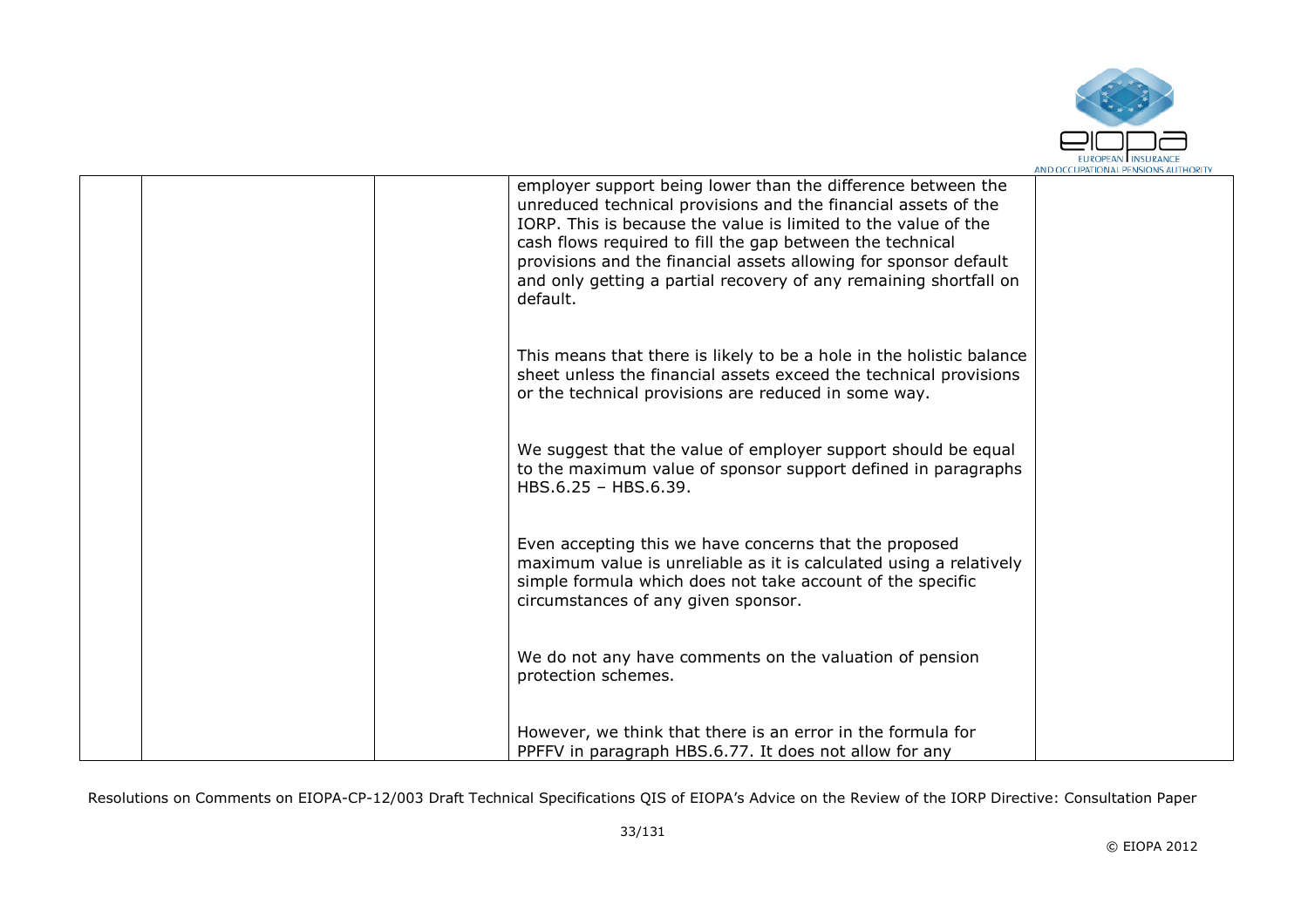

|     |                                                  |      | payments, CFj made by the sponsor in the years before default.                                                                                                                                                                                                                                                                                                           |        |
|-----|--------------------------------------------------|------|--------------------------------------------------------------------------------------------------------------------------------------------------------------------------------------------------------------------------------------------------------------------------------------------------------------------------------------------------------------------------|--------|
| 32. | German Confederation of<br><b>Skilled Crafts</b> | Q10. | First of all, this question highlights the differences in the<br>relationship between sponsors between the different Member<br>States. This implies that these technical specifications could be<br>possible in one Member State, but not in the other.                                                                                                                  | Noted. |
|     |                                                  |      | We have some serious concerns with the principles for the<br>valuation of sponsor (employer) support:                                                                                                                                                                                                                                                                    |        |
|     |                                                  |      | The proposed method for the valuation of sponsor<br>support is too complicated and thus too expensive.                                                                                                                                                                                                                                                                   |        |
|     |                                                  |      | Employing sophisticated modelling techniques that<br>forecast the sponsor's financial capacity depend on mean<br>(Central Limit Theorem) forward assumptions behaviour;                                                                                                                                                                                                  |        |
|     |                                                  |      | In reality the outcome will mostly be bifurcated, i.e. the<br>sponsor can either cover or not cover the deficit.                                                                                                                                                                                                                                                         |        |
|     |                                                  |      | We believe that it will not be possible to find one single method<br>that can assess sponsor support in a both reliable and simple<br>way for all IORPs in the EU. Therefore, if the HBS-approach will<br>be realized, it should be left to the MS to implement an<br>adequate method. EIOPA should confine itself to supervising<br>that those methods are implemented. |        |
|     |                                                  |      | Possible methods of assessing the sponsor support could e.g.<br>be based on the present value of the deficit and the capability of                                                                                                                                                                                                                                       |        |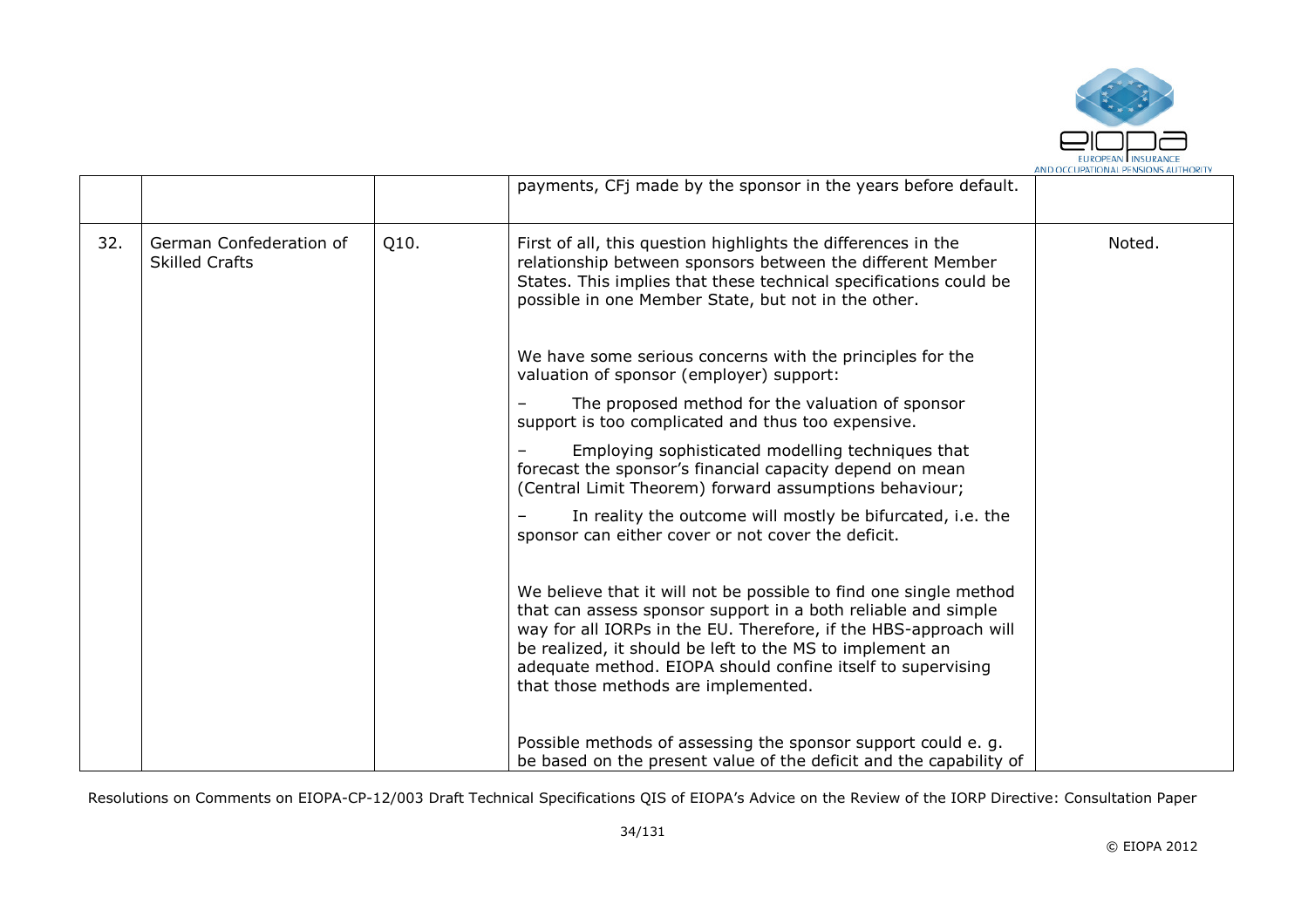

|  | the sponsor to cover the deficit today - through the issuance of<br>a bond. If the sponsor is a public and listed company with credit<br>default swaps: The pension fund liability and the ability to fund<br>the liability will manifest itself in the pricing of the<br>sponsor/issuer's CDS. Especially for SMEs, it might be sufficient<br>to consider the equity ratio.                                                                                                     |  |
|--|----------------------------------------------------------------------------------------------------------------------------------------------------------------------------------------------------------------------------------------------------------------------------------------------------------------------------------------------------------------------------------------------------------------------------------------------------------------------------------|--|
|  | Furthermore, it is unclear how multiple sponsors for industry-<br>wide pension schemes and the value of the sponsor in public<br>sector pension schemes have to be valued. It would not be<br>aprropriate just to add the capital required for the different<br>sponsor companies without regarding the risk balance ensured<br>by the community of sponsors.                                                                                                                    |  |
|  | Pension Protection Schemes (PPS) should be definitely<br>incorporated into the holistic balance sheet as an asset (HBS<br>6.60). We also strongly endorse the notion of HBS 6.71: if the<br>PPS covers 100% of the benefits and is sufficiently strong, its<br>value should close the funding gap - without any further<br>calculations being necessary.                                                                                                                         |  |
|  | Alternatives for the proposed valuation and the holistic balance<br>sheet are ALM studies (Asset Liability Management), scenario<br>analysis and/or stress testing. This is simpler than the holistic<br>balance sheet, because probability weighted mark-to-market<br>valuation requires ALM scenarios including discount factors (like<br>risk neutral valuation or deflators). These kinds of alternatives<br>should be studied before a new IORP Directive will be proposed. |  |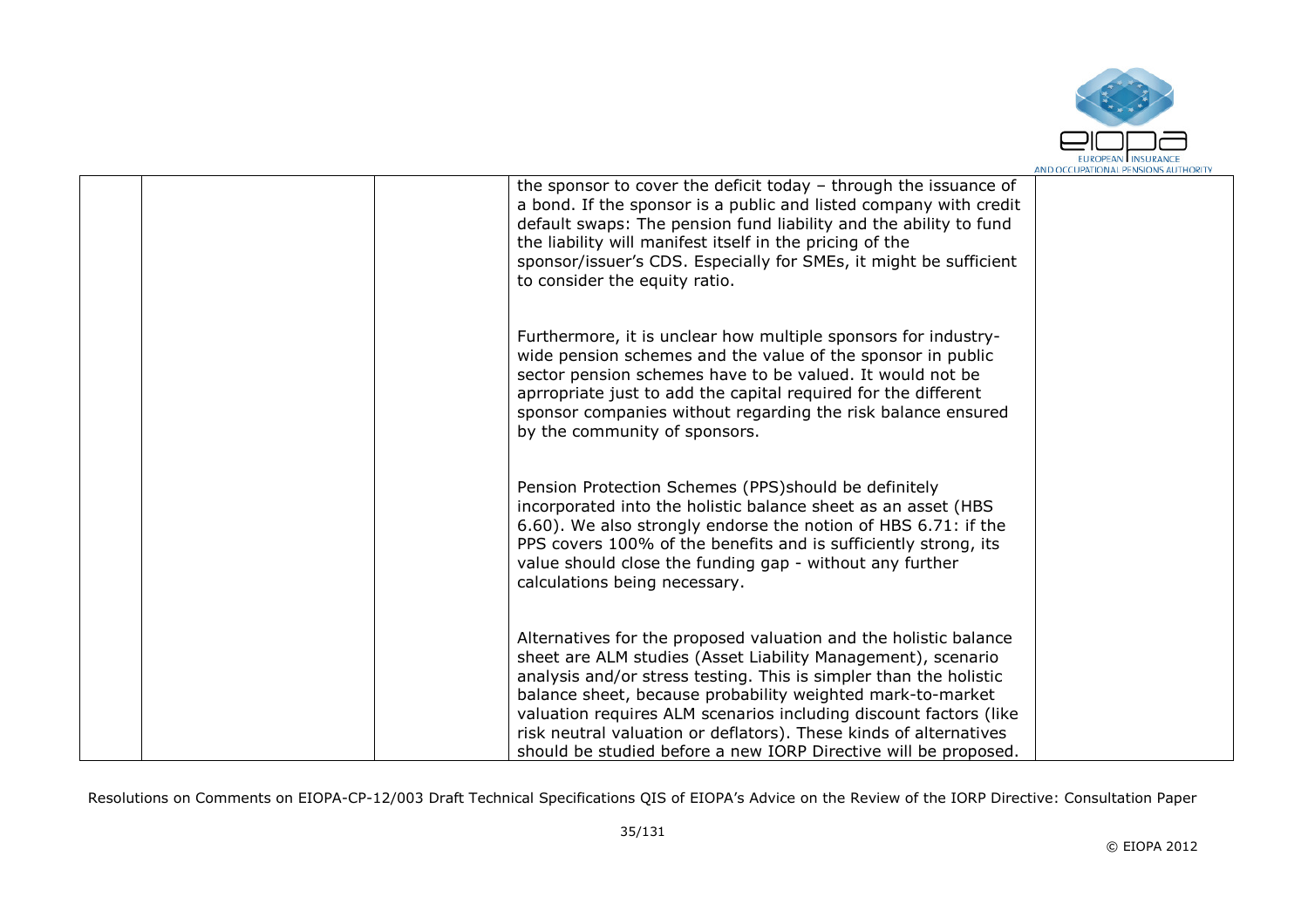

|     |                                                 |      | Also, additional fundamental studies are needed how sponsor<br>(employer) support and PPS, being SSL issues at their core and<br>offering high level protection, affect supervisory structures.                                                                                                                                                                                                                                                                                                                                                                                                                                                                                                                                                                                                                                                                                                                                                             |        |
|-----|-------------------------------------------------|------|-------------------------------------------------------------------------------------------------------------------------------------------------------------------------------------------------------------------------------------------------------------------------------------------------------------------------------------------------------------------------------------------------------------------------------------------------------------------------------------------------------------------------------------------------------------------------------------------------------------------------------------------------------------------------------------------------------------------------------------------------------------------------------------------------------------------------------------------------------------------------------------------------------------------------------------------------------------|--------|
| 33. | German Institute of<br><b>Pension Actuaries</b> | Q10. | The valuation of sponsor support should be based on publicly<br>and easily accessible data, e.g. historical data or analyst<br>estimates. For multi-employer IORPs it should be sufficient to<br>base the estimate on a few representative sponsors (as<br>recommended in HBS.6.35); since the inclusion of every single<br>sponsor would be excessive. In addition, it appears<br>inappropriate to use for all unrated companies the same rating<br>as for companies with rating B or less. Instead, a country-<br>specific or even industry sector specific average should be used.<br>The proposed market consistent valuation method of security<br>mechanisms is overly complicated and in terms of the valuation<br>of the deterministic and stochastic value of sponsor support it is<br>not appropriate.<br>For the valuation of sponsor support it is crucial that the sponsor<br>has the financial means to close a potential gap within the HBS. | Noted. |
|     |                                                 |      | For this purpose, the present and future potential support has to<br>be considered. Therefore, the (probability weighted) maximum<br>value of sponsor support should be taken into account within the<br>HBS, not only a part of it. If the sponsor has the financial ability<br>to fully guarantee a potential gap in the HBS, the value of<br>sponsor support should reflect this and close the gap.                                                                                                                                                                                                                                                                                                                                                                                                                                                                                                                                                      |        |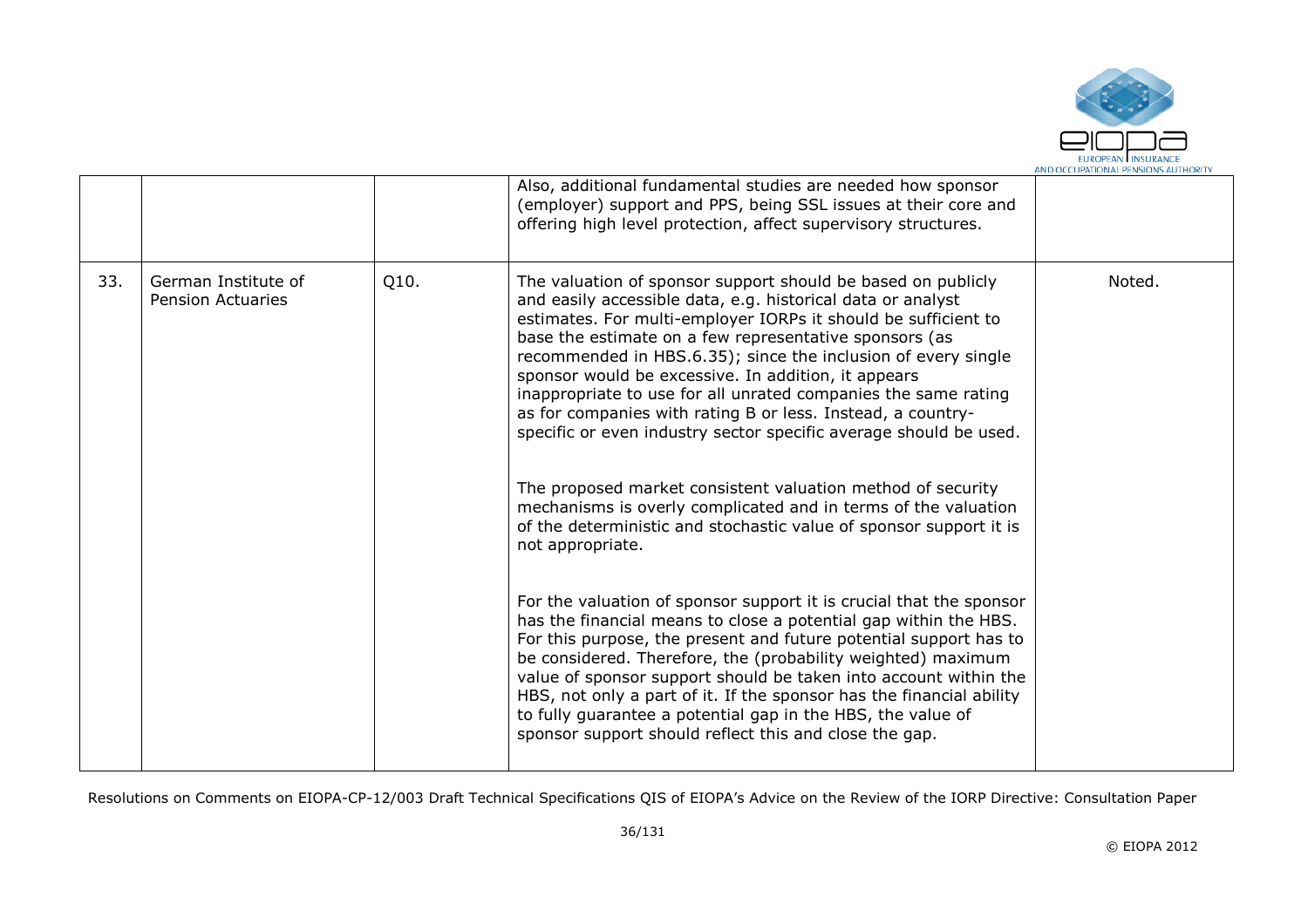

|     |                                                           |      | The same holds true for the valuation of pension protection<br>schemes (PPS). If the PPS guarantees all relevant benefits, then<br>the value of the PPS closes a potential gap within the HBS. In<br>this case there is no need for further calculations.<br>We believe that the loss absorbing effects from sponsor support<br>and PPS should be dealt with together in a way that is as<br>consistent as possible.                                                                                                                                                                                                                                                                                                                                                      |        |
|-----|-----------------------------------------------------------|------|---------------------------------------------------------------------------------------------------------------------------------------------------------------------------------------------------------------------------------------------------------------------------------------------------------------------------------------------------------------------------------------------------------------------------------------------------------------------------------------------------------------------------------------------------------------------------------------------------------------------------------------------------------------------------------------------------------------------------------------------------------------------------|--------|
| 34. | <b>GESAMTMETALL -</b><br>Federation of German<br>employer | Q10. | First of all, this question highlights the differences in the<br>relationship between sponsors between the different Member<br>States. This implies that these technical specifications could be<br>possible in one Member State, but not in the other.<br>We have some serious concerns with the principles for the<br>valuation of sponsor (employer) support:<br>The proposed method for the valuation of sponsor<br>support is too complicated and thus too expensive.<br>Employing sophisticated modelling techniques that<br>forecast the sponsor's financial capacity depend on mean<br>(Central Limit Theorem) forward assumptions behaviour;<br>In reality the outcome will mostly be bifurcated, i.e. the<br>sponsor can either cover or not cover the deficit. | Noted. |
|     |                                                           |      | We believe that it will not be possible to find one single method                                                                                                                                                                                                                                                                                                                                                                                                                                                                                                                                                                                                                                                                                                         |        |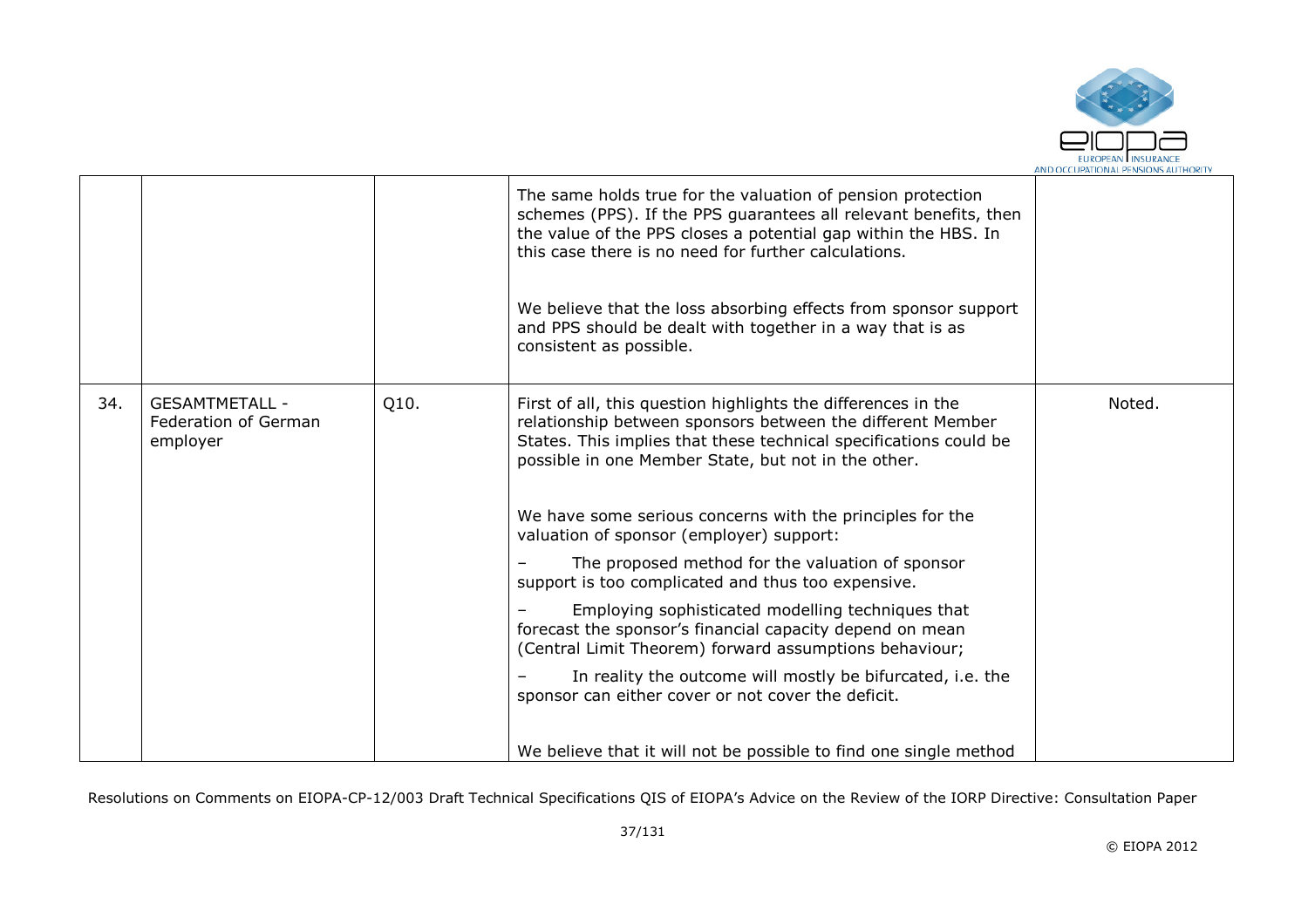

| that can assess sponsor support in a both reliable and simple<br>way for all IORPs in the EU. Therefore, if the HBS-approach will<br>be realized, it should be left to the MS to implement an<br>adequate method. EIOPA should confine itself to supervising<br>that those methods are implemented.                                                                                                                                                                                                                 |  |
|---------------------------------------------------------------------------------------------------------------------------------------------------------------------------------------------------------------------------------------------------------------------------------------------------------------------------------------------------------------------------------------------------------------------------------------------------------------------------------------------------------------------|--|
| Possible methods of assessing the sponsor support could e. g.<br>be based on the present value of the deficit and the capability of<br>the sponsor to cover the deficit today - through the issuance of<br>a bond. If the sponsor is a public and listed company with credit<br>default swaps: The pension fund liability and the ability to fund<br>the liability will manifest itself in the pricing of the<br>sponsor/issuer's CDS. Especially for SMEs, it might be sufficient<br>to consider the equity ratio. |  |
| Furthermore, it is unclear how multiple sponsors for industry-<br>wide pension schemes and the value of the sponsor in public<br>sector pension schemes have to be valued. It would not be<br>aprropriate just to add the capital required for the different<br>sponsor companies without regarding the risk balance ensured<br>by the community of sponsors.                                                                                                                                                       |  |
| Pension Protection Schemes (PPS) should be definitely<br>incorporated into the holistic balance sheet as an asset (HBS<br>6.60). We also strongly endorse the notion of HBS 6.71: if the<br>PPS covers 100% of the benefits and is sufficiently strong, its<br>value should close the funding gap - without any further<br>calculations being necessary.                                                                                                                                                            |  |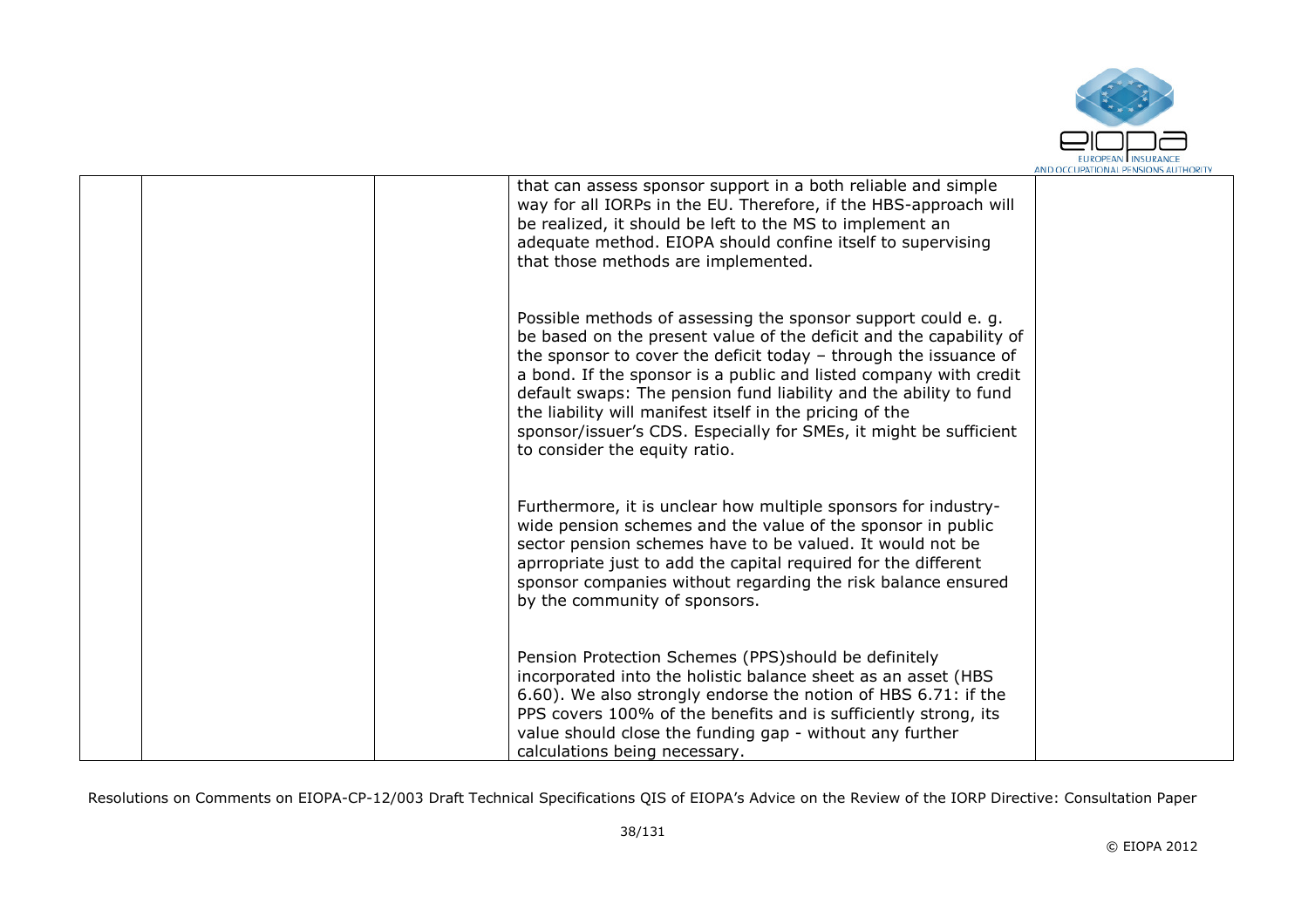

|     |                                              |      | Alternatives for the proposed valuation and the holistic balance<br>sheet are ALM studies (Asset Liability Management), scenario<br>analysis and/or stress testing. This is simpler than the holistic<br>balance sheet, because probability weighted mark-to-market<br>valuation requires ALM scenarios including discount factors (like<br>risk neutral valuation or deflators). These kinds of alternatives<br>should be studied before a new IORP Directive will be proposed.<br>Also, additional fundamental studies are needed how sponsor<br>(employer) support and PPS, being SSL issues at their core and<br>offering high level protection, affect supervisory structures.                              |        |
|-----|----------------------------------------------|------|------------------------------------------------------------------------------------------------------------------------------------------------------------------------------------------------------------------------------------------------------------------------------------------------------------------------------------------------------------------------------------------------------------------------------------------------------------------------------------------------------------------------------------------------------------------------------------------------------------------------------------------------------------------------------------------------------------------|--------|
| 35. | Groupe Consultatif<br>Actuariel Européen     | Q10. | The technical specifications propose that security mechanisms<br>should be valued on a market consistent basis, i.e. by<br>calculating the probability-weighted average of (discounted)<br>expected payments from the sponsor and the pension protection<br>scheme (Section 2.6). Do stakeholders agree with the principles<br>for the valuation of sponsor support and pension protection<br>schemes? If not, what alternatives would you propose?<br>We agree with the intention to calculate the security<br>mechanisms on a market-consistent basis. However we are not<br>convinced that the present proposals achieve this aim $-$ for<br>example, there is room for very different interpretations of the | Noted. |
|     |                                              |      | parameters, such as the expected future profits.                                                                                                                                                                                                                                                                                                                                                                                                                                                                                                                                                                                                                                                                 |        |
| 36. | Hundred Group of Finance<br><b>Directors</b> | Q10. | The technical specifications propose that security mechanisms<br>should be valued on a market consistent basis, i.e. by<br>calculating the probability-weighted average of (discounted)<br>expected payments from the sponsor and the payment                                                                                                                                                                                                                                                                                                                                                                                                                                                                    | Noted. |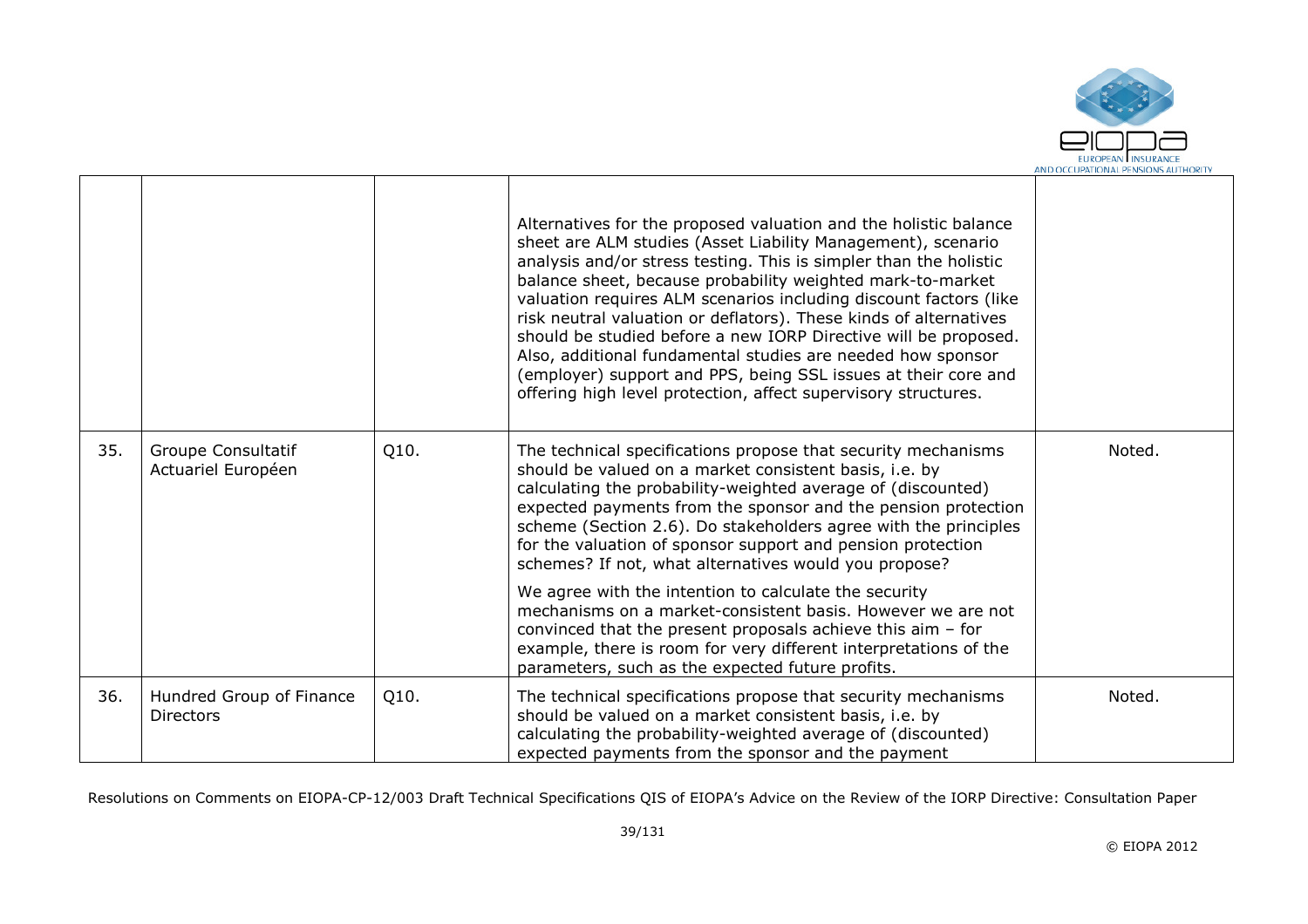

|  | protection scheme (Section 2.6). Do stakeholders agree with the<br>principles for the valuation of the sponsor covenant and pension<br>protection schemes? If not, what alternatives would you<br>propose?                                                                                                                                                                                                                                                                                               |  |
|--|----------------------------------------------------------------------------------------------------------------------------------------------------------------------------------------------------------------------------------------------------------------------------------------------------------------------------------------------------------------------------------------------------------------------------------------------------------------------------------------------------------|--|
|  | The proposals in the consultation document are complex in the<br>extreme, and are likely to give only spurious answers to what<br>are essentially subjective concepts. The sections on these<br>elements of the calculation seem sketchy, to say the least, and<br>would require much greater analysis and refinement to come up<br>with a helpful methodology. A simpler approach that allows<br>scope for a more rounded assessment of the employer's<br>strength is likely to be more helpful.        |  |
|  | We particularly note that the calculations for valuing sponsor<br>covenant and pension protection schemes will use spreadsheets<br>which EIOPA has not yet released. For those employers who do<br>not have the time, resources or expertise to build a model to<br>perform these calculations themselves, the spreadsheets would<br>have been a useful tool in indicating the potential size of these<br>numbers (even though the actual impact would not be apparent,<br>for the reasons given above). |  |
|  | The consultation is also silent on how sponsor covenant should<br>be calculated for multi-employer schemes.                                                                                                                                                                                                                                                                                                                                                                                              |  |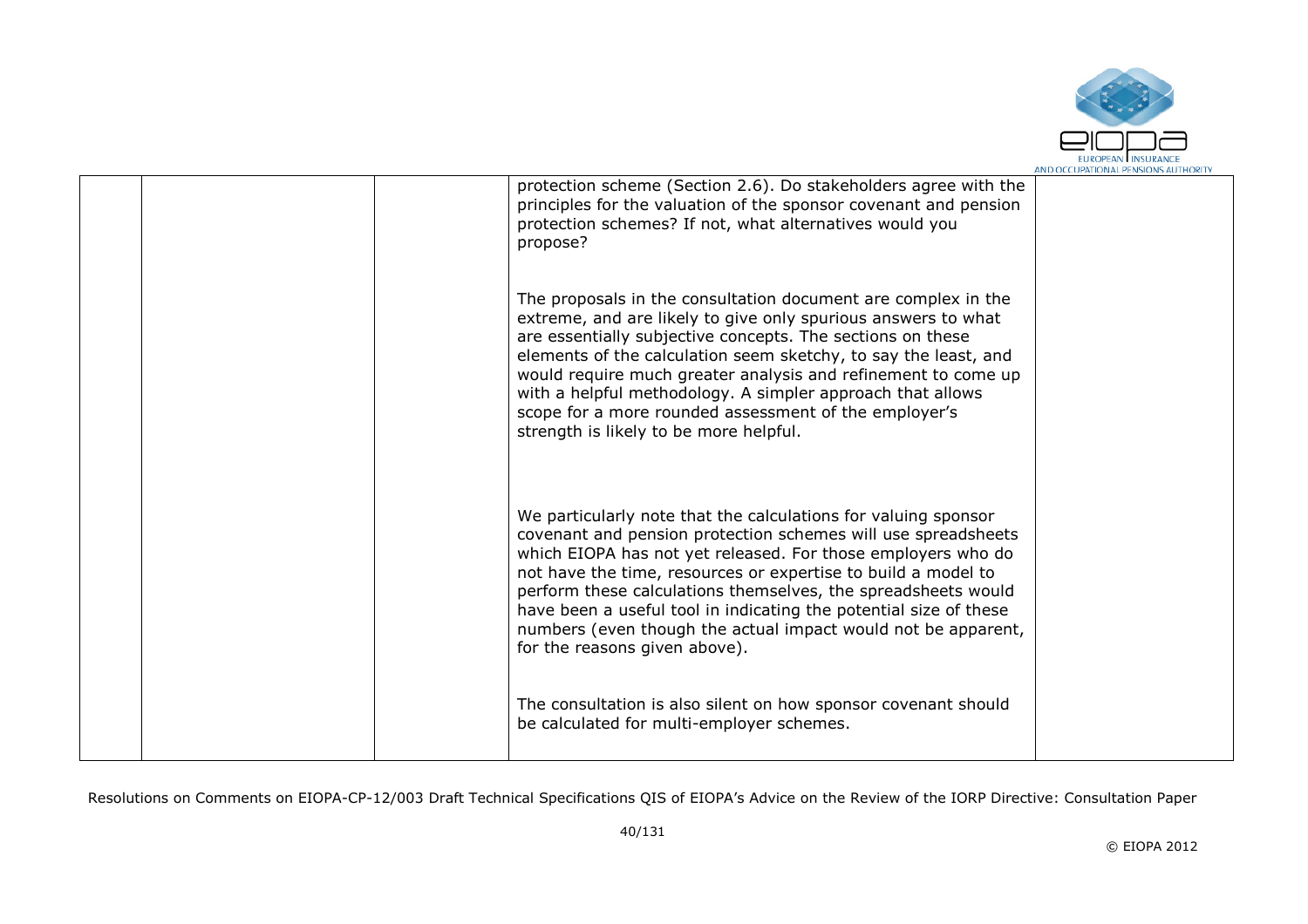

| 37.<br>Q10.<br>Noted.<br><b>IBM Deutschland</b><br>No. We do not agree that security mechanisms should be valued<br>on the basis of probability-weighted average discounted<br>Pensionsfonds AG<br>expected payments from the sponsor and the pension protection<br>scheme. Firstly, this approach overlooks the fact that, in reality,<br>the value of security mechanisms is digital, either they function<br>or they don't. This means that a sponsor will continue to support<br>a scheme up to the point where it is no longer financially<br>feasible, at which point it will be closed and support will cease.<br>Of course the deficit funding procedure, which is omitted from<br>the technical specifications, will have an impact on this. Having<br>to fund the entire deficit tomorrow with cash is a different<br>proposition to having to increase the next x years of<br>contributions by $y\%$ , even if the present value might be the<br>same.<br>The valuation of sponsor support as proposed by EIOPA is not<br>robust due to the number of assumptions that need to be made.<br>Moreover, the input data required would mostly not be readily<br>available. For example, EBTDA is a figure that is usually only<br>published with respect to publicly listed and consolidated<br>entities. Benefit promises, however, are made at the legal entity<br>level and it is only the legal entity that is liable. Therefore, a<br>consolidated EBTDA figure is irrelevant for the purposes of this<br>calculation. Non-publicly listed entities are not required to<br>prepare financial statements in accordance with IFRS and,<br>therefore, would not publish an EBTDA value. |  |                                                             |  |
|--------------------------------------------------------------------------------------------------------------------------------------------------------------------------------------------------------------------------------------------------------------------------------------------------------------------------------------------------------------------------------------------------------------------------------------------------------------------------------------------------------------------------------------------------------------------------------------------------------------------------------------------------------------------------------------------------------------------------------------------------------------------------------------------------------------------------------------------------------------------------------------------------------------------------------------------------------------------------------------------------------------------------------------------------------------------------------------------------------------------------------------------------------------------------------------------------------------------------------------------------------------------------------------------------------------------------------------------------------------------------------------------------------------------------------------------------------------------------------------------------------------------------------------------------------------------------------------------------------------------------------------------------------------------------------------------------|--|-------------------------------------------------------------|--|
|                                                                                                                                                                                                                                                                                                                                                                                                                                                                                                                                                                                                                                                                                                                                                                                                                                                                                                                                                                                                                                                                                                                                                                                                                                                                                                                                                                                                                                                                                                                                                                                                                                                                                                  |  |                                                             |  |
| estimated for a few large corporates, the question arises                                                                                                                                                                                                                                                                                                                                                                                                                                                                                                                                                                                                                                                                                                                                                                                                                                                                                                                                                                                                                                                                                                                                                                                                                                                                                                                                                                                                                                                                                                                                                                                                                                        |  | To the extent that the value of sponsor support can only be |  |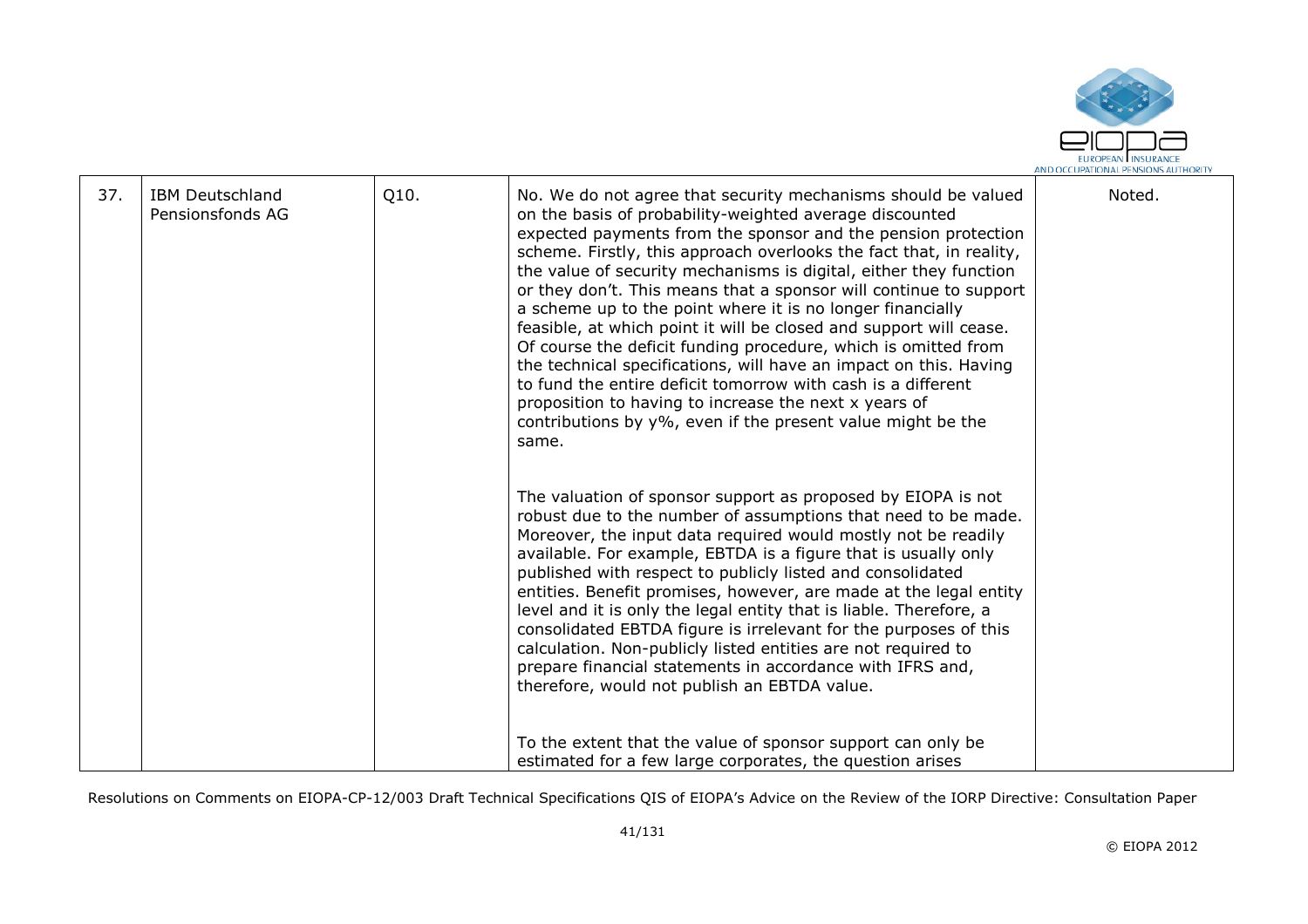

|     |                                                 |      | whether the proposed method represents discrimination of<br>SME <sub>s</sub> .                                                                                                                                                                                                                                                                                                                                                                                                                                                                                                                                                   |        |
|-----|-------------------------------------------------|------|----------------------------------------------------------------------------------------------------------------------------------------------------------------------------------------------------------------------------------------------------------------------------------------------------------------------------------------------------------------------------------------------------------------------------------------------------------------------------------------------------------------------------------------------------------------------------------------------------------------------------------|--------|
| 38. | ICAEW - The Institute of<br>Chartered Accountan | Q10. | See Q12 below.                                                                                                                                                                                                                                                                                                                                                                                                                                                                                                                                                                                                                   | Noted. |
| 39. | Institute and Faculty of<br>Actuaries           | Q10. | The technical specifications propose that security mechanisms<br>should be valued on a market consistent basis, i.e. by<br>calculating the probability-weighted average of (discounted)<br>expected payments from the sponsor and the pension protection<br>scheme (Section 2.6). Do stakeholders agree with the principles<br>for the valuation of sponsor support and pension protection<br>schemes? If not, what alternatives would you propose?                                                                                                                                                                              | Noted. |
|     |                                                 |      | We consider that the complexity of the implied proposals<br>coupled to the ambiguity of certain terms could compromise<br>comparability. We are particularly concerned about the<br>arbitrariness of some of the parameters provided because, if the<br>legislation uses different parameters, the QIS calculations will<br>not have provided a valid assessment of the impact. In<br>addition, we question the value of using such complex formulae<br>to capture some components when other material components<br>of the holistic balance sheet employ such crude approximations<br>and subjective values for key parameters. |        |
|     |                                                 |      | We consider that EIOPA should investigate all the options for<br>taking account of sponsor support and pension protection<br>schemes. We are not persuaded that the proposed approach is<br>the most appropriate for a market consistent framework and we<br>see little evidence that existing market approaches have been<br>taken into account. In particular, we see little evidence that                                                                                                                                                                                                                                     |        |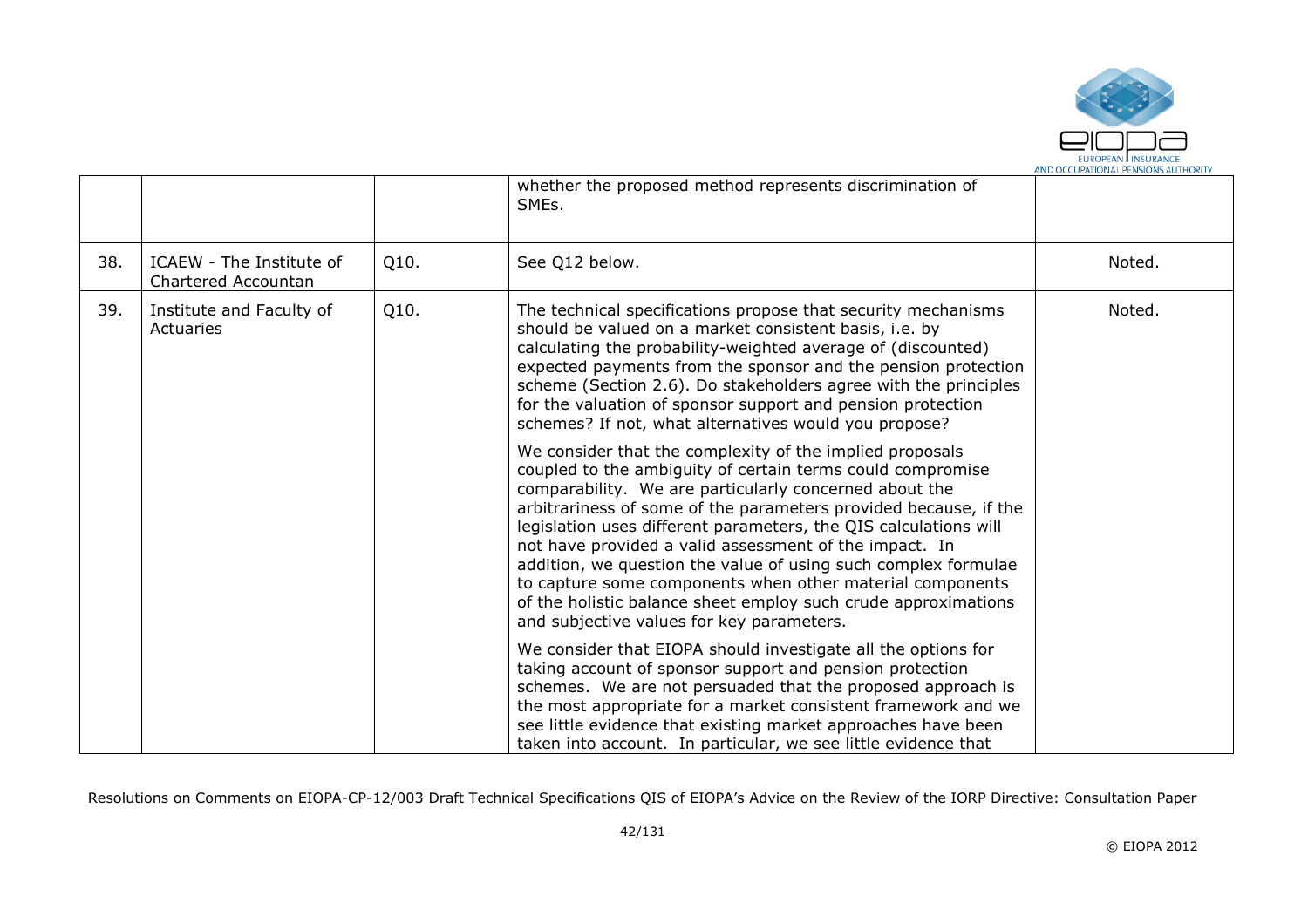

|     |                         |      | EIOPA has drawn on the considerable expertise that has been<br>developed in assessing sponsor covenant for pensions in the UK<br>since the implementation of IORP 1. We have commissioned<br>research from PwC and from Barrie and Hibbert on the<br>treatment of sponsor support. We expect an initial report from<br>them in early October but with regular updates in the meantime.<br>We would be keen to share the results of that research with<br>EIOPA as they become available.                                                                                                                                                                                                                                                                                                                                                                                                                                                              |        |
|-----|-------------------------|------|-------------------------------------------------------------------------------------------------------------------------------------------------------------------------------------------------------------------------------------------------------------------------------------------------------------------------------------------------------------------------------------------------------------------------------------------------------------------------------------------------------------------------------------------------------------------------------------------------------------------------------------------------------------------------------------------------------------------------------------------------------------------------------------------------------------------------------------------------------------------------------------------------------------------------------------------------------|--------|
|     |                         |      | We have a specific concern that as specified in the QIS, under<br>interest rate stress the sponsor support asset may behave like a<br>bond. It is possible that we have misinterpreted the<br>specification, in which case we suggest that clarification is<br>required. We realise too that this may be a pragmatic<br>approximation for the purpose of the QIS: if so we consider that<br>the results may mislead as it is unrealistic to assume that the<br>value of sponsor support will automatically increase if interest<br>rates fall and suggest that the QIS needs also to consider<br>scenarios in which the value of sponsor support falls when<br>interest rates fall. It follows that we consider this is one area in<br>which it is important that a regime centred on the holistic<br>balance sheet should be flexible enough to allow expert<br>judgement to override a formulaic approach to calculating the<br>various components. |        |
| 40. | <b>Insurance Europe</b> | Q10. | Insurance Europe agrees with the principle of a market<br>consistent valuation basis but we are in doubt about the<br>feasibility of calculations. The valuation seems to be quite<br>complex.                                                                                                                                                                                                                                                                                                                                                                                                                                                                                                                                                                                                                                                                                                                                                        | Noted. |
|     |                         |      | Firstly, Insurance Europe questions how to achieve realistic<br>assumptions about future gains of the sponsor and how this<br>could be checked by the supervisors. It is already difficult only                                                                                                                                                                                                                                                                                                                                                                                                                                                                                                                                                                                                                                                                                                                                                       |        |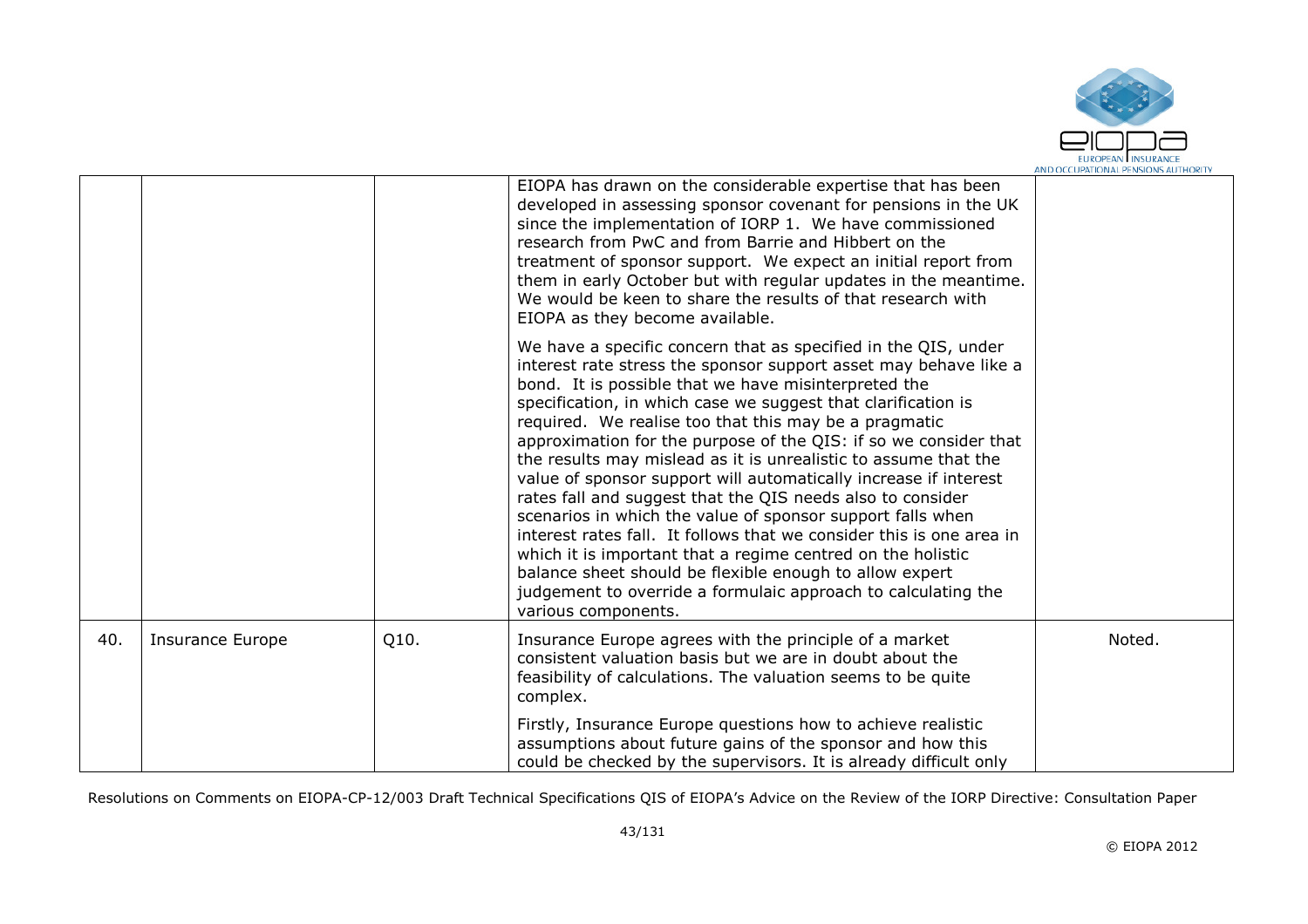

|     |               |      | for single-employer IORPs. For multi- employer IORP (which<br>sometimes have more than 100 or even 1000 of sponsors) it<br>seems to be impossible without further guidance and<br>simplifications.                                                                                                                                                                                                                                                                                                                                                                                                                       |        |
|-----|---------------|------|--------------------------------------------------------------------------------------------------------------------------------------------------------------------------------------------------------------------------------------------------------------------------------------------------------------------------------------------------------------------------------------------------------------------------------------------------------------------------------------------------------------------------------------------------------------------------------------------------------------------------|--------|
|     |               |      | Secondly, in the current approach pension protection schemes<br>are used to back the sponsor's financial capabilities. It might be<br>more appropriate to include all protection mechanisms where<br>parts of the obligations of the IORP are transferred to another<br>protection vehicle. In the spirit of the Holistic Balance Sheet<br>such a wider interpretation should be taken (and specified on<br>national level). At least for the purpose of this QIS, this should<br>be detailed on national level, taking into account the economic<br>reality of the pension protection schemes.                          |        |
|     |               |      | Thirdly, setting of probability parameters of sponsor default<br>might be a rather difficult exercise - some additional guidance<br>on national level (taking into account the national specifics)<br>might be helpful.                                                                                                                                                                                                                                                                                                                                                                                                  |        |
| 41. | KPMG LLP (UK) | Q10. | At a practical-effect level, we are struggling to think through the<br>pension protection scheme requirements. It (in the UK) will be<br>a binary event for any IORP, as to whether or not on winding-up<br>the IORP will qualify for any support from the PPF. If on<br>winding-up, and after any possible recoveries from the sponsor,<br>it has assets covering more than the level of PPF benefits (which<br>are less than scheme benefits), it will not, even though it may<br>not be able to provide 100% of scheme benefits. If it does not<br>have sufficient assets for PPF benefits it will fall into the PPF. | Noted. |
| 42. | Mercer Ltd    | Q10. | The technical specifications propose that security mechanisms<br>should be valued on a market consistent basis, i.e. by<br>calculating the probability weighted average of (discounted)                                                                                                                                                                                                                                                                                                                                                                                                                                  | Noted. |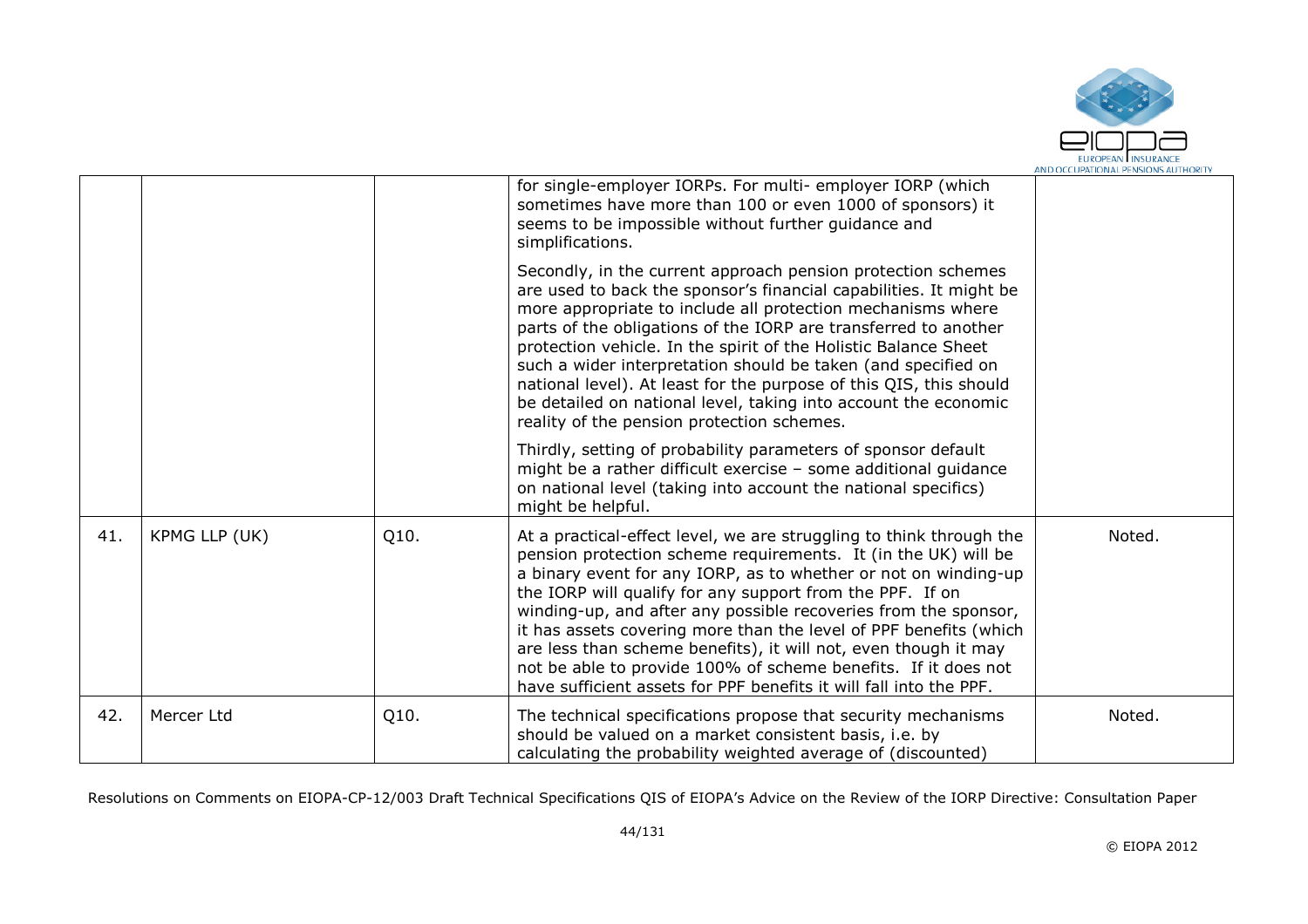

| for the valuation of sponsor support and pension protection<br>schemes? If not, what alternatives would you propose?                                | expected payments from the sponsor and the pension protection<br>scheme (Section 2.6). Do stakeholders agree with the principles                                                                                                                                                                                                                                                                                                                                                  |  |
|-----------------------------------------------------------------------------------------------------------------------------------------------------|-----------------------------------------------------------------------------------------------------------------------------------------------------------------------------------------------------------------------------------------------------------------------------------------------------------------------------------------------------------------------------------------------------------------------------------------------------------------------------------|--|
| consistency' laid out in this question, including:                                                                                                  | For many reasons, we do not accept the principle of 'market                                                                                                                                                                                                                                                                                                                                                                                                                       |  |
| a discounted cash flow calculation using some<br>□<br>and some more sweeping assumptions does not result in a<br>'market consistent' valuation; and | assumptions derived from a narrow range of market information                                                                                                                                                                                                                                                                                                                                                                                                                     |  |
| $\Box$<br>IORPs, or in pension protection schemes.                                                                                                  | there is not a direct market in 'sponsor support' for                                                                                                                                                                                                                                                                                                                                                                                                                             |  |
|                                                                                                                                                     | By mandating a particular approach and in particular specific<br>assumptions, EIOPA risks undermining the usefulness of the QIS<br>since any change to the approach or assumptions could mean<br>that the QIS needs to be repeated to understand the outcome.                                                                                                                                                                                                                     |  |
| support seem to have been developed without much                                                                                                    | Our response to Q2 raised commented on the inadequacy of the<br>proposals in relation to employer covenant and we repeat some<br>of the reservations here. Overall, the sections regarding sponsor<br>consideration as to the very different corporate structures that<br>support IORPs. At the simplest level many, if not most, of these<br>are likely to be unrated (in particular recognizing that the legal<br>recourse available to an IORP may not be to the parent entity |  |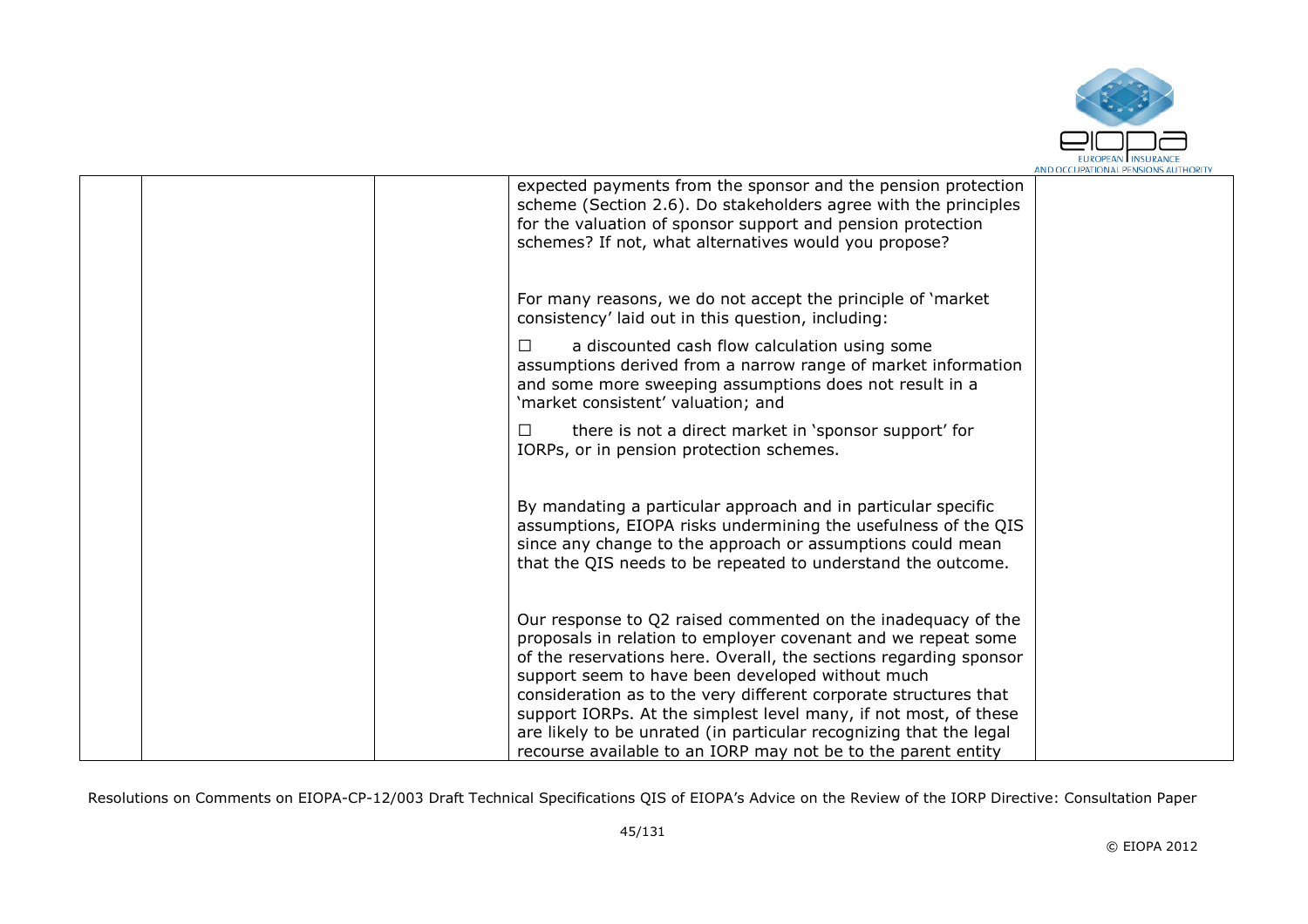

|  | that carries the rating) and to treat these all as though their<br>covenant is less than investment grade is sweeping and likely to<br>provide unreliable information. In fact, a key reason why many<br>sponsors are unrated is because they have no financial debt nor<br>cause to raise it, and indeed in such cases the IORP is arguably<br>more secure than when it is competing with other creditors.                                                                                                   |  |
|--|---------------------------------------------------------------------------------------------------------------------------------------------------------------------------------------------------------------------------------------------------------------------------------------------------------------------------------------------------------------------------------------------------------------------------------------------------------------------------------------------------------------|--|
|  | At a more detailed level, the approach adopted does not seem to<br>reflect techniques used by analysts. For example:                                                                                                                                                                                                                                                                                                                                                                                          |  |
|  | The valuation of sponsor support seems largely cash flow<br>$\Box$<br>based. This is a very narrow determinant of company strength<br>and seems unlikely to reflect the criteria of market consistency<br>established in HBS6.9;                                                                                                                                                                                                                                                                              |  |
|  | The calculation of maximum sponsor support assumes<br>П<br>that companies are necessarily income generating, which is not<br>the case. Corporate wealth can take different forms, and these<br>will have to be recognized in the holistic balance sheet for EIOPA<br>to understand the actual quantitative impact of its proposals. In<br>practice, to remain viable, a sponsor needs to balance<br>competing claims on its resources and a one size fits all<br>approach does not appear to reflect reality. |  |
|  | In many cases where financial statements are not in the<br>□<br>public domain (for example unlimited liability partnerships), it is<br>inconceivable that the sponsor makes information on its financial<br>position available to an IORP.                                                                                                                                                                                                                                                                    |  |
|  | In many cases the legal recourse available to an IORP<br>П<br>may be to a group company that is under no obligation to<br>disclose its financial position.                                                                                                                                                                                                                                                                                                                                                    |  |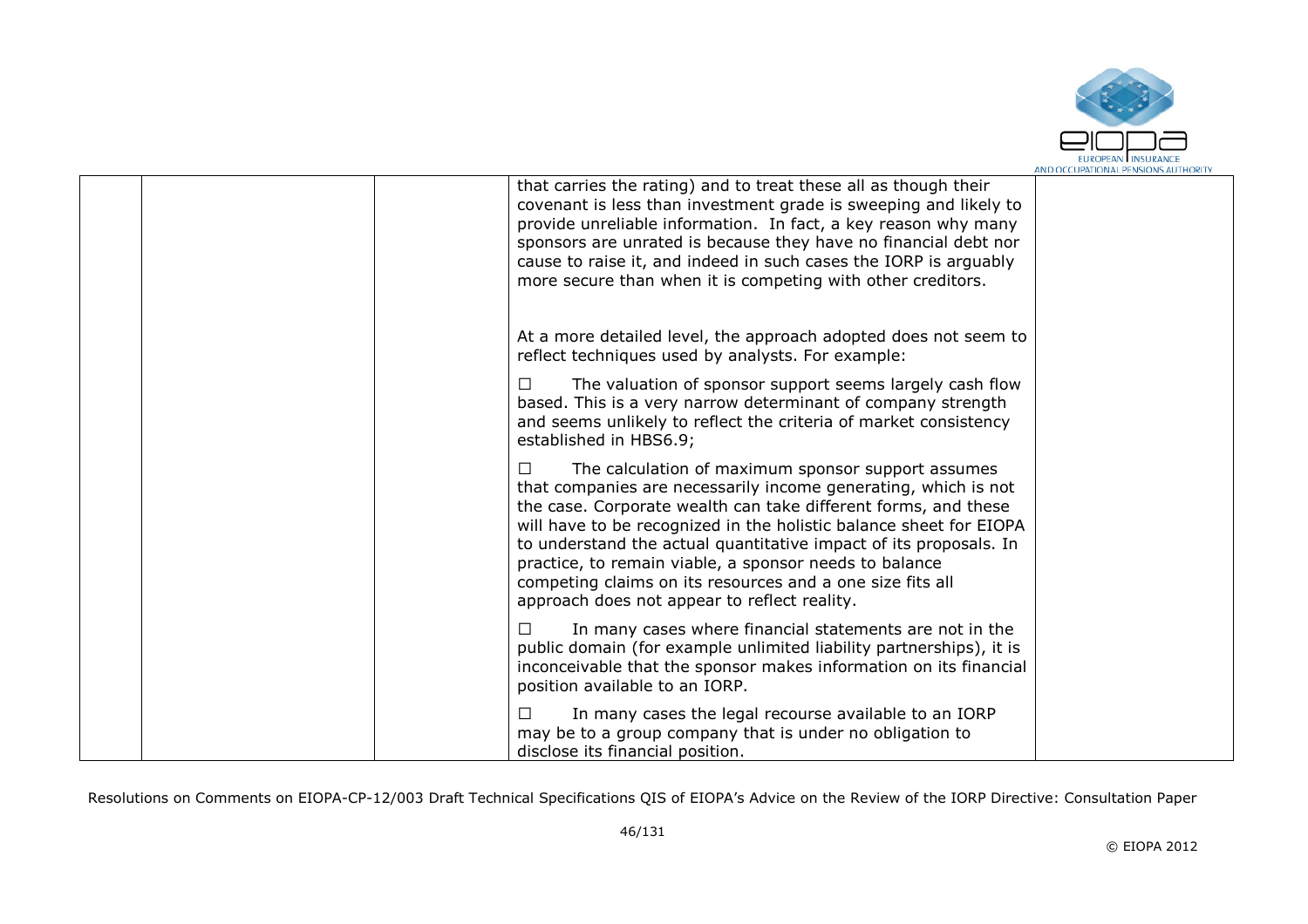

|     |                                                 |      | In many jurisdictions, notably Ireland, the willingness of a<br>sponsor to support a defined benefit IORP is at least as<br>important as the financial capacity. The QIS offers no<br>mechanism to incorporate qualitative views on the availability of<br>sponsor support. |        |
|-----|-------------------------------------------------|------|-----------------------------------------------------------------------------------------------------------------------------------------------------------------------------------------------------------------------------------------------------------------------------|--------|
| 43. | National Association of<br>Pension Funds (NAPF) | Q10. | The technical specifications propose that security mechanisms<br>should be                                                                                                                                                                                                  | Noted. |
|     |                                                 |      | valued on a market consistent basis, i.e. by calculating the<br>probability-                                                                                                                                                                                                |        |
|     |                                                 |      | weighted average of (discounted) expected payments from the<br>sponsor and                                                                                                                                                                                                  |        |
|     |                                                 |      | the pension protection scheme (Section 2.6). Do stakeholders<br>agree with the                                                                                                                                                                                              |        |
|     |                                                 |      | principles for the valuation of sponsor support and pension<br>protection                                                                                                                                                                                                   |        |
|     |                                                 |      | schemes? If not, what alternatives would you propose?                                                                                                                                                                                                                       |        |
|     |                                                 |      | The key difficulty with these proposals $-$ particularly those on<br>sponsor support - is that the Holistic Balance Sheet attempts to<br>ascribe objective values to concepts that are inherently<br>subjective.                                                            |        |
|     |                                                 |      | Furthermore, there is an almost complete absence of reference<br>to, or detail on, multi-employer plans or those with employers                                                                                                                                             |        |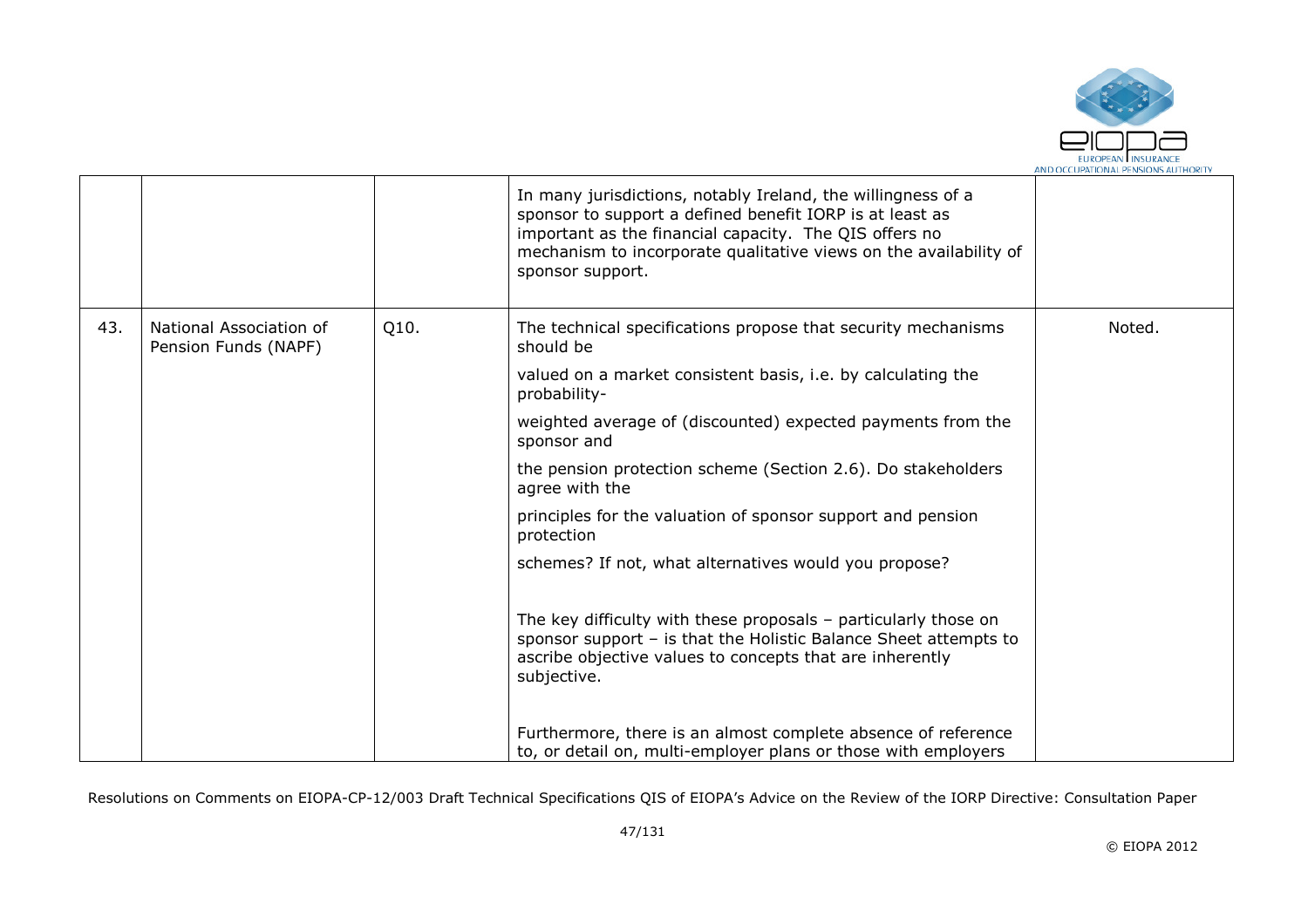

|     |                                 |      | who are from the non-profit making, charitable or quasi-public<br>sector. This is a major omission, which would make it<br>impossible to place a robust value on sponsor support.                                                                                                                                                                                                                                                                                                                                                                                                                                                                                                                                                                                |        |
|-----|---------------------------------|------|------------------------------------------------------------------------------------------------------------------------------------------------------------------------------------------------------------------------------------------------------------------------------------------------------------------------------------------------------------------------------------------------------------------------------------------------------------------------------------------------------------------------------------------------------------------------------------------------------------------------------------------------------------------------------------------------------------------------------------------------------------------|--------|
|     |                                 |      | The NAPF is also concerned that the complexity of the<br>calculations, together with the arbitrariness of some of the<br>central parameters, renders the results unreliable. Their worth is<br>further undermined by the expense involved in undertaking the<br>calculations and the limited uses to which the Holistic Balance<br>Sheet can reasonably be put.                                                                                                                                                                                                                                                                                                                                                                                                  |        |
|     |                                 |      | EIOPA should consider simpler alternatives to the Holistic<br>Balance Sheet, such as Asset Liability Management, stress tests<br>and continuity analysis.                                                                                                                                                                                                                                                                                                                                                                                                                                                                                                                                                                                                        |        |
| 44. | Pension Protection Fund,<br>UK. | Q10. | We have some concerns as to whether all the data required to<br>perform the calculations will be available. In the UK, the trust-<br>based system under which IORPs operate mean that the IORP is<br>formally separated from the sponsor and will not have automatic<br>access to non-public sponsor data. It may therefore be difficult<br>to obtain all the necessary information from a company to value<br>sponsor support, in particular expected future net profits. EIOPA<br>may want to consider what information on a company's<br>expected future performance should always be publically<br>available. This could then be used to develop an approach to<br>valuing sponsor support which can be done using only publically<br>available information. | Noted. |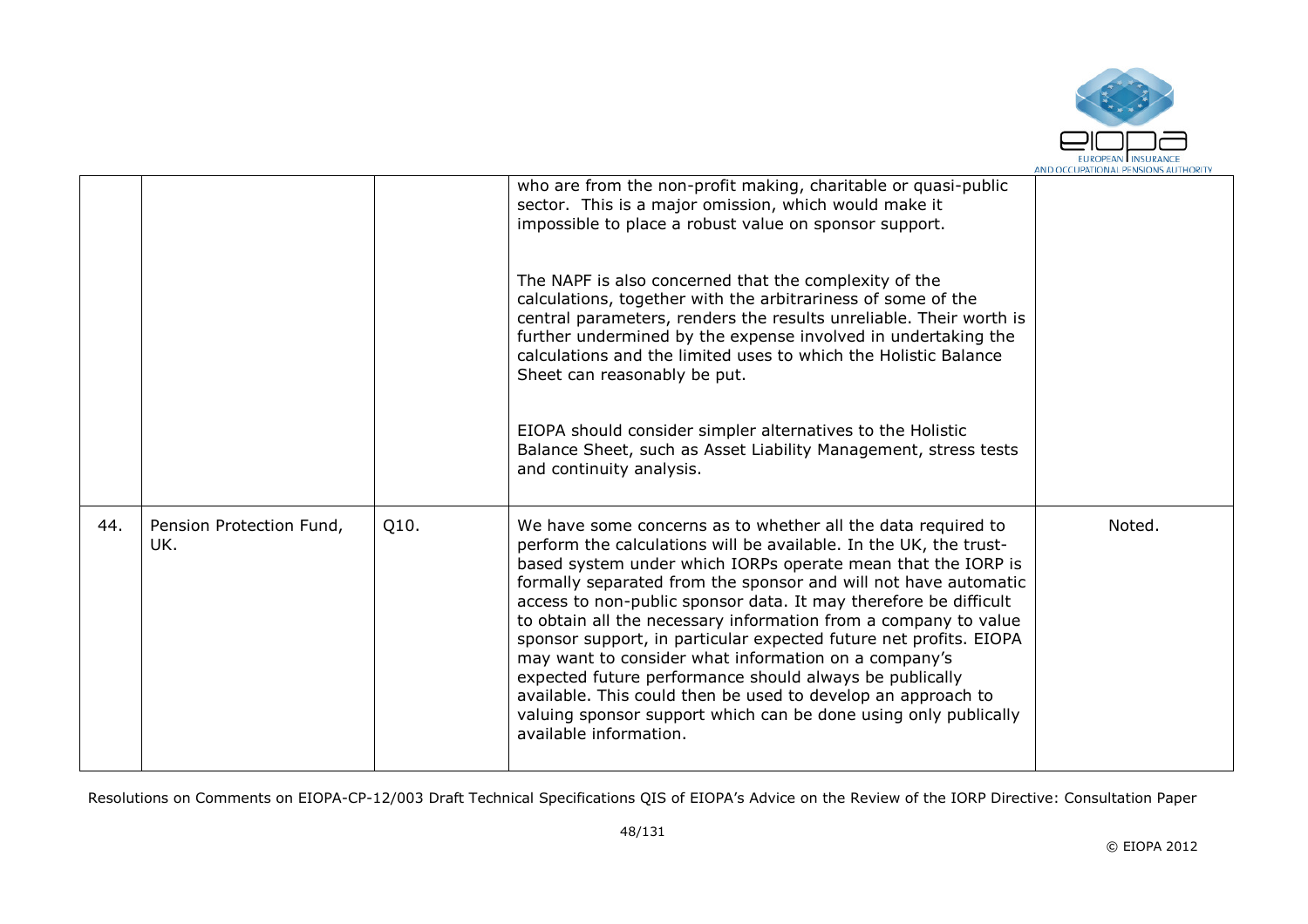

|     |                                     |      | More generally, the information required to value sponsor<br>convenant is often subjective, for example actions taken in<br>future business plans. We are concerned that, unless the<br>information required is modified, collecting it will be impractical<br>and will introduce inconsistencies between different entities and<br>member states.                                                                                                                                                                                                                                                                                                                                                                                                                                                                                                                                                                                                                                                                                                                           |        |
|-----|-------------------------------------|------|------------------------------------------------------------------------------------------------------------------------------------------------------------------------------------------------------------------------------------------------------------------------------------------------------------------------------------------------------------------------------------------------------------------------------------------------------------------------------------------------------------------------------------------------------------------------------------------------------------------------------------------------------------------------------------------------------------------------------------------------------------------------------------------------------------------------------------------------------------------------------------------------------------------------------------------------------------------------------------------------------------------------------------------------------------------------------|--------|
| 45. | Pensions-Sicherungs-<br>Verein VVaG | Q10. | The technical specifications propose that security mechanisms<br>should be valued on a market consistent basis, i.e. by<br>calculating the probability-weighted average of (discounted)<br>expected payments from the sponsor and the pension protection<br>scheme (Section 2.6). Do stakeholders agree with the principles<br>for the valuation of sponsor support and pension protection<br>schemes? If not, what alternatives would you propose?<br>This calculation method is based on a stochastic model. Even if<br>the input parameters and other assumptions are correct, the<br>value of expected payments equates only as an average to the<br>actual payments. However, because the model is based on the<br>assumption of a single employer, there can be no averageing.<br>Therefore, the calculated value of expected payments by the<br>employer is purely theoretical. We question whether financial<br>requirements should be based on such a theoretical value. The<br>complex model conveys an impression of accuracy that exists<br>only as an illusion. | Noted. |
| 46. | <b>Punter Southall</b>              | Q10. | The technical specifications propose that security mechanisms<br>should be valued on a market consistent basis, i.e. by<br>calculating the probability-weighted average of (discounted)                                                                                                                                                                                                                                                                                                                                                                                                                                                                                                                                                                                                                                                                                                                                                                                                                                                                                      | Noted. |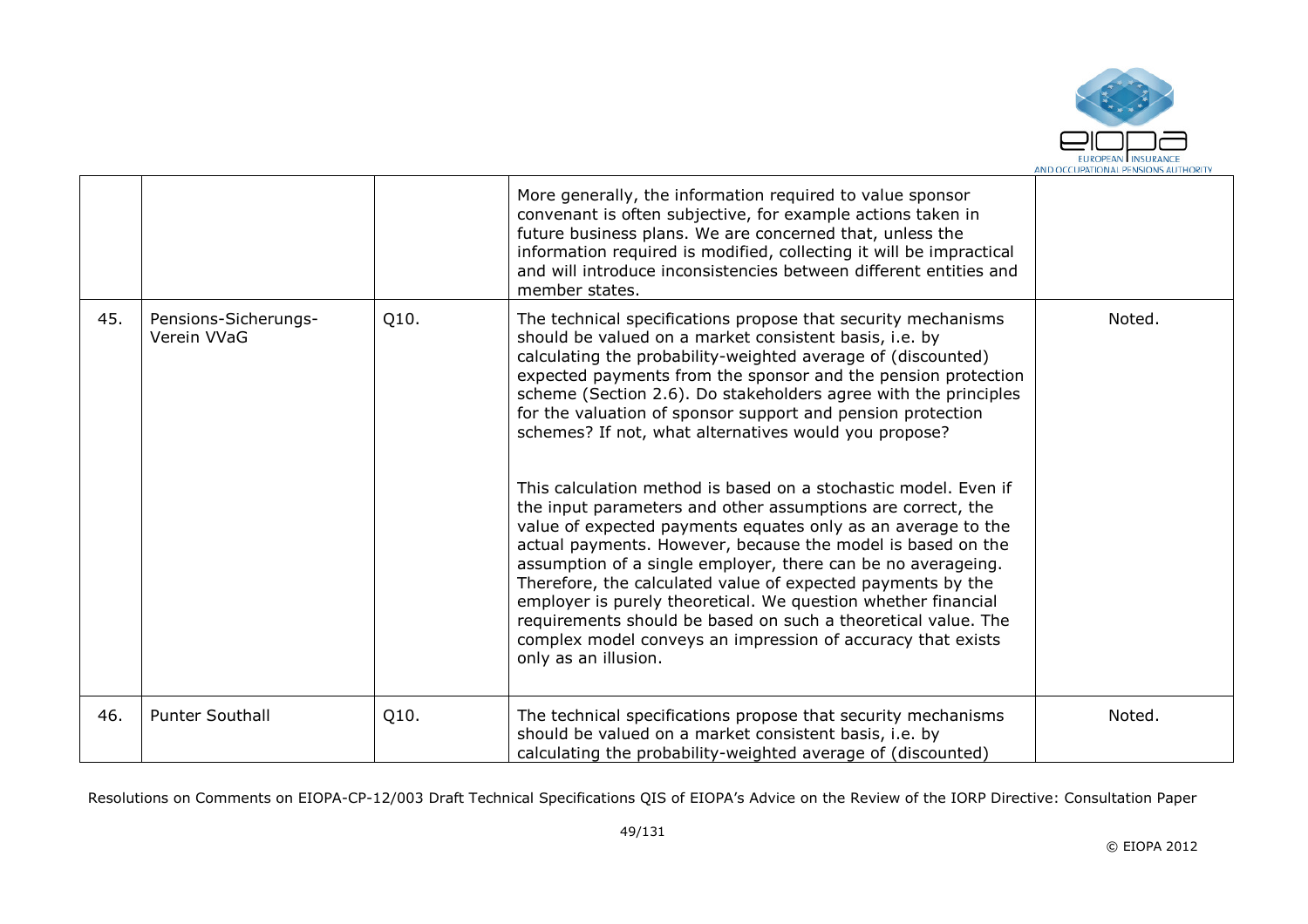

|     |                                                     |      | expected payments from the sponsor and the payment<br>protection scheme (Section 2.6). Do stakeholders agree with the<br>principles for the valuation of the sponsor covenant and pension<br>protection schemes? If not, what alternatives would you<br>propose?                                                             |        |
|-----|-----------------------------------------------------|------|------------------------------------------------------------------------------------------------------------------------------------------------------------------------------------------------------------------------------------------------------------------------------------------------------------------------------|--------|
|     |                                                     |      | The principles proposed for the valuation of the sponsor<br>covenant and pension protection schemes are extremely<br>complex and we would consider a simpler approach to be more<br>beneficial in this area.                                                                                                                 |        |
|     |                                                     |      | There is also insufficient information regarding the methodology<br>for valuing the sponsor covenant for multi-employer<br>arrangements.                                                                                                                                                                                     |        |
| 47. | Railways Pension Trustee<br>Company Limited (RPTCL) | Q10. | RPTCL has no comments to make on this question, although<br>please do not treat this as our agreement with the principles put<br>forward for the valuation of sponsor support and pension<br>protection schemes.                                                                                                             | Noted. |
| 48. | <b>RWE Pensionsfonds AG</b>                         | Q10. | Provided the maximum value of sponsor support is sufficiently<br>high, using sponsor support as an asset should guarantee a high<br>level of security to the IORP. It remains unclear wheather this<br>circumstance will be properly reflected if the value of sponsor<br>support is evaluated on a market consistent basis. | Noted. |
| 51. | Tesco Plc                                           | Q10. | As stated in Question 2, the proposed approach to valuing                                                                                                                                                                                                                                                                    | Noted. |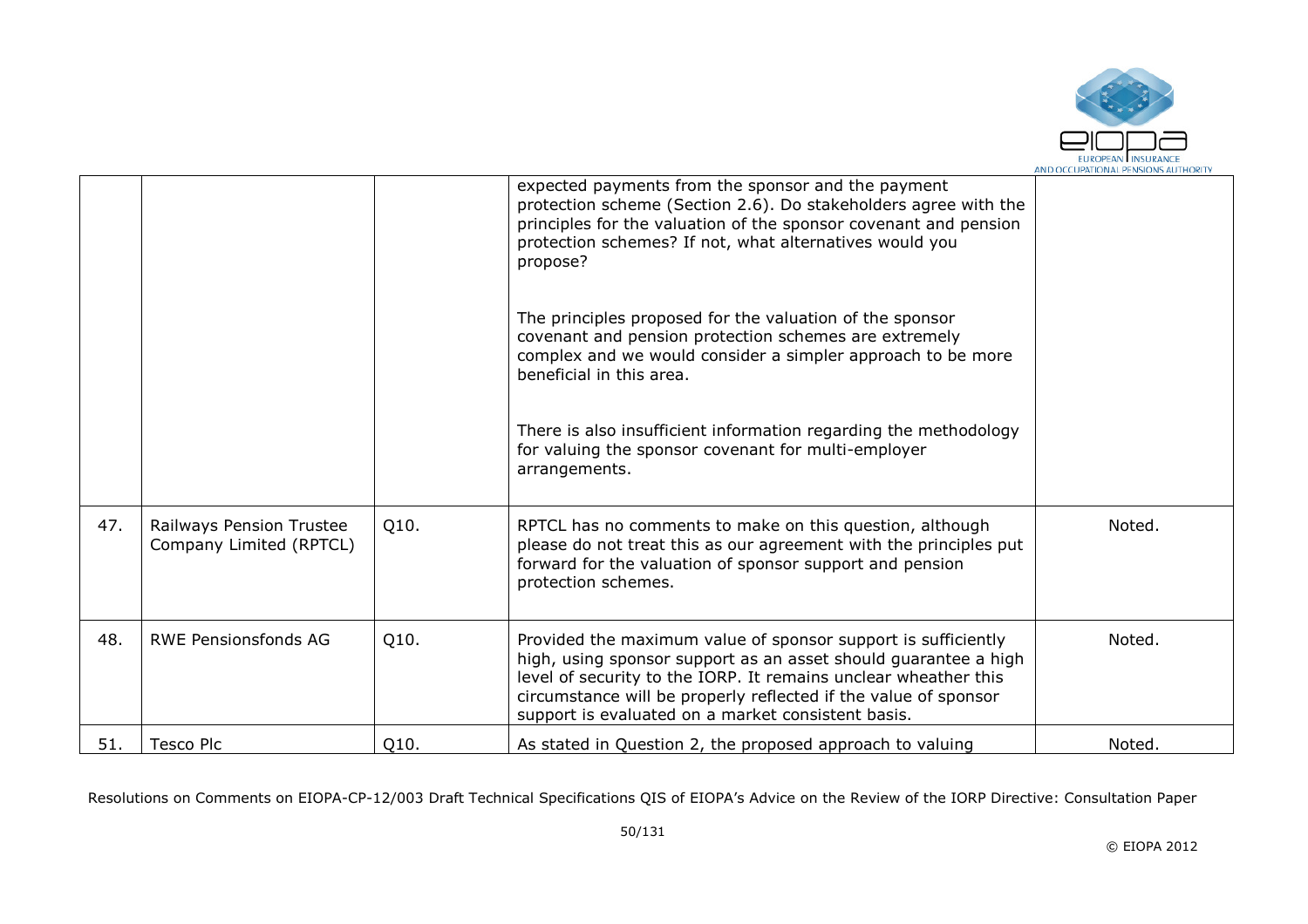

|     |                    |      | pension protection schemes and the sponsor covenant is too<br>complex. Again, it is a very difficult task to devise a formula to<br>value 27 different pension systems with varying security<br>mechanisms.                                                                                                                                                                                                                                                                             |        |
|-----|--------------------|------|-----------------------------------------------------------------------------------------------------------------------------------------------------------------------------------------------------------------------------------------------------------------------------------------------------------------------------------------------------------------------------------------------------------------------------------------------------------------------------------------|--------|
|     |                    |      | We believe EIOPA would be better placed to devise a broad<br>framework, leaving the detailed methodology and<br>implementation to member states, with the flexibility to cater for<br>the different circumstances of individual IORPs and security<br>mechanisms.                                                                                                                                                                                                                       |        |
|     |                    |      | Furthermore, it is impossible to give meaningful comments on<br>EIOPA's proposals when it has specified that the techniques<br>outlined for pension protection schemes and sponsor covenant<br>may not be the ones that will be implemented in practice. In this<br>regard, it would also be helpful for EIOPA to share the<br>spreadsheets on valuing the pension protection scheme with<br>stakeholders, as this would improve the quality of consultation<br>responses in this area. |        |
| 52. | Towers Watson B.V. | Q10. | The technical specifications propose that security mechanisms<br>should be valued on a market consistent basis, i.e. by<br>calculating the probability-weighted average of (discounted)<br>expected payments from the sponsor and the pension protection<br>scheme (Section 2.6). Do stakeholders agree with the principles<br>for the valuation of sponsor support and pension protection<br>schemes? If not, what alternatives would you propose?                                     | Noted. |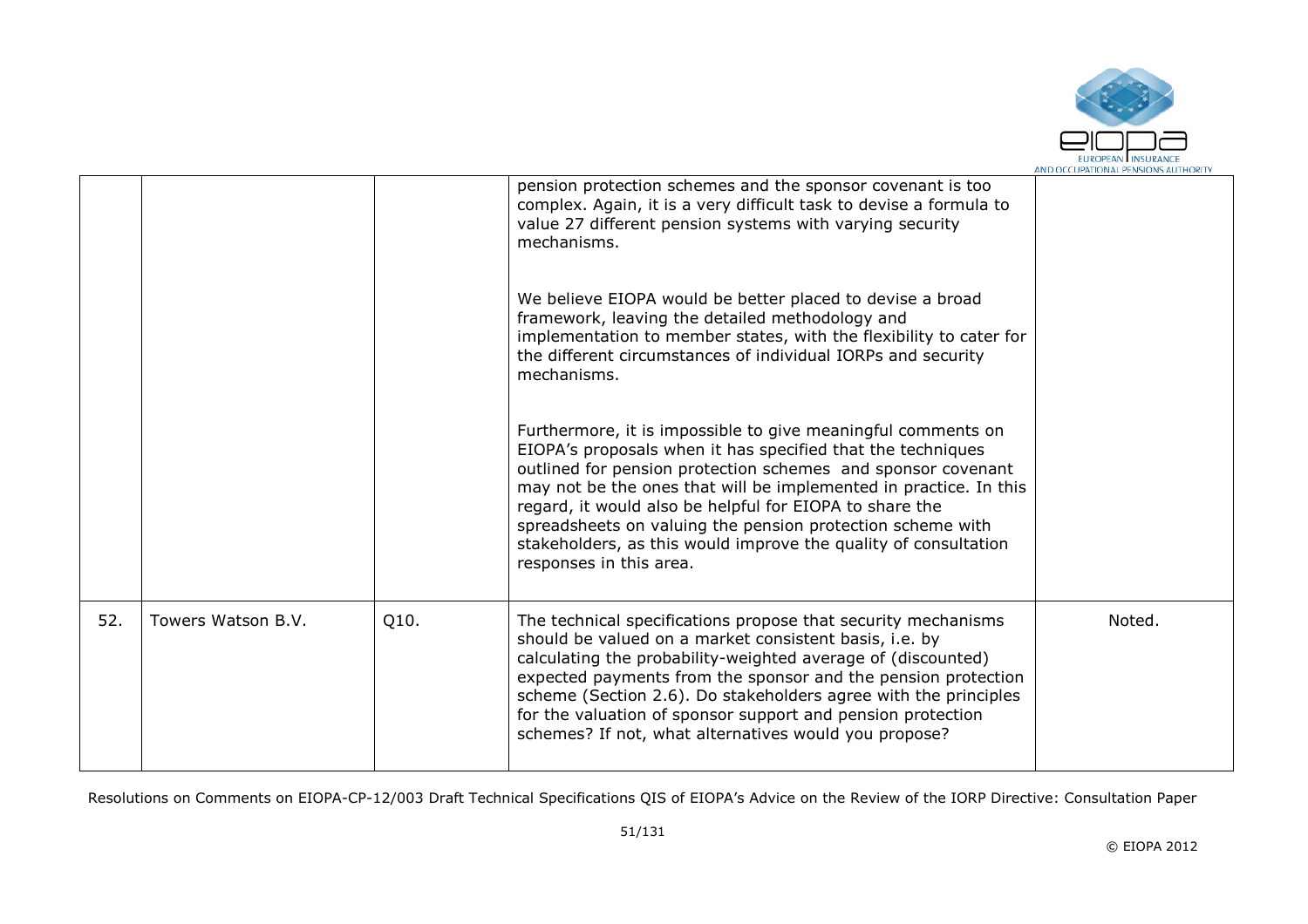

|     |                                |      | Towers Watson has proposed an alternative and more pragmatic<br>approach on the 11th of June in a letter to Commissioner<br>Barnier.                                                                                                                                                                                                                                                                                                                                                                                                                                                                                                                                |        |
|-----|--------------------------------|------|---------------------------------------------------------------------------------------------------------------------------------------------------------------------------------------------------------------------------------------------------------------------------------------------------------------------------------------------------------------------------------------------------------------------------------------------------------------------------------------------------------------------------------------------------------------------------------------------------------------------------------------------------------------------|--------|
| 53. | Towers Watson GmbH,<br>Germany | Q10. | As mentioned above, we do not really agree with this approach<br>in principle and refer to the proposal Towers Watson put forward<br>on 11th June 2012 to Commissioner Barnier in this context.                                                                                                                                                                                                                                                                                                                                                                                                                                                                     |        |
| 54. | <b>Towers Watson UK</b>        | Q10. | The technical specifications propose that security mechanisms<br>should be valued on a market consistent basis, i.e. by<br>calculating the probability-weighted average of (discounted)<br>expected payments from the sponsor and the pension protection<br>scheme (Section 2.6). Do stakeholders agree with the principles<br>for the valuation of sponsor support and pension protection<br>schemes? If not, what alternatives would you propose?                                                                                                                                                                                                                 | Noted. |
|     |                                |      | Our concerns raised earlier remain: a number of the central<br>parameters provided seem arbitrary (perhaps by necessity) and<br>that this is likely to compromise the objective of market<br>consistency. In addition, there is room for very different<br>interpretations of the parameters, such as the expected future<br>profits, which seems to be inconsistent with the principle of<br>market consistency. We also reiterate the point that the<br>complexity of the arrangements and corporate inter-<br>relationships through which sponsor support is provided to<br>IORPs militate against a formulaic approach to the assessment<br>of sponsor support. |        |
|     |                                |      | We consider that EIOPA should look at other options for taking<br>account of sponsor support and pension protection schemes,                                                                                                                                                                                                                                                                                                                                                                                                                                                                                                                                        |        |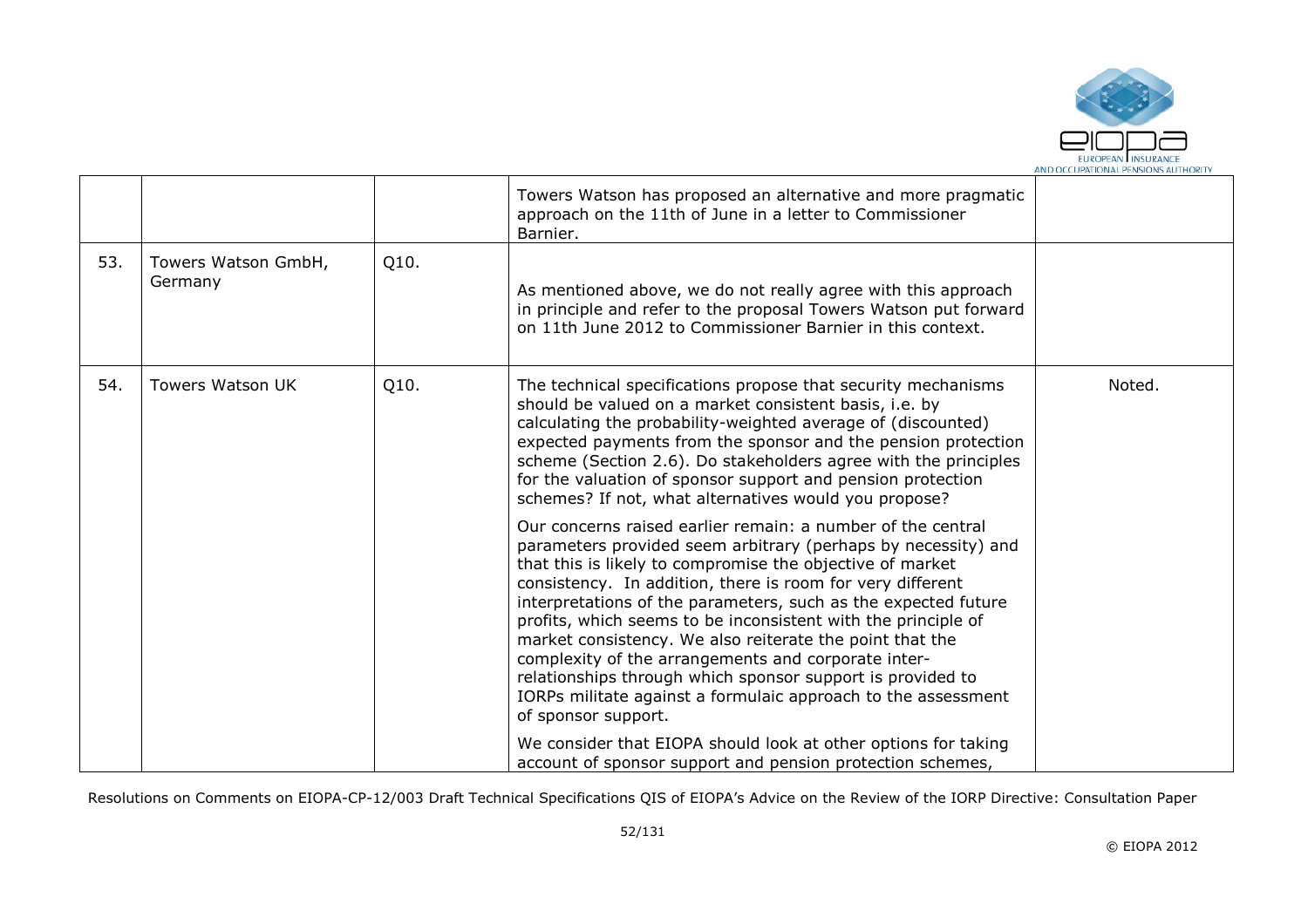

|     |                                       |      | focusing on an assessment of the maximum value of these items<br>that could be applied to the IORP. Please see the proposal<br>Towers Watson in our letter to Commissioner Barnier on 11 June<br>2012 put forward in this context.                                                                                                                                                                                                                                                                                                                                                                                                                                                                                                                                                                                                                                                                                                                                                                                                                                                                                                                                                                                                                           |        |
|-----|---------------------------------------|------|--------------------------------------------------------------------------------------------------------------------------------------------------------------------------------------------------------------------------------------------------------------------------------------------------------------------------------------------------------------------------------------------------------------------------------------------------------------------------------------------------------------------------------------------------------------------------------------------------------------------------------------------------------------------------------------------------------------------------------------------------------------------------------------------------------------------------------------------------------------------------------------------------------------------------------------------------------------------------------------------------------------------------------------------------------------------------------------------------------------------------------------------------------------------------------------------------------------------------------------------------------------|--------|
| 55. | <b>Trades Union Congress</b><br>(TUC) | Q10. | Our concerns about the valuation of sponsor support within the<br>holistic balance sheet have been outlined above. Of course, if<br>EIOPA is to proceed with the holistic balance sheet approach<br>along the lines outlined in the consultation, it will be absolutely<br>vital to make reference to the sponsor covenant, as it is the<br>cornerstone of defined benefit pensions provision in the UK.<br>However, we fear that the sponsor covenant simply cannot be<br>valued in any consistent or meaningful way, and would strongly<br>favour EIOPA reconsidering the holistic balance sheet approach<br>so that arbitrary judgements about the value of the sponsor<br>covenant are not required.<br>The UK system to a significant extent offers discretion to<br>trustees over how they value the security provided by<br>sponsoring employers. While there may be cause for examining<br>and codifying this practice, it seems clear that this issue should<br>be dealt with in relation to scheme governance, rather than<br>technical provisions.<br>We would also like to add that the absence of any detailed<br>references in the guidance to multi-employer plans or schemes<br>with employers in the non-profit, charitable or quasi-public | Noted. |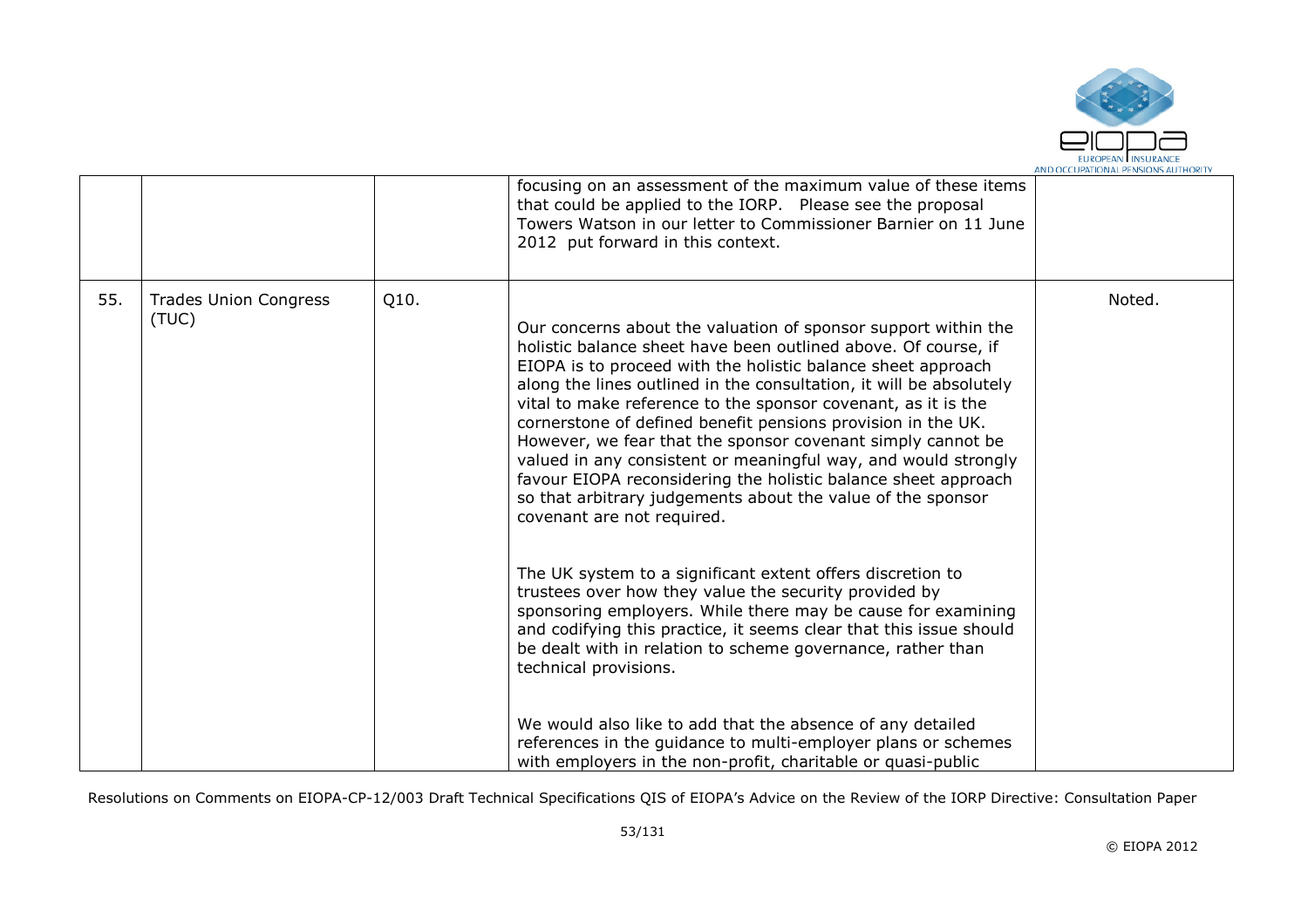

|     |                                              |      | sectors is particularly problematic. This appears to be a<br>significant omission, which would make it impossible to correctly<br>assess or even approximate the value of sponsor support for<br>many large IORPs in the UK.                               |  |
|-----|----------------------------------------------|------|------------------------------------------------------------------------------------------------------------------------------------------------------------------------------------------------------------------------------------------------------------|--|
| 56. | <b>Universities</b><br>Superannuation Scheme | Q10. | The technical specifications propose that security mechanisms<br>should be                                                                                                                                                                                 |  |
|     | Limited                                      |      | valued on a market consistent basis, i.e. by calculating the<br>probability-                                                                                                                                                                               |  |
|     |                                              |      | weighted average of (discounted) expected payments from the<br>sponsor and                                                                                                                                                                                 |  |
|     |                                              |      | the pension protection scheme (Section 2.6). Do stakeholders<br>agree with the                                                                                                                                                                             |  |
|     |                                              |      | principles for the valuation of sponsor support and pension<br>protection                                                                                                                                                                                  |  |
|     |                                              |      | schemes? If not, what alternatives would you propose?                                                                                                                                                                                                      |  |
|     |                                              |      | The key difficulty with these proposals $-$ particularly those on<br>sponsor support - is that the Holistic Balance Sheet attempts to<br>ascribe objective values to concepts that are inherently<br>subjective.                                           |  |
|     |                                              |      | Furthermore, there is an almost complete absence of reference<br>to, or detail on, multi-employer plans or those with employers<br>who are from the non-profit making, charitable or quasi-public<br>sector. This is a major omission, which would make it |  |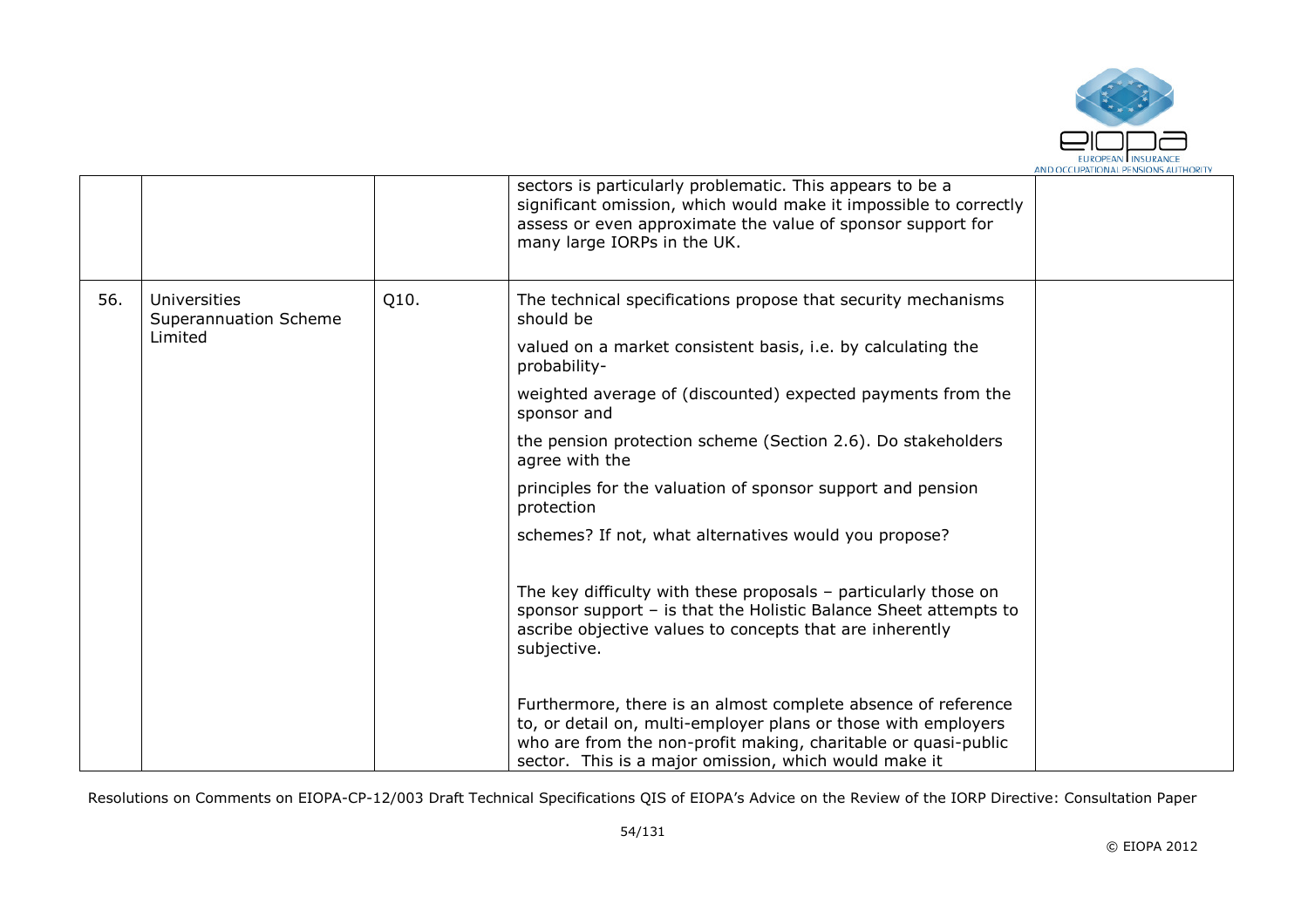

|     |                                                                 |      |                                                                                                                                                                                                                                                         | AND OLL DPATIONAL PENSIONS AUTHORIT |
|-----|-----------------------------------------------------------------|------|---------------------------------------------------------------------------------------------------------------------------------------------------------------------------------------------------------------------------------------------------------|-------------------------------------|
|     |                                                                 |      | impossible correctly to assess the value of sponsor support for<br>many vary large IORPs in the UK.                                                                                                                                                     |                                     |
|     |                                                                 |      | We are also concerned that the sheer complexity of the<br>calculations proposed by EIOPA (and the expense involved in<br>making them) is not warranted by the uses to which the Holistic<br>Balance Sheet can reasonably be put.                        |                                     |
|     |                                                                 |      | EIOPA should consider simpler alternatives to the Holistic<br>Balance Sheet, such as Asset Liability Management and stress<br>tests, which are already part of funding analysis for most IORPs.                                                         |                                     |
| 57. | UVB Vereinigung der<br>Unternehmensverbände in<br><b>Berlin</b> | Q10. | First of all, this question highlights the differences in the<br>relationship between sponsors between the different Member<br>States. This implies that these technical specifications could be<br>possible in one Member State, but not in the other. | Noted.                              |
|     |                                                                 |      | We have some serious concerns with the principles for the<br>valuation of sponsor (employer) support:                                                                                                                                                   |                                     |
|     |                                                                 |      | The proposed method for the valuation of sponsor<br>support is too complicated and thus too expensive.                                                                                                                                                  |                                     |
|     |                                                                 |      | Employing sophisticated modelling techniques that<br>forecast the sponsor's financial capacity depend on mean<br>(Central Limit Theorem) forward assumptions behaviour;                                                                                 |                                     |
|     |                                                                 |      | In reality the outcome will mostly be bifurcated, i.e. the<br>sponsor can either cover or not cover the deficit.                                                                                                                                        |                                     |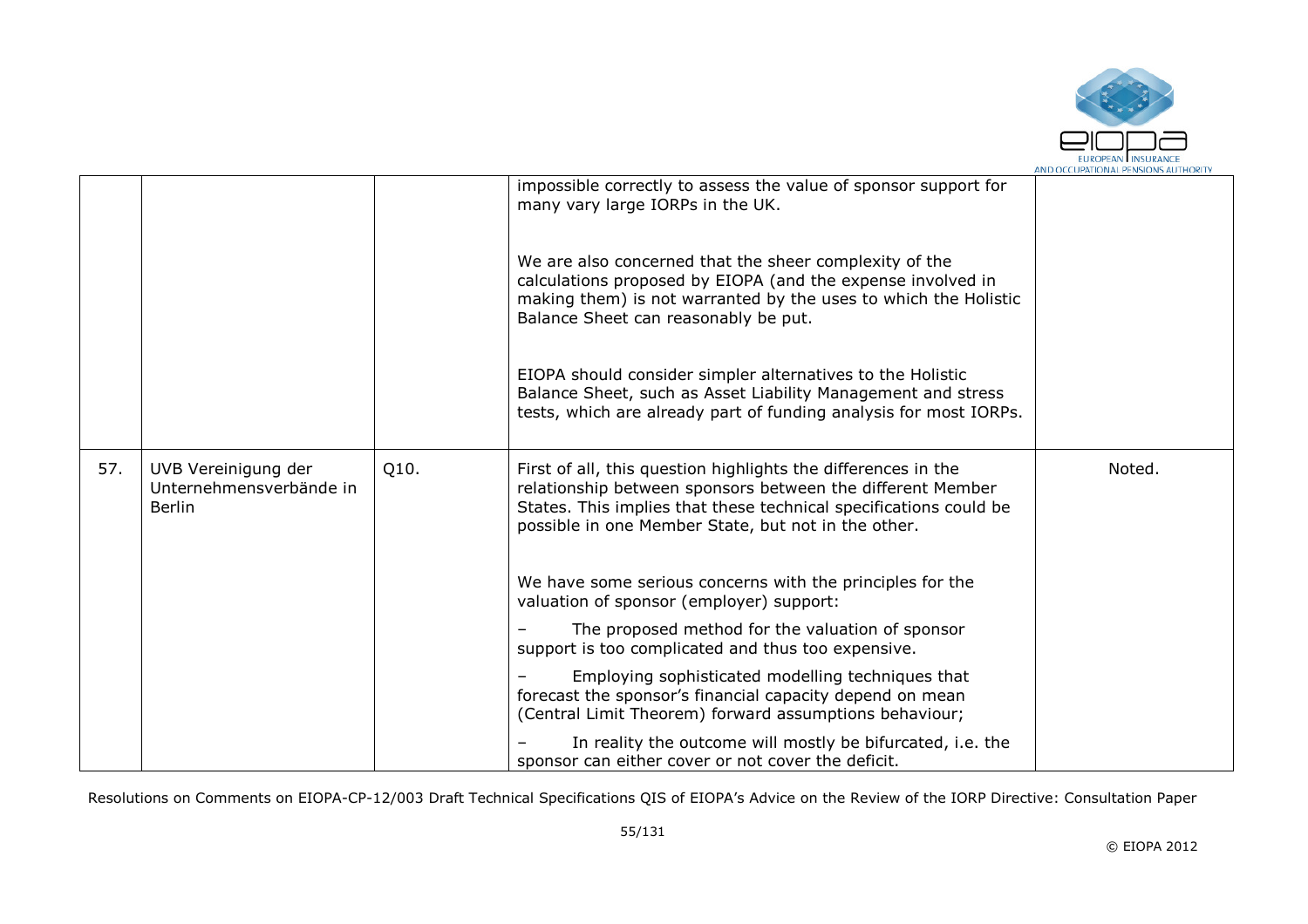

|  | We believe that it will not be possible to find one single method<br>that can assess sponsor support in a both reliable and simple<br>way for all IORPs in the EU. Therefore, if the HBS-approach will<br>be realized, it should be left to the MS to implement an<br>adequate method. EIOPA should confine itself to supervising<br>that those methods are implemented.                                                                                                                                             |  |
|--|----------------------------------------------------------------------------------------------------------------------------------------------------------------------------------------------------------------------------------------------------------------------------------------------------------------------------------------------------------------------------------------------------------------------------------------------------------------------------------------------------------------------|--|
|  | Possible methods of assessing the sponsor support could e.g.<br>be based on the present value of the deficit and the capability of<br>the sponsor to cover the deficit today $-$ through the issuance of<br>a bond. If the sponsor is a public and listed company with credit<br>default swaps: The pension fund liability and the ability to fund<br>the liability will manifest itself in the pricing of the<br>sponsor/issuer's CDS. Especially for SMEs, it might be sufficient<br>to consider the equity ratio. |  |
|  | Furthermore, it is unclear how multiple sponsors for industry-<br>wide pension schemes and the value of the sponsor in public<br>sector pension schemes have to be valued. It would not be<br>aprropriate just to add the capital required for the different<br>sponsor companies without regarding the risk balance ensured<br>by the community of sponsors.                                                                                                                                                        |  |
|  | Pension Protection Schemes (PPS)should be definitely<br>incorporated into the holistic balance sheet as an asset (HBS<br>6.60). We also strongly endorse the notion of HBS 6.71: if the                                                                                                                                                                                                                                                                                                                              |  |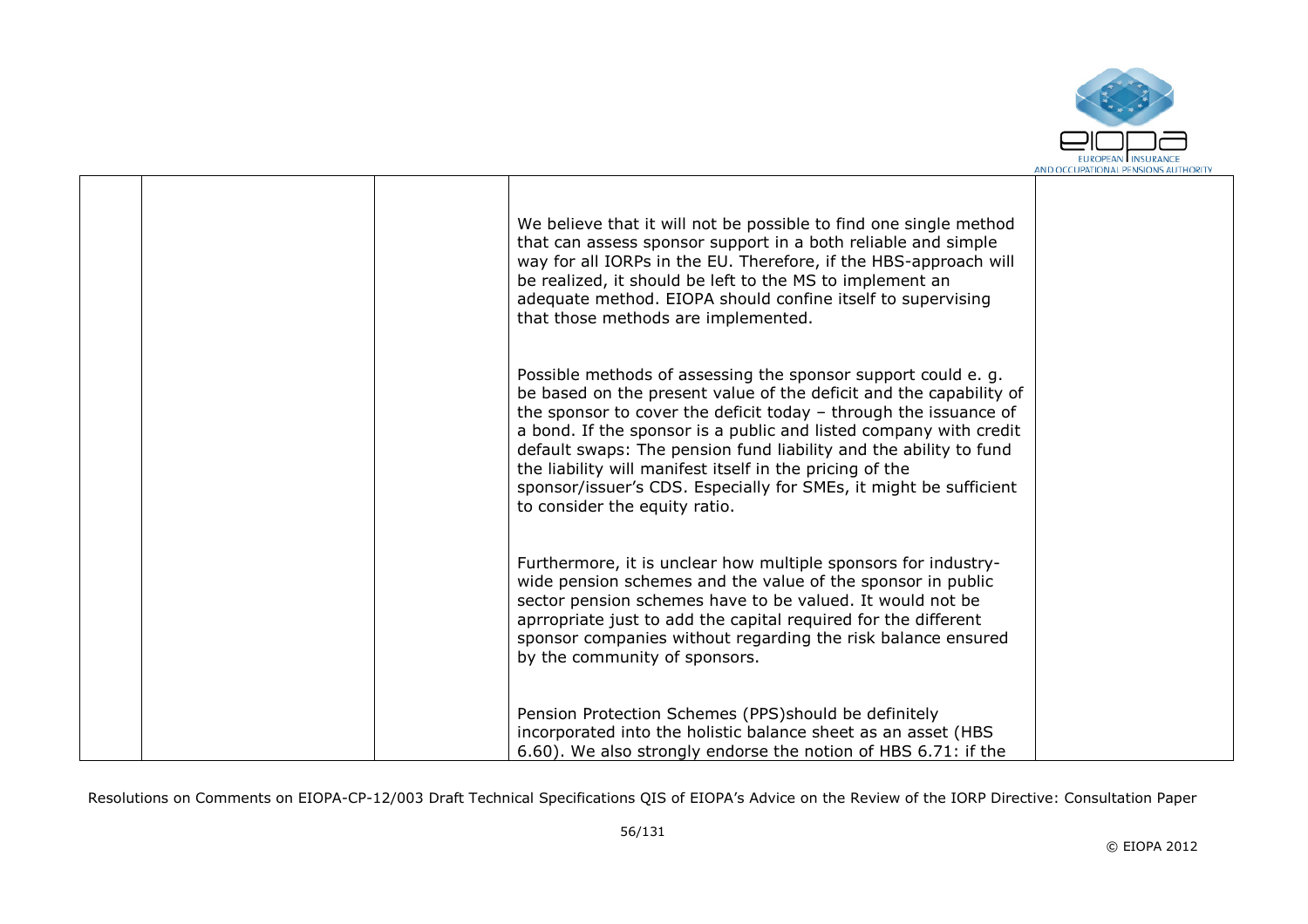

|     |                                                          |      | PPS covers 100% of the benefits and is sufficiently strong, its<br>value should close the funding gap - without any further<br>calculations being necessary.<br>Alternatives for the proposed valuation and the holistic balance                                                                                                                                                                                                                                                                                                                                                                                |        |
|-----|----------------------------------------------------------|------|-----------------------------------------------------------------------------------------------------------------------------------------------------------------------------------------------------------------------------------------------------------------------------------------------------------------------------------------------------------------------------------------------------------------------------------------------------------------------------------------------------------------------------------------------------------------------------------------------------------------|--------|
|     |                                                          |      | sheet are ALM studies (Asset Liability Management), scenario<br>analysis and/or stress testing. This is simpler than the holistic<br>balance sheet, because probability weighted mark-to-market<br>valuation requires ALM scenarios including discount factors (like<br>risk neutral valuation or deflators). These kinds of alternatives<br>should be studied before a new IORP Directive will be proposed.<br>Also, additional fundamental studies are needed how sponsor<br>(employer) support and PPS, being SSL issues at their core and<br>offering high level protection, affect supervisory structures. |        |
| 58. | vbw - Vereinigung der<br>Bayerischen Wirtschaft e.<br>V. | Q10. | First of all, this question highlights the differences in the<br>relationship between sponsors between the different Member<br>States. This implies that these technical specifications could be<br>possible in one Member State, but not in the other.                                                                                                                                                                                                                                                                                                                                                         | Noted. |
|     |                                                          |      | We have some serious concerns with the principles for the<br>valuation of sponsor (employer) support:                                                                                                                                                                                                                                                                                                                                                                                                                                                                                                           |        |
|     |                                                          |      | The proposed method for the valuation of sponsor<br>support is too complicated and thus too expensive.                                                                                                                                                                                                                                                                                                                                                                                                                                                                                                          |        |
|     |                                                          |      | Employing sophisticated modelling techniques that<br>forecast the sponsor's financial capacity depend on mean<br>(Central Limit Theorem) forward assumptions behaviour;                                                                                                                                                                                                                                                                                                                                                                                                                                         |        |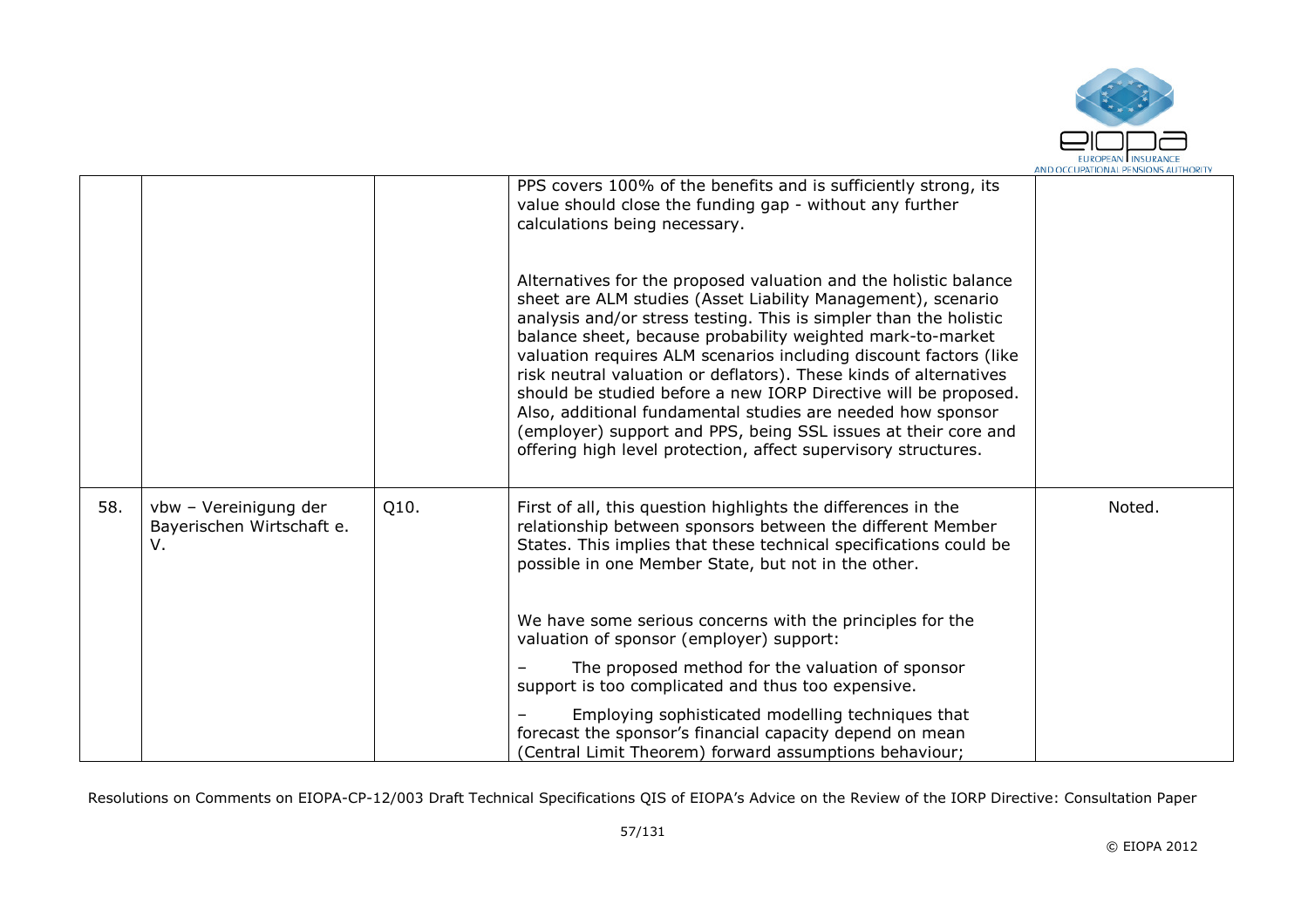

|  | In reality the outcome will mostly be bifurcated, i.e. the<br>sponsor can either cover or not cover the deficit.                                                                                                                                                                                                                                                                                                                                                                                                   |  |
|--|--------------------------------------------------------------------------------------------------------------------------------------------------------------------------------------------------------------------------------------------------------------------------------------------------------------------------------------------------------------------------------------------------------------------------------------------------------------------------------------------------------------------|--|
|  | We believe that it will not be possible to find one single method<br>that can assess sponsor support in a both reliable and simple<br>way for all IORPs in the EU. Therefore, if the HBS-approach will<br>be realized, it should be left to the MS to implement an<br>adequate method. EIOPA should confine itself to supervising<br>that those methods are implemented.                                                                                                                                           |  |
|  | Possible methods of assessing the sponsor support could e.g.<br>be based on the present value of the deficit and the capability of<br>the sponsor to cover the deficit today - through the issuance of<br>a bond. If the sponsor is a public and listed company with credit<br>default swaps: The pension fund liability and the ability to fund<br>the liability will manifest itself in the pricing of the<br>sponsor/issuer's CDS. Especially for SMEs, it might be sufficient<br>to consider the equity ratio. |  |
|  | Furthermore, it is unclear how multiple sponsors for industry-<br>wide pension schemes and the value of the sponsor in public<br>sector pension schemes have to be valued. It would not be<br>aprropriate just to add the capital required for the different<br>sponsor companies without regarding the risk balance ensured<br>by the community of sponsors.                                                                                                                                                      |  |
|  | Pension Protection Schemes (PPS) should be definitely                                                                                                                                                                                                                                                                                                                                                                                                                                                              |  |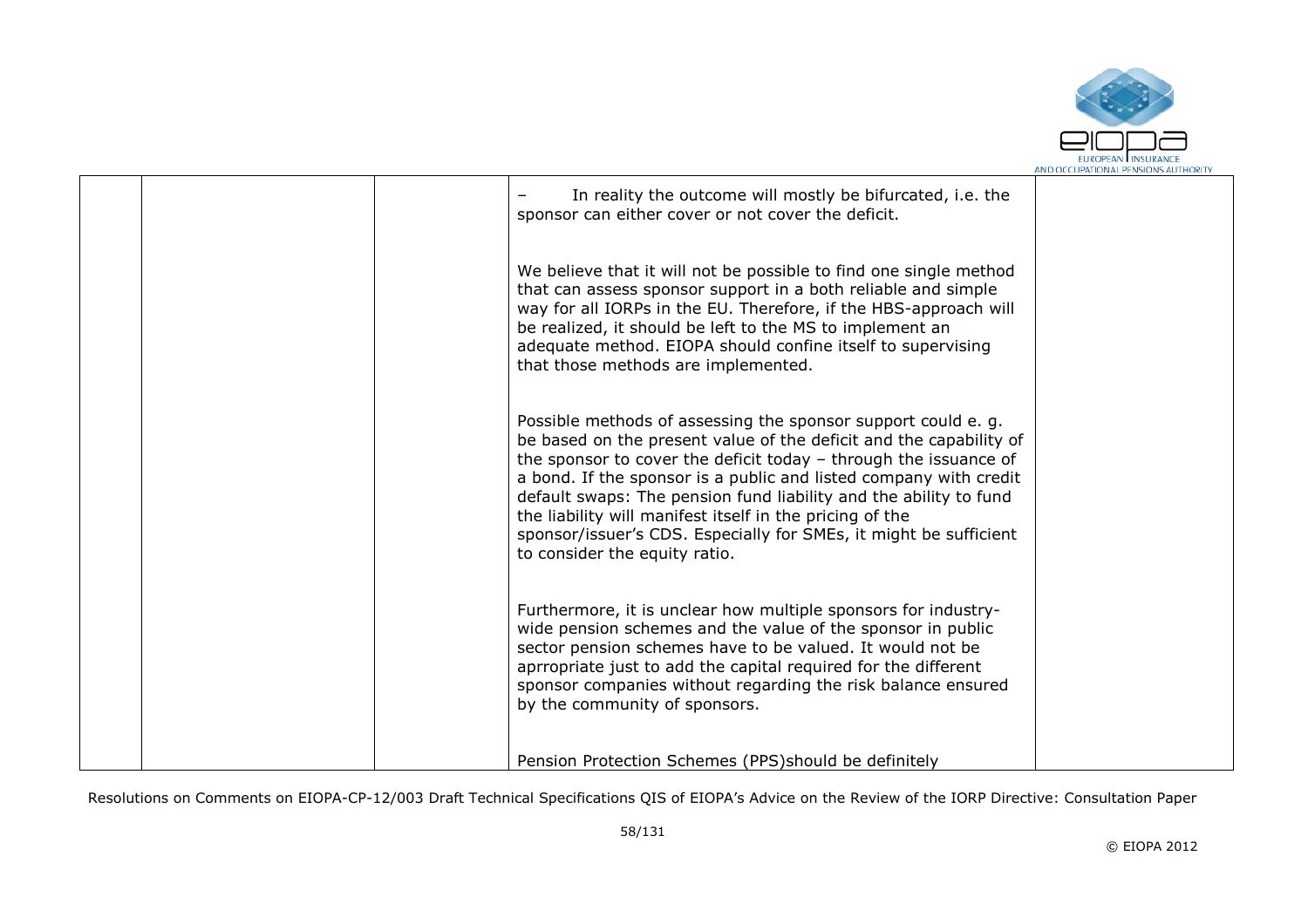

|     |                                                       |      | incorporated into the holistic balance sheet as an asset (HBS<br>6.60). We also strongly endorse the notion of HBS 6.71: if the<br>PPS covers 100% of the benefits and is sufficiently strong, its<br>value should close the funding gap - without any further<br>calculations being necessary.                                                                                                                                                                                                                                                                                                                                                                                     |        |
|-----|-------------------------------------------------------|------|-------------------------------------------------------------------------------------------------------------------------------------------------------------------------------------------------------------------------------------------------------------------------------------------------------------------------------------------------------------------------------------------------------------------------------------------------------------------------------------------------------------------------------------------------------------------------------------------------------------------------------------------------------------------------------------|--------|
|     |                                                       |      | Alternatives for the proposed valuation and the holistic balance<br>sheet are ALM studies (Asset Liability Management), scenario<br>analysis and/or stress testing. This is simpler than the holistic<br>balance sheet, because probability weighted mark-to-market<br>valuation requires ALM scenarios including discount factors (like<br>risk neutral valuation or deflators). These kinds of alternatives<br>should be studied before a new IORP Directive will be proposed.<br>Also, additional fundamental studies are needed how sponsor<br>(employer) support and PPS, being SSL issues at their core and<br>offering high level protection, affect supervisory structures. |        |
| 59. | Vereinigung der hessischen<br>Unternehmerverbände (Vh | Q10. | First of all, this question highlights the differences in the<br>relationship between sponsors between the different Member<br>States. This implies that these technical specifications could be<br>possible in one Member State, but not in the other.<br>We have some serious concerns with the principles for the                                                                                                                                                                                                                                                                                                                                                                | Noted. |
|     |                                                       |      | valuation of sponsor (employer) support:                                                                                                                                                                                                                                                                                                                                                                                                                                                                                                                                                                                                                                            |        |
|     |                                                       |      | The proposed method for the valuation of sponsor<br>support is too complicated and thus too expensive.                                                                                                                                                                                                                                                                                                                                                                                                                                                                                                                                                                              |        |
|     |                                                       |      | Employing sophisticated modelling techniques that                                                                                                                                                                                                                                                                                                                                                                                                                                                                                                                                                                                                                                   |        |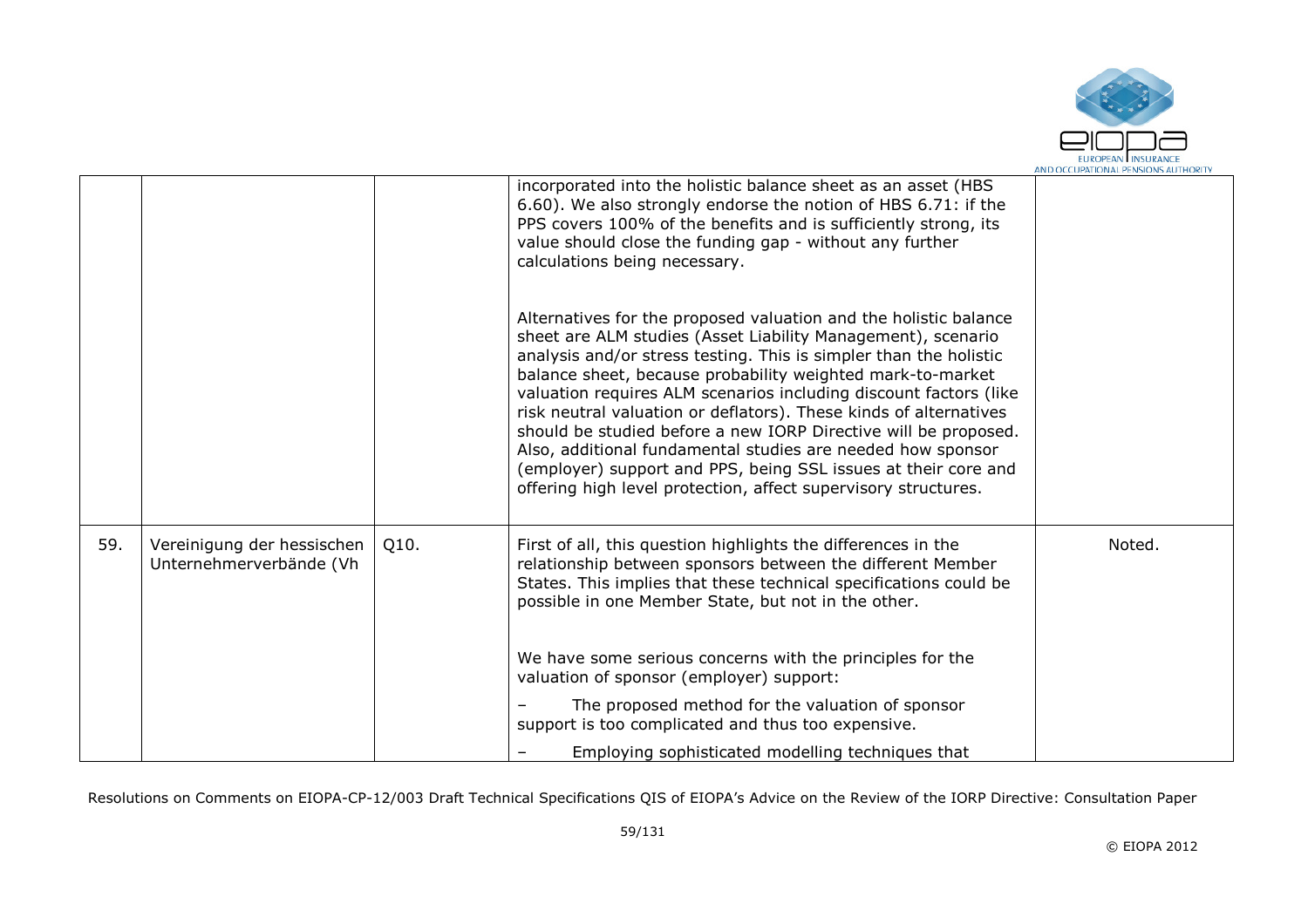

|  | forecast the sponsor's financial capacity depend on mean<br>(Central Limit Theorem) forward assumptions behaviour;                                                                                                                                                                                                                                                                                                                                                                                                 |  |
|--|--------------------------------------------------------------------------------------------------------------------------------------------------------------------------------------------------------------------------------------------------------------------------------------------------------------------------------------------------------------------------------------------------------------------------------------------------------------------------------------------------------------------|--|
|  | In reality the outcome will mostly be bifurcated, i.e. the<br>sponsor can either cover or not cover the deficit.                                                                                                                                                                                                                                                                                                                                                                                                   |  |
|  | We believe that it will not be possible to find one single method<br>that can assess sponsor support in a both reliable and simple<br>way for all IORPs in the EU. Therefore, if the HBS-approach will<br>be realized, it should be left to the MS to implement an<br>adequate method. EIOPA should confine itself to supervising<br>that those methods are implemented.                                                                                                                                           |  |
|  | Possible methods of assessing the sponsor support could e.g.<br>be based on the present value of the deficit and the capability of<br>the sponsor to cover the deficit today - through the issuance of<br>a bond. If the sponsor is a public and listed company with credit<br>default swaps: The pension fund liability and the ability to fund<br>the liability will manifest itself in the pricing of the<br>sponsor/issuer's CDS. Especially for SMEs, it might be sufficient<br>to consider the equity ratio. |  |
|  | Furthermore, it is unclear how multiple sponsors for industry-<br>wide pension schemes and the value of the sponsor in public<br>sector pension schemes have to be valued. It would not be<br>aprropriate just to add the capital required for the different<br>sponsor companies without regarding the risk balance ensured<br>by the community of sponsors.                                                                                                                                                      |  |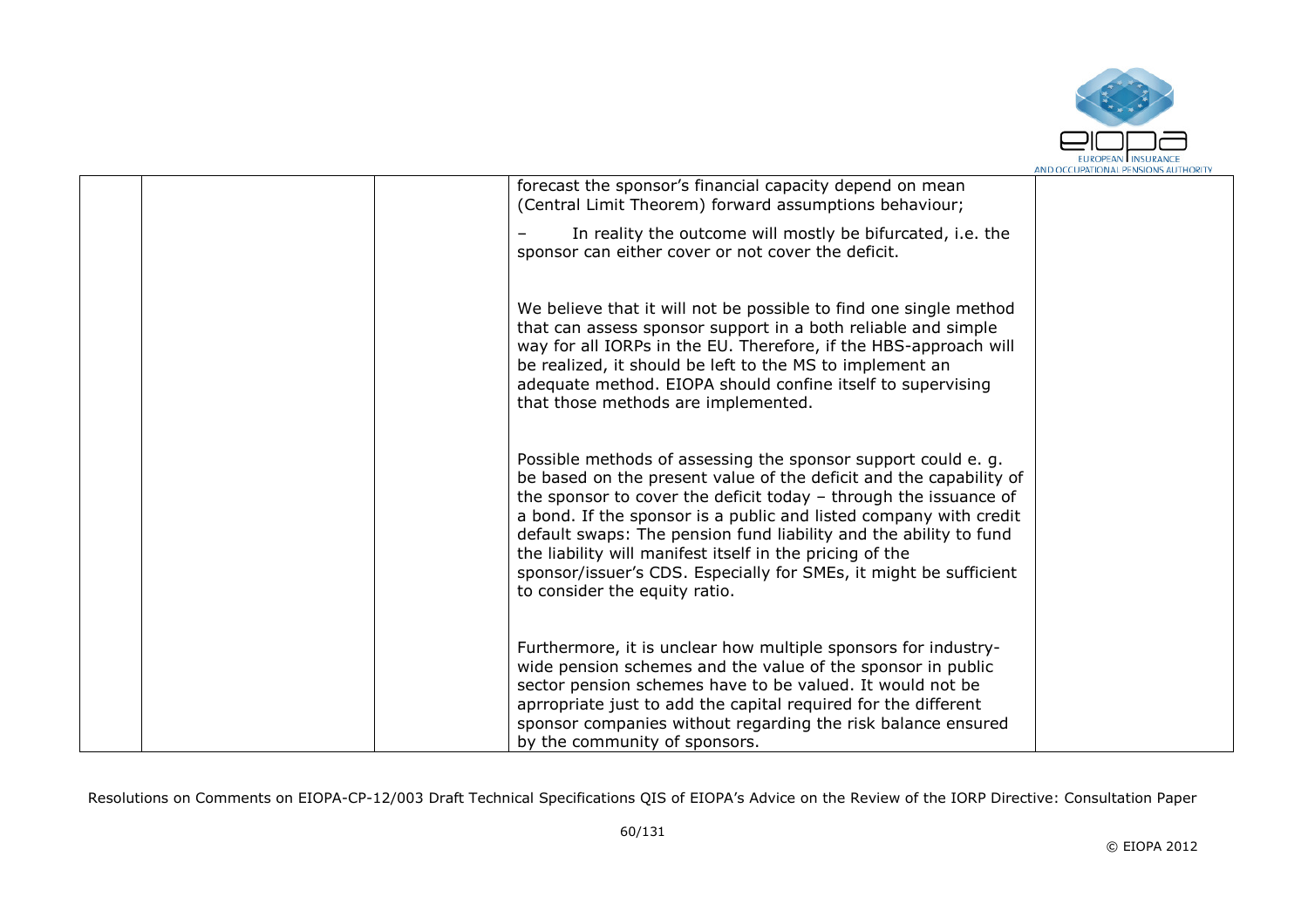

|     |                                              |      | Pension Protection Schemes (PPS) should be definitely<br>incorporated into the holistic balance sheet as an asset (HBS<br>6.60). We also strongly endorse the notion of HBS 6.71: if the<br>PPS covers 100% of the benefits and is sufficiently strong, its<br>value should close the funding gap - without any further<br>calculations being necessary.                                                                                                                                                                                                                                                                                                                            |        |
|-----|----------------------------------------------|------|-------------------------------------------------------------------------------------------------------------------------------------------------------------------------------------------------------------------------------------------------------------------------------------------------------------------------------------------------------------------------------------------------------------------------------------------------------------------------------------------------------------------------------------------------------------------------------------------------------------------------------------------------------------------------------------|--------|
|     |                                              |      | Alternatives for the proposed valuation and the holistic balance<br>sheet are ALM studies (Asset Liability Management), scenario<br>analysis and/or stress testing. This is simpler than the holistic<br>balance sheet, because probability weighted mark-to-market<br>valuation requires ALM scenarios including discount factors (like<br>risk neutral valuation or deflators). These kinds of alternatives<br>should be studied before a new IORP Directive will be proposed.<br>Also, additional fundamental studies are needed how sponsor<br>(employer) support and PPS, being SSL issues at their core and<br>offering high level protection, affect supervisory structures. |        |
| 60. | Zusatzversorgungskasse<br>des Baugewerbes AG | Q10. | No, ZVK-Bau does not think such a market consistent valuation<br>of the sponsor support and the pension protection scheme is<br>adequate. The model provided by EIOPA does not seem fit to<br>assess the economic value of sponsor support for the<br>beneficiaries. As mentioned above, within paritarian IORPs every<br>raise of the pension funds contribution is part of this above<br>mentioned equilibrium: the result of the almost yearly<br>happening bargaining process is a package that consists of wage<br>raises, pension funds contribution rates, working time, fringe                                                                                              | Noted. |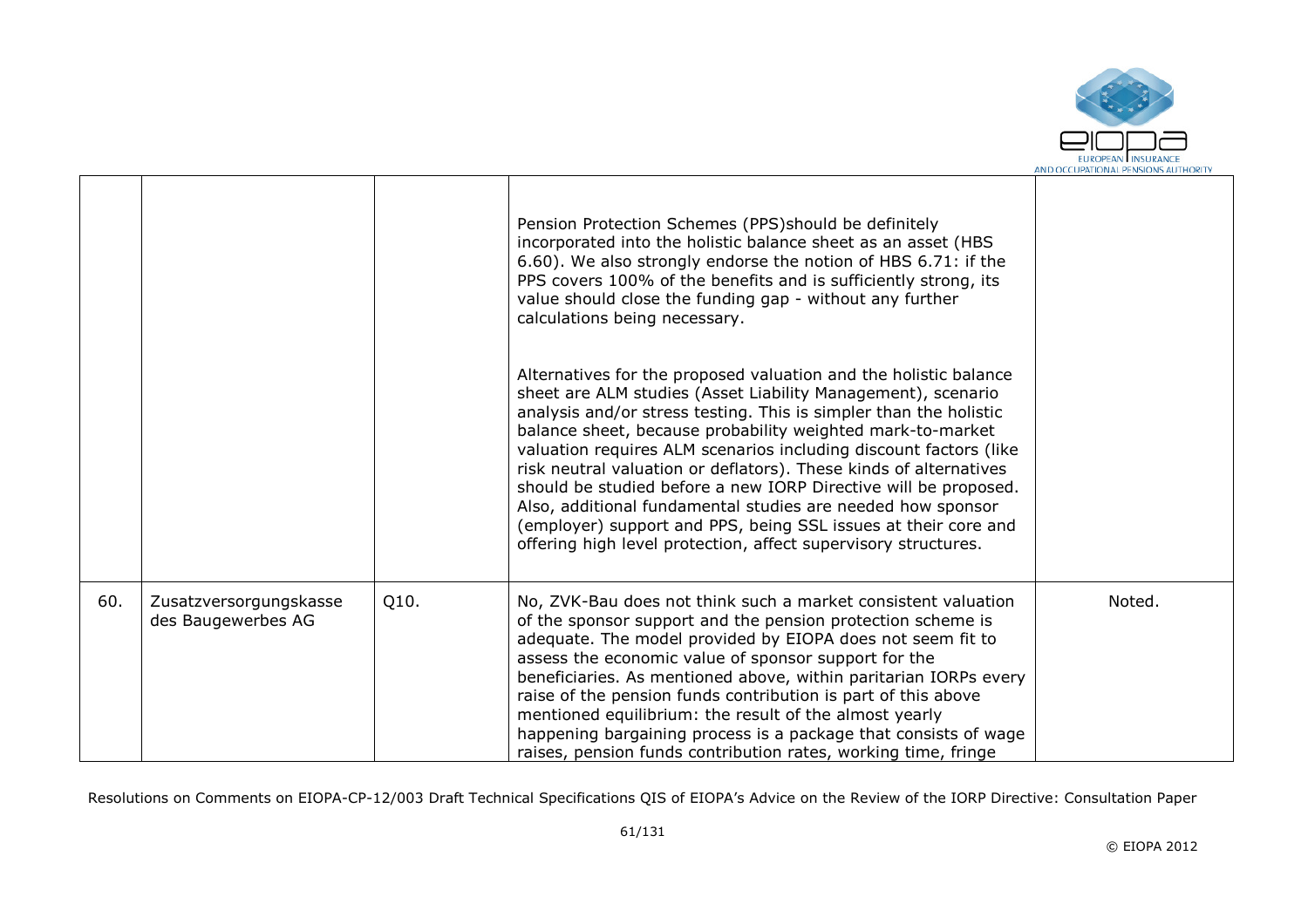

|     |             |      | benefits etc. So every raise of pension funds' contribution is<br>financed not only by the sponsoring enterprises but<br>economically by the employees too because the latter refrain<br>from getting possible wage raises or fringe benefit<br>improvements or decide to raise productivity (by longer working<br>hours for example). Sponsor support cannot be measured only<br>against financial resources of a sponsoring company but has to<br>acknowledge that - especially in industry-wide IORPs -<br>employers and employees of the whole industry support the<br>scheme. Given the suggestions of the consultation concerning a<br>3 % wage increase per year (HBS.8.24) we assume a<br>contribution raise potential up to 3 % of gross wage increase a<br>year in case of pension fund distress. This works for the whole,<br>longer than one year lasting recovery period. |        |
|-----|-------------|------|----------------------------------------------------------------------------------------------------------------------------------------------------------------------------------------------------------------------------------------------------------------------------------------------------------------------------------------------------------------------------------------------------------------------------------------------------------------------------------------------------------------------------------------------------------------------------------------------------------------------------------------------------------------------------------------------------------------------------------------------------------------------------------------------------------------------------------------------------------------------------------------|--------|
|     |             |      | We would also point out that data on the EBTDA and the future<br>cash flows of 40.000 sponsoring undertakings - 92 % of them<br>with less than 20 employees - which our IORP serves are<br>impossible to deliver.                                                                                                                                                                                                                                                                                                                                                                                                                                                                                                                                                                                                                                                                      |        |
| 61. | <b>OPSG</b> | Q11. | In general, a simplification would be better than the complicated<br>mathematical calculations (for the first QIS).                                                                                                                                                                                                                                                                                                                                                                                                                                                                                                                                                                                                                                                                                                                                                                    | Noted. |
|     |             |      | The OPSG wants to highlight that it would be difficult to provide<br>any meaningful parameters on the probability of default and<br>recovery rates, using financial models with extensive time<br>horizons. Little comfort can be achieved through an average<br>expectation, because the situation will vary considerably from<br>sponsor to sponsor. (A lot of this stochastic work depends on<br>stable correlations and high coefficients of determination (R2s) -                                                                                                                                                                                                                                                                                                                                                                                                                 |        |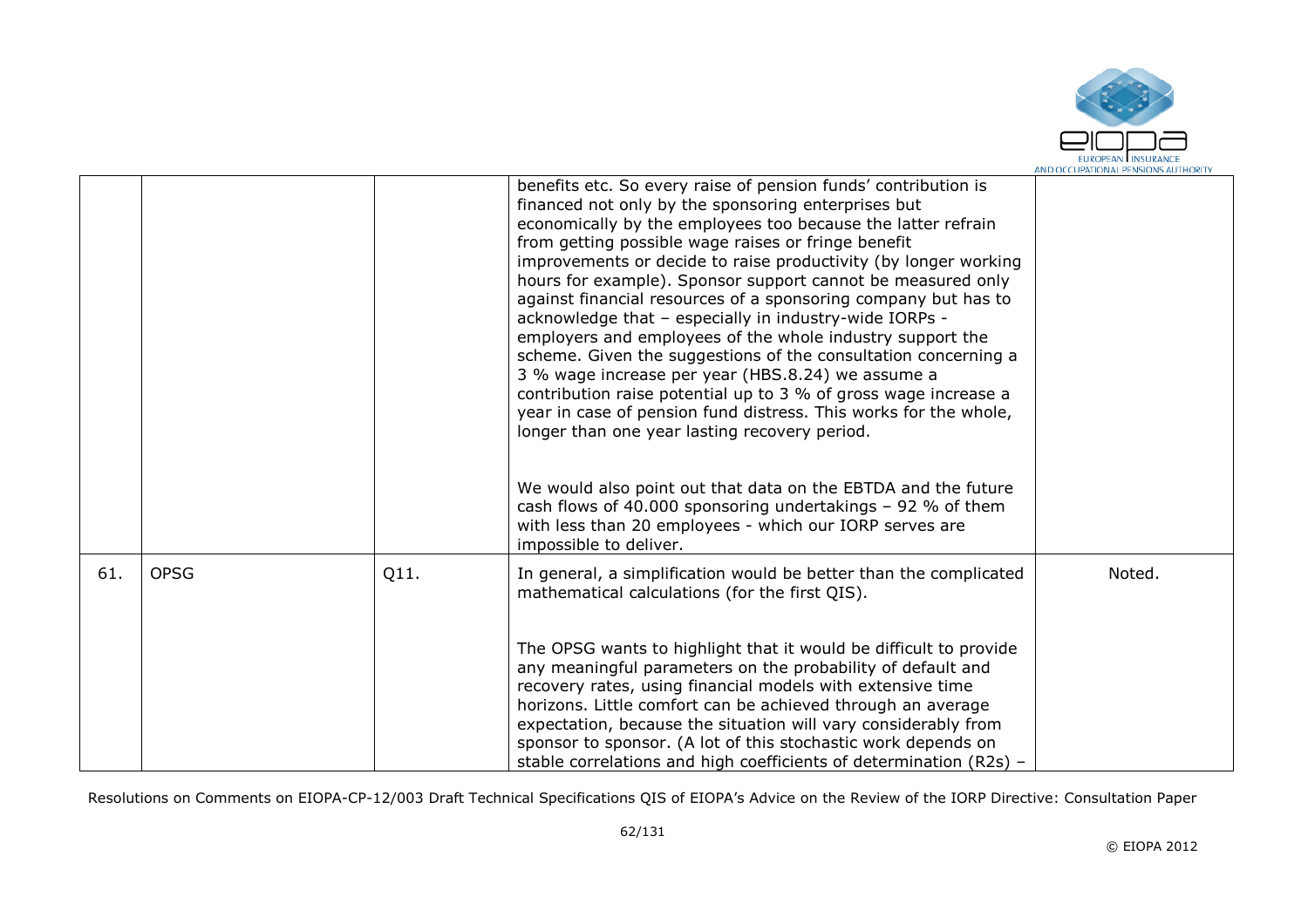

|     |                                                                 |      |                                                                                                                                                                                                                                                                                                                                                                                                                                                                           | AND OCCUPATIONAL PENSIONS AUTHORIT |
|-----|-----------------------------------------------------------------|------|---------------------------------------------------------------------------------------------------------------------------------------------------------------------------------------------------------------------------------------------------------------------------------------------------------------------------------------------------------------------------------------------------------------------------------------------------------------------------|------------------------------------|
|     |                                                                 |      | which are not present in the real world).                                                                                                                                                                                                                                                                                                                                                                                                                                 |                                    |
|     |                                                                 |      | Another point, which needs clarification, is where do the IORP<br>claims rank with other creditors in the case of a sponsor's<br>default? Is this ranking consistent across Member States? Also<br>see also Q3.                                                                                                                                                                                                                                                           |                                    |
|     |                                                                 |      | The OPSG does not advocate short recovery plans, however the<br>OPSG believes the acid test is whether a sponsor if called upon<br>'today' can finance an IORP deficit. With a positive answer a<br>recovery plan (and its duration) is the product of negotiation<br>between the IORP and the sponsor. If the answer is negative,<br>then this becomes a supervisory issue and a point where the<br>PPS may have to support the scheme (for example in the UK<br>model). |                                    |
| 62. | aba Arbeitsgemeinschaft<br>für betriebliche Altersver           | Q11. | No. We do not agree with the proposed methodology and<br>altering the parameters would not make a difference to this.                                                                                                                                                                                                                                                                                                                                                     | Noted.                             |
| 63. | AEIP - The European<br><b>Association of Paritarian</b><br>Inst | Q11. | We refer to our answer to Q10.                                                                                                                                                                                                                                                                                                                                                                                                                                            | Noted.                             |
| 66. | Aon Hewitt                                                      | Q11. | A large number of sponsors will not have credit ratings. We do<br>not agree that unrated sponsors should have a default rating in<br>line with that of a B or CCC rated company. There is some logic<br>in this for a financial institution investing in a broad range of<br>bonds almost all of which are rated, and which can sell the non-<br>rated bonds if it wants. This logic does not apply in relation to<br>IORPs who cannot choose their sponsor.              | Noted.                             |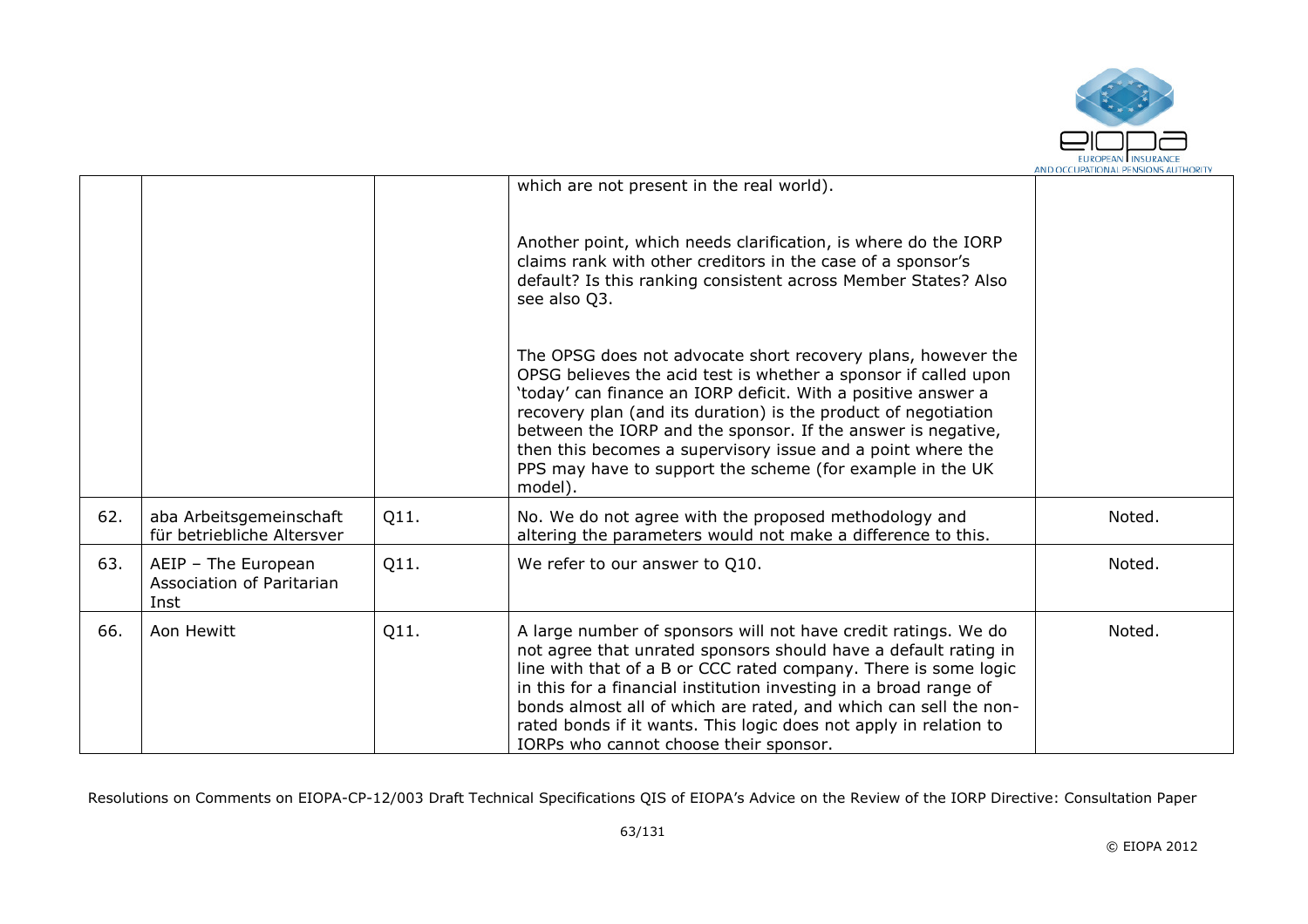

|     |                                                  |      | Instead, we suggest that sponsor support required to cover the<br>HBS and SCR shortfall is calculated as a balancing item. The<br>IORP manager should then be expected to consider whether it is<br>reasonable to rely on the sponsor to the extent required. This is<br>consistent with the current UK approach. It avoids the need to<br>place a numerical value on the maximum or actual sponsor<br>covenant. This means that EIOPA avoids having to set out and<br>justify what look like essentially arbitrary formulae. It means<br>there is flexibility to deal with IORPs with several sponsors and<br>with companies (or groups) which sponsor several IORPs. It also<br>avoids problems with much of the required data being difficult to<br>derive (at least in an objective way) such as the default risk<br>relating to unquoted or not for profit entities.<br>We note that the probability of default in tables in HBS 6.15 and<br>HBS.7.41 are inconsistent. |        |
|-----|--------------------------------------------------|------|------------------------------------------------------------------------------------------------------------------------------------------------------------------------------------------------------------------------------------------------------------------------------------------------------------------------------------------------------------------------------------------------------------------------------------------------------------------------------------------------------------------------------------------------------------------------------------------------------------------------------------------------------------------------------------------------------------------------------------------------------------------------------------------------------------------------------------------------------------------------------------------------------------------------------------------------------------------------------|--------|
| 67. | Association of Consulting<br><b>Actuaries UK</b> | Q11. | The percentages used in the valuation of sponsor support for<br>recovery rate appear arbitrary and without any basis in logic or<br>reality.                                                                                                                                                                                                                                                                                                                                                                                                                                                                                                                                                                                                                                                                                                                                                                                                                                 | Noted. |
|     |                                                  |      | We would also note that fixing default probabilities for all future<br>scenarios (while making the calculation simpler for the purpose<br>of the QIS) does not fit with a suggested stochastic valuation<br>approach, and changes in economic scenarios can lead to rapid<br>changes in a sponsor's credit rating and associated default<br>probability. Also some sponsors may be rated by several<br>agencies - if these ratings differ on the valuation date, which                                                                                                                                                                                                                                                                                                                                                                                                                                                                                                       |        |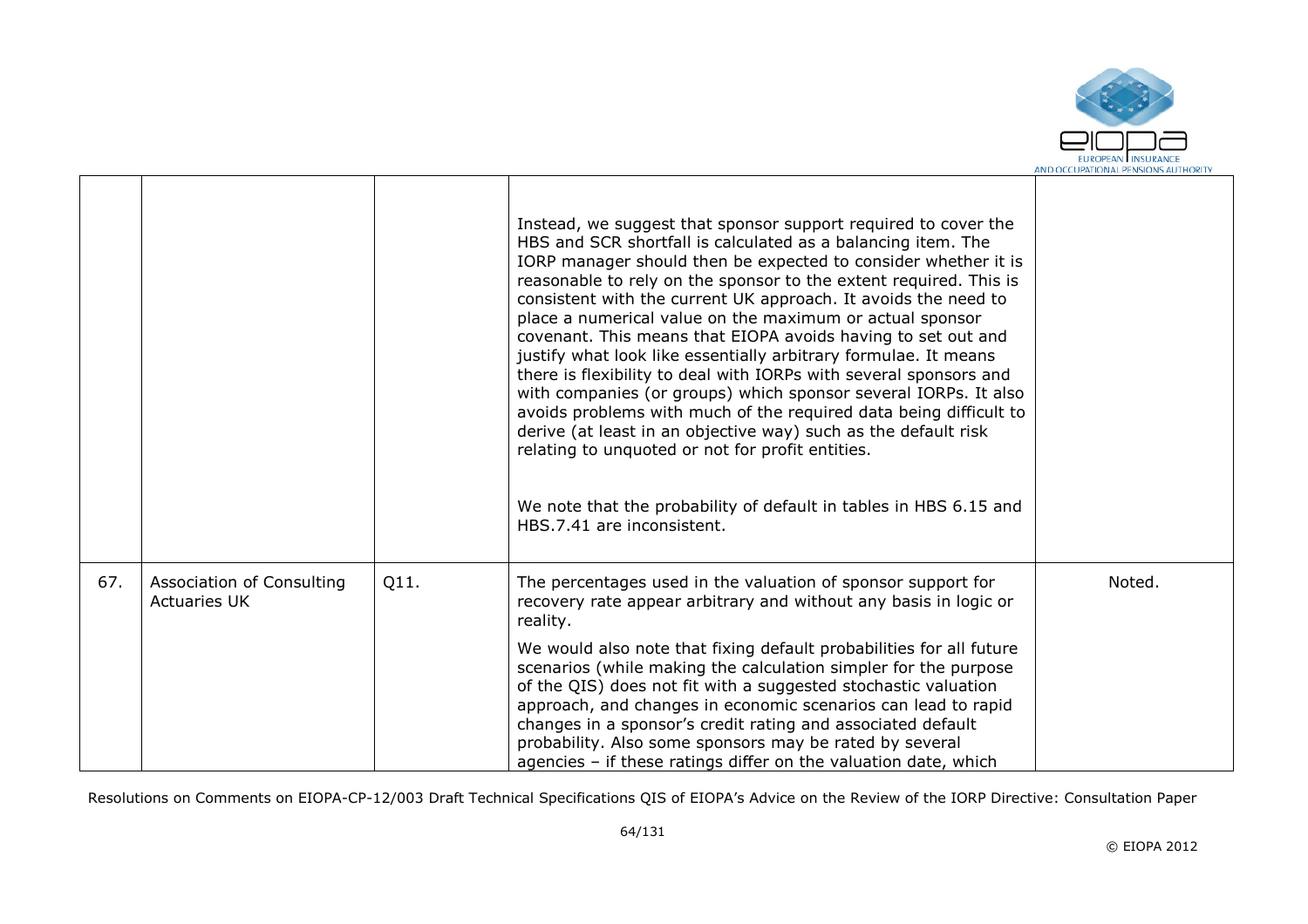

|     |                    |      | will be used?                                                                                                                                                                                                                                                                                                                                                                                         |        |
|-----|--------------------|------|-------------------------------------------------------------------------------------------------------------------------------------------------------------------------------------------------------------------------------------------------------------------------------------------------------------------------------------------------------------------------------------------------------|--------|
| 68. | Balfour Beatty plc | Q11. | Do stakeholders have suggestions for the parameters- such as<br>the probability of default and the recovery rate in the event of<br>default - used in the valuation of sponsor support and pension<br>protection schemes (Section 2.6)?                                                                                                                                                               | Noted. |
|     |                    |      | We understand that the ECON has recently advised in its<br>statement of 19 June 2012 that "no EU law would be permitted<br>to refer to credit rating for regulatory purposes, and regulated<br>financial institutions would not be permitted to sell assets<br>automatically in the event of a downgrade" $-$ so it is evident<br>that EIOPA will have to amend this proposal.                        |        |
|     |                    |      | From a purely technical view, there may be different ratings<br>given to a sponsor by different rating agencies. In particular,<br>there may be some rating agencies whose ratings of the sponsor<br>are out-dated or non-existent. Furthermore, credit ratings are<br>not necessarily a reliable guide to the probability of default on a<br>sponsor's pension obligations.                          |        |
|     |                    |      | The issue discussed in response to question 2 above, regarding<br>treatment of sponsors within a group of associated undertakings<br>and with links to cross-border and non-EEA entities, also applies<br>here. It seems reasonable when assessing the strength of<br>sponsor support to consider the position in the event that that<br>sponsor becomes insolvent. However, it is evident that a lot |        |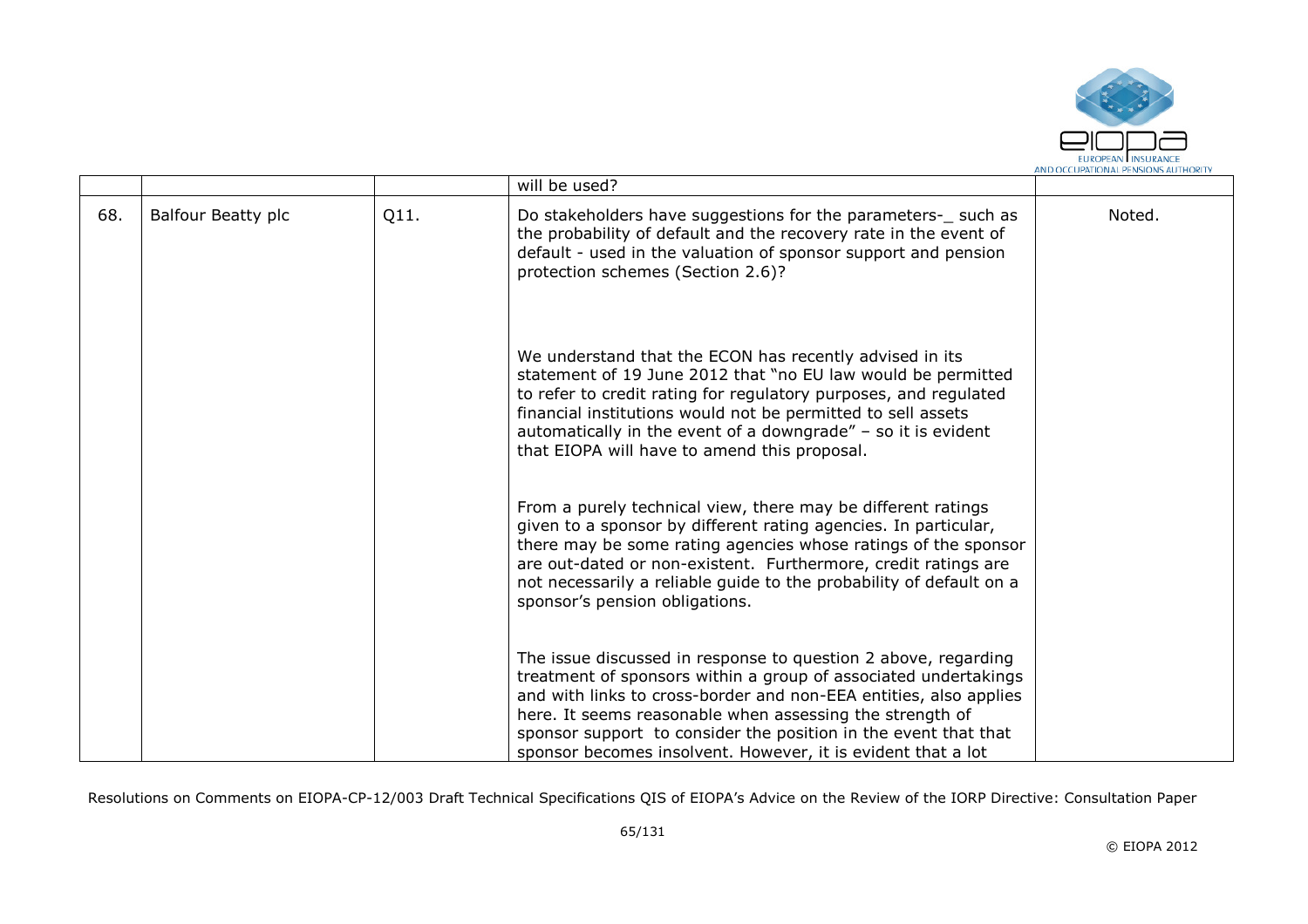

|     |                        |      | more thought is needed as to how to go about this $-$ on the<br>basis that use of credit ratings is inappropriate. Looking at the<br>issue of groups of undertakings and cross-jurisdictional issues, it<br>is evident that to take this into account in a formulaic but fair<br>way will be complex and hence both time-consuming and<br>expensive. For example, past experience suggests that the<br>value of sponsor support can alter significantly over relatively<br>short timescales and due to factors that may not be quantifiable<br>until after the event |        |
|-----|------------------------|------|----------------------------------------------------------------------------------------------------------------------------------------------------------------------------------------------------------------------------------------------------------------------------------------------------------------------------------------------------------------------------------------------------------------------------------------------------------------------------------------------------------------------------------------------------------------------|--------|
| 69. | Barnett Waddingham LLP | Q11. | We believe these parameters will very much depend on an<br>individual IORP's circumstances and that they will vary by<br>member state, by industry or by legal status of sponsor. We<br>consider that the valuation of sponsor support, despite its<br>importance in the holistic balance sheet, is given in insufficient<br>detail when compared with the valuation of technical provisions.<br>The parameters given are arbitrary and will present a misleading<br>picture.                                                                                        | Noted. |
| 70. | <b>BASF SE</b>         | Q11. | Do stakeholders have suggestions for the parameters - such as<br>the probability of default and the recovery rate in the event of<br>default - used in the valuation of sponsor support and pension<br>protection schemes (Section 2.6)?<br>As already mentioned, we believe that the HBS and the market                                                                                                                                                                                                                                                             | Noted. |
|     |                        |      | consistent valuation of the security mechanisms is not the right<br>approach for "not for profit" IORPs.<br>Additionally, the valuation of the sponsor support and the                                                                                                                                                                                                                                                                                                                                                                                               |        |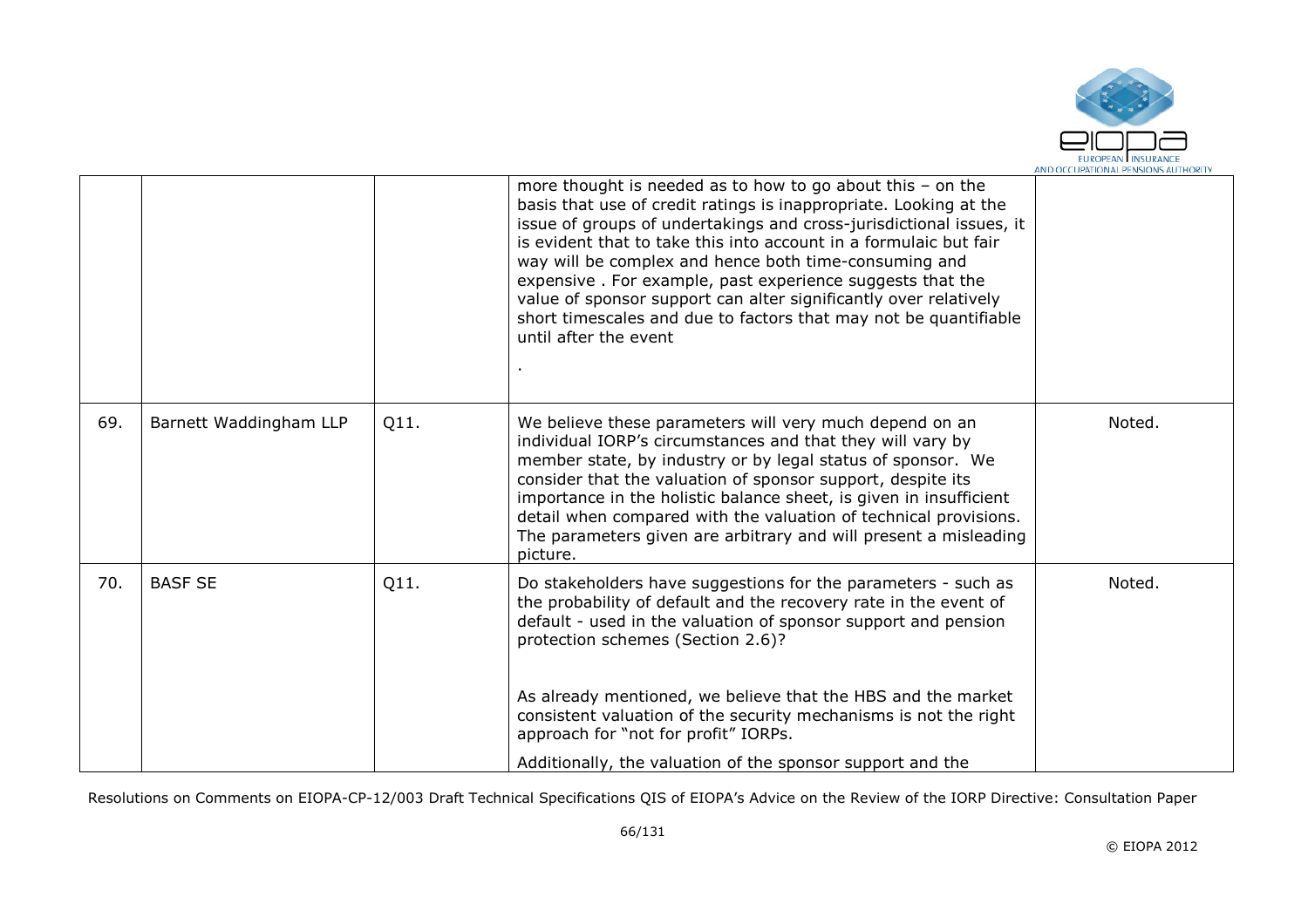

|     |                                                                 |      | pension protection scheme is very complex and will overburden<br>most IORPs.                                                                                                                                                                                                                                                                                                                                                                                      |        |
|-----|-----------------------------------------------------------------|------|-------------------------------------------------------------------------------------------------------------------------------------------------------------------------------------------------------------------------------------------------------------------------------------------------------------------------------------------------------------------------------------------------------------------------------------------------------------------|--------|
| 71. | Bayer AG                                                        | Q11. | Since the whole general approach being based on the Solvency<br>II framework is not suitable for determining capital requirements<br>of IORPs, we naturally have no suggestions regarding single<br>parameters.                                                                                                                                                                                                                                                   | Noted. |
| 72. | Bayerischer<br>Industrieverband Steine<br>und Erden e.V.        | Q11. | In general, a simplification would be better than the complicated<br>mathematic calculations (for the first QIS). We want to highlight<br>that it would be difficult to provide any meaningful parameters<br>on the probability of default and recovery rates, using financial<br>models with extensive time horizons. Little comfort can be<br>achieved through an average expectation, because the situation<br>will vary considerably from sponsor to sponsor. | Noted. |
| 73. | <b>BDA Bundesvereinigung</b><br>der Deutschen<br>Arbeitgeberver | Q11. | In general, a simplification would be better than the complicated<br>mathematic calculations (for the first QIS). We want to highlight<br>that it would be difficult to provide any meaningful parameters<br>on the probability of default and recovery rates, using financial<br>models with extensive time horizons. Little comfort can be<br>achieved through an average expectation, because the situation<br>will vary considerably from sponsor to sponsor. | Noted. |
| 74. | BdS - Bundesverband der<br>Systemgastronomie e.V.               | Q11. | In general, a simplification would be better than the complicated<br>mathematic calculations (for the first QIS). We want to highlight<br>that it would be difficult to provide any meaningful parameters<br>on the probability of default and recovery rates, using financial<br>models with extensive time horizons. Little comfort can be<br>achieved through an average expectation, because the situation                                                    | Noted. |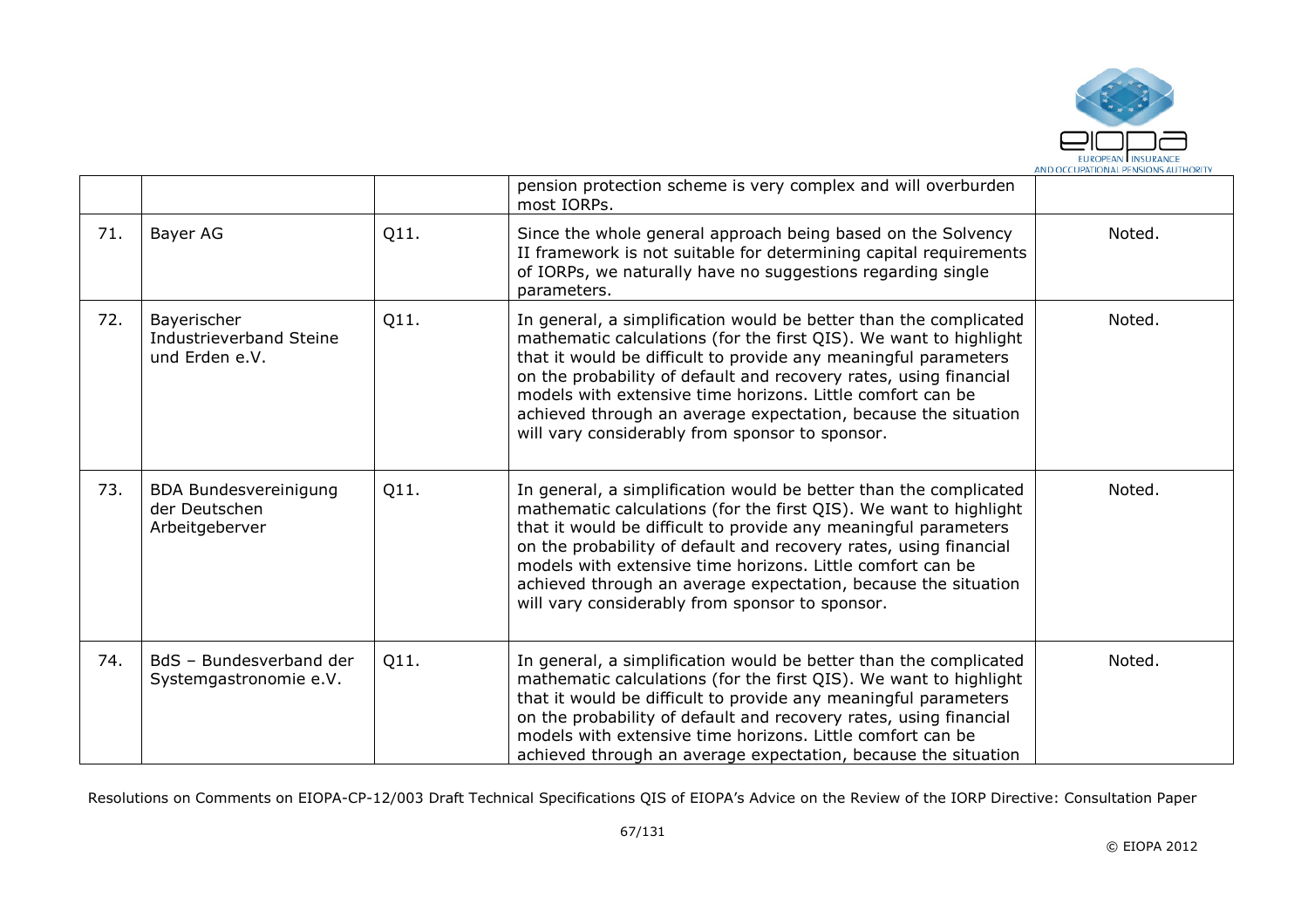

|     |                                                       |      | will vary considerably from sponsor to sponsor.                                                                                                                                                                                                                                                                                                                                                                                              |                                                                                                                |
|-----|-------------------------------------------------------|------|----------------------------------------------------------------------------------------------------------------------------------------------------------------------------------------------------------------------------------------------------------------------------------------------------------------------------------------------------------------------------------------------------------------------------------------------|----------------------------------------------------------------------------------------------------------------|
| 75. | Belgian Association of<br>Pension Institutions (BVPI- | Q11. | This part feels like a black box approach on default risk,<br>recovery rate, estimate for future wealth, This will generate<br>values with no useful realistic value? There is too much reliance<br>on assumptions and rating agencies. Ratings imply a risk,<br>namely their accuracy, both positive and negative (type I and II<br>risks both are important here).<br>Why the worst case scenario for those sponsors who are not<br>rated? | Noted, and to be<br>further developed at a<br>later stage. IORPs<br>should adapt the<br>principles as set out. |
|     |                                                       |      | How to apply this concept in the context of:                                                                                                                                                                                                                                                                                                                                                                                                 |                                                                                                                |
|     |                                                       |      | $\Box$<br>Industry-wide plans?                                                                                                                                                                                                                                                                                                                                                                                                               |                                                                                                                |
|     |                                                       |      | Multi-employer plans?<br>$\Box$                                                                                                                                                                                                                                                                                                                                                                                                              |                                                                                                                |
|     |                                                       |      | Local subsidiaries of multinational groups?<br>□                                                                                                                                                                                                                                                                                                                                                                                             |                                                                                                                |
|     |                                                       |      | Companies who transfer the profit to the mother<br>□<br>company?                                                                                                                                                                                                                                                                                                                                                                             |                                                                                                                |
|     |                                                       |      | $\Box$<br>Non profit organisations?                                                                                                                                                                                                                                                                                                                                                                                                          |                                                                                                                |
|     |                                                       |      | $\Box$<br>Public authorities?                                                                                                                                                                                                                                                                                                                                                                                                                |                                                                                                                |
|     |                                                       |      | □<br>Semi-Independant public agencies?                                                                                                                                                                                                                                                                                                                                                                                                       |                                                                                                                |
|     |                                                       |      | (How to determine the rating? The company wealth? Etc)                                                                                                                                                                                                                                                                                                                                                                                       |                                                                                                                |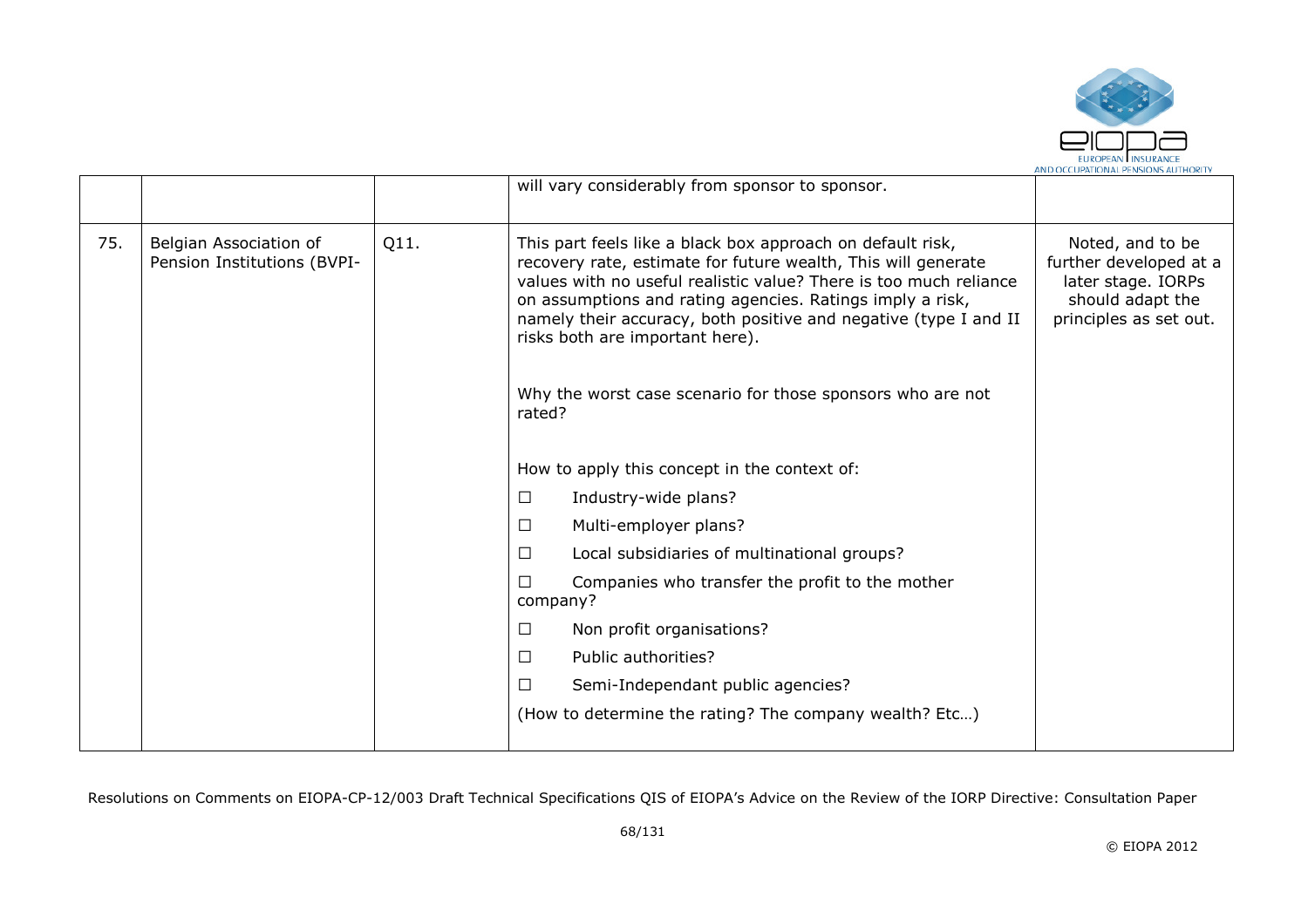

|     |                            |      | We suggest to introduce a further simplification for the sponsor<br>support: acting together with the pension protection scheme as<br>the closing element of the HBS without any numerical valuation.                                                                                                                                            |        |
|-----|----------------------------|------|--------------------------------------------------------------------------------------------------------------------------------------------------------------------------------------------------------------------------------------------------------------------------------------------------------------------------------------------------|--------|
| 76. | Bosch Pensionsfonds AG     | Q11. | See Q2 and Q10.                                                                                                                                                                                                                                                                                                                                  | Noted. |
| 77. | Bosch-Group                | Q11. | See Q2 and Q10.                                                                                                                                                                                                                                                                                                                                  | Noted. |
| 78. | BT Group plc               | Q11. | Do stakeholders have suggestions for the parameters such as<br>the                                                                                                                                                                                                                                                                               | Noted. |
|     |                            |      | probability of default and the recovery rate in the event of<br>default used in                                                                                                                                                                                                                                                                  |        |
|     |                            |      | the valuation of sponsor support and pension protection<br>schemes (Section                                                                                                                                                                                                                                                                      |        |
|     |                            |      | $2.6$ ?                                                                                                                                                                                                                                                                                                                                          |        |
|     |                            |      | Again, it is impossible to comment fully without details on how<br>the figures are used.                                                                                                                                                                                                                                                         |        |
|     |                            |      | These parameters appear highly arbitrary and a one-size-fits-all<br>approach will not lead to reliable results in practice.                                                                                                                                                                                                                      |        |
| 79. | <b>BTPS Management Ltd</b> | Q11. | We do not believe that credit ratings should be used in these<br>calculations as they are limited in use to bond payment default<br>risk. Not only will they not be available for significant numbers<br>of sponsors, credit ratings are not necessarily a reliable guide to<br>the probability of default on a sponsor's pension obligations as | Noted. |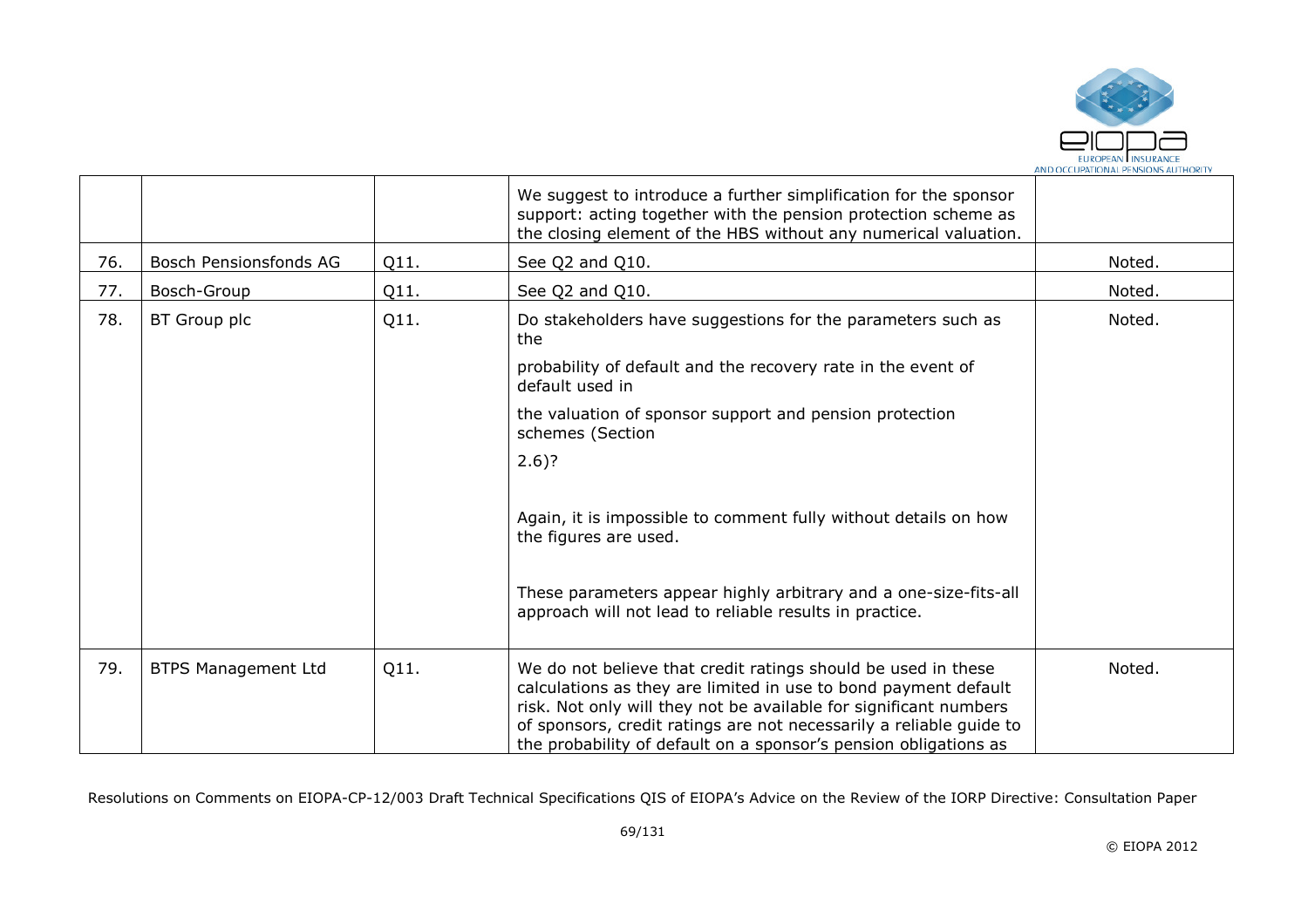

|     |                                                       |      | pensions are an employment-related agreement and so subject<br>to various protections - which differ across different member<br>states.<br>In addition, the financial crisis has brought credit ratings into<br>question and the regulatory community is actively working to<br>ensure that credit downgrades do not have systemic implications<br>by seeking to remove any hard-wiring of credit ratings into any<br>regulatory rules. This perspective has been reflected by ECON in<br>its recent statement (June 19th) that "no EU law would be<br>permitted to refer to credit rating for regulatory purposes, and<br>regulated financial institutions would not be permitted to sell<br>assets automatically in the event of a downgrade". We believe<br>therefore that there should not be any steps to install credit<br>ratings at the heart of these proposals.<br>We do not believe that using a 50% assumption for the recovery<br>rate is "market consistent". |        |
|-----|-------------------------------------------------------|------|-----------------------------------------------------------------------------------------------------------------------------------------------------------------------------------------------------------------------------------------------------------------------------------------------------------------------------------------------------------------------------------------------------------------------------------------------------------------------------------------------------------------------------------------------------------------------------------------------------------------------------------------------------------------------------------------------------------------------------------------------------------------------------------------------------------------------------------------------------------------------------------------------------------------------------------------------------------------------------|--------|
| 80. | Consiglio Nazionale degli<br>Attuari and Ordine Nazio | Q11. | About parameters like probability of default and recovery rate in<br>event of default used in the valuation of SS and PPS:<br>See answer to Q10.                                                                                                                                                                                                                                                                                                                                                                                                                                                                                                                                                                                                                                                                                                                                                                                                                            | Noted. |
| 81. | Deloitte Total Reward and<br>Benefits Limited (UK)    | Q11. | The parameters currently proposed appear arbitrary. A realistic<br>input would vary significantly from one IORP to another and<br>would be impossible to assess with any accuracy.                                                                                                                                                                                                                                                                                                                                                                                                                                                                                                                                                                                                                                                                                                                                                                                          |        |
|     |                                                       |      | In light of this, we suggest that EIOPA re-consider the holistic<br>balance sheet approach. If EIOPA does proceed with this                                                                                                                                                                                                                                                                                                                                                                                                                                                                                                                                                                                                                                                                                                                                                                                                                                                 |        |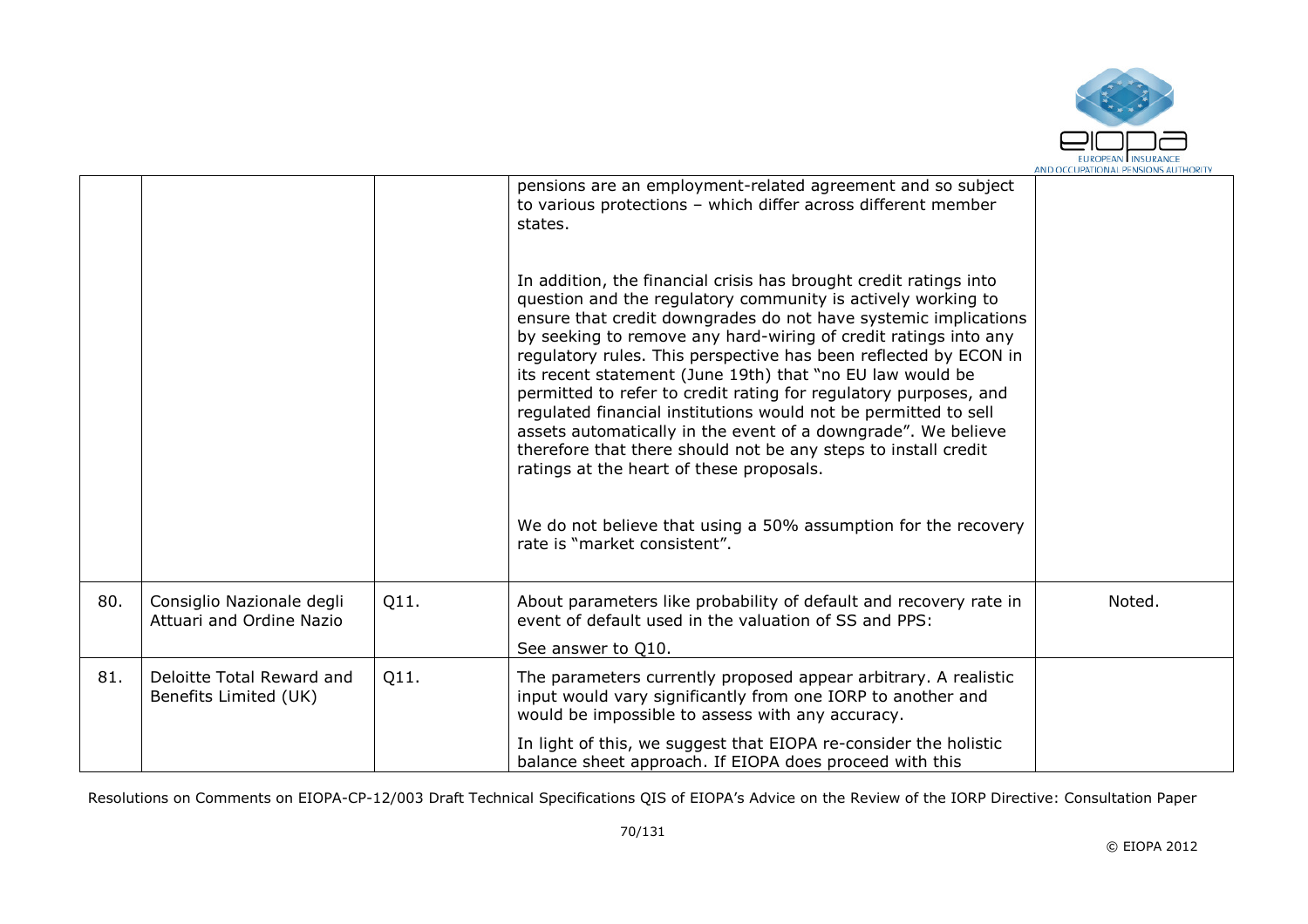

|     |                                                              |      | approach, the timescale for review should be extended to allow<br>all stakeholders (including EIOPA) to assess alternative options<br>to derive these parameters.                                                                                                                                                                                                                                                                                                                                                                                                                                                                  |        |
|-----|--------------------------------------------------------------|------|------------------------------------------------------------------------------------------------------------------------------------------------------------------------------------------------------------------------------------------------------------------------------------------------------------------------------------------------------------------------------------------------------------------------------------------------------------------------------------------------------------------------------------------------------------------------------------------------------------------------------------|--------|
| 82. | Deutsche Post DHL                                            | Q11. | No, please refer to Q2. and Q10.                                                                                                                                                                                                                                                                                                                                                                                                                                                                                                                                                                                                   | Noted. |
| 83. | Dexia Asset Management                                       | Q11. | Q11. Do stakeholders have suggestions for the parameters -<br>such as the probability of default and the recovery rate in the<br>event of default - used in the valuation of sponsor support and<br>pension protection schemes (Section 2.6)?<br>Ratings have a dramatic impact and overreliance on rating<br>agencies - especially for social protection - should be<br>thoroughly assessed. In any case, rating agencies do not have<br>enough resources to estimate the health of every IORP sponsor<br>in Europe. We also think the choice of the parameters should at<br>least be further explained (why 50% recovery rate?). | Noted. |
| 84. | European Association of<br><b>Public Sector Pension Inst</b> | Q11. | Do stakeholders have suggestions for the parameters - such as<br>the probability of default and the recovery rate in the event of<br>default - used in the valuation of sponsor support and pension<br>protection schemes (Section 2.6)?<br>EAPSPI finds that the valuation of sponsor support is ill-designed<br>particularly for multi-employer IORPs The exposure of multi-<br>employer IORPs to single default risks (i.e. all sponsors                                                                                                                                                                                        | Noted. |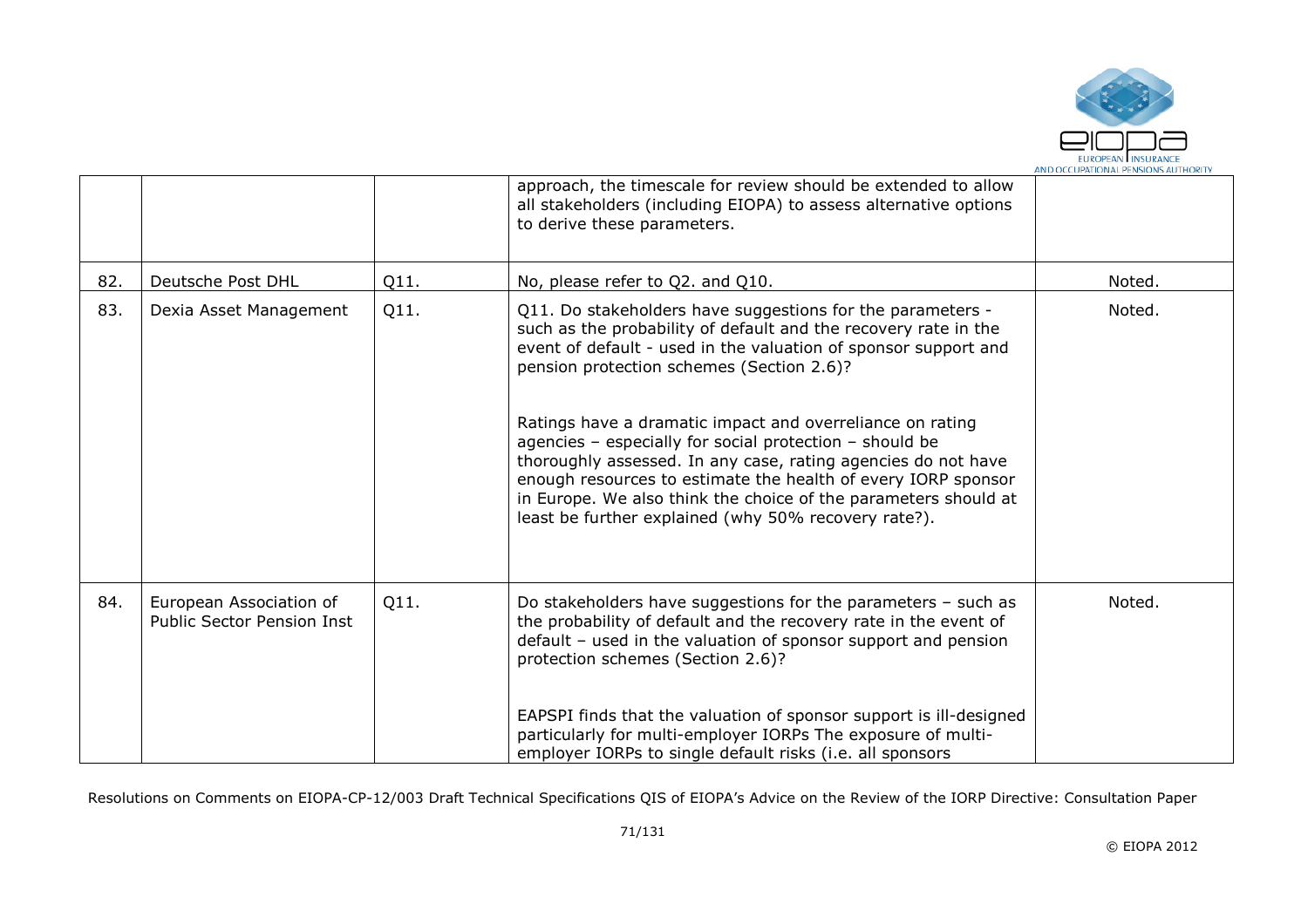

|     |                                                              |      | defaulting at the same time) is basically non existant. In<br>addition, a thorough examination of possible default risks is very<br>time-consuming and costly for multi-employer IORPs. The<br>valuation of the default risks given in the QIS for each<br>supporting employer is disproportionate. The approach in<br>section 6.35 to make calculations only for a sufficient number of<br>(larger) employers is neither helpful nor necessary regarding<br>multi-employer IORPs.                                                                                                                                                                                                                                         |        |
|-----|--------------------------------------------------------------|------|----------------------------------------------------------------------------------------------------------------------------------------------------------------------------------------------------------------------------------------------------------------------------------------------------------------------------------------------------------------------------------------------------------------------------------------------------------------------------------------------------------------------------------------------------------------------------------------------------------------------------------------------------------------------------------------------------------------------------|--------|
|     |                                                              |      | EAPSPI would like to stress that many public sector IORPs are<br>multi-employer IORPs involving a large number of sponsors. For<br>example, the supplementary pension scheme for public<br>employees in Bavaria covers 5,500 employers and the<br>supplementary pension scheme of the German Catholic Church<br>8,700 employers. The total number of pure public sector<br>employers in Germany sums up to around 26,000 employers<br>covering a huge variety of employers. Here, too, the question<br>arises how to evaluate the financial solidity and the probability<br>of default of a public employer in general. These aspects must<br>be accounted for in case of multi-employer IORPs and public<br>sector IORPs. |        |
| 85. | European Federation for<br><b>Retirement Provision (EFRP</b> | Q11. | Q11. Do stakeholders have suggestions for the parameters -<br>such as the probability of default and the recovery rate in the<br>event of default - used in the valuation of sponsor support and<br>pension protection schemes (Section 2.6)?                                                                                                                                                                                                                                                                                                                                                                                                                                                                              | Noted. |
|     |                                                              |      | As previously mentioned in the answers to questions 6 and 10,                                                                                                                                                                                                                                                                                                                                                                                                                                                                                                                                                                                                                                                              |        |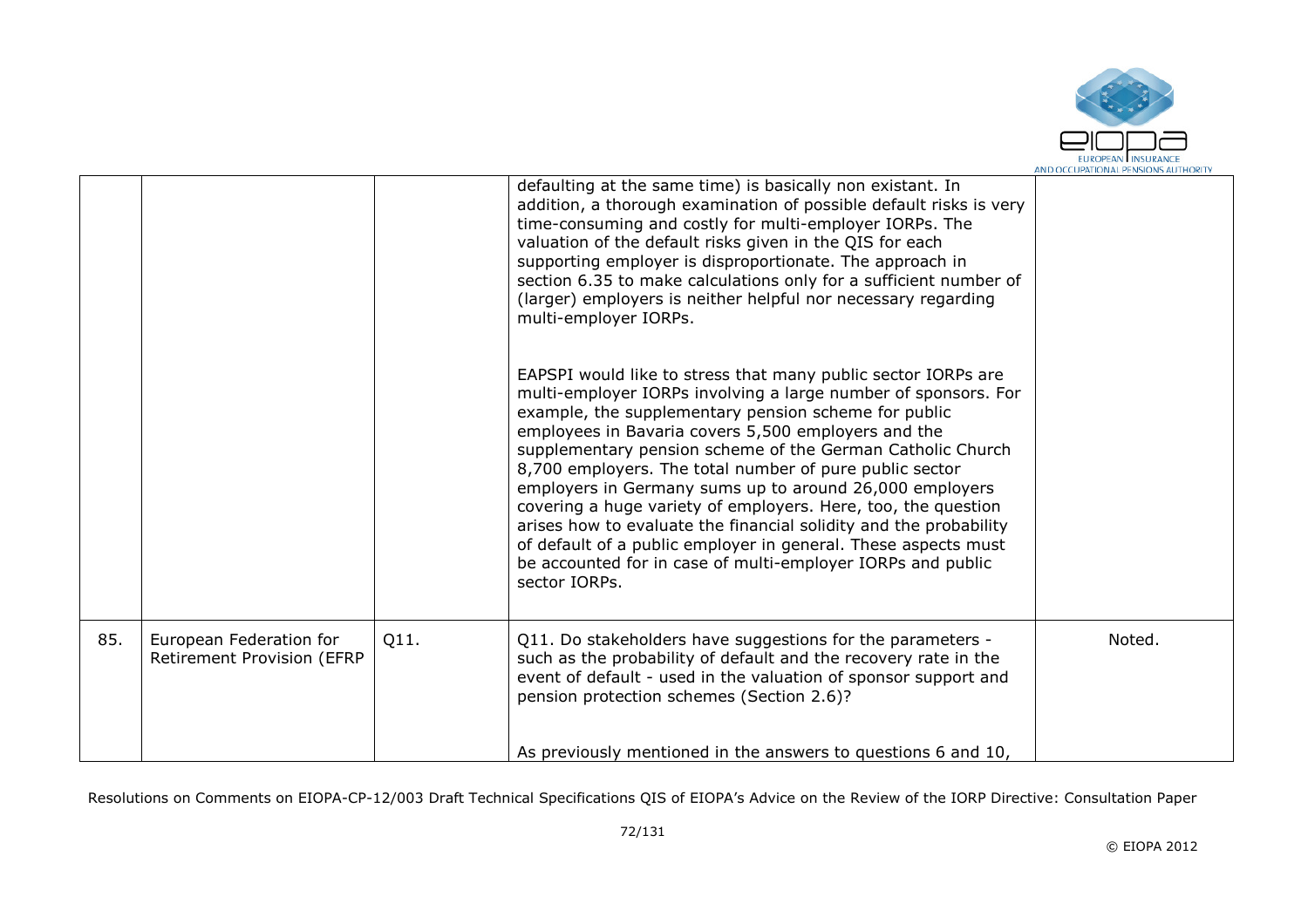

|     |                                                 |      | the valuation of the sponsor support and the pension protection<br>schemes will be extremely difficult and subjective. Many<br>sponsors do not have a rating, multi-employer and not-for-profit<br>employers will face difficulties in the valuation of sponsor<br>support. This issue and the different parameters are not<br>sufficiently well developed and more guidance is required.<br>The EFRP is concerned about the reliance on credit ratings in the<br>computations. There was a clear commitment by representatives<br>at the G20 summit to reduce the reliance on credit ratings in<br>financial regulation. This point has been taken up by the OECD<br>in redrafting the Core Principles for Occupational Pension<br>Regulation and the European Commission in its draft revision of<br>the Credit Ratings Regulation. In October 2010, the Financial<br>Stability Board also argued that the reliance on credit rating<br>agencies should be reduced. They proposed that standard<br>setters and authorities should assess references to credit rating<br>agency ratings in standards, laws and regulations and, wherever<br>possible, remove them or replace them by suitable alternative<br>standards of creditworthiness. The ECON Committee of the<br>European Parliament also emphasized this point recently: "no EU<br>law will be permitted to refer to credit rating for regulatory<br>purposes". It should be noted that the vast majority of<br>employers who sponsor occupational pensions are not rated. |        |
|-----|-------------------------------------------------|------|--------------------------------------------------------------------------------------------------------------------------------------------------------------------------------------------------------------------------------------------------------------------------------------------------------------------------------------------------------------------------------------------------------------------------------------------------------------------------------------------------------------------------------------------------------------------------------------------------------------------------------------------------------------------------------------------------------------------------------------------------------------------------------------------------------------------------------------------------------------------------------------------------------------------------------------------------------------------------------------------------------------------------------------------------------------------------------------------------------------------------------------------------------------------------------------------------------------------------------------------------------------------------------------------------------------------------------------------------------------------------------------------------------------------------------------------------------------------------------------------------------------------------------------|--------|
| 86. | Federation of the Dutch<br><b>Pension Funds</b> | Q11. | As already mentioned in the answer to Q6, the valuation of the<br>sponsor support and of the pension protection schemes will be<br>extremely difficult.<br>It is unclear which consequences there will be for a company.                                                                                                                                                                                                                                                                                                                                                                                                                                                                                                                                                                                                                                                                                                                                                                                                                                                                                                                                                                                                                                                                                                                                                                                                                                                                                                             | Noted. |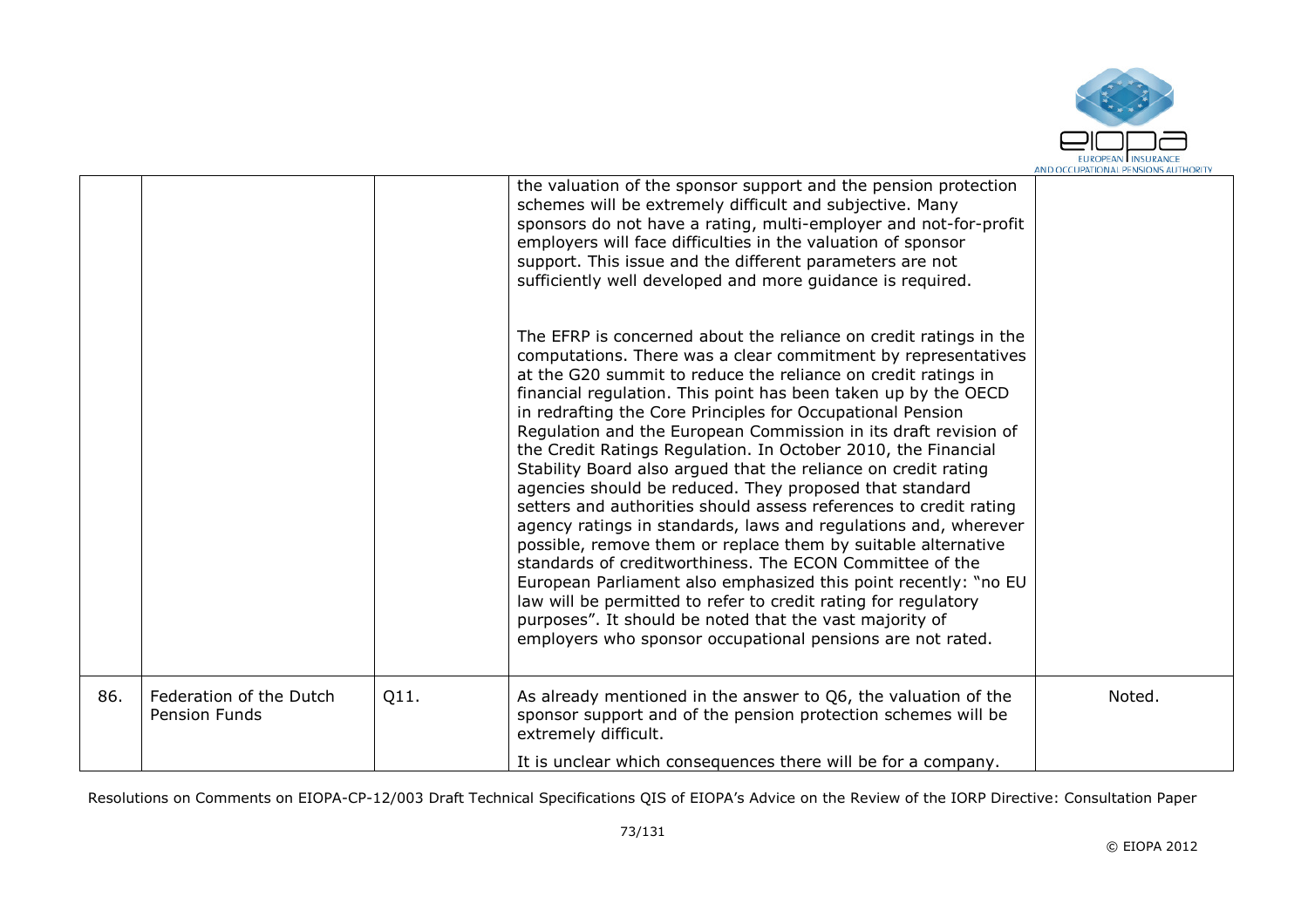

|     |                                                        |      |                                                                                                                                                                                                                                                                                                                                                                                                                                                                                                                                                                                                                                                                                                                                                                                                    | AND OCCUPATIONAL PENSIONS AUTHORITY |
|-----|--------------------------------------------------------|------|----------------------------------------------------------------------------------------------------------------------------------------------------------------------------------------------------------------------------------------------------------------------------------------------------------------------------------------------------------------------------------------------------------------------------------------------------------------------------------------------------------------------------------------------------------------------------------------------------------------------------------------------------------------------------------------------------------------------------------------------------------------------------------------------------|-------------------------------------|
|     |                                                        |      | These should be investigated in more detail.                                                                                                                                                                                                                                                                                                                                                                                                                                                                                                                                                                                                                                                                                                                                                       |                                     |
|     |                                                        |      | It is not clear how multiple sponsors for industry-wide pension<br>schemes and how the value of the sponsor in public sector<br>pension schemes have to be calculated.                                                                                                                                                                                                                                                                                                                                                                                                                                                                                                                                                                                                                             |                                     |
|     |                                                        |      | Please also see the answer to Q6. Furthermore, the link to<br>Credit Rating Agencies is remarkable. In October 2010, the<br>Financial Stability Board also argued that the reliance on credit<br>rating agencies should be reduced. They proposed that standard<br>setters and authorities should assess references to credit rating<br>agency ratings in standards, laws and regulations and, wherever<br>possible, remove them or replace them by suitable alternative<br>standards of creditworthiness. The ECON Committee of the<br>European Parliament also emphasized this point recently: "no EU<br>law will be permitted to refer to credit rating for regulatory<br>purposes". It should be noted that the vast majority of<br>employers who sponsor occupational pensions are not rated. |                                     |
| 87. | <b>Financial Reporting Council</b><br>- staff response | Q11. | We note that the probabilities in the table in HBS.6.15 will lead<br>to relatively low SCRs for companies with credit ratings of BBB<br>or above. There are then significant increases in the SCR for<br>companies with ratings of BB and then B or lower.                                                                                                                                                                                                                                                                                                                                                                                                                                                                                                                                         | Noted.                              |
|     |                                                        |      | We would expect the level of recovery on default will vary<br>significantly depending on matters including the rating at the<br>time of default and the nature of the business.                                                                                                                                                                                                                                                                                                                                                                                                                                                                                                                                                                                                                    |                                     |
|     |                                                        |      | From our experience, the recovery rate of 50% appears high.                                                                                                                                                                                                                                                                                                                                                                                                                                                                                                                                                                                                                                                                                                                                        |                                     |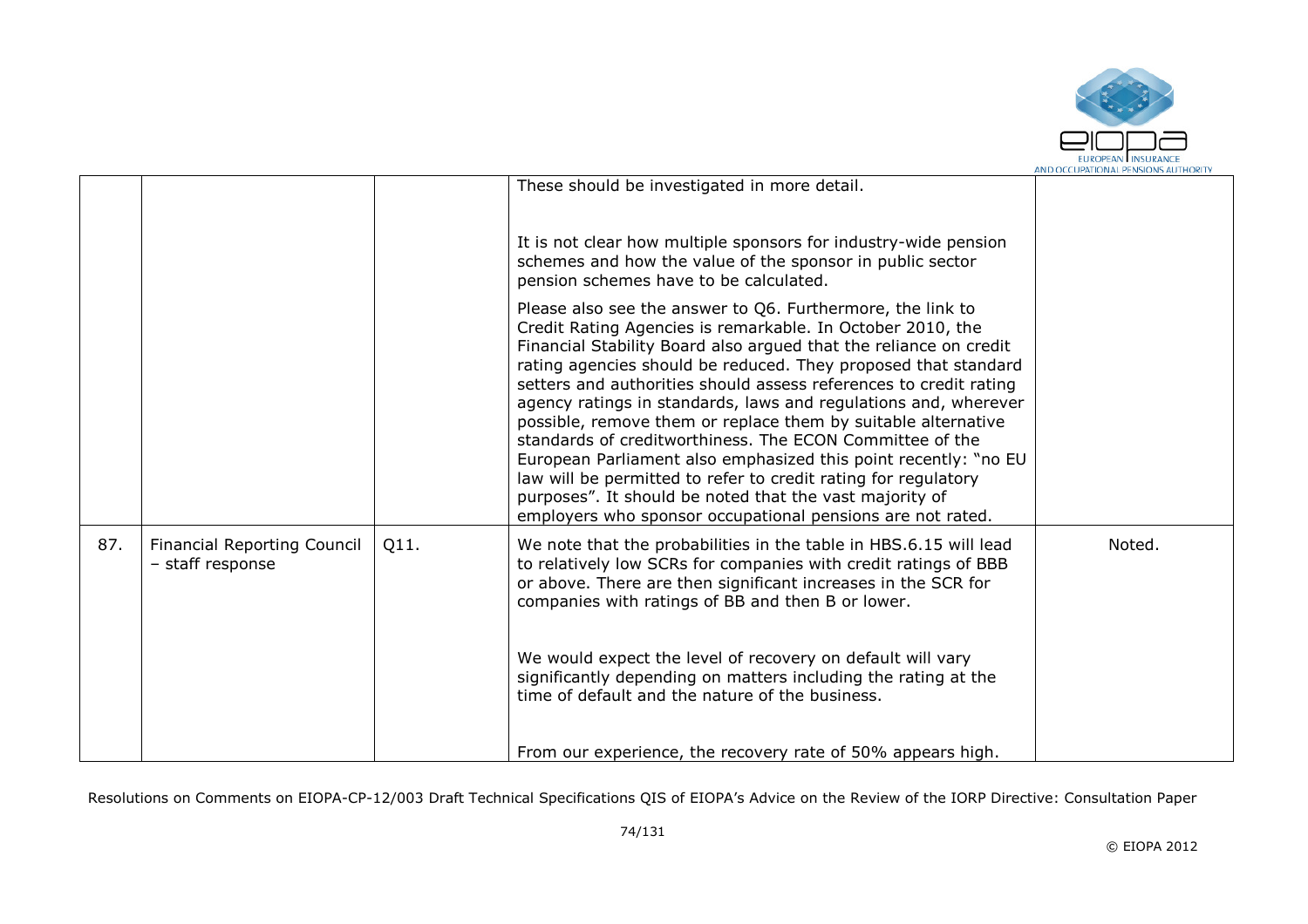

| 88. | German Institute of<br><b>Pension Actuaries</b> | Q11. | For German IORP's the sponsor support in the case of a<br>payment default isn't independent of the pension protection<br>scheme (PPS). If the PPS guarantees effectively all relevant<br>benefits, then the value of the PPS closes a potential gap within<br>the HBS. In this case there is no need for further calculations.<br>Only if the member's benefits are not covered by the PPS there<br>is a further calculation necessary.                                                                                                                                                                                                                                                                                                                                                                                    | Noted. |
|-----|-------------------------------------------------|------|----------------------------------------------------------------------------------------------------------------------------------------------------------------------------------------------------------------------------------------------------------------------------------------------------------------------------------------------------------------------------------------------------------------------------------------------------------------------------------------------------------------------------------------------------------------------------------------------------------------------------------------------------------------------------------------------------------------------------------------------------------------------------------------------------------------------------|--------|
|     |                                                 |      | In Germany, the PPS covers effectively all benefits.<br>Furthermore it isn't possible to get the desired information for<br>any single employer without significant expense. Above all, most<br>German employers have no rating at all and are certainly<br>therefore not necessarily non-investment grade. It is therefore<br>inappropriate to simply use a default probability of 4.175% for<br>all such companies. Therefore, we believe that it isn't necessary<br>to calculate the (maximum) sponsor support depending on<br>single credit risk or with probability of default. If the calculation<br>of the sponsor support is to be followed regardless, we therefore<br>believe that every German IORP should value the sponsor<br>support using the credit risk and default probability of the<br>German economy. |        |
|     |                                                 |      | Also, it is very unusual for a company to always hold the same<br>rating at any time. Thus, for example, Moody's, S&P, Fitch and<br>DBRS often rate the same company differently. We propose that<br>EIOPA deals with this by allowing the highest applicable rating of<br>one of the generally recognised rating agencies to apply.                                                                                                                                                                                                                                                                                                                                                                                                                                                                                       |        |
|     |                                                 |      | Under German labour law the PSV covers effectively all benefits,                                                                                                                                                                                                                                                                                                                                                                                                                                                                                                                                                                                                                                                                                                                                                           |        |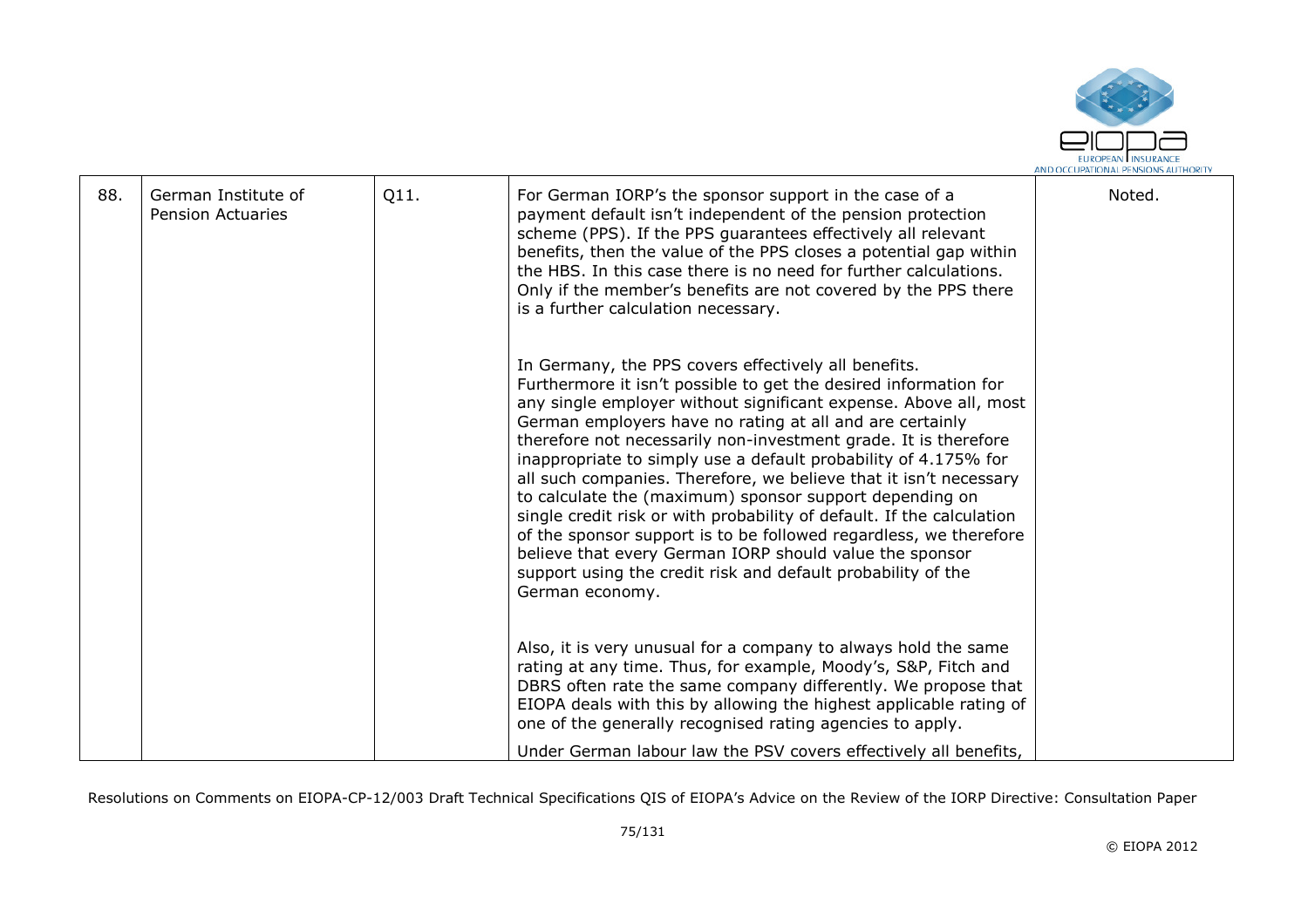

|     |                                                           |      | thus closing the funding gap. Further, the PSV doesn't pay any<br>future cash-flows to the IORP but directly to the beneficiary. In<br>the event of an employer's default the German IORP reduces the<br>level of benefits to a guarantee level and the PSV will pick up<br>the difference.                                                                                                                                                                       |        |
|-----|-----------------------------------------------------------|------|-------------------------------------------------------------------------------------------------------------------------------------------------------------------------------------------------------------------------------------------------------------------------------------------------------------------------------------------------------------------------------------------------------------------------------------------------------------------|--------|
|     |                                                           |      | We believe that the loss absorbing effects from sponsor support<br>and PPS should be dealt with together in a way that is as<br>consistent as possible.                                                                                                                                                                                                                                                                                                           |        |
|     |                                                           |      | In practice, recovery is of little importance, complex and very<br>special. It isn't possible to get the information for any single<br>employer without an expensive effort and in good time. If the<br>calculation is to be followed regardless, we therefore believe<br>that every German IORP should value the sponsor support using<br>a recovery rate of the German economy.                                                                                 |        |
| 89. | <b>GESAMTMETALL -</b><br>Federation of German<br>employer | Q11. | In general, a simplification would be better than the complicated<br>mathematic calculations (for the first QIS). We want to highlight<br>that it would be difficult to provide any meaningful parameters<br>on the probability of default and recovery rates, using financial<br>models with extensive time horizons. Little comfort can be<br>achieved through an average expectation, because the situation<br>will vary considerably from sponsor to sponsor. | Noted. |
| 90. | Groupe Consultatif<br>Actuariel Européen                  | Q11. | Do stakeholders have suggestions for the parameters-_ such as<br>the probability of default and the recovery rate in the event of<br>default - used in the valuation of sponsor support and pension<br>protection schemes (Section 2.6)?                                                                                                                                                                                                                          | Noted. |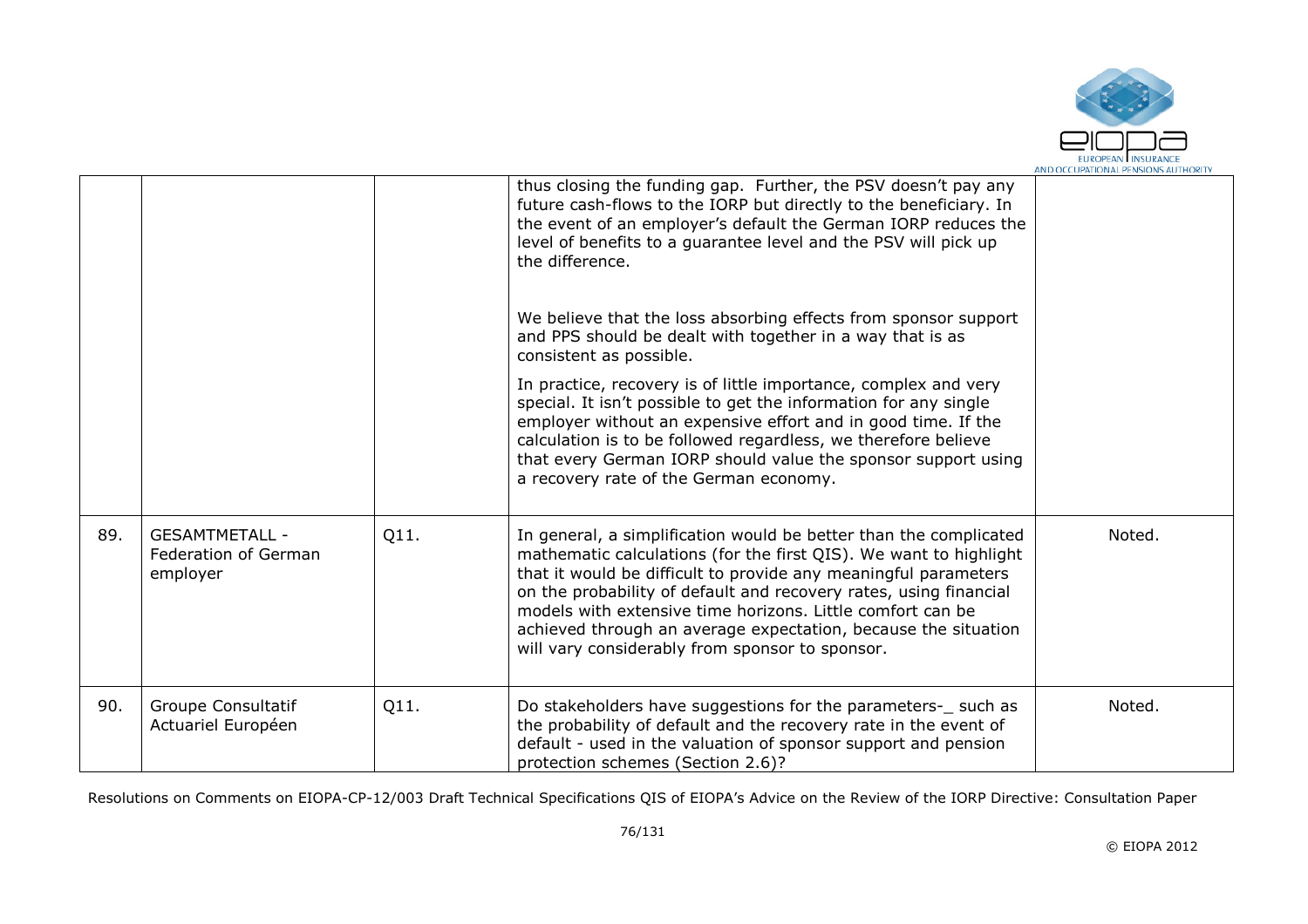

|     |                                              |      | No we do not at this stage have suggestions for parameter<br>values. It would help if EIOPA were to explain the rationale<br>behind the particular parameters they have chosen. We believe<br>more research is needed not just on the methods for sponsor<br>valuation, but also on the parameters associated with each. If<br>the purpose of the initial QIS is to inform the high level strategic<br>decisions on the structure of the IORPII framework then we<br>would support a simplified valuation of the sponsor covenant as<br>a first stage (with a corresponding reduction of detail and<br>complication on the liability side for proportionality), followed by<br>subsequent QISs to improve the level of sophistication as<br>appropriate. |        |
|-----|----------------------------------------------|------|----------------------------------------------------------------------------------------------------------------------------------------------------------------------------------------------------------------------------------------------------------------------------------------------------------------------------------------------------------------------------------------------------------------------------------------------------------------------------------------------------------------------------------------------------------------------------------------------------------------------------------------------------------------------------------------------------------------------------------------------------------|--------|
| 91. | Hundred Group of Finance<br><b>Directors</b> | Q11. | Do stakeholders have suggestions for the parameters $-$ such as<br>the probability of default and the recovery rate in the event of<br>default - used in the valuation of sponsor support and pension<br>protection schemes (Section 2.6)?                                                                                                                                                                                                                                                                                                                                                                                                                                                                                                               | Noted. |
|     |                                              |      | The parameters suggested seem very arbitrary and a more<br>scheme-specific approach would be preferable.                                                                                                                                                                                                                                                                                                                                                                                                                                                                                                                                                                                                                                                 |        |
| 92. | <b>IBM Deutschland</b><br>Pensionsfonds AG   | Q11. | No. We do not agree with the proposed methodology and<br>altering the parameters would not make a difference to this.                                                                                                                                                                                                                                                                                                                                                                                                                                                                                                                                                                                                                                    | Noted. |
|     |                                              |      | As stated above, the valuation of sponsor support as proposed<br>by EIOPA is not robust due to the number of assumptions that<br>need to be made. Moreover, the input data required would                                                                                                                                                                                                                                                                                                                                                                                                                                                                                                                                                                |        |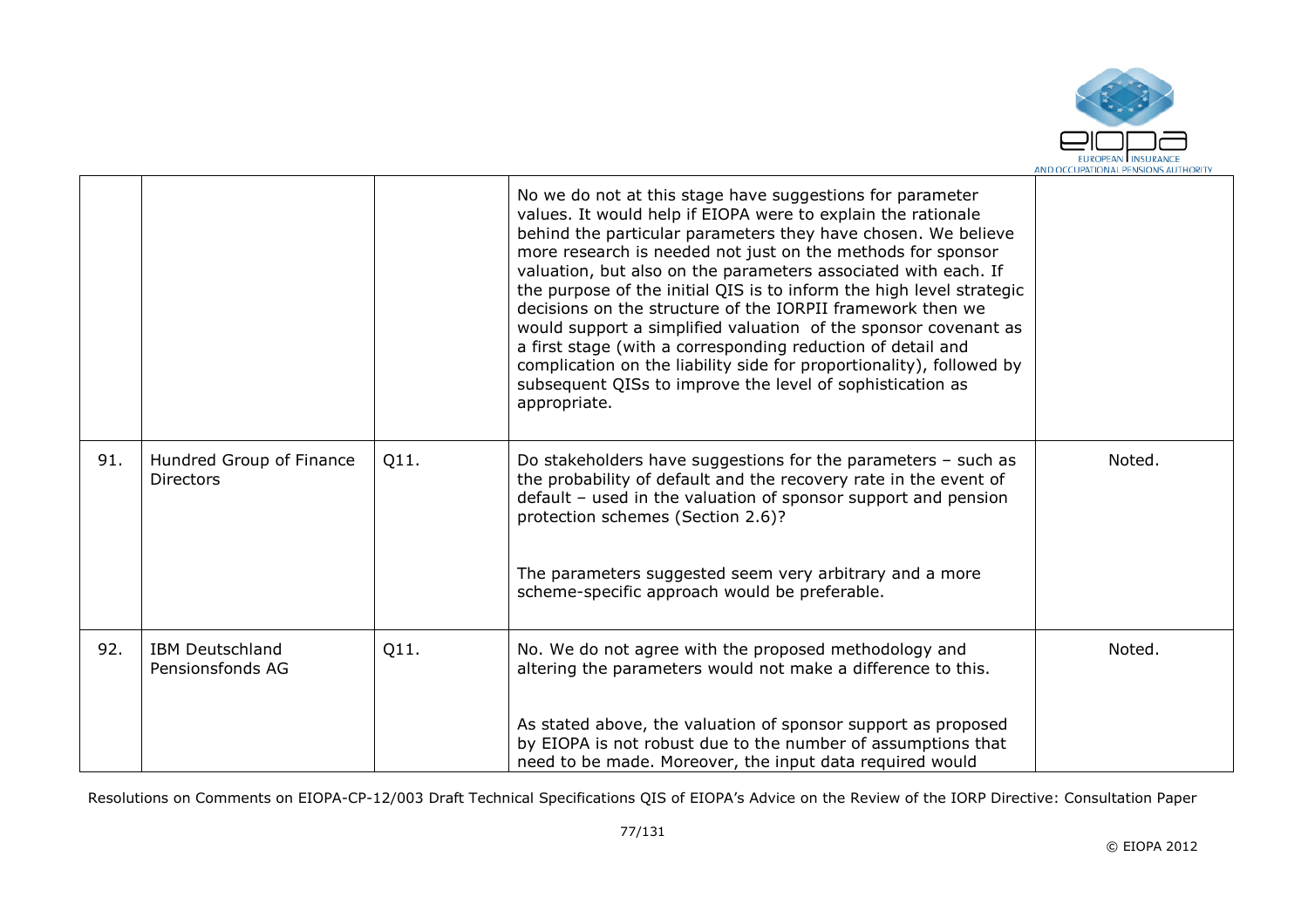

|  | mostly not be readily available. For example, EBTDA is a figure<br>that is usually only published with respect to publicly listed and<br>consolidated entities. Benefit promises, however, are made at<br>the legal entity level and it is only the legal entity that is liable.<br>Therefore, a consolidated EBTDA figure is irrelevant for the<br>purposes of this calculation. Non-publicly listed entities are not<br>required to prepare financial statements in accordance with IFRS<br>and, therefore, would not publish an EBTDA value. |  |
|--|-------------------------------------------------------------------------------------------------------------------------------------------------------------------------------------------------------------------------------------------------------------------------------------------------------------------------------------------------------------------------------------------------------------------------------------------------------------------------------------------------------------------------------------------------|--|
|  | In addition, some sponsors may have more than one IORP. How<br>would the value of sponsor support be allocated?                                                                                                                                                                                                                                                                                                                                                                                                                                 |  |
|  | It is not justifiable to use commercial ratings to estimate the<br>default risk of sponsors, nor is it reasonable to assign unrated<br>employers the highest probability of default for the following<br>reasons:                                                                                                                                                                                                                                                                                                                               |  |
|  | Some IORPs service many (unrated) small employers in a<br>particular industry. The lack of reliance on a single employer<br>arguably reduces exposure to default risk rather than increasing<br>it.                                                                                                                                                                                                                                                                                                                                             |  |
|  | Many IORPs are sponsored by public entities which are<br>not rated and whose probability of default is very small.                                                                                                                                                                                                                                                                                                                                                                                                                              |  |
|  | Some IORPs are sponsored by un-rated subsidiaries of<br>foreign (rated) multinationals. The rating of the parent,<br>however, is irrelevant as the parent is not liable for pensions in                                                                                                                                                                                                                                                                                                                                                         |  |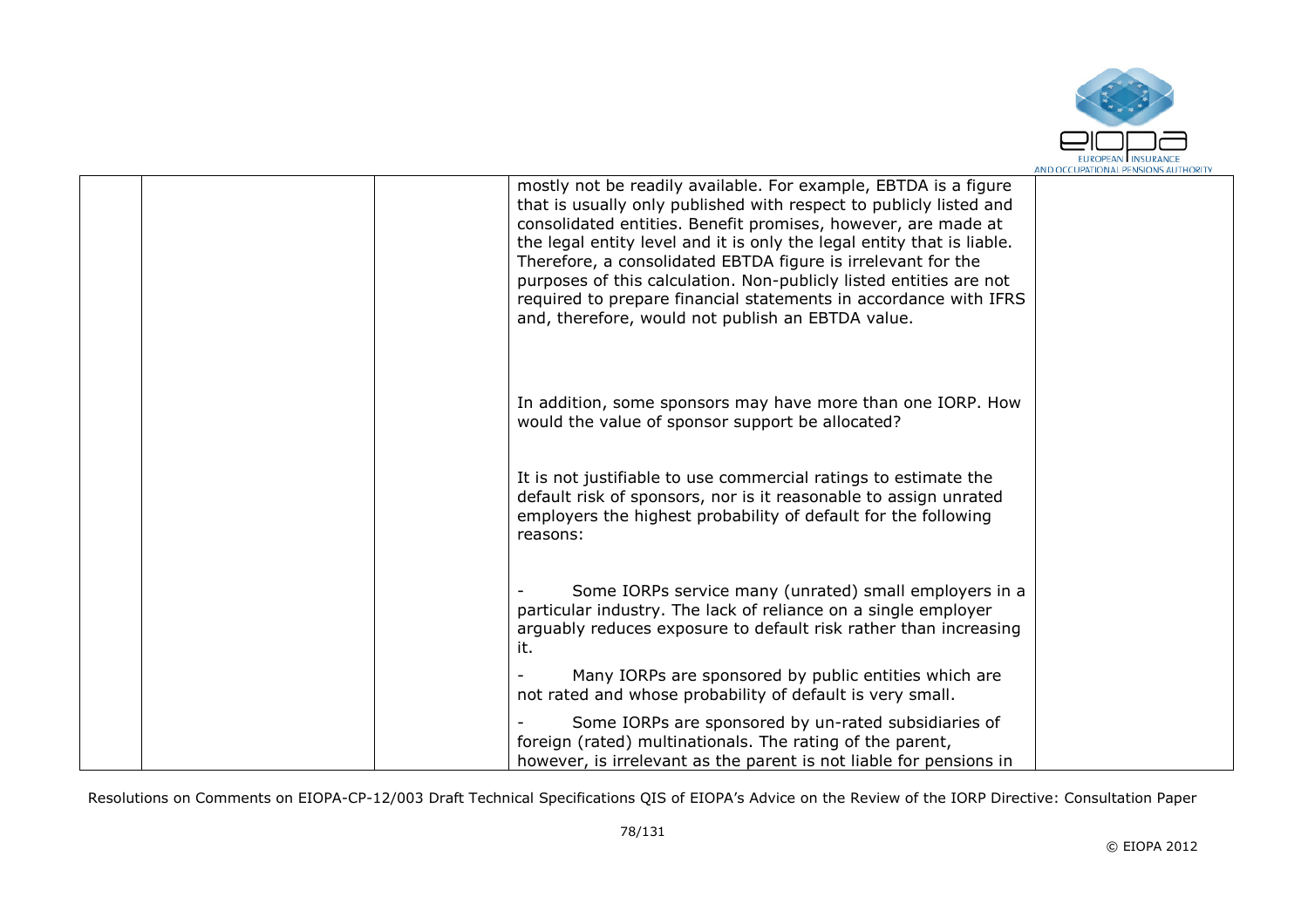

|     |                                                 |      | a local jurisdiction.                                                                                                                                                                                                                                                                                                                                                                                                                                                                                                                                                                                                                                                                                                  |        |
|-----|-------------------------------------------------|------|------------------------------------------------------------------------------------------------------------------------------------------------------------------------------------------------------------------------------------------------------------------------------------------------------------------------------------------------------------------------------------------------------------------------------------------------------------------------------------------------------------------------------------------------------------------------------------------------------------------------------------------------------------------------------------------------------------------------|--------|
|     |                                                 |      | Assigning unrated employers the highest probability of<br>default would discriminate against SMEs by making their<br>occupational retirement provision more costly.                                                                                                                                                                                                                                                                                                                                                                                                                                                                                                                                                    |        |
|     |                                                 |      | Moreover, both the Commission and the European Parliament<br>are committed to reducing the reliance on credit ratings in<br>European legislation.                                                                                                                                                                                                                                                                                                                                                                                                                                                                                                                                                                      |        |
| 93. | ICAEW - The Institute of<br>Chartered Accountan | Q11. | See Q12 below.                                                                                                                                                                                                                                                                                                                                                                                                                                                                                                                                                                                                                                                                                                         | Noted. |
| 94. | Institute and Faculty of<br>Actuaries           | Q11. | Do stakeholders have suggestions for the parameters- such as<br>the probability of default and the recovery rate in the event of<br>default - used in the valuation of sponsor support and pension<br>protection schemes (Section 2.6)?                                                                                                                                                                                                                                                                                                                                                                                                                                                                                | Noted. |
|     |                                                 |      | No, these are not actuarial issues.                                                                                                                                                                                                                                                                                                                                                                                                                                                                                                                                                                                                                                                                                    |        |
| 95. | <b>Insurance Europe</b>                         | Q11. | Valuation of components beyond the sphere of the IORP itself is<br>a big challenge for IORPs. Data and parameters from sponsors<br>and pension protection schemes might not be publicly available<br>and the IORP should not have the responsibility for completing<br>these missing figures. Therefore EIOPA has to fill these gaps or<br>to delegate the discussion about the completion of these figures<br>to the national supervisors. The QIS' results should give further<br>insight where IORPs have lack of information and will need more<br>guidance and specifications on methods and parameters. The<br>outcome of the QIS should be carefully taken into account by<br>EIOPA regarding its final advice. | Noted. |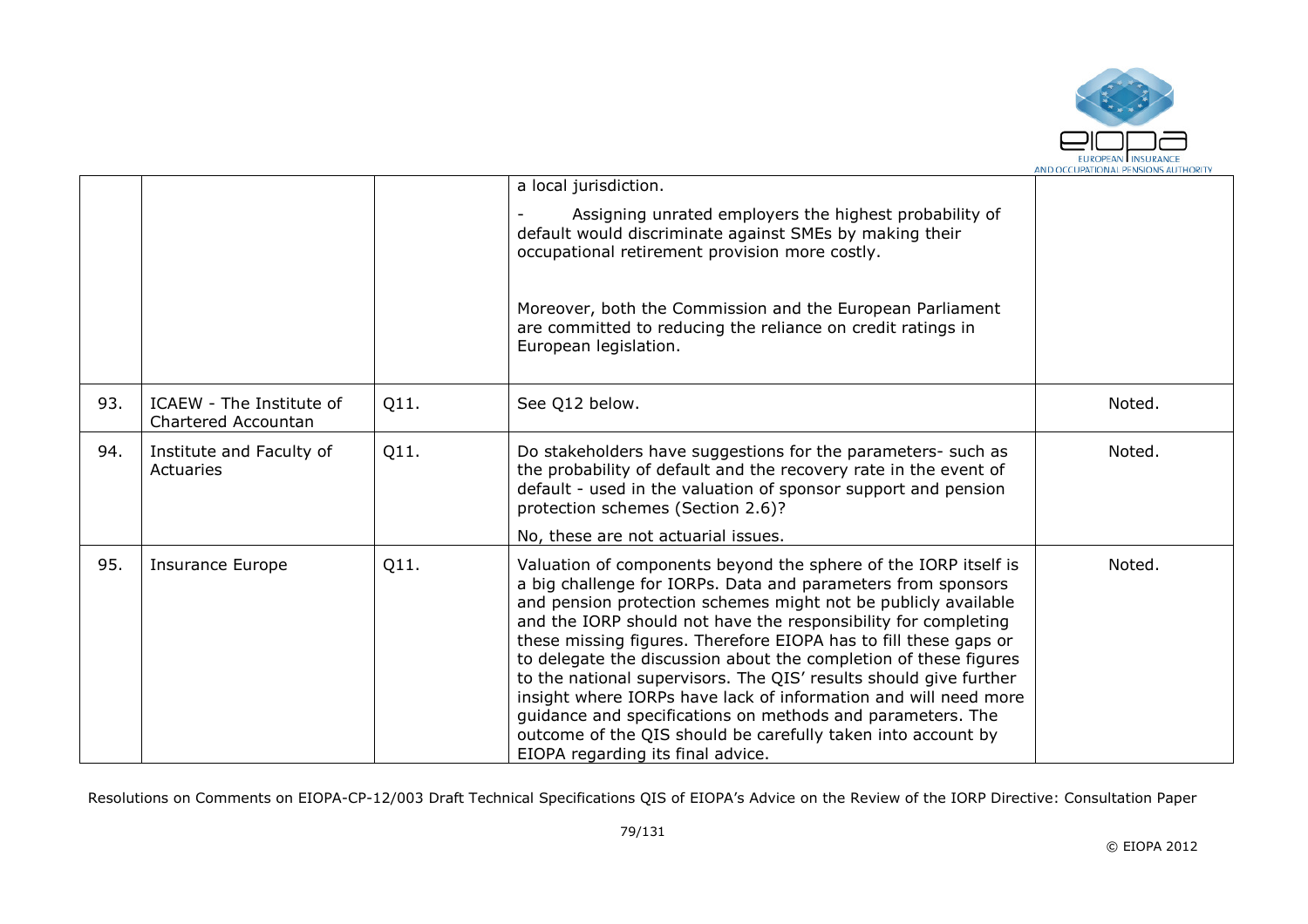

|     |               |      | Furthermore, one QIS might not be sufficient to find the right<br>answers. Therefore additional testing might be required.                                                                                                                                                                                                                                                                                                                                                                              |        |
|-----|---------------|------|---------------------------------------------------------------------------------------------------------------------------------------------------------------------------------------------------------------------------------------------------------------------------------------------------------------------------------------------------------------------------------------------------------------------------------------------------------------------------------------------------------|--------|
| 96. | KPMG LLP (UK) | Q11. | As we cannot see how this analysis can offer any meaningful<br>results at an aggregated national level, the parameters used are<br>largely irrelevant. In terms of moving from a QIS to an IORP<br>directive, this is another measure that is currently too crude and<br>would require greater complexity and supervision costs to work<br>effectively.                                                                                                                                                 | Noted. |
| 97. | Mercer Ltd    | Q11. | Do stakeholders have suggestions for the parameters $-$ such as<br>the probability of default and the recovery rate in the event of<br>default - used in the valuation of sponsor support and pension<br>protection schemes (Section 2.6)?                                                                                                                                                                                                                                                              | Noted. |
|     |               |      | Our understanding is that probabilities of default and the likely<br>recovery of a company that has entered insolvency, even<br>amongst similarly rated companies, differs between member<br>states, for example, because of local insolvency rules and<br>different degrees of protectionism. Consequently, the proposed<br>assumptions are unlikely to be appropriate for all IORPs. For<br>example, in Ireland the pension Trustee has no legal claim on<br>the resources of the sponsor on default. |        |
|     |               |      | As set out in Q2, we also believe that the proposal to apply a<br>punitive probability of default to unrated sponsors is faulty and<br>would give rise to misleading results. Companies can be<br>unrated for many reasons, and sometimes it could be because of<br>a position of relative strength rather than weakness. We<br>reiterate also the distinction between the capacity of a sponsor                                                                                                        |        |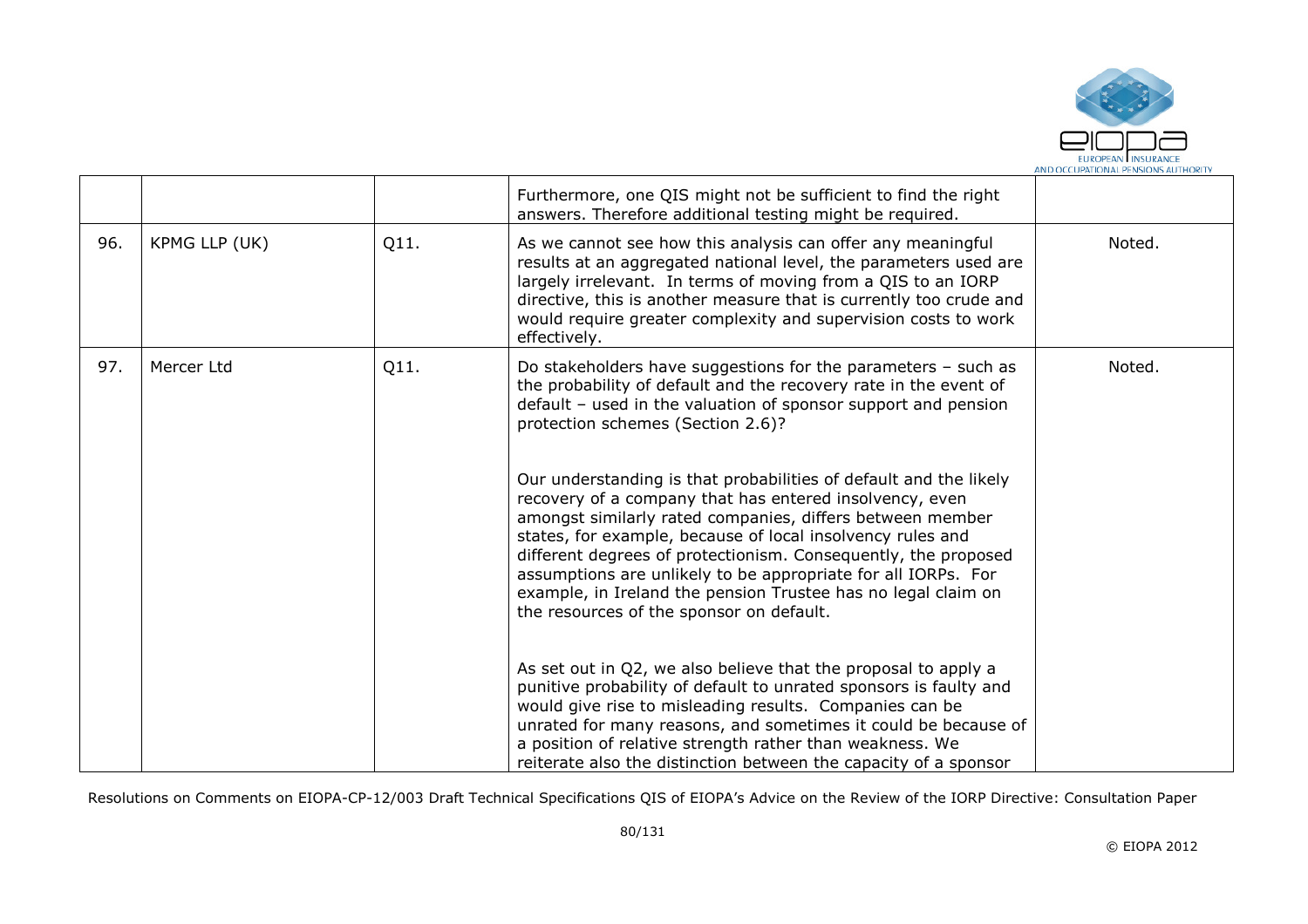

|     |                                                 |      | to pay and the willingness of a sponsor to pay and suggest that<br>the use of prescriptive discount rates misses this important<br>point.                                                                                                                                                                                                                                                                                                                                                            |        |
|-----|-------------------------------------------------|------|------------------------------------------------------------------------------------------------------------------------------------------------------------------------------------------------------------------------------------------------------------------------------------------------------------------------------------------------------------------------------------------------------------------------------------------------------------------------------------------------------|--------|
| 98. | National Association of<br>Pension Funds (NAPF) | Q11. | Do stakeholders have suggestions for the parameters - such as<br>the.                                                                                                                                                                                                                                                                                                                                                                                                                                | Noted. |
|     |                                                 |      | probability of default and the recovery rate in the event of<br>default - used in                                                                                                                                                                                                                                                                                                                                                                                                                    |        |
|     |                                                 |      | the valuation of sponsor support and pension protection<br>schemes (Section                                                                                                                                                                                                                                                                                                                                                                                                                          |        |
|     |                                                 |      | $2.6$ ?                                                                                                                                                                                                                                                                                                                                                                                                                                                                                              |        |
|     |                                                 |      | As noted in the previous answer, further guidance is required on<br>how these factors would be valued in the case of multi-employer<br>schemes and not-for-profit organisations.                                                                                                                                                                                                                                                                                                                     |        |
|     |                                                 |      | There is an assumption at HBS.6.17 that a 50% recovery rate<br>will be secured from defaulting employers. Whilst this might be<br>as good as any arbitrary number to start with, there would need<br>to be a further assessment where there is the prospect of<br>government rescue for a failing employer (eg UK universities<br>and other in-part publicly funded or statutory bodies that have<br>IORPs). EIOPA should consider whether a scheme-specific<br>approach wiould be more appropriate. |        |
|     |                                                 |      | In HBS.6.3. it is stated that the "value  of sponsor support can                                                                                                                                                                                                                                                                                                                                                                                                                                     |        |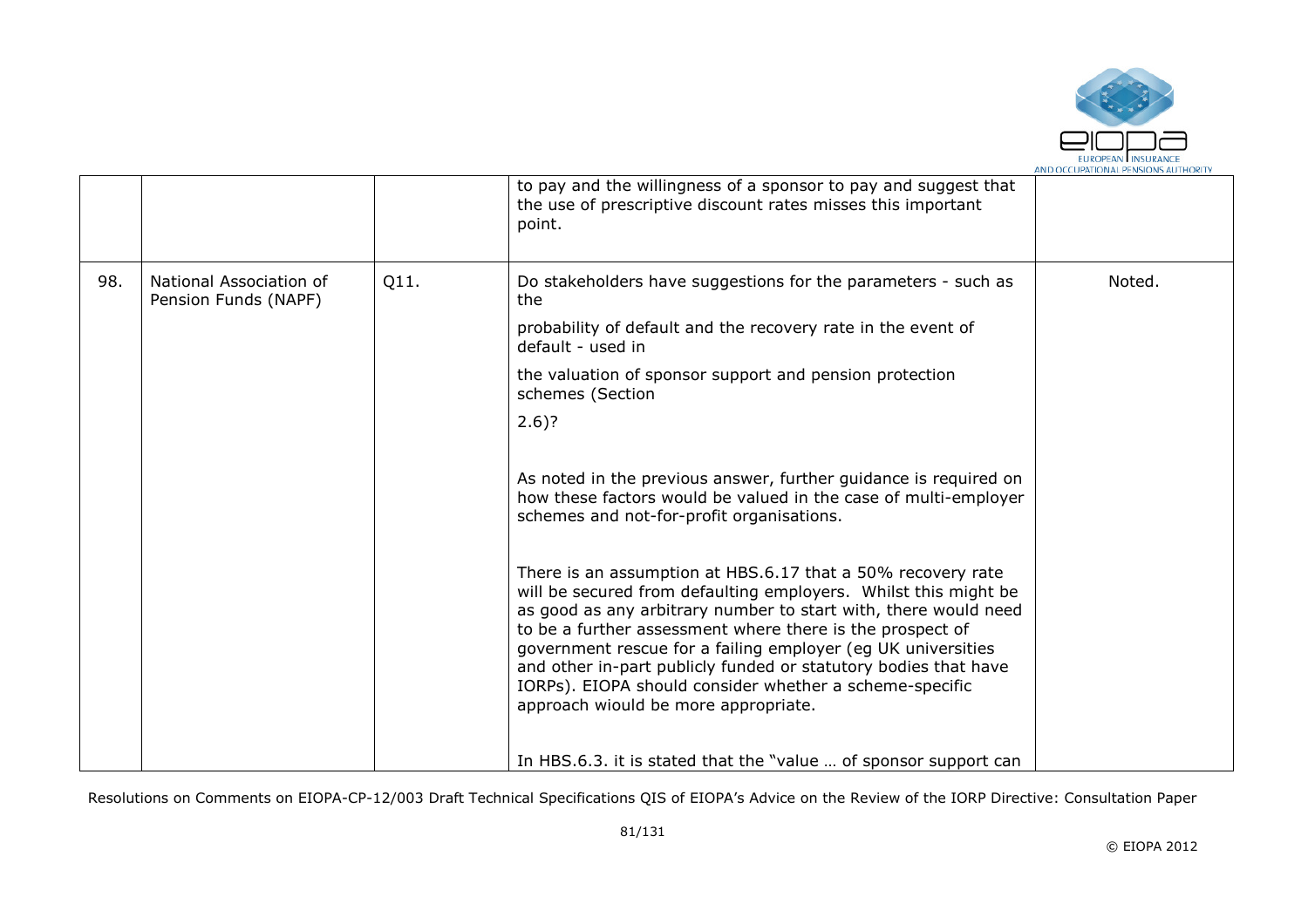

|     |                                     |      | be derived from the wealth of the sponsor which is available to<br>give security to the pension promise". We would argue that<br>wealth of the sponsor is just one measure of the value of<br>sponsor support, and that also the longevity, standing and<br>status of the sponsor is important $-$ elements that are much<br>harder to measure. UK universities are a case in point - they<br>would generally be considered to be 'wealthy' and the sponsor<br>support which they are able to provide is considerable, however<br>they do not have vast cashflows (they do not have a profit-<br>making objective). Their support is in the form of being able to<br>provide virtually guaranteed long-standing support to the<br>scheme over many, many decades (some have been in<br>existence for hundreds of years), which allows a different pace<br>of funding to that found in some other schemes. This form of<br>"wealth" is difficult to measure - and the technical specification<br>of the the QIS would appear not to cater for this type of<br>arrangement.<br>We also note that the European Parliament's ECON Committee<br>has recently advised in its statement of 19 June 2012 that "no<br>EU law would be permitted to refer to credit rating for regulatory<br>purposes, and regulated financial institutions would not be<br>permitted to sell assets automatically in the event of a<br>downgrade" - EIOPA's advice seems at odds with this. |        |
|-----|-------------------------------------|------|--------------------------------------------------------------------------------------------------------------------------------------------------------------------------------------------------------------------------------------------------------------------------------------------------------------------------------------------------------------------------------------------------------------------------------------------------------------------------------------------------------------------------------------------------------------------------------------------------------------------------------------------------------------------------------------------------------------------------------------------------------------------------------------------------------------------------------------------------------------------------------------------------------------------------------------------------------------------------------------------------------------------------------------------------------------------------------------------------------------------------------------------------------------------------------------------------------------------------------------------------------------------------------------------------------------------------------------------------------------------------------------------------------------------------------------------------------------------|--------|
| 99. | Pensions-Sicherungs-<br>Verein VVaG | Q11. | Do stakeholders have suggestions for the parameters - such as<br>the probability of default and the recovery rate in the event of<br>default - used in the valuation of sponsor support and pension<br>protection schemes (Section 2.6)?                                                                                                                                                                                                                                                                                                                                                                                                                                                                                                                                                                                                                                                                                                                                                                                                                                                                                                                                                                                                                                                                                                                                                                                                                           | Noted. |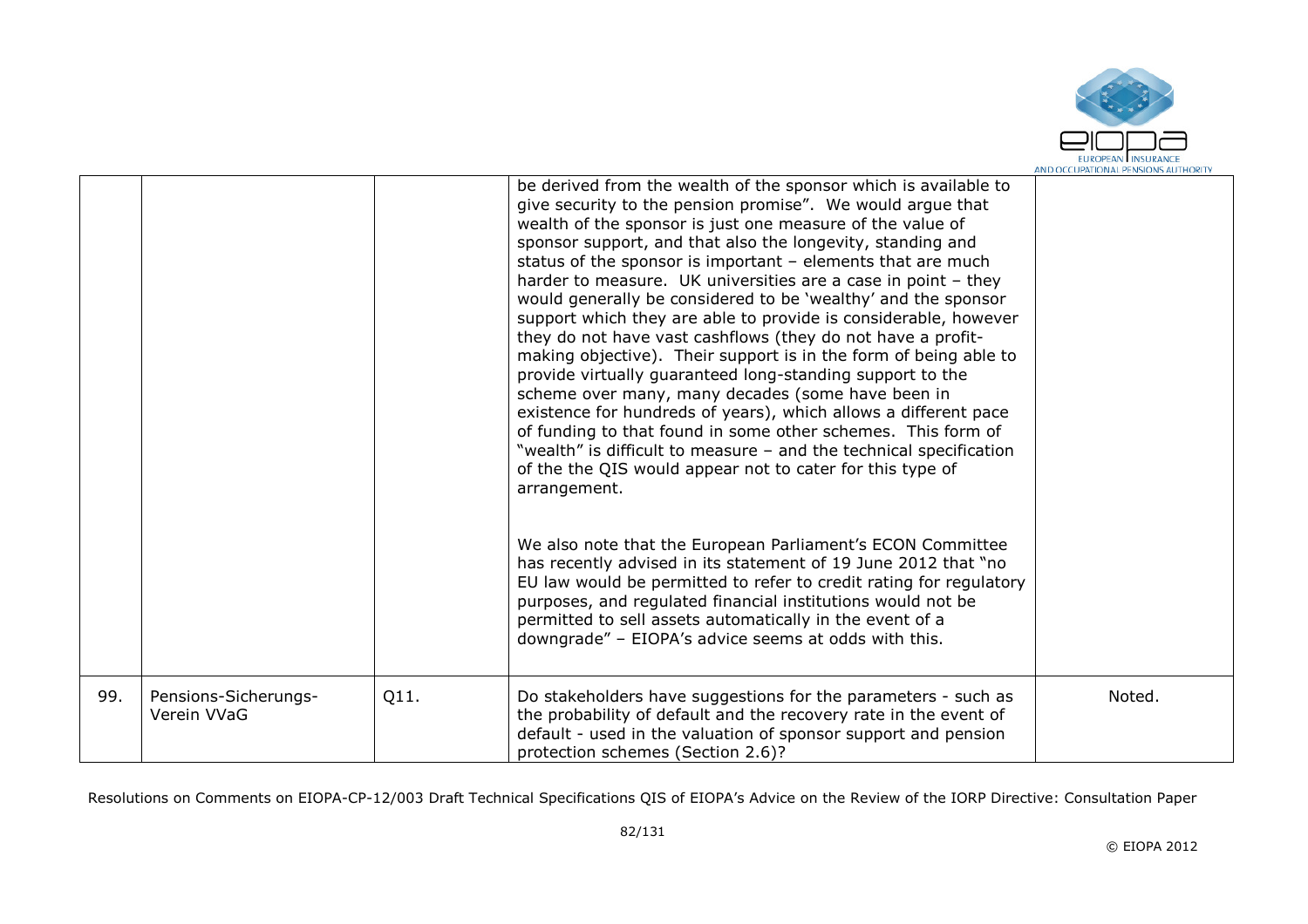

|      |                        |      | In the case that PPS covers 100% of the obligation, the value of<br>sponsor support and the value of the PPS can be considered in<br>combination. According to HBS 6.71, the result is that the value<br>of the protection instruments equates to the amount of the<br>coverage gap. In this case, the recovery rate is of no<br>importance.<br>In cases in which PPS guarantees less than 100% of the<br>obligation, we consider the use of ratings to assess the |        |
|------|------------------------|------|--------------------------------------------------------------------------------------------------------------------------------------------------------------------------------------------------------------------------------------------------------------------------------------------------------------------------------------------------------------------------------------------------------------------------------------------------------------------|--------|
|      |                        |      | probability of default on the part of the employer problematical.<br>Ratings do not exist for all companies. We should point out that<br>there are also employers with a default probability of zero,<br>including, for example, sponsors of the state social security<br>system. These should also be included in the table.                                                                                                                                      |        |
| 100. | <b>Punter Southall</b> | Q11. | Do stakeholders have suggestions for the parameters $-$ such as<br>the probability of default and the recovery rate in the event of<br>default - used in the valuation of sponsor support and pension<br>protection schemes (Section 2.6)?                                                                                                                                                                                                                         | Noted. |
|      |                        |      | The parameters suggested $-$ such as the probability of default<br>and the recovery rate in the event of default - seem somewhat<br>arbitrary. The probabilities are likely to be very dependent on<br>the specific circumstances of the employer, and it is not clear<br>that it is appropriate to set a standardized rate.                                                                                                                                       |        |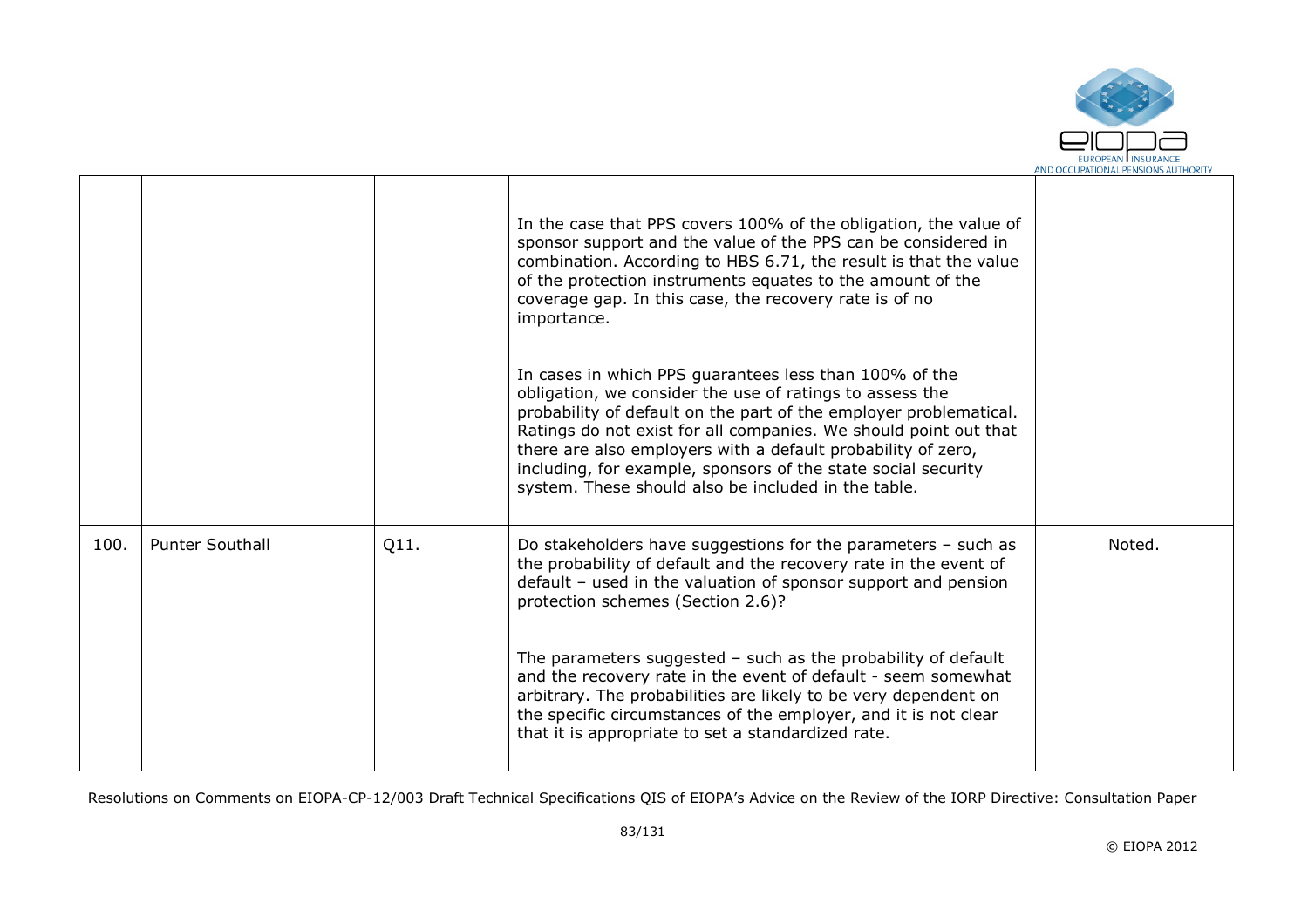

| 101. | Railways Pension Trustee<br>Company Limited (RPTCL) | Q11. | We do not consider that the use of credit ratings are necessarily<br>a reliable guide to the probability of default of a sponsor. In our<br>case, RPTCL employs expert covenant assessors and uses an<br>extensive approach to covenant assessment which enables us to<br>have a far more sponsor-specific assessment of potential<br>sponsor default than a percentage based on a credit rating,<br>which may itself be out of date. Our approach also involves<br>updating the covenant assessment of the sponsors of our IORPs<br>at least annually.<br>RPTCL therefore considers the use of specific covenant<br>assessments for the setting of probability of default as a better<br>approach than use of credit ratings. However, we accept that<br>use of credit ratings may be the only viable option for some<br>IORPs. | Noted. |
|------|-----------------------------------------------------|------|----------------------------------------------------------------------------------------------------------------------------------------------------------------------------------------------------------------------------------------------------------------------------------------------------------------------------------------------------------------------------------------------------------------------------------------------------------------------------------------------------------------------------------------------------------------------------------------------------------------------------------------------------------------------------------------------------------------------------------------------------------------------------------------------------------------------------------|--------|
| 102. | <b>RWE Pensionsfonds AG</b>                         | Q11. | If the economical capacity of the sponsor is deemed to be a<br>necessary parameter, this should not be derived from any credit<br>ratings of the sponsor.                                                                                                                                                                                                                                                                                                                                                                                                                                                                                                                                                                                                                                                                        | Noted. |
| 105. | Tesco Plc                                           | Q11. | The parameters should be scheme and sponsor-specific.                                                                                                                                                                                                                                                                                                                                                                                                                                                                                                                                                                                                                                                                                                                                                                            | Noted. |
|      |                                                     |      | We have concerns with using 'credit rating' to determine the risk<br>of default as there are many factors that need to be taken into<br>account in addition to credit rating. Furthermore, not all<br>companies will have a credit rating, and so a more inclusive<br>factor should be considered.                                                                                                                                                                                                                                                                                                                                                                                                                                                                                                                               |        |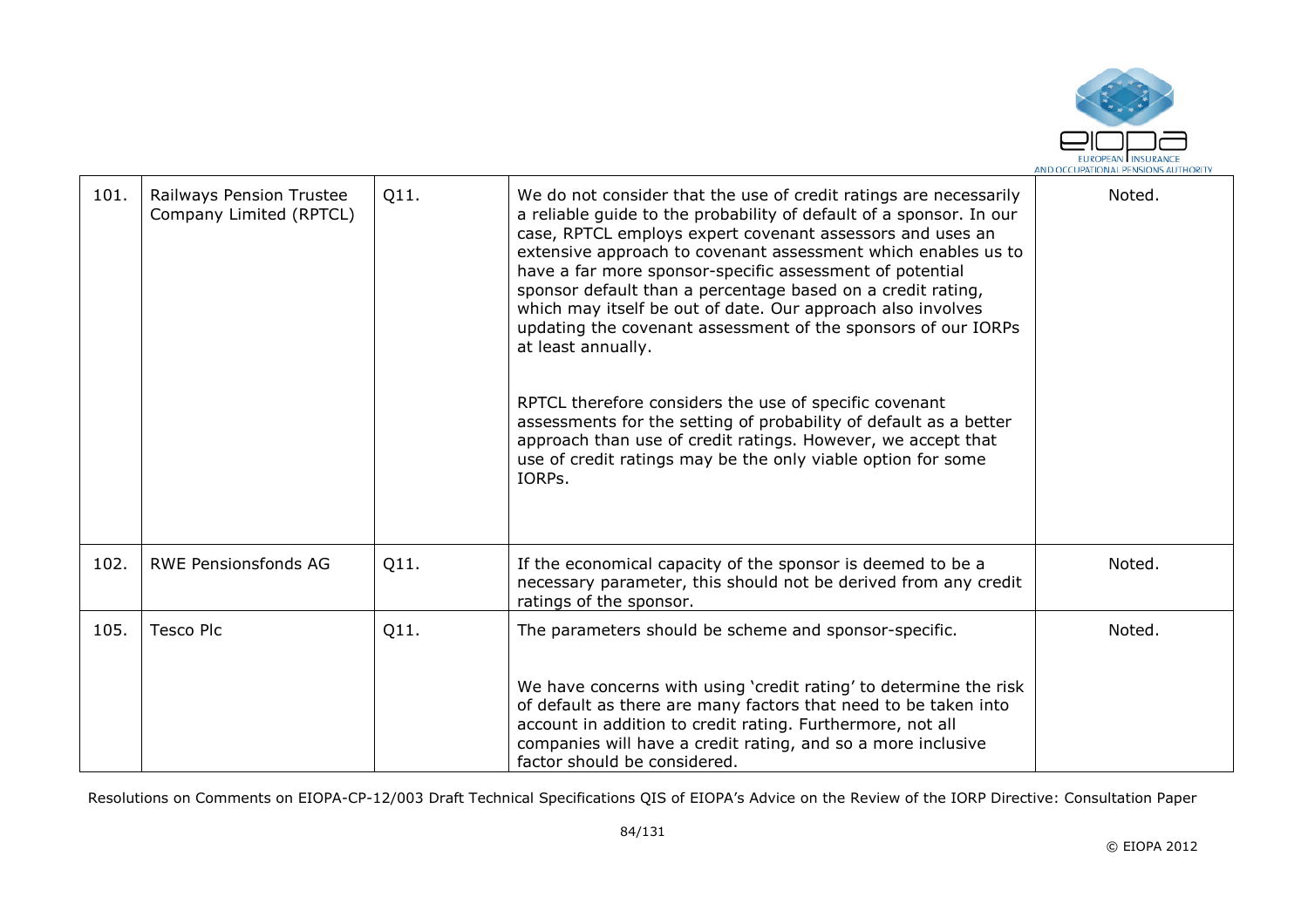

|      |                                |      | It is also unclear in the guidance who the 'sponsor' is, i.e. where<br>there are multiple employers or complicated Group structures.                                                                                                                         |        |
|------|--------------------------------|------|--------------------------------------------------------------------------------------------------------------------------------------------------------------------------------------------------------------------------------------------------------------|--------|
| 106. | Towers Watson B.V.             | Q11. | Do stakeholders have suggestions for the parameters- such as<br>the probability of default and the recovery rate in the event of<br>default - used in the valuation of sponsor support and pension<br>protection schemes (Section 2.6)?                      | Noted. |
|      |                                |      | Credit ratings may not always be reliable. Also, different rating<br>agencies may give different ratings to the same sponsor.                                                                                                                                |        |
|      |                                |      | For industry wide schemes, different ratings may apply, not only<br>for the same sponsor but among different sponsors. A lot more<br>thought is needed as to how to go about this $-$ certainly on the<br>basis that use of credit ratings is inappropriate. |        |
| 107. | Towers Watson GmbH,<br>Germany | Q11. | No.                                                                                                                                                                                                                                                          | Noted. |
|      |                                |      | We believe that the above points are grounds for considering<br>alternative approaches, and we draw EIOPA's attention once<br>again to Towers Watson's letter of 11th June 2012 to<br>Commissioner Barnier.                                                  |        |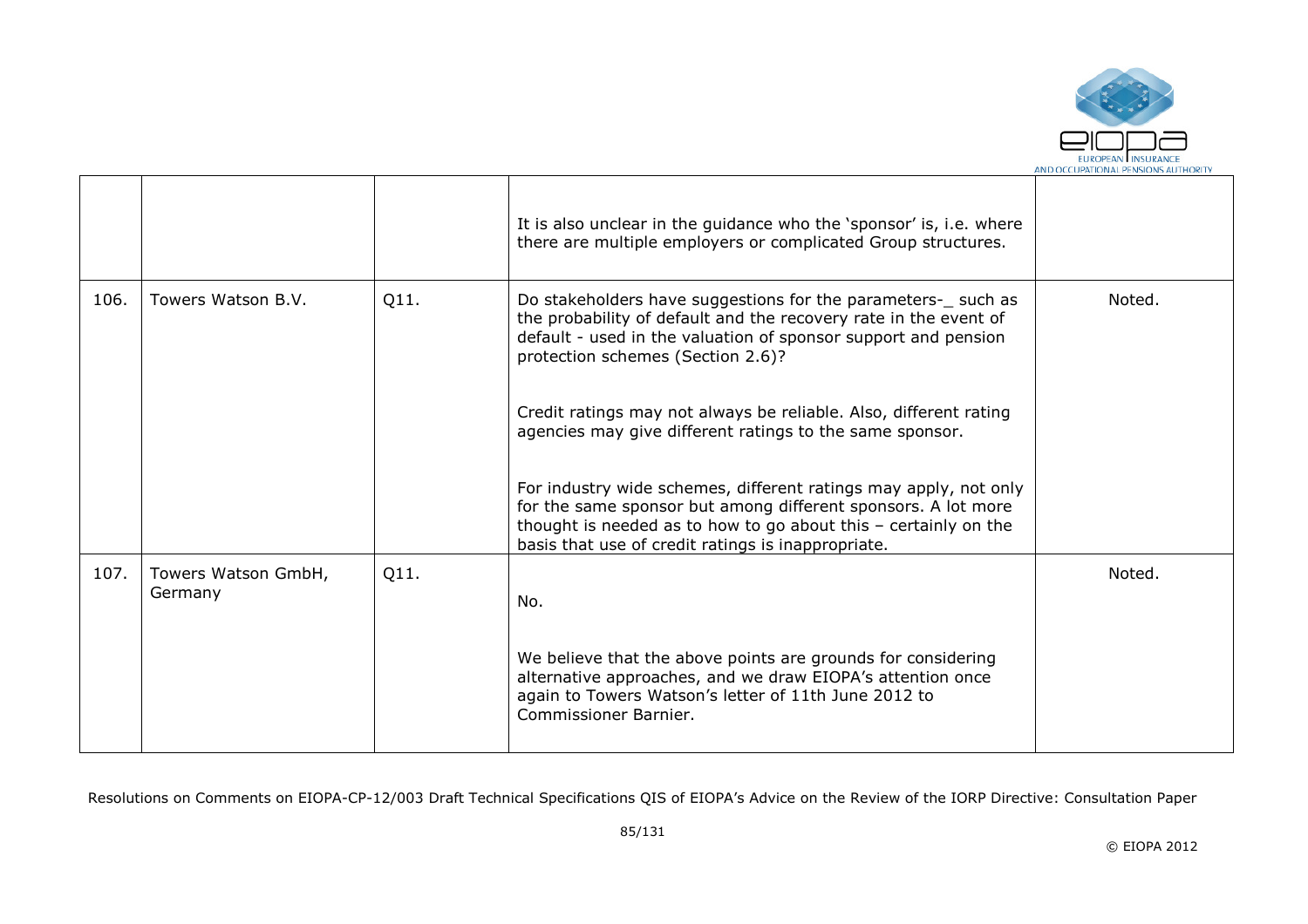

| 108. | Towers Watson UK | Q11. | Do stakeholders have suggestions for the parameters- such as<br>the probability of default and the recovery rate in the event of<br>default - used in the valuation of sponsor support and pension<br>protection schemes (Section 2.6)?                                                                                                                                                                                                                                                                                                                                                                                                                                                                                                                                                                      | Noted. |
|------|------------------|------|--------------------------------------------------------------------------------------------------------------------------------------------------------------------------------------------------------------------------------------------------------------------------------------------------------------------------------------------------------------------------------------------------------------------------------------------------------------------------------------------------------------------------------------------------------------------------------------------------------------------------------------------------------------------------------------------------------------------------------------------------------------------------------------------------------------|--------|
|      |                  |      | We understand that the ECON has recently advised in its<br>statement of 19 June 2012 that "no EU law would be permitted<br>to refer to credit rating for regulatory purposes, and regulated<br>financial institutions would not be permitted to sell assets<br>automatically in the event of a downgrade" $-$ so it seems likely<br>that EIOPA will need to amend this aspect of its advice.                                                                                                                                                                                                                                                                                                                                                                                                                 |        |
|      |                  |      | From a purely technical view, there may be different ratings<br>given to a sponsor by different rating agencies. In particular,<br>there may be some rating agencies whose ratings of the sponsor<br>are out-dated or non-existent. Furthermore, credit ratings are<br>not necessarily a reliable guide to the probability of default on a<br>sponsor's pension obligations.                                                                                                                                                                                                                                                                                                                                                                                                                                 |        |
|      |                  |      | The issue discussed in response to question 2 above, regarding<br>treatment of sponsors within a group of associated undertakings<br>and with links to cross-border and non-EEA entities, also applies<br>here. It seems reasonable when assessing the strength of<br>sponsor support to consider the position in the event that that<br>sponsor becomes insolvent. However, it is evident that a lot<br>more thought is needed as to how to go about this $-$ on the<br>basis that use of credit ratings is inappropriate. Looking at the<br>issue of groups of undertakings and cross-jurisdictional issues, it<br>is evident that to take this into account in a formulaic but fair<br>way will be complex and hence both time-consuming and<br>expensive. For example, past experience suggests that the |        |
|      |                  |      | value of sponsor support can alter significantly over relatively                                                                                                                                                                                                                                                                                                                                                                                                                                                                                                                                                                                                                                                                                                                                             |        |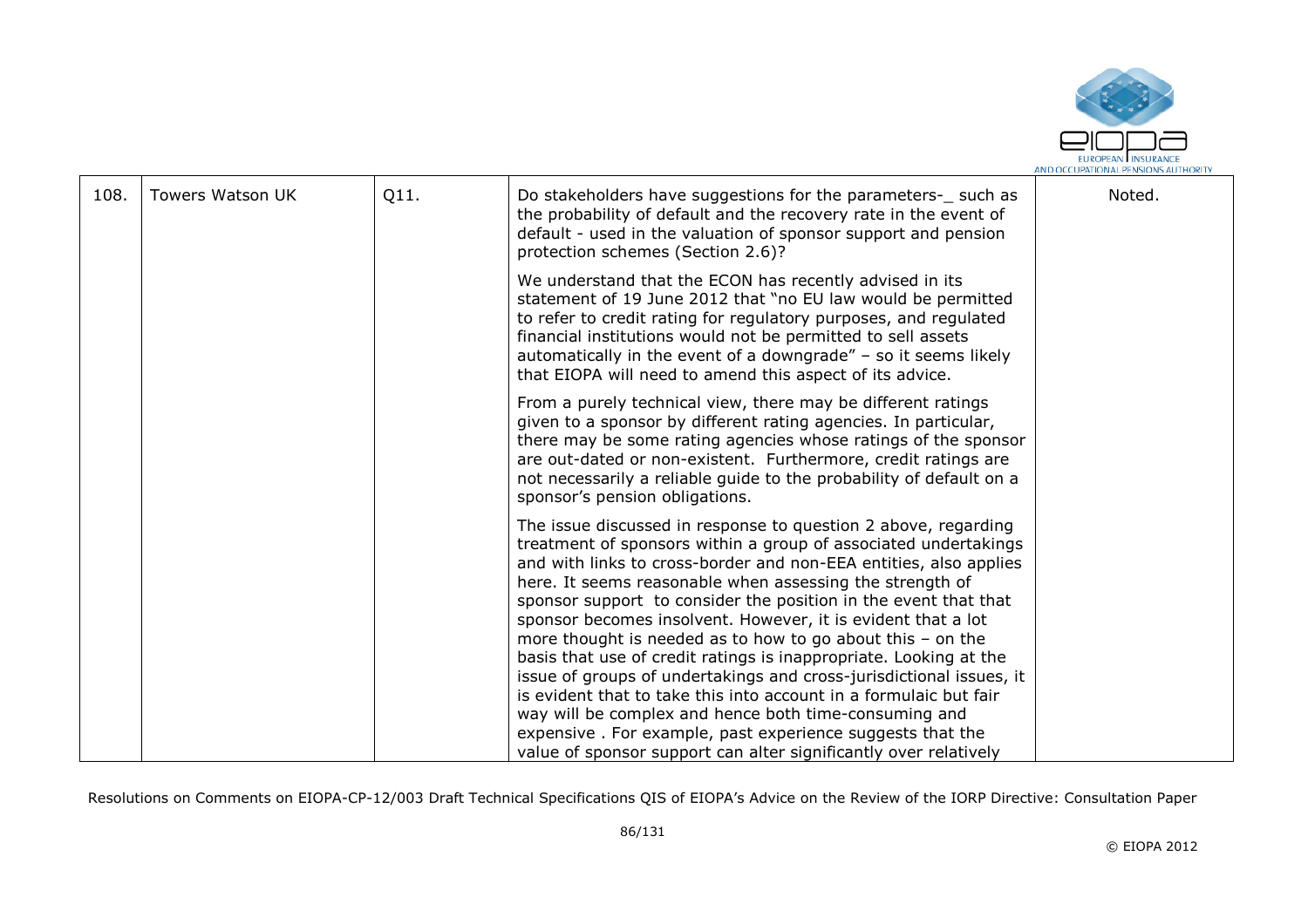

|      |                                       |      | short timescales and due to factors that may not be quantifiable<br>until after the event.                                                                                                                                                                                                                                                                                                                                                                            |        |
|------|---------------------------------------|------|-----------------------------------------------------------------------------------------------------------------------------------------------------------------------------------------------------------------------------------------------------------------------------------------------------------------------------------------------------------------------------------------------------------------------------------------------------------------------|--------|
|      |                                       |      | We believe that the above points are grounds for considering<br>alternative approaches, and we draw EIOPA's attention once<br>again to Towers Watson's letter of 11th June 2012 to<br>Commissioner Barnier.                                                                                                                                                                                                                                                           |        |
| 109. | Universities<br>Superannuation Scheme | Q11. | Do stakeholders have suggestions for the parameters - such as<br>the                                                                                                                                                                                                                                                                                                                                                                                                  | Noted. |
|      | Limited                               |      | probability of default and the recovery rate in the event of<br>default - used in                                                                                                                                                                                                                                                                                                                                                                                     |        |
|      |                                       |      | the valuation of sponsor support and pension protection<br>schemes (Section                                                                                                                                                                                                                                                                                                                                                                                           |        |
|      |                                       |      | $2.6$ ?                                                                                                                                                                                                                                                                                                                                                                                                                                                               |        |
|      |                                       |      | As noted in the previous answer, further guidance is required on<br>how these facts would be valued in the case of multi-employer<br>schemes and not-for-profit organisations. These comprise a<br>substantial proportion of UK pension schemes and certainly<br>these types of schemes are amongst the largest.                                                                                                                                                      |        |
|      |                                       |      | There is an assumption at HBS.6.17 that a 50% recovery rate<br>will be secured from defaulting employers. Whilst it might be<br>necessary to 'pick a number', there would need to be a further<br>assessment where there is the prospect - albeit ultimately<br>unknown $-$ of government rescue for a failing employer (eq in<br>USS's case of UK universities, but would equally apply to other<br>employers that are part publicly funded or statutory bodies that |        |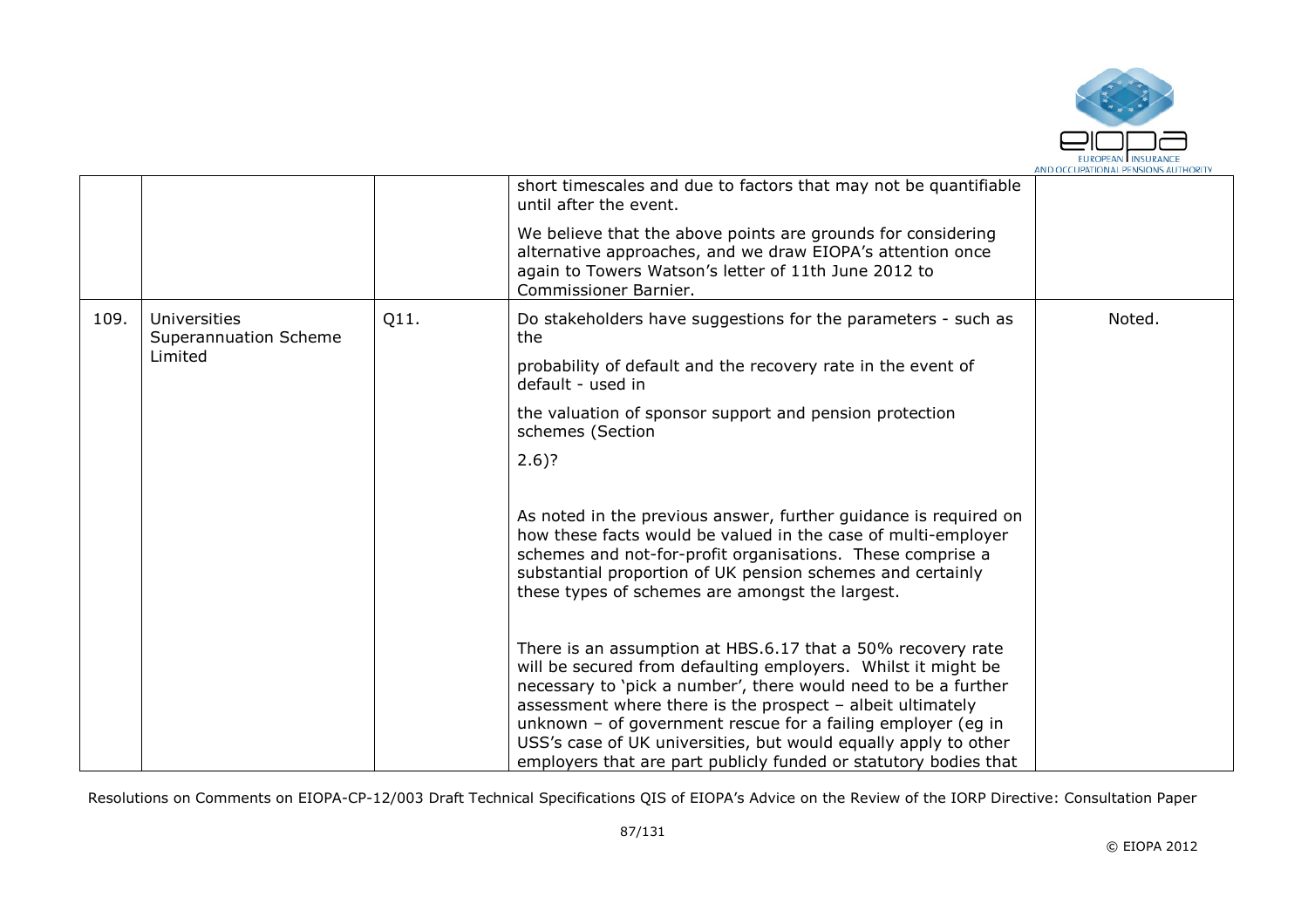

|  | have IORPs).                                                                                                                                                                                                                                                                                                                                                                                                                                                                                                                                                                                                                                                                                                                                                                                                                                                                                                                                                                                                                                                                                                                                |  |
|--|---------------------------------------------------------------------------------------------------------------------------------------------------------------------------------------------------------------------------------------------------------------------------------------------------------------------------------------------------------------------------------------------------------------------------------------------------------------------------------------------------------------------------------------------------------------------------------------------------------------------------------------------------------------------------------------------------------------------------------------------------------------------------------------------------------------------------------------------------------------------------------------------------------------------------------------------------------------------------------------------------------------------------------------------------------------------------------------------------------------------------------------------|--|
|  |                                                                                                                                                                                                                                                                                                                                                                                                                                                                                                                                                                                                                                                                                                                                                                                                                                                                                                                                                                                                                                                                                                                                             |  |
|  | In HBS.6.3. it is stated that the "value  of sponsor support can<br>be derived from the wealth of the sponsor which is available to<br>give security to the pension promise". We would argue that<br>wealth of the sponsor is just one measure of the value of<br>sponsor support, and that also the longevity, standing and<br>status of the sponsor is important $-$ elements that are much<br>harder to measure. UK universities are a case in point - they<br>would generally be considered to be 'wealthy' and the sponsor<br>support which they are able to provide is considerable, however<br>they do not have vast cashflows (they do not have a profit-<br>making objective). Their support is in the form of being able to<br>provide virtually guaranteed long-standing support to the<br>scheme over many, many decades (some have been in<br>existence for hundreds of years), which allows a different pace<br>of funding to that found in some other schemes. This form of<br>"wealth" is not measurable - or is certainly difficult to measure<br>- and the proposed QIS would not enable it to be measured in<br>the HBS. |  |
|  | In HBS.6.24 it is stated that, if IORPs believe that the standard<br>methodology leads to "misestimating", then they can carry out<br>their own calculations. If the intention of these proposals $-$ in<br>general - is to harmonise the funding of schemes across the EU<br>then this provision seems unusual, and it will also lead to<br>confusion amongst IORPs in not being able to be certain as to<br>the implications, and there is a likelihood of inconsistencies<br>arising from the QIS responses.                                                                                                                                                                                                                                                                                                                                                                                                                                                                                                                                                                                                                             |  |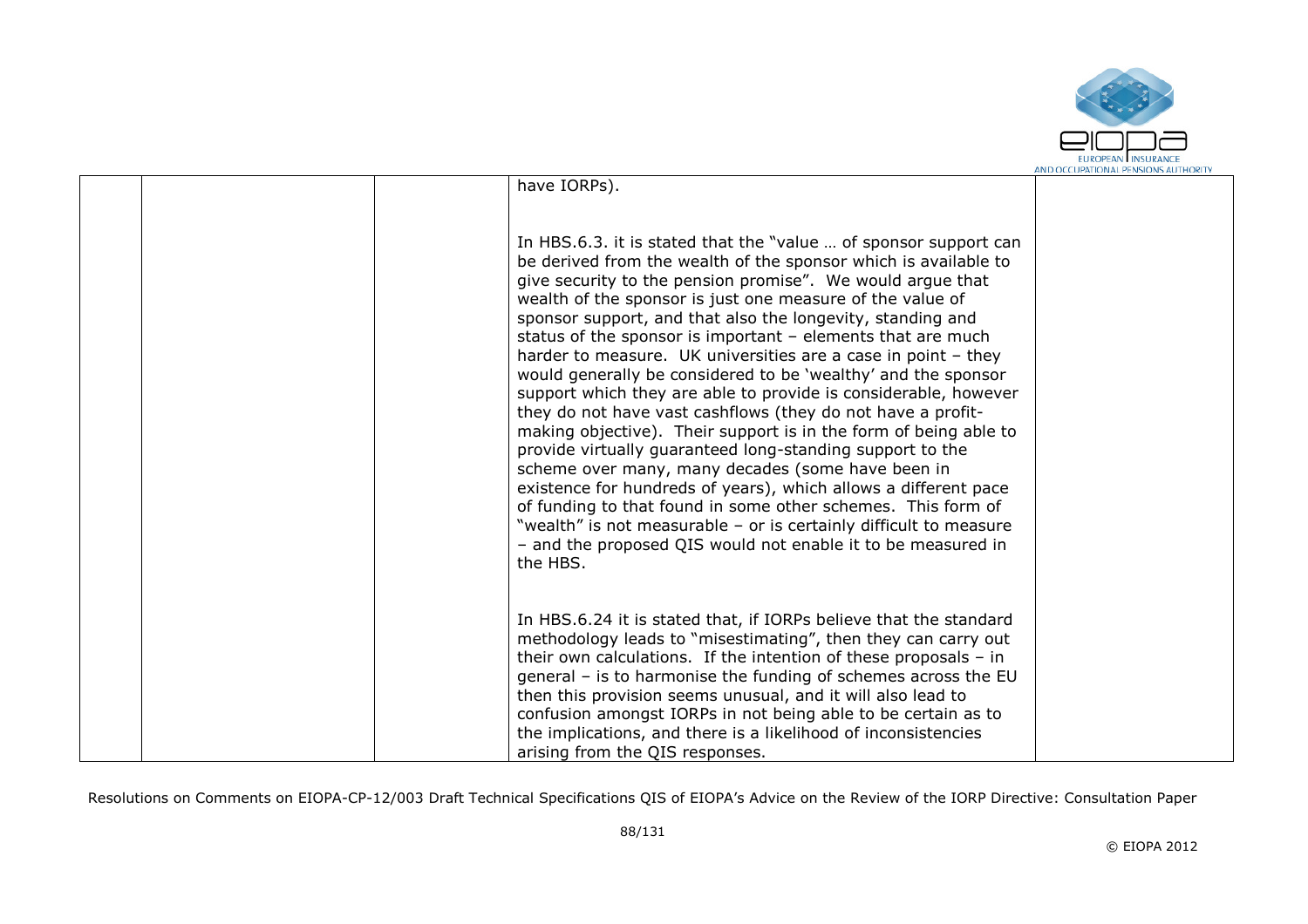

| 110. | UVB Vereinigung der<br>Unternehmensverbände in<br><b>Berlin</b> | Q11. | In general, a simplification would be better than the complicated<br>mathematic calculations (for the first QIS). We want to highlight<br>that it would be difficult to provide any meaningful parameters<br>on the probability of default and recovery rates, using financial<br>models with extensive time horizons. Little comfort can be<br>achieved through an average expectation, because the situation<br>will vary considerably from sponsor to sponsor. | Noted. |
|------|-----------------------------------------------------------------|------|-------------------------------------------------------------------------------------------------------------------------------------------------------------------------------------------------------------------------------------------------------------------------------------------------------------------------------------------------------------------------------------------------------------------------------------------------------------------|--------|
| 111. | vbw - Vereinigung der<br>Bayerischen Wirtschaft e.<br>V.        | Q11. | In general, a simplification would be better than the complicated<br>mathematic calculations (for the first QIS). We want to highlight<br>that it would be difficult to provide any meaningful parameters<br>on the probability of default and recovery rates, using financial<br>models with extensive time horizons. Little comfort can be<br>achieved through an average expectation, because the situation<br>will vary considerably from sponsor to sponsor. | Noted. |
| 112. | Vereinigung der hessischen<br>Unternehmerverbände (Vh           | Q11. | In general, a simplification would be better than the complicated<br>mathematic calculations (for the first QIS). We want to highlight<br>that it would be difficult to provide any meaningful parameters<br>on the probability of default and recovery rates, using financial<br>models with extensive time horizons. Little comfort can be<br>achieved through an average expectation, because the situation<br>will vary considerably from sponsor to sponsor. | Noted. |
| 113. | Zusatzversorgungskasse<br>des Baugewerbes AG                    | Q11. | Considering the built-in security of an industry-wide IORP where<br>all employers share the responsibility to provide an industry-                                                                                                                                                                                                                                                                                                                                | Noted. |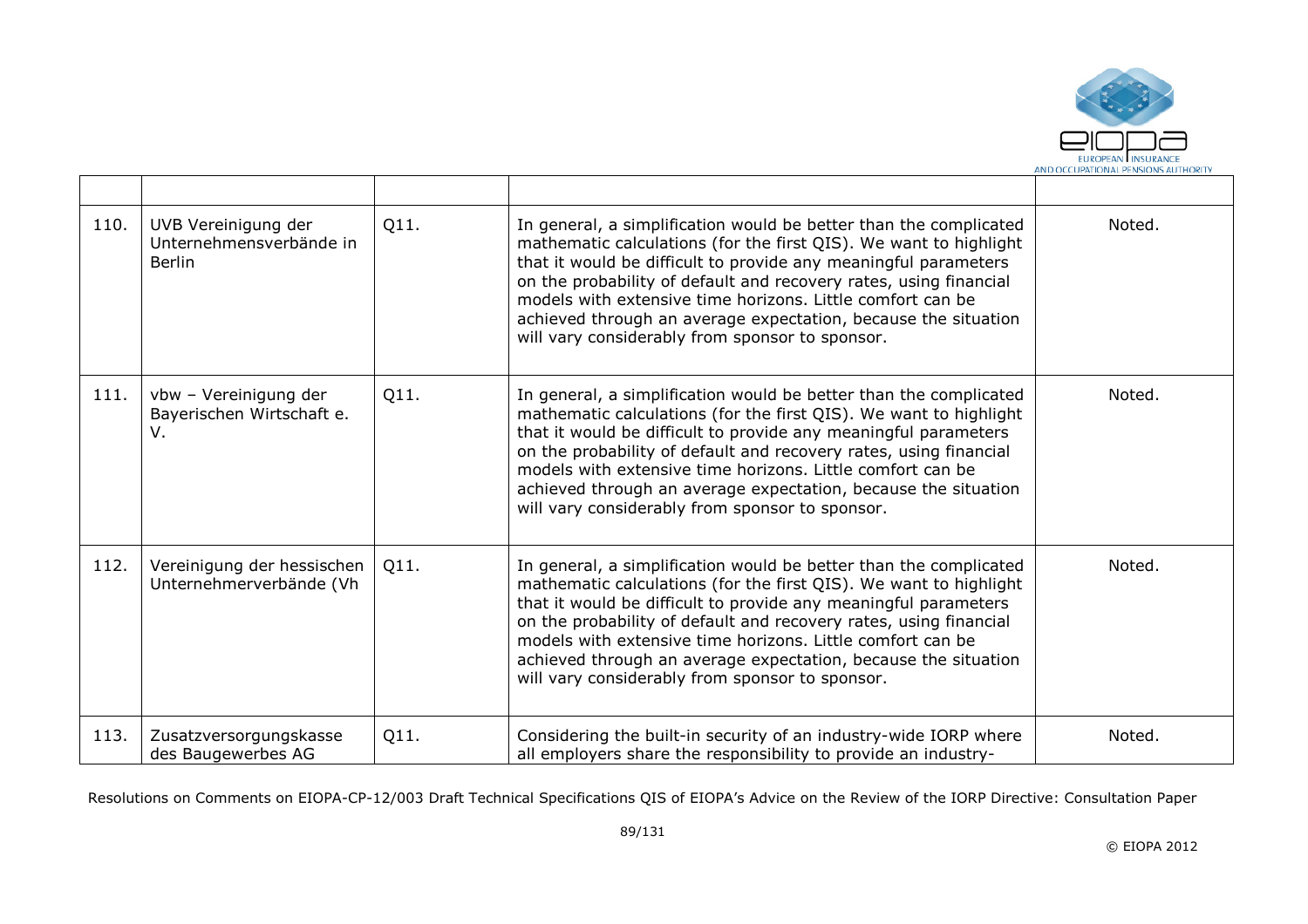

|      |                                                       |      | wide calculated pension based on collective equivalence -<br>meaning that there are no individual accounts and the industry-<br>wide contribution is set in a way to cover the industry-wide<br>benefits - we consider PD equals zero. Therefore the recovery<br>rate is not of interest any more.                                                                                                                                                                                                                                                                                                                                            |        |
|------|-------------------------------------------------------|------|-----------------------------------------------------------------------------------------------------------------------------------------------------------------------------------------------------------------------------------------------------------------------------------------------------------------------------------------------------------------------------------------------------------------------------------------------------------------------------------------------------------------------------------------------------------------------------------------------------------------------------------------------|--------|
| 114. | <b>OPSG</b>                                           | Q12. | No, the OPSG does not agree with the methodology that sets<br>out the maximum value of sponsor support (see also Q3). As<br>already mentioned in question 11, the methodology's<br>assumptions for the prediction of cash flows, default<br>probabilities and recovery rates, are at best educated quesses.<br>Another issue will be to decide how many years of EBTDA to<br>include; the more years the better the funding position of the<br>IORP. Conversely, using EBTDA as a proxy for free cash could<br>either put the sponsor into insolvency (as it leaves no cash to<br>run a viable business) or create a false image of security. | Noted. |
|      |                                                       |      | A possible simpler alternative could be to take the last 5 or 10<br>years average ROE (Return on Equity) (a 'very rough' proxy for<br>distributive cash) multiplied by the current equity to give today's<br>capacity, then add a growth factor typical of the economy<br>(2.5%) and discounted by the implied default rate (see page 34<br>credit ratings) sum the values over time to the value required to<br>fill the deficit. If the time required exceeds 'x' number of years<br>e.g. 10, then the quality of the sponsor's covenant is<br>questionable and requires supervisory scrutiny.                                              |        |
| 115. | aba Arbeitsgemeinschaft<br>für betriebliche Altersver | Q12. | No. We do not agree with the proposed methodology and<br>altering the parameters would not make a difference to this.                                                                                                                                                                                                                                                                                                                                                                                                                                                                                                                         | Noted. |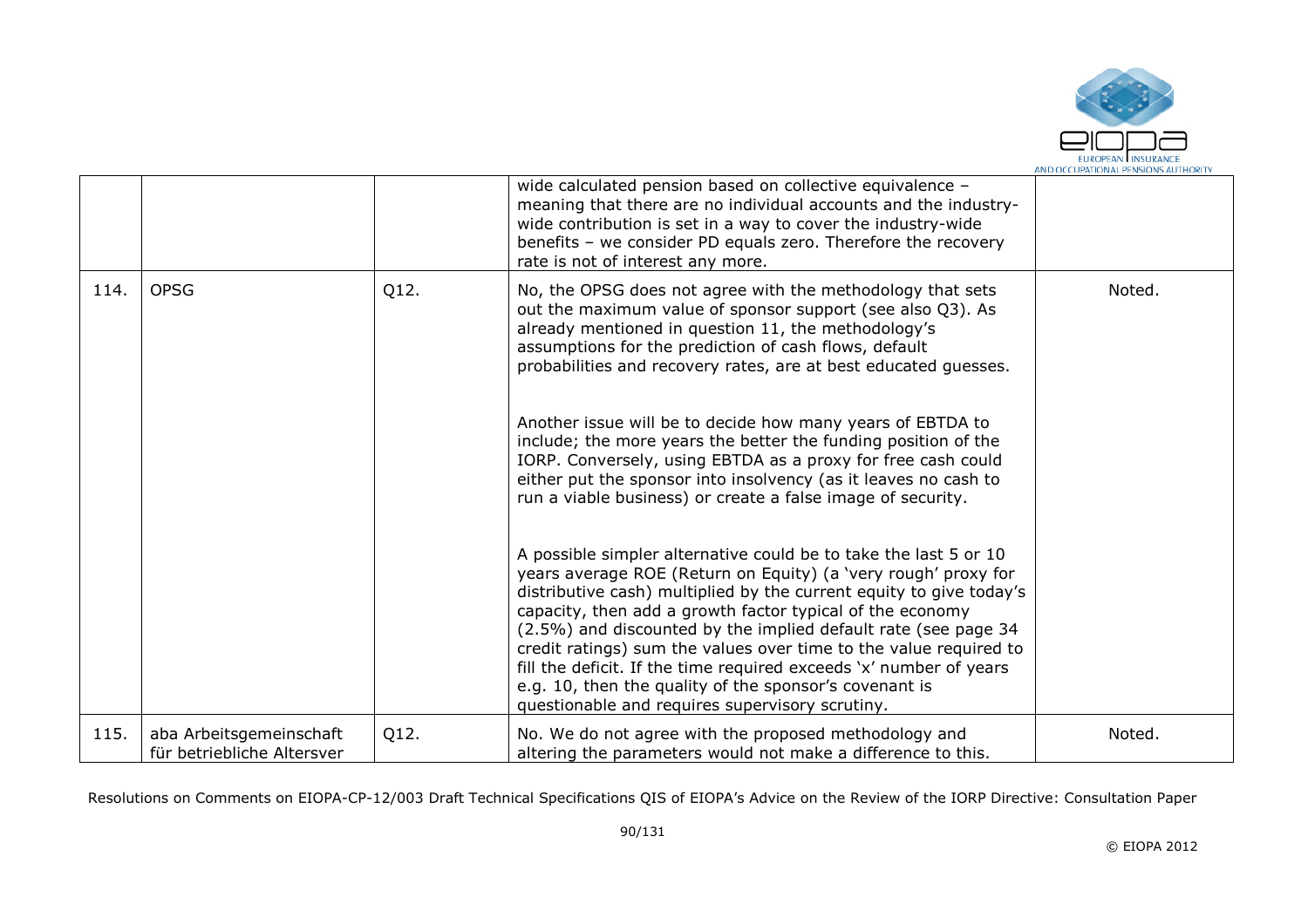

|      |                                                          |      | As stated above, the valuation of sponsor support as proposed<br>by EIOPA is not robust due to the number of assumptions that<br>need to be made. Moreover, the input data required would<br>mostly not be readily available. For example, EBTDA is a figure<br>that is usually only published with respect to publicly listed and<br>consolidated entities. Benefit promises, however, are made at<br>the legal entity level and it is only the legal entity that is liable.<br>Therefore, a consolidated EBTDA figure is irrelevant for the<br>purposes of this calculation. Non-publicly listed entities are not<br>required to prepare financial statements in accordance with IFRS<br>and, therefore, would not publish an EBTDA value.<br>It is not justifiable to use commercial ratings to estimate the<br>default risk of sponsors especially in light of the fact that both<br>the Commission and the European Parliament are committed to<br>reducing the reliance on credit ratings in European legislation. |                                                          |
|------|----------------------------------------------------------|------|--------------------------------------------------------------------------------------------------------------------------------------------------------------------------------------------------------------------------------------------------------------------------------------------------------------------------------------------------------------------------------------------------------------------------------------------------------------------------------------------------------------------------------------------------------------------------------------------------------------------------------------------------------------------------------------------------------------------------------------------------------------------------------------------------------------------------------------------------------------------------------------------------------------------------------------------------------------------------------------------------------------------------|----------------------------------------------------------|
| 116. | AEIP - The European<br>Association of Paritarian<br>Inst | Q12. | We refer to our answer to Q10.                                                                                                                                                                                                                                                                                                                                                                                                                                                                                                                                                                                                                                                                                                                                                                                                                                                                                                                                                                                           | Noted.                                                   |
| 119. | Aon Hewitt                                               | Q12. | The employer covenant relies on a calculation of the maximum<br>value of sponsor support calculated without default risk. This in<br>turn relies on discounting future net profits which are difficult to<br>estimate (most corporate forecast of future profits are likely to<br>be wrong/optimistic and short term) or calculating EBTDA which<br>is a non-standard accounting cash flow number and subject to<br>interpretation. This raises several questions. For example,                                                                                                                                                                                                                                                                                                                                                                                                                                                                                                                                          | Noted, will be further<br>developed at a later<br>stage. |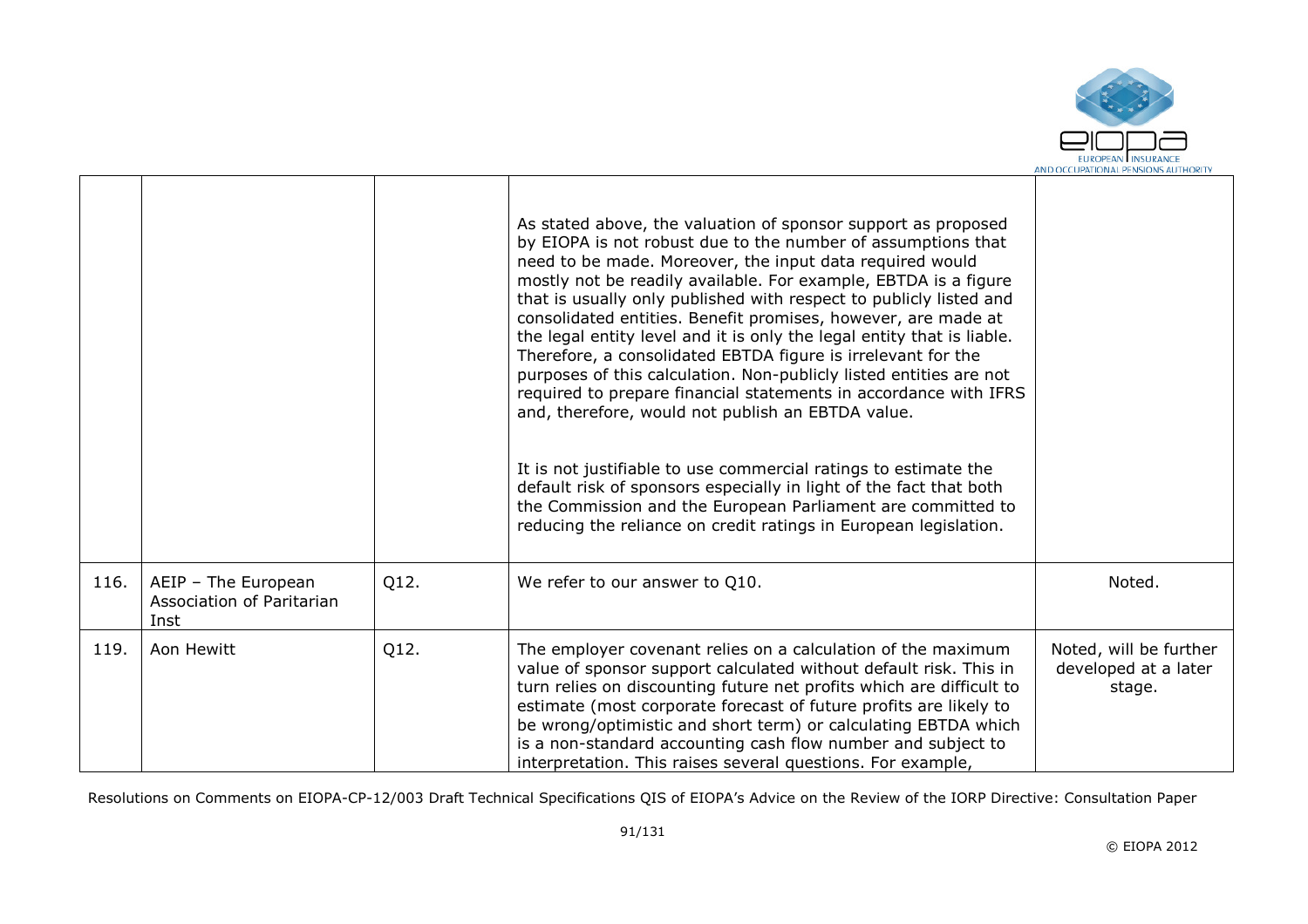

|  | assuming that an EBITDA estimate was available, to convert this<br>to EBTDA (no "I"), do you deduct cash interest paid or stated<br>P&L interest? Is EBITDA available? Is the interest deduction net<br>or gross and what "other" charges may be grouped together in<br>the interest number?                                                                                                                                                                                                                                                                                                                                                                                                                                                                                                                                                                              |  |
|--|---------------------------------------------------------------------------------------------------------------------------------------------------------------------------------------------------------------------------------------------------------------------------------------------------------------------------------------------------------------------------------------------------------------------------------------------------------------------------------------------------------------------------------------------------------------------------------------------------------------------------------------------------------------------------------------------------------------------------------------------------------------------------------------------------------------------------------------------------------------------------|--|
|  | Instead, we suggest that sponsor support required to cover the<br>HBS and SCR shortfall is calculated as a balancing item. The<br>IORP manager should then be expected to consider whether it is<br>reasonable to rely on the sponsor to the extent required. This is<br>consistent with the current UK approach. It avoids the need to<br>place a numerical value on the maximum or actual sponsor<br>covenant. This means that EIOPA avoids having to set out and<br>justify what look like essentially arbitrary formulae. It means<br>there is flexibility to deal with IORPs with several sponsors and<br>with companies (or groups) which sponsor several IORPs. It also<br>avoids problems with much of the required data being difficult to<br>derive (at least in an objective way) such as the default risk<br>relating to unquoted or not for profit entities. |  |
|  | Although we prefer a fundamentally different approach as<br>described above, we comment on your detailed proposals below.                                                                                                                                                                                                                                                                                                                                                                                                                                                                                                                                                                                                                                                                                                                                                 |  |
|  | We do not agree that unrated sponsors should have a default<br>rating in line with that of a B or CCC rated company. There is<br>some logic in this in the context of Solvency II for a financial<br>institution investing in a broad range of bonds almost all of<br>which are rated, and which can sell the non-rated bonds if it                                                                                                                                                                                                                                                                                                                                                                                                                                                                                                                                       |  |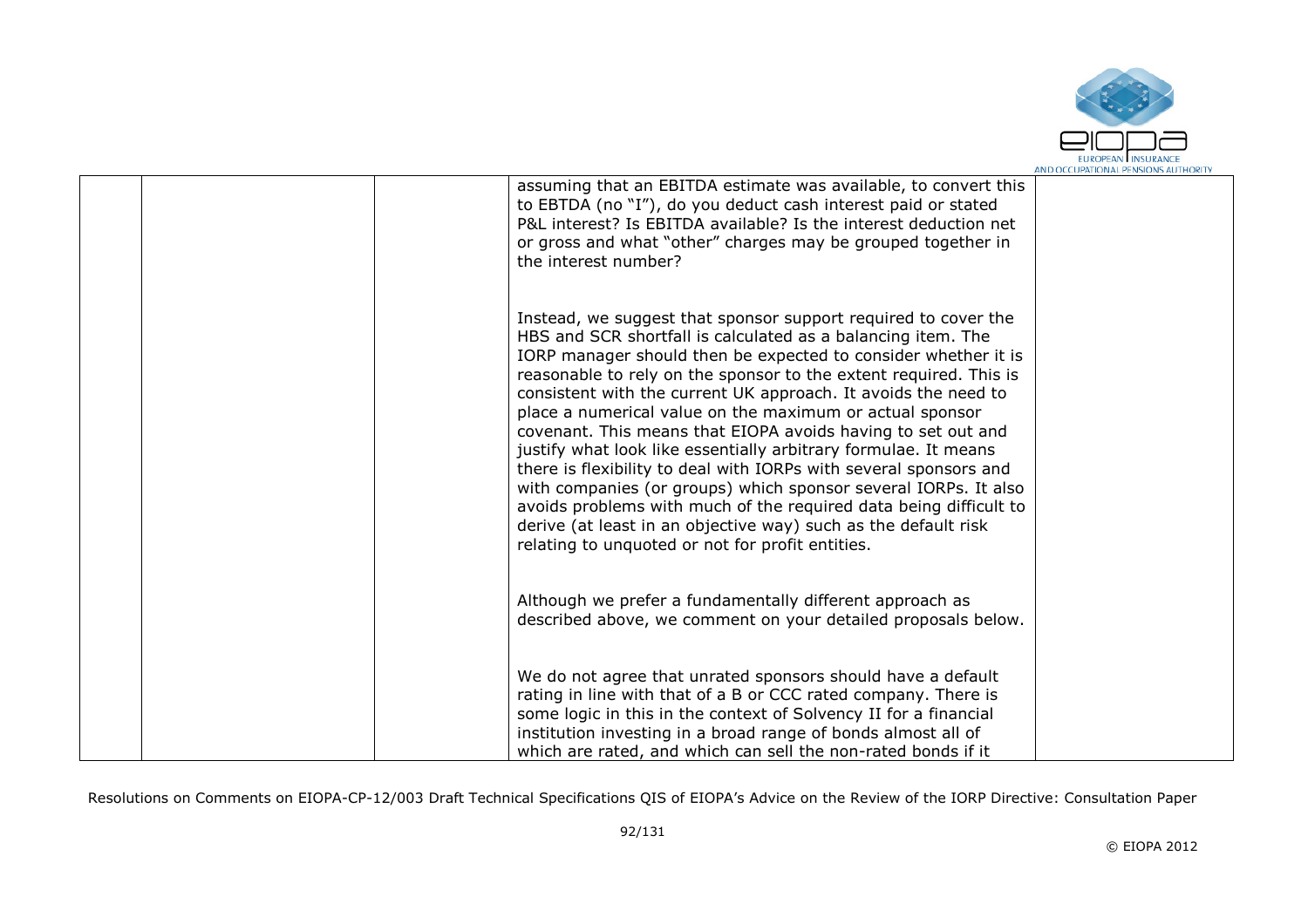

|  |                                                                                                                                                                                                                                                                                                                                                                                                                                                                                                                                                                                                                                                                                           | AIVO OCCUPATIONAL FEIVJIOIVJAO HUIDON |
|--|-------------------------------------------------------------------------------------------------------------------------------------------------------------------------------------------------------------------------------------------------------------------------------------------------------------------------------------------------------------------------------------------------------------------------------------------------------------------------------------------------------------------------------------------------------------------------------------------------------------------------------------------------------------------------------------------|---------------------------------------|
|  | wants. This logic does not apply in relation to IORPs who cannot<br>choose their sponsor.                                                                                                                                                                                                                                                                                                                                                                                                                                                                                                                                                                                                 |                                       |
|  | Credit rating providers also calculate market-implied credit<br>ratings for certain listed entities. We recommend that IORPs are<br>allowed to use a market-implied credit rating when a credit<br>rating is not available.                                                                                                                                                                                                                                                                                                                                                                                                                                                               |                                       |
|  | Unrated employers will include non-profit institutions such as<br>charities, universities, research organisations, hospitals, public<br>service providers, trade unions, churches and partnerships. By<br>treating these as unrated employers with a default probability of<br>4.175%, there is a risk that IORPs sponsored by these<br>institutions will have significant balance sheet deficits and,<br>depending on any future policy framework, may have to reduce<br>the amount of money spent on their non-profit activities (eg<br>charitable giving, philanthropic activity). EIOPA should consider<br>whether it is appropriate to treat non-profit institutions in this<br>way. |                                       |
|  | It is not clear that a sensible value can be obtained by adding a<br>balance sheet item to future cash flows. As an aside, it will be<br>difficult to forecast future net profits or EBTDA (gross profits) as<br>most companies do not disclose this, and EBTDA is not a widely<br>used accounting or finance term, so this may need to be<br>estimated which will increase the costs of doing the exercise.                                                                                                                                                                                                                                                                              |                                       |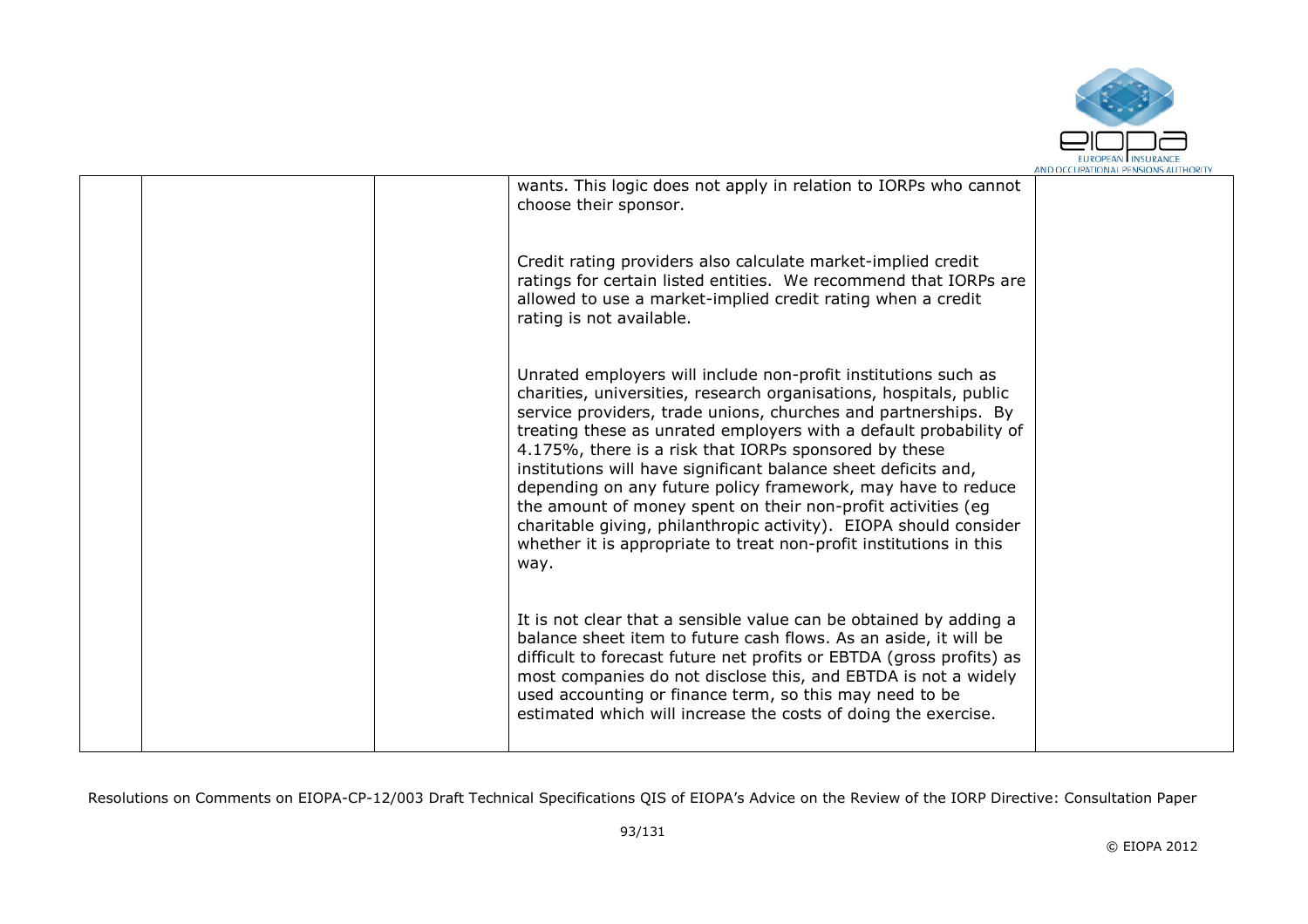

|  | It is also not clear what is meant by net profit. We assume it is<br>post-tax net profit or, in some cases, "other comprehensive<br>income". Or do you mean Operating Earnings, or Amounts<br>transferred to Retained Earnings (ie taking into account<br>dividends paid) or Other Comprehensive Income. EIOPA should<br>provide clarification on the net profit figure that should be used<br>and why it believes this is the most appropriate definition.                                                                                                                                                                                                                                                                   |  |
|--|-------------------------------------------------------------------------------------------------------------------------------------------------------------------------------------------------------------------------------------------------------------------------------------------------------------------------------------------------------------------------------------------------------------------------------------------------------------------------------------------------------------------------------------------------------------------------------------------------------------------------------------------------------------------------------------------------------------------------------|--|
|  | Also, since contributions are paid from cash flow, a better or<br>alternative metric should be company cash flow (if a company<br>is not generating cash it will generally not be able to pay<br>pension contributions, unless if borrows or sells assets).<br>Alternative measures could then be cash generated from<br>operating activities, net cash inflow from operating activities,<br>net increase in cash during the year, and such measures are<br>normally found in published cash flow statements. Other<br>measures, such as Free Cash Flow, could also be considered<br>(but, again, this is a non-standard item and therefore needs<br>careful explanation of how this should be derived would be<br>required). |  |
|  | For non-profit entitles, the concept of "earnings" does not exist.<br>Alternative definitions will need to be used. For charities, some<br>assets may be restricted assets so not available for pension<br>funding purposes. Given the large number of non-profit<br>organisations in the EEA, EIOPA should provide guidance on how<br>non-profit entities should be treated.                                                                                                                                                                                                                                                                                                                                                 |  |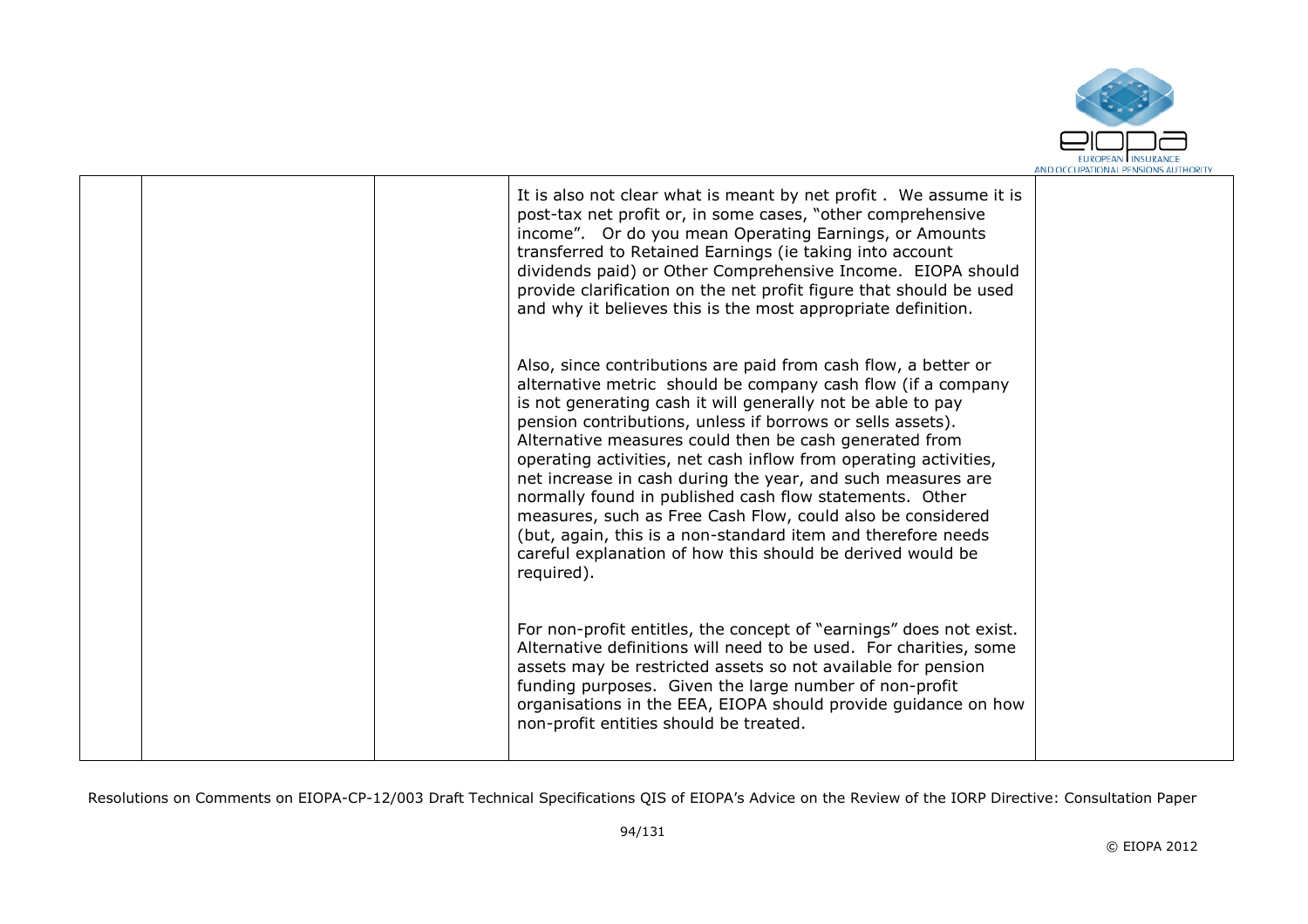

| It is not clear why EBTDA has been used as a definition, For<br>large financial institutions, a large part of their earnings is<br>interest income, so EBTDA can actually be a very large negative<br>number. We are not sure whether this is EIOPA's intention, as<br>this could penalise some of Europe's largest financial<br>institutions.                                                                                                                                                                                                                                                                                           |  |
|------------------------------------------------------------------------------------------------------------------------------------------------------------------------------------------------------------------------------------------------------------------------------------------------------------------------------------------------------------------------------------------------------------------------------------------------------------------------------------------------------------------------------------------------------------------------------------------------------------------------------------------|--|
| Likewise, some companies have significant borrowings, with<br>certain creditors ranking ahead of the IORP (eg secured bank<br>lenders). For these companies, EBTDA may overstate the<br>potential amount that may be available to the pension fund. It<br>is not clear why EIOPA have not specified EBITDA, which is at<br>least more widely recognised, as an appropriate earnings<br>measure.                                                                                                                                                                                                                                          |  |
| For the item "current recovery plan contributions" should these<br>be adjusted to take account of what level of contributions might<br>be payable based on a new valuation, under existing rules and<br>methods, as at 30 December 2011? In some countries, eq the<br>UK, existing recovery plan contributions may have been based<br>on an actuarial valuation that is up to three years old (or in the<br>process of being updated), so it would be inappropriate to<br>compare deficit contributions under a new regime as at this<br>date, without knowing what they would look like under the<br>current regime as at the same date |  |
| It is not clear why employer support is only assumed to continue<br>for the average duration of the cash flows rather than until all                                                                                                                                                                                                                                                                                                                                                                                                                                                                                                     |  |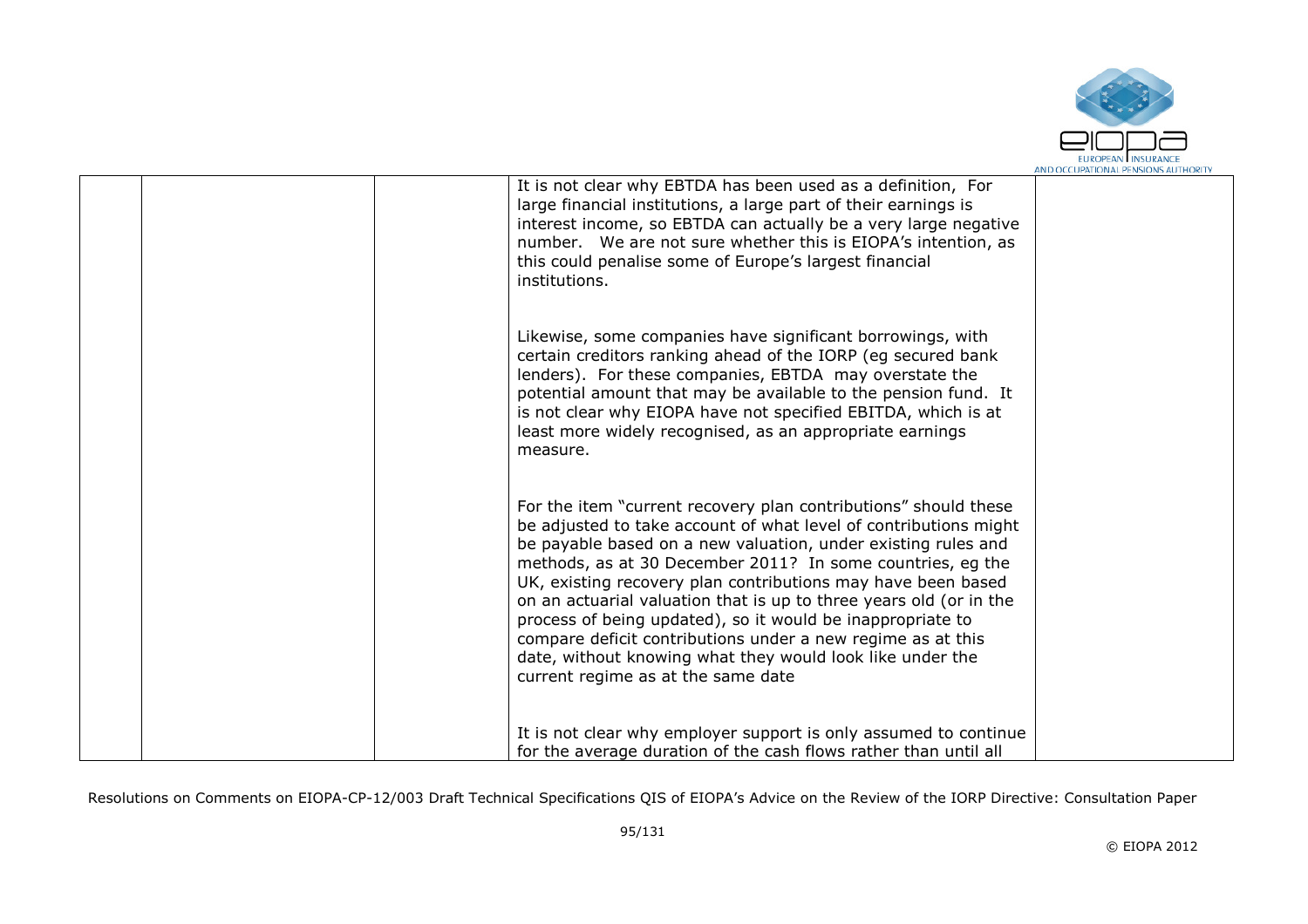

|  | cash flows are paid. Some of the other inputs also appear<br>arbitrary. For example, why is 50% of expected future net<br>profits used rather than 10% or 25%? Why 25% of EBTDA?                                                                                                                                                                                                                                                                                                                                                                                                                                                        |  |
|--|-----------------------------------------------------------------------------------------------------------------------------------------------------------------------------------------------------------------------------------------------------------------------------------------------------------------------------------------------------------------------------------------------------------------------------------------------------------------------------------------------------------------------------------------------------------------------------------------------------------------------------------------|--|
|  | This paper also gives the impression that EIOPA will allow<br>deficits to be met over the average duration of the cash flows.<br>We understand no decision has been made on this yet, and this<br>will be a matter for the Commission, so it is important that the<br>Commission has information which can help it assess the impact<br>of different recovery plan lengths. Given the materiality of this<br>item, we suggest IORPs also do calculations where "d" is<br>doubled (ie it equals two times the value of the average<br>duration), and we have allowed for this in our proposed<br>approach set out in I.5.4 and PRO.4.17. |  |
|  | It is also not clear why 50% has been taken for the proportion<br>of shareholder funds available for the IORP. In many countries,<br>the level of support is not at the employer's or owner's<br>discretion.                                                                                                                                                                                                                                                                                                                                                                                                                            |  |
|  | We note that it many cases the simplified methodology will<br>lead to inappropriate values (eg for private and non-profit<br>companies, complex group structures, entities where future<br>earnings will be different from the past eg the past includes<br>exceptional or negative items, sponsors where the nature or size<br>of business has changed). EIOPA should provide guidance on<br>when the simplified methodology may not be suitable. For the<br>purpose of the QIS, it is likely to be difficult to use anything                                                                                                          |  |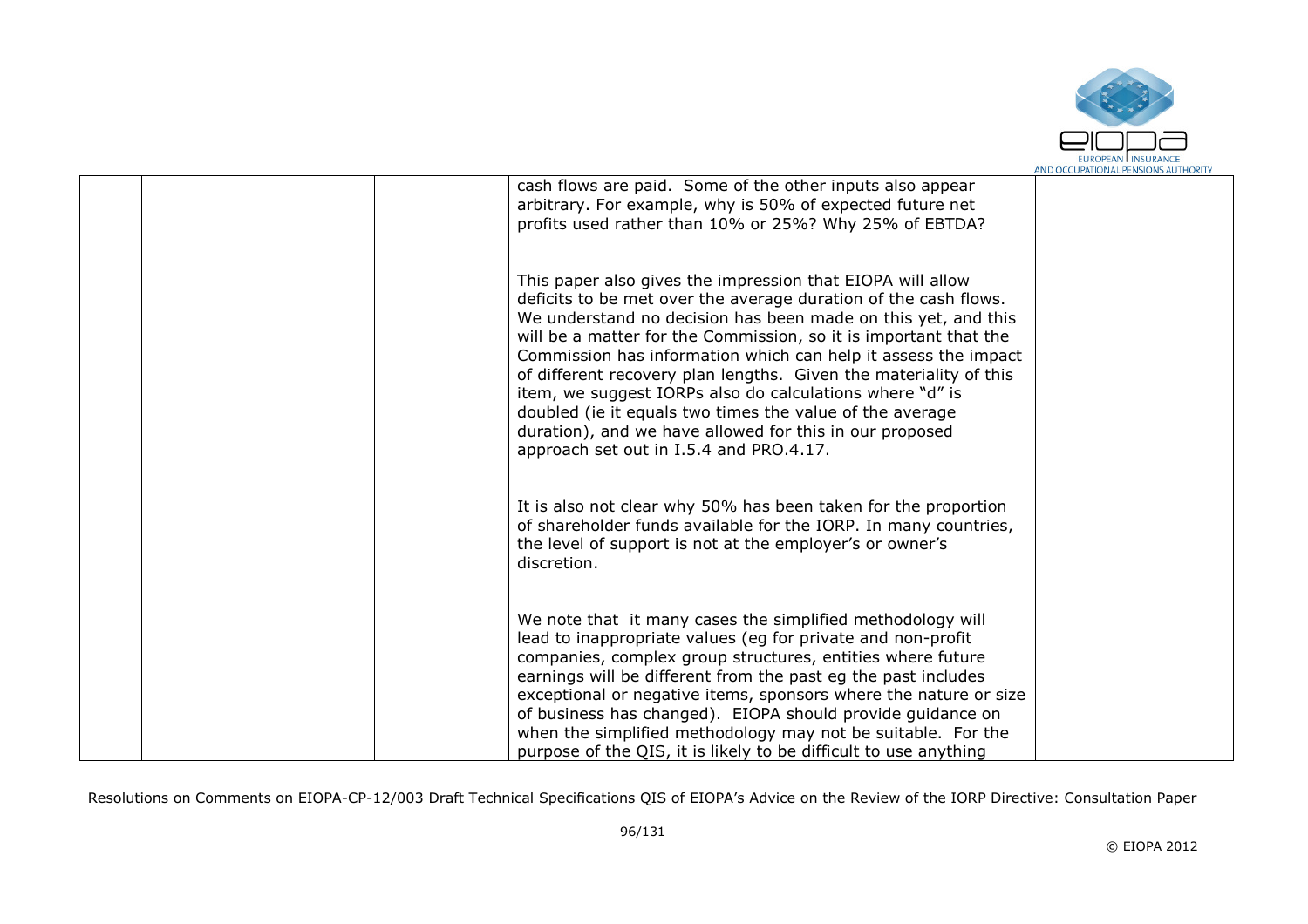

| different from the simplified methodology given the time<br>available, so EIOPA should also comment on whether there is a<br>risk that the output from the QIS could misstate sponsor<br>support as a whole if most IORPs decide to use the simplified<br>methodology for this exercise.                                                                                                                                                                                                                                                                                                                                                                                                                                                                                                                                                                                                                                                                                                                       |  |
|----------------------------------------------------------------------------------------------------------------------------------------------------------------------------------------------------------------------------------------------------------------------------------------------------------------------------------------------------------------------------------------------------------------------------------------------------------------------------------------------------------------------------------------------------------------------------------------------------------------------------------------------------------------------------------------------------------------------------------------------------------------------------------------------------------------------------------------------------------------------------------------------------------------------------------------------------------------------------------------------------------------|--|
| For listed entities, it is not clear why the maximum amount of<br>sponsor support should be different from the market<br>capitalisation of the entity. It would be helpful if EIOPA could<br>explain its thinking in this area, especially as this would then be<br>a market-related value which would then be objective and<br>broadly consistent with the methods used to value the assets<br>and liabilities.                                                                                                                                                                                                                                                                                                                                                                                                                                                                                                                                                                                               |  |
| Some of our clients have expressed concerns that the<br>maximum amount of sponsor support could be commercially<br>sensitive, especially it turns out to be different (either higher of<br>lower) than actual market capitalisation. Some sponsors are<br>concerned as to how this information will be used, and that it<br>could then become available for third parties. This in turn could<br>impact the price that investors may be willing to pay for shares<br>in these sponsors, and reduce the attractiveness of the sponsor<br>to external investors. This in turn could weaken the strength of<br>the sponsor, and reduce the level of sponsor support for the<br>IORP. EIOPA should provide some safeguards and reassurance<br>as to how the information on the maximum sponsor support will<br>be used and kept confidential. Without appropriate safeguards,<br>this may mean that some IORPs will be reluctant to take part in<br>the QIS (some of our large clients have already expressed this |  |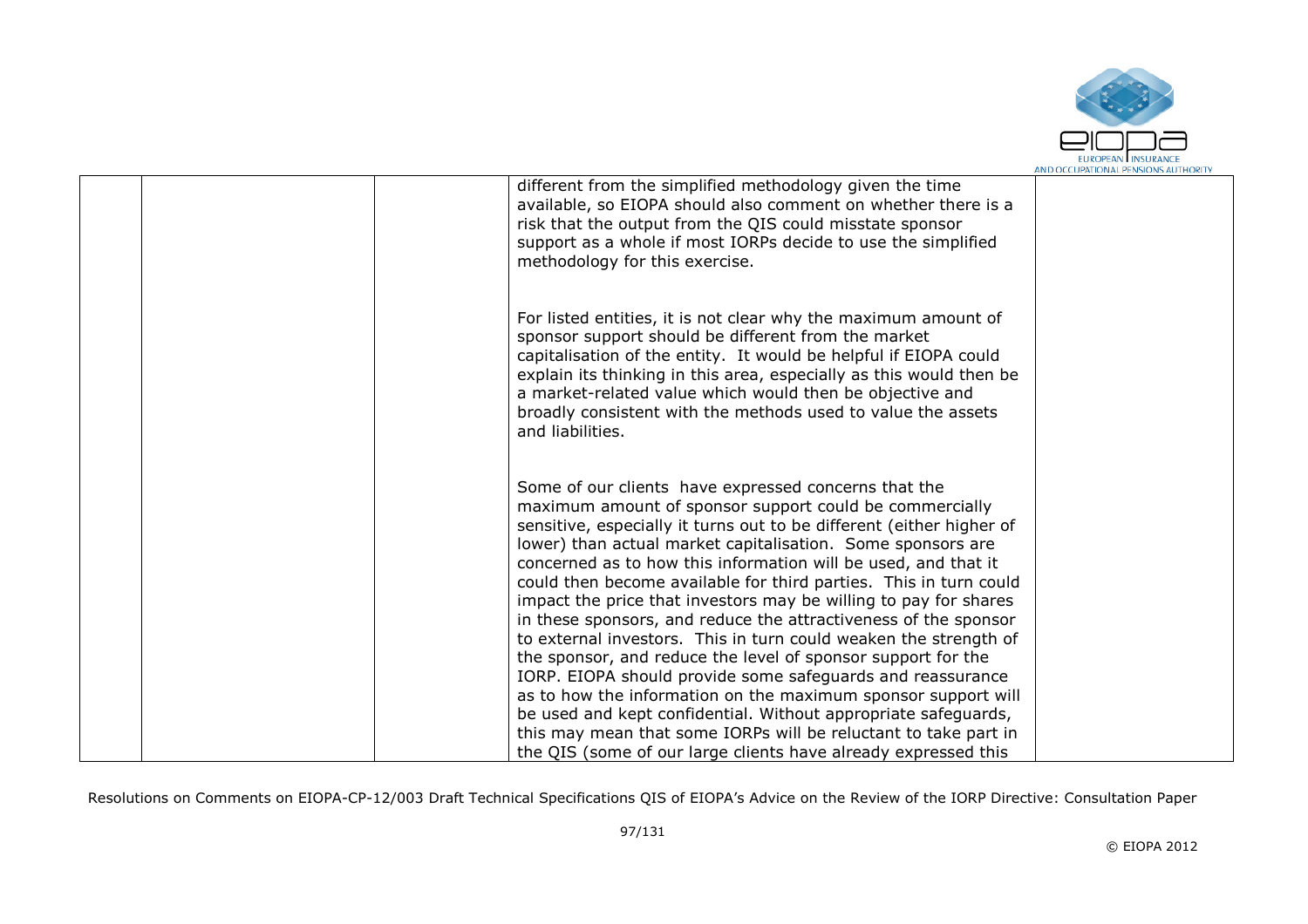

|      |                                           |      | concern to us)<br>Overall we think the section for determining sponsor support<br>needs a significant amount for work in order for it to be<br>meaningful and interpreted appropriately and consistently for all<br>different types of sponsors across all jurisdictions.                                                                                                           |        |
|------|-------------------------------------------|------|-------------------------------------------------------------------------------------------------------------------------------------------------------------------------------------------------------------------------------------------------------------------------------------------------------------------------------------------------------------------------------------|--------|
| 120. | Association of British<br><b>Insurers</b> | Q12. | The ABI agrees with the principle to value a maximum value of<br>sponsor support however we cannot see how a one-size-fits-all<br>approach to value sponsor support will work.                                                                                                                                                                                                      | Noted. |
|      |                                           |      | The ABI questions how to achieve realistic assumptions about<br>future profits of the sponsor and how this could be checked by<br>the supervisors. It is already difficult for single-employer IORPs.<br>For multi- employer IORPs it seems to be impossible without<br>further guidance and simplifications. . It also does not seem to<br>allow for not for profit organisations. |        |
|      |                                           |      | A formula based on EBTDA will give different results for similar<br>sponsors with different capital structures.                                                                                                                                                                                                                                                                     |        |
|      |                                           |      | The possibility of a more flexible approach, where IORPs offer an<br>alternative valuation, could end up being unworkable if it places<br>a burden on the regulator to sign off these valuations.                                                                                                                                                                                   |        |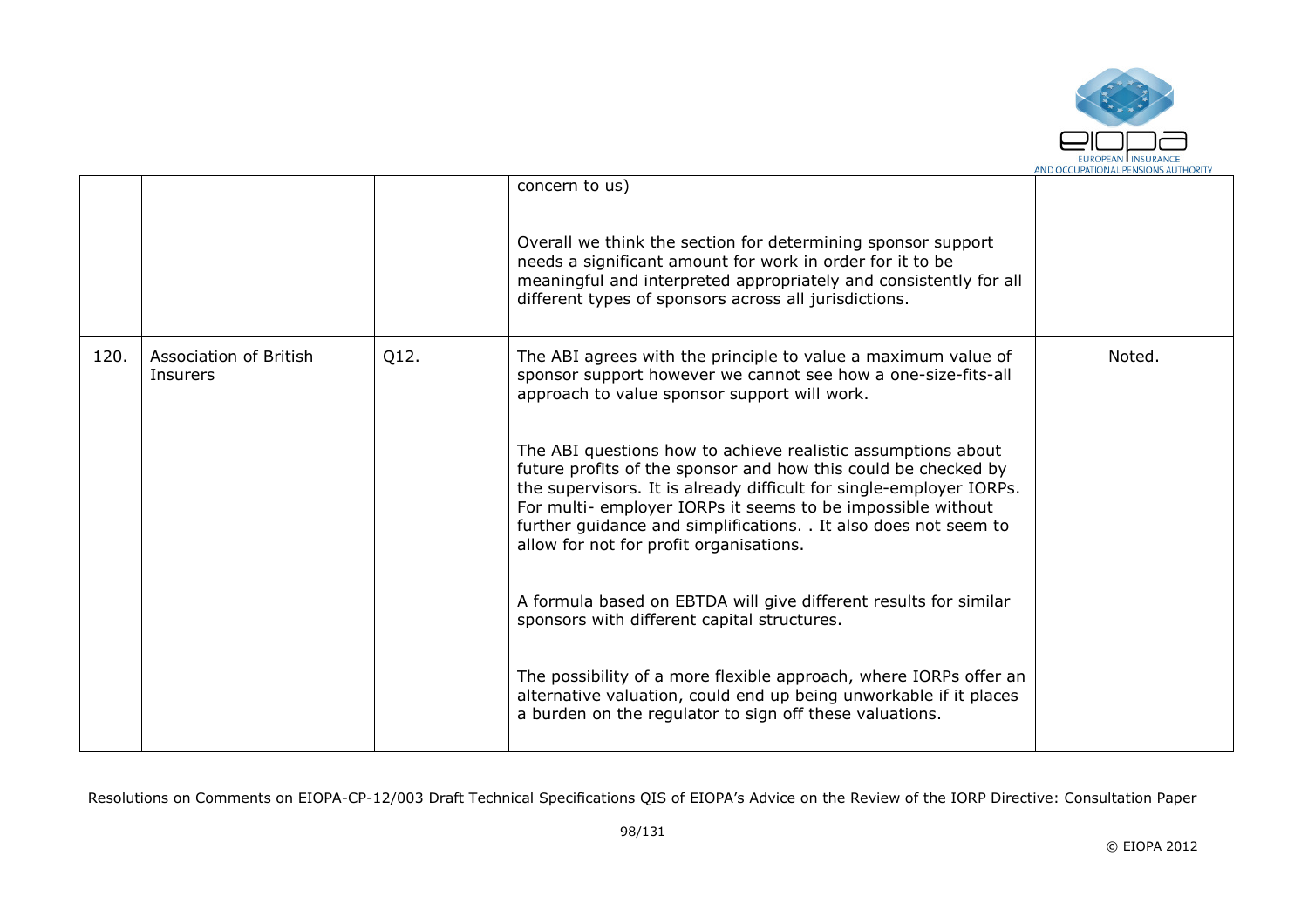

| 121. | Association of Consulting<br><b>Actuaries UK</b> | Q12. | No, any parameters are likely to be inappropriate (as there are<br>some things in life which are not capable of accurate estimation,<br>being based on individuals' actions) and the methodology is thus<br>fundamentally flawed.                                                                                                                                                                                                                                                                                       | Noted. |
|------|--------------------------------------------------|------|-------------------------------------------------------------------------------------------------------------------------------------------------------------------------------------------------------------------------------------------------------------------------------------------------------------------------------------------------------------------------------------------------------------------------------------------------------------------------------------------------------------------------|--------|
|      |                                                  |      | In particular, it is unlikely that IORPs would be able to predict<br>the long term future profits of their sponsor(s). Sponsors<br>themselves will likely focus only on the next 3-5 years in their<br>projections, not the next 50 years over which the pension<br>liabilities could be run off. What assumptions would IORPs make<br>for projecting sponsor support over the lifetime of the IORP<br>when that information will not be available to them? It would be<br>inappropriate to ignore that future support. |        |
| 122. | Association of French<br>Insurers (FFSA)         | Q12. | The methodology proposed by EIOPA to link the maximum value<br>of sponsor support to the amount written in the balance sheet of<br>the sponsor might be relevant. In our opinion, it could refer to<br>the IAS 19 principles but it would introduce a mismatch between<br>economic valuation principle and accounting standards.                                                                                                                                                                                        | Noted. |
|      |                                                  |      | However, the maximum value of sponsor support is also based<br>on 2 others factors: a proportion of the excess assets over<br>liabilities of the sponsor's balance sheet and the wealth which<br>can be foreseen available for the IORP through future profits of<br>the sponsor.                                                                                                                                                                                                                                       |        |
|      |                                                  |      | We have questions on those two elements.                                                                                                                                                                                                                                                                                                                                                                                                                                                                                |        |
|      |                                                  |      | First, the amount of equity of the sponsor (excess of<br>assets over liabilities) would be local-dependent since not every<br>sponsor is regulated under the same accounting rules                                                                                                                                                                                                                                                                                                                                      |        |
|      |                                                  |      | Second, the reference to the present value of EBTDA (or<br>net future profits) is not clear on the contract boundaries (can                                                                                                                                                                                                                                                                                                                                                                                             |        |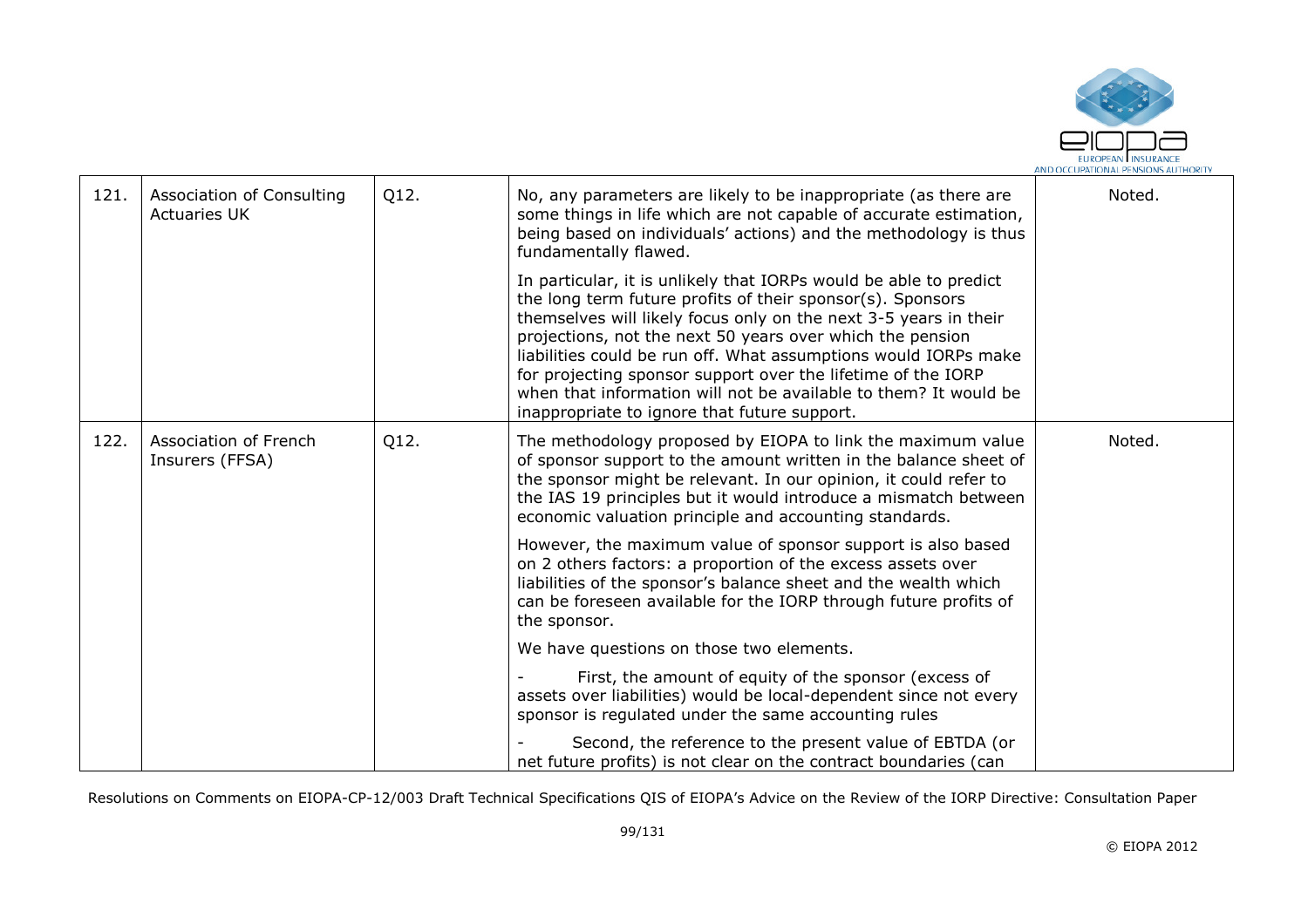

|      |                        |      | we include new businesses?) and on the interest rate used to<br>determine the present value.                                                                                                                                                                                                                                                                                                                               |        |
|------|------------------------|------|----------------------------------------------------------------------------------------------------------------------------------------------------------------------------------------------------------------------------------------------------------------------------------------------------------------------------------------------------------------------------------------------------------------------------|--------|
|      |                        |      | Third, on both items, the arbitrary fixed proportion<br>callable by the IORP is questionable.                                                                                                                                                                                                                                                                                                                              |        |
| 123. | Balfour Beatty plc     | Q12. | Do stakeholders agree with the methodology set out to value<br>the maximum value of sponsor support (Section 2.6)? Do<br>stakeholders have suggestions for the parameters used in<br>valuing the maximum amount of sponsor support? In particular,<br>with regard to the proportions of future profits / EBTDA and the<br>time period of the calculations.<br>On a specific aspect, we do not understand why the parameter | Noted. |
|      |                        |      | for the proportion of shareholder funds available for the IORP<br>should be limited to 50% in determining the maximum value of<br>sponsor support.                                                                                                                                                                                                                                                                         |        |
| 124. | Barnett Waddingham LLP | Q12. | We do not agree with the methodology presented. Such an<br>approach will not take into account variations by (for example)<br>member state, industry, type of sponsor or economic conditions.<br>As such we cannot suggest any appropriate parameters.                                                                                                                                                                     | Noted. |
| 125. | <b>BASF SE</b>         | Q12. | Do stakeholders agree with the methodology set out to value<br>the maximum value of sponsor support (Section 2.6)? Do<br>stakeholders have suggestions for the parameters used in<br>valuing the maximum amount of sponsor support? In particular,<br>with regard to the proportions of future profits / EBTDA and the<br>time period of the calculations.                                                                 | Noted. |
|      |                        |      | We welcome the proposal of EIOPA that all steering mechanisms                                                                                                                                                                                                                                                                                                                                                              |        |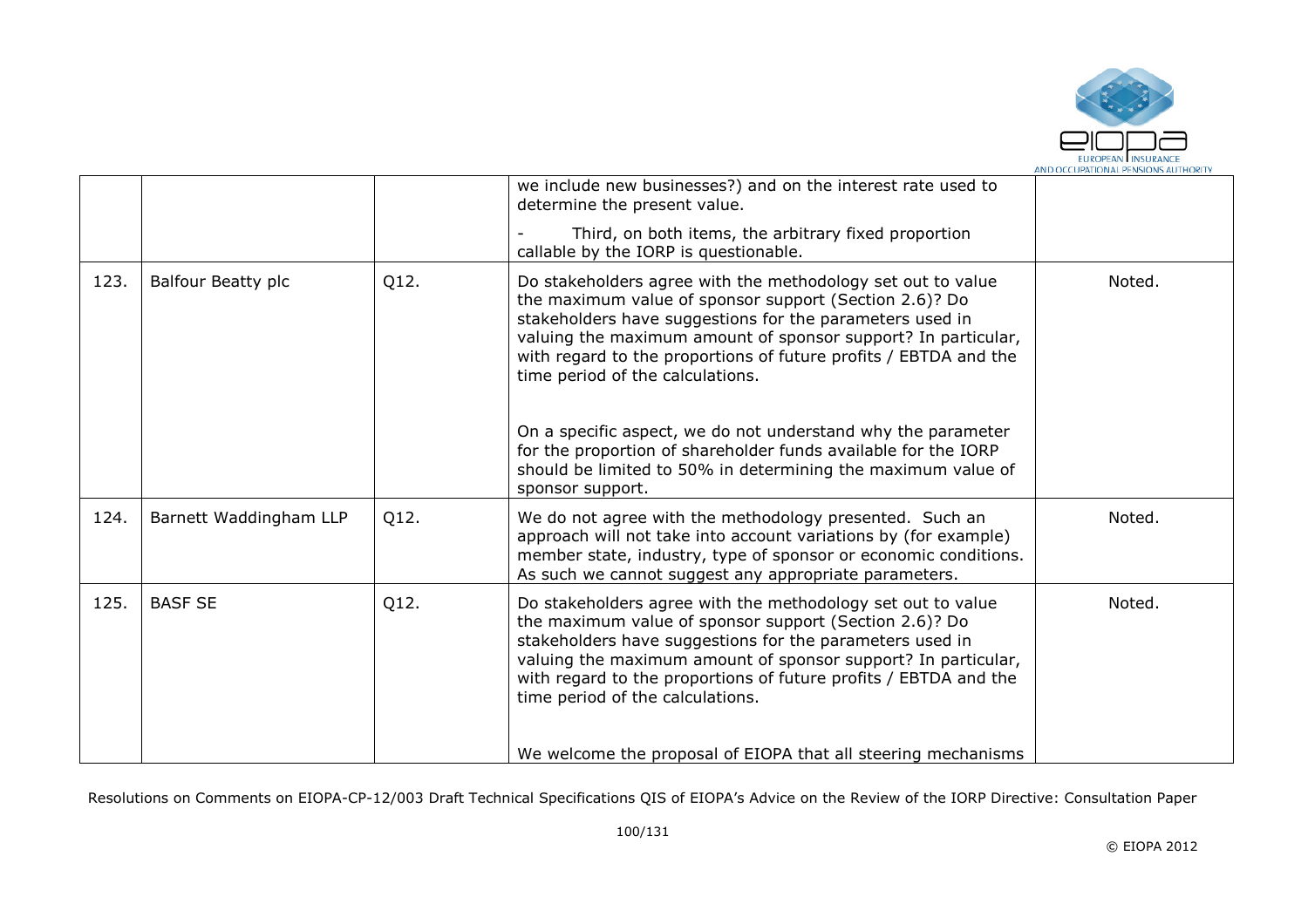

|      |                                                                 |      | of IORPs should be explicitly taken into account in the regulatory<br>framework.                                                                                                                                                                                                                                                                                                                                       |        |
|------|-----------------------------------------------------------------|------|------------------------------------------------------------------------------------------------------------------------------------------------------------------------------------------------------------------------------------------------------------------------------------------------------------------------------------------------------------------------------------------------------------------------|--------|
|      |                                                                 |      | However, we think that the sponsor support is not adequately<br>taken into account. EIOPA pursues a wrong approach by taking<br>Solvency II as a starting point and striving to incorporate the<br>specifics of IORPs into the Solvency II framework.                                                                                                                                                                  |        |
|      |                                                                 |      | Furthermore, the maximum value of the sponsor support is<br>based on an accumulation of many assumptions (for example,<br>arbitrarily determined thresholds for sponsor company's own<br>funds, net profits and EBTDA as well as long-term forecasts for<br>future financial conditions of the sponsor company). This makes<br>the outcome very sensitive to any slight modification of the<br>underlying assumptions. |        |
| 126. | Bayer AG                                                        | Q12. | No, please see answer to Q10.                                                                                                                                                                                                                                                                                                                                                                                          | Noted. |
| 127. | Bayerischer<br>Industrieverband Steine<br>und Erden e.V.        | Q12. | No, see previous answers.                                                                                                                                                                                                                                                                                                                                                                                              | Noted. |
| 128. | <b>BDA Bundesvereinigung</b><br>der Deutschen<br>Arbeitgeberver | Q12. | No, see previous answers.                                                                                                                                                                                                                                                                                                                                                                                              | Noted. |
| 129. | BdS - Bundesverband der<br>Systemgastronomie e.V.               | Q12. | No, see previous answers.                                                                                                                                                                                                                                                                                                                                                                                              | Noted. |
| 130. | Belgian Association of<br>Pension Institutions (BVPI-           | Q12. | No.                                                                                                                                                                                                                                                                                                                                                                                                                    | Noted. |
|      |                                                                 |      | We feel uncomfortable with the methodology of valuing the                                                                                                                                                                                                                                                                                                                                                              |        |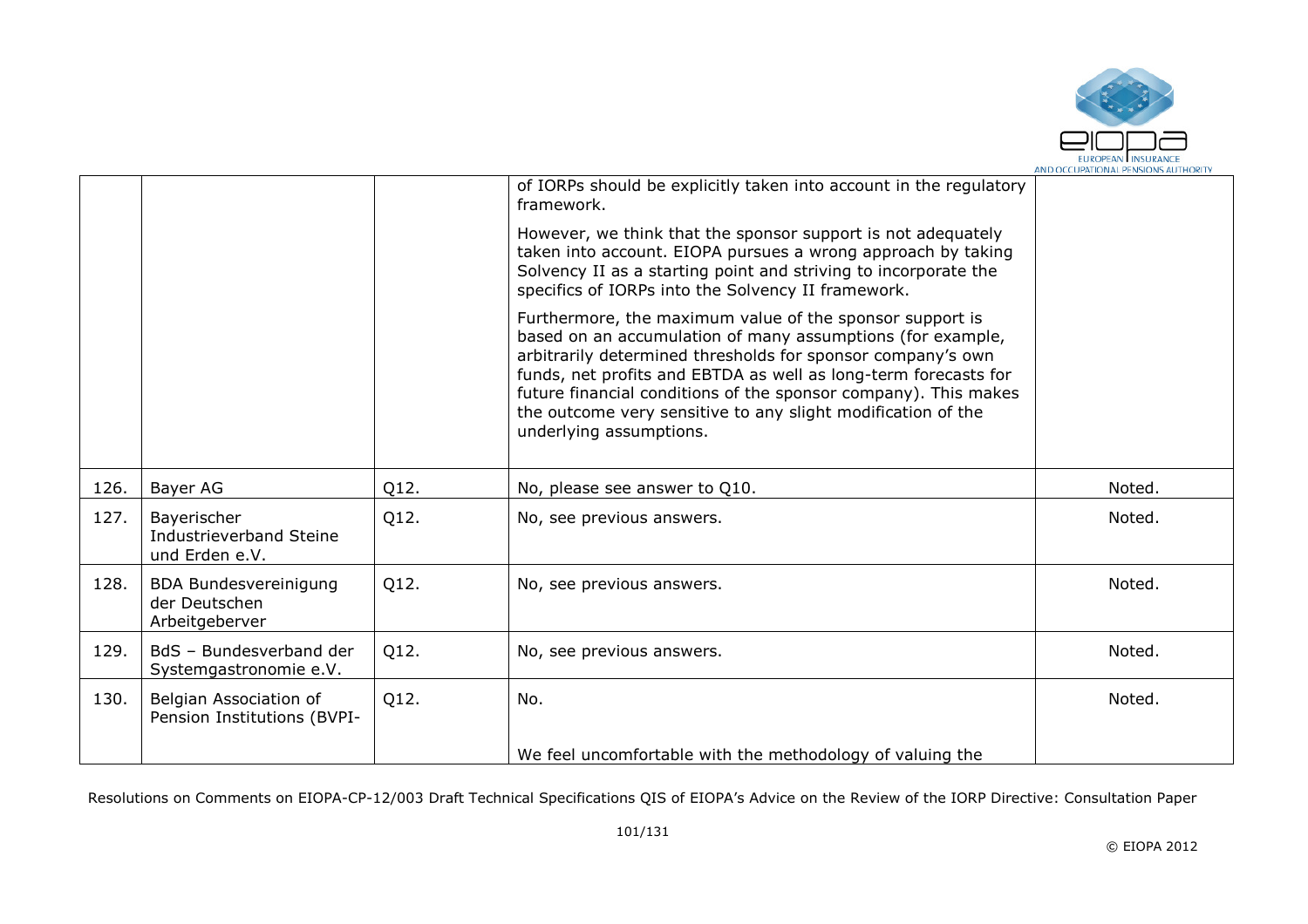

|  | maximal value of the sponsor support. This formula refers to the<br>current and future profit of the sponsor. Will sponsor disclose<br>the necessary information to calculate the sponsor support? Will<br>the sponsor be willing and be able to? (cf. disclosure rules for<br>listed companies, ) |  |
|--|----------------------------------------------------------------------------------------------------------------------------------------------------------------------------------------------------------------------------------------------------------------------------------------------------|--|
|  | How to apply this concept in the context of:                                                                                                                                                                                                                                                       |  |
|  | Industry-wide plans?<br>□                                                                                                                                                                                                                                                                          |  |
|  | Multi-employer plans?<br>□                                                                                                                                                                                                                                                                         |  |
|  | Local subsidiaries of multinational groups?<br>□                                                                                                                                                                                                                                                   |  |
|  | Companies who transfer the profit to the mother<br>П<br>company?                                                                                                                                                                                                                                   |  |
|  | Non profit organisations?<br>□                                                                                                                                                                                                                                                                     |  |
|  | Public authorities?<br>$\Box$                                                                                                                                                                                                                                                                      |  |
|  | □<br>Semi-Independant public agencies?                                                                                                                                                                                                                                                             |  |
|  | (How to determine the rating? The company wealth? Etc)                                                                                                                                                                                                                                             |  |
|  | Why the worst case scenario for those sponsors who are not<br>rated?                                                                                                                                                                                                                               |  |
|  | Next to this we consider that the evaluation of the sponsor<br>convenant is too much assumption and rating driven which<br>makes its outcome very sensible to any slight modification of<br>any assumption.                                                                                        |  |
|  | We suggest to introduce a further simplification for the sponsor                                                                                                                                                                                                                                   |  |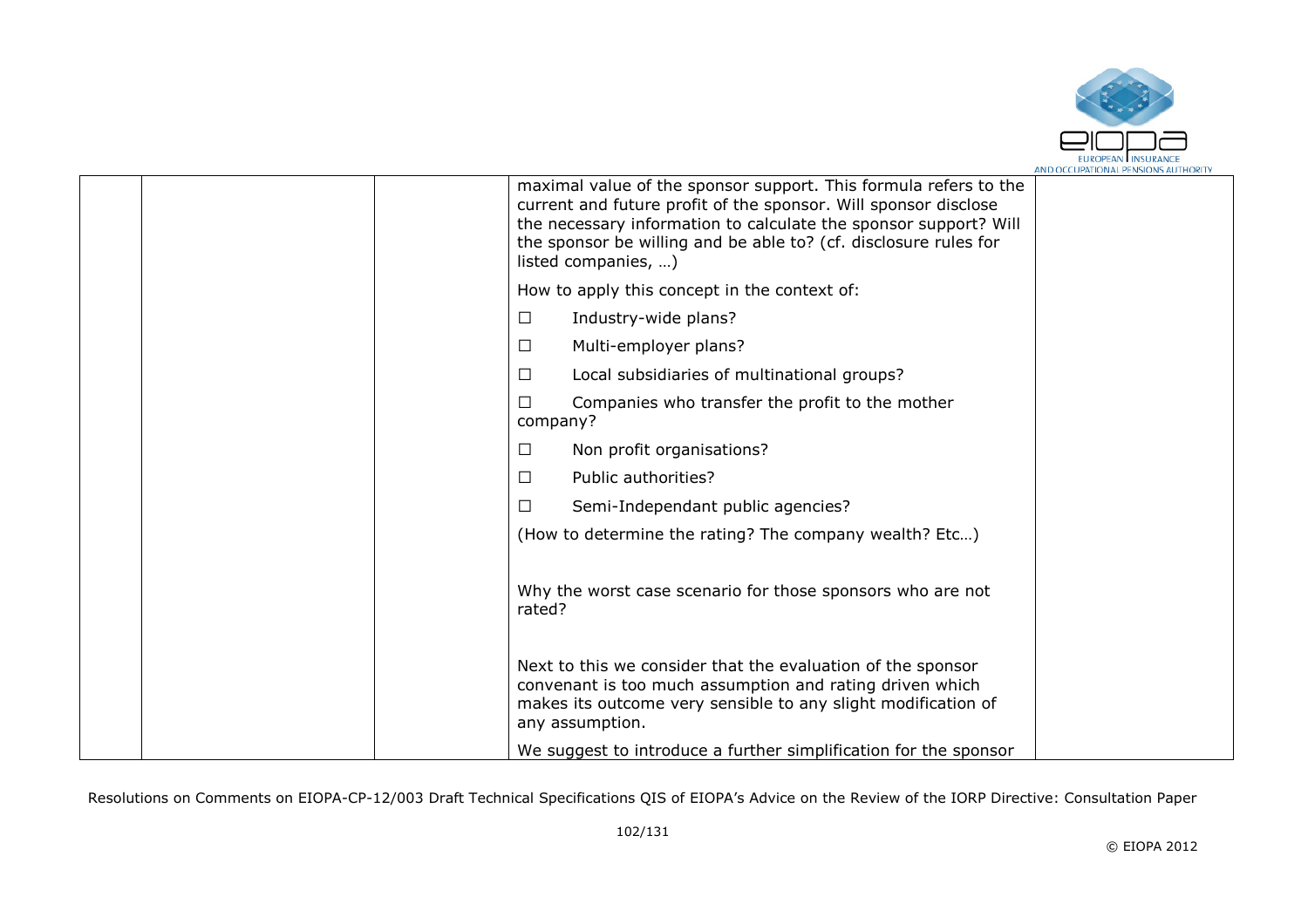

|      |                        |      | support: acting together with the pension protection scheme as<br>the closing element of the HBS.                                                                                                                                                                                                                                                                                                                                                                                                                                                                                                                                                                                                                                                                                                                                                                                                                                                                                     |        |
|------|------------------------|------|---------------------------------------------------------------------------------------------------------------------------------------------------------------------------------------------------------------------------------------------------------------------------------------------------------------------------------------------------------------------------------------------------------------------------------------------------------------------------------------------------------------------------------------------------------------------------------------------------------------------------------------------------------------------------------------------------------------------------------------------------------------------------------------------------------------------------------------------------------------------------------------------------------------------------------------------------------------------------------------|--------|
| 131. | <b>BlackRock</b>       | Q12. | Please see our General Comment above.                                                                                                                                                                                                                                                                                                                                                                                                                                                                                                                                                                                                                                                                                                                                                                                                                                                                                                                                                 | Noted. |
| 132. | Bosch Pensionsfonds AG | Q12. | See Q2 and Q10.                                                                                                                                                                                                                                                                                                                                                                                                                                                                                                                                                                                                                                                                                                                                                                                                                                                                                                                                                                       | Noted. |
| 133. | Bosch-Group            | Q12. | See Q2 and Q10.                                                                                                                                                                                                                                                                                                                                                                                                                                                                                                                                                                                                                                                                                                                                                                                                                                                                                                                                                                       | Noted. |
| 134. | BT Group plc           | Q12. | Do stakeholders agree with the methodology set out to value<br>the maximum value of sponsor support (Section 2.6)? Do<br>stakeholders have suggestions for the parameters used in<br>valuing the maximum amount of sponsor support? In particular,<br>with regard to the proportions of future profits / EBTDA and the<br>time period of the calculations.<br>No. We believe that any approach which seeks to value<br>covenant through a single one-size-fits-all formula will not work.<br>We note that a formula based on EBTDA gives entirely different<br>results for identical companies with different capital structures -<br>a different value is obtained if a company is funded by debt or<br>equity. Similarly profitable businesses with different levels of<br>capital expenditure will also show significantly different results.<br>The proposed formula and parameters appear very arbitrary and<br>are likely to lead to anomalous results for most companies. As a | Noted. |
|      |                        |      | simple example, a new company with shareholder funds of 100<br>on day 1 would immediately be valued at 50 under the proposed<br>methodology.                                                                                                                                                                                                                                                                                                                                                                                                                                                                                                                                                                                                                                                                                                                                                                                                                                          |        |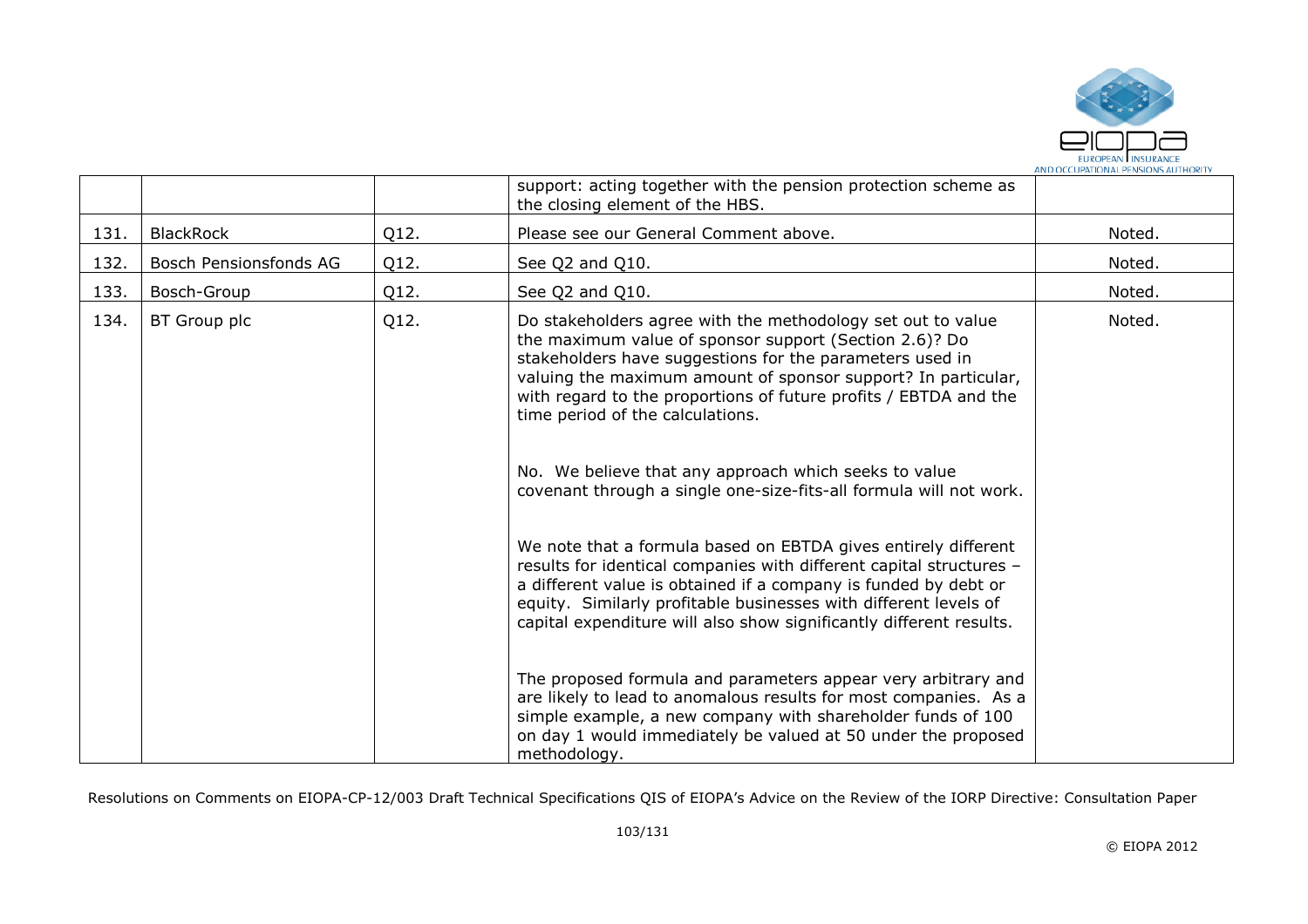

|      |                            |      | It is also unclear from the guidance which company should be<br>used within a Group structure or indeed whether it is the entity<br>or consolidated shareholder funds that should form the basis of<br>the calculation.<br>We recommend that EIOPA take advice from specialists in this<br>area on the practicality of developing a single formula and the<br>likely margin of error.<br>There is a fundamental problem with the HBS if the covenant<br>value cannot be relied upon. The IORP can override this<br>simplistic formula but as there is no requirement to, this may<br>not happen in practice. This would lead to the whole HBS being<br>invalid.<br>Alternatively, if most IORPs need to provide an alternative<br>valuation, there will be a huge and unmanageable regulatory<br>burden, together with significant expense to carry out the<br>calculations. This needs to be considered further in any impact<br>assessment. |        |
|------|----------------------------|------|-----------------------------------------------------------------------------------------------------------------------------------------------------------------------------------------------------------------------------------------------------------------------------------------------------------------------------------------------------------------------------------------------------------------------------------------------------------------------------------------------------------------------------------------------------------------------------------------------------------------------------------------------------------------------------------------------------------------------------------------------------------------------------------------------------------------------------------------------------------------------------------------------------------------------------------------------|--------|
| 135. | <b>BTPS Management Ltd</b> | Q12. | No, we do not agree with the proposed calculation for the<br>maximum value of sponsor support. It seems to us that the<br>assumptions made for cash flows, default probabilities and<br>recovery rates mean that the end product of these calculations                                                                                                                                                                                                                                                                                                                                                                                                                                                                                                                                                                                                                                                                                        | Noted. |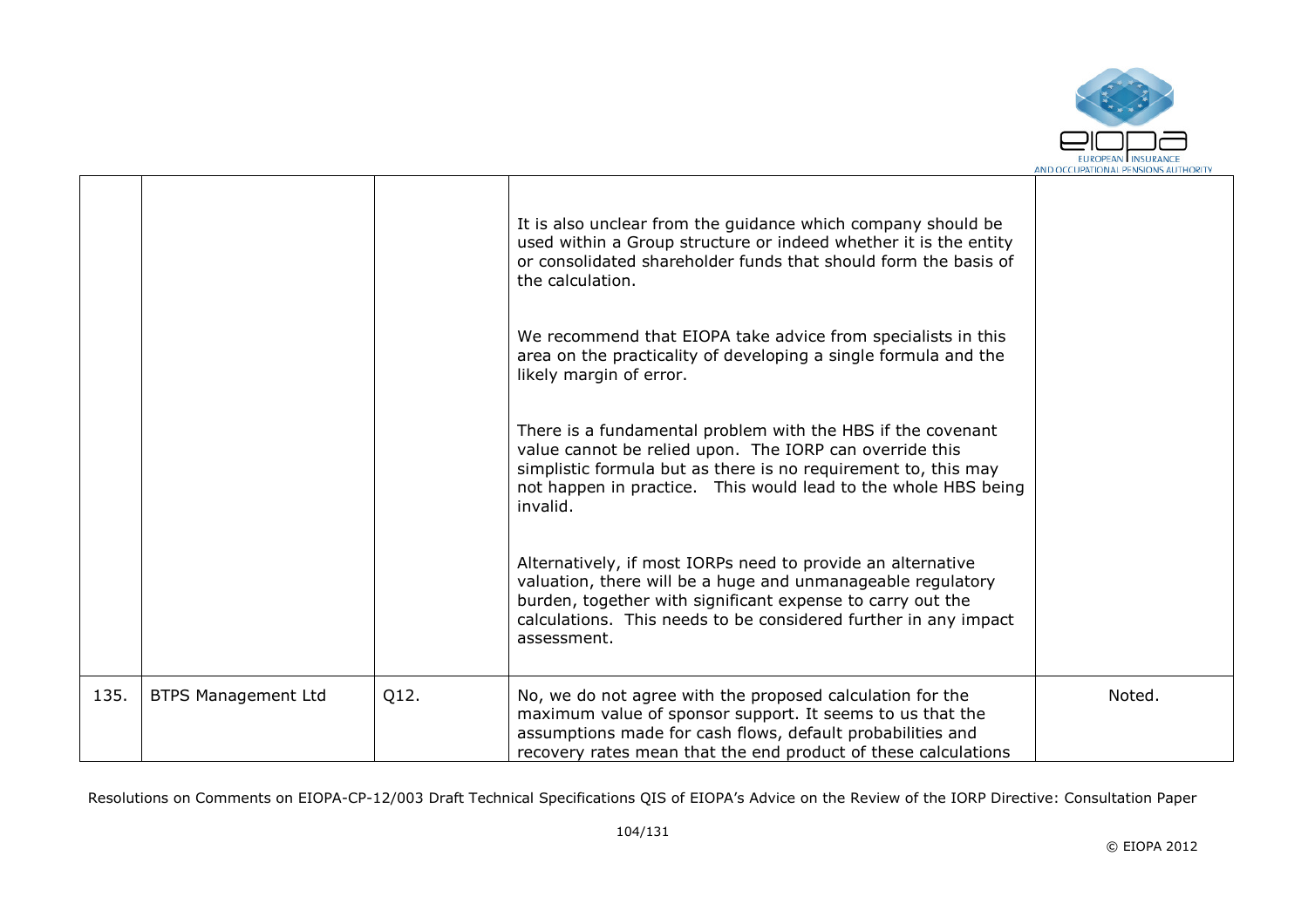

|      |                                                       |      | risks being arbitrary at best. We believe that EIOPA should<br>consider alternative approaches to the assessment of sponsor<br>support and pension protection schemes. We highlight in our<br>response to Question 10 the level of detailed work that we put in<br>to developing a bespoke assessment of the sponsor covenant,<br>but we do not attempt to develop a single number but rather a<br>range which attempts to reflect this support.<br>We again suggest that where the pension obligations are the<br>sponsor's rather than the IORP's itself, the sponsor support and<br>the pension protection scheme provide the balancing item in any<br>holistic balance sheet. This accurately reflects the legal nature of<br>the situation and is clearly a simpler as well as a more accurate<br>calculation. |        |
|------|-------------------------------------------------------|------|---------------------------------------------------------------------------------------------------------------------------------------------------------------------------------------------------------------------------------------------------------------------------------------------------------------------------------------------------------------------------------------------------------------------------------------------------------------------------------------------------------------------------------------------------------------------------------------------------------------------------------------------------------------------------------------------------------------------------------------------------------------------------------------------------------------------|--------|
| 136. | Consiglio Nazionale degli<br>Attuari and Ordine Nazio | Q12. | About the valuation of maximum value of sponsor support:<br>See answer to Q10.                                                                                                                                                                                                                                                                                                                                                                                                                                                                                                                                                                                                                                                                                                                                      | Noted. |
| 137. | Deloitte Total Reward and<br>Benefits Limited (UK)    | Q12. | No.<br>As discussed in our response to Q10 and Q11, we do not<br>consider that the methodology or parameters set out will lead to<br>a meaningful result.<br>In light of this, we suggest that EIOPA re-consider the holistic<br>balance sheet approach. If EIOPA does proceed with this<br>approach, the timescale for review should be extended to allow<br>all stakeholders (including EIOPA) to assess alternative options<br>to derive these parameters.                                                                                                                                                                                                                                                                                                                                                       | Noted. |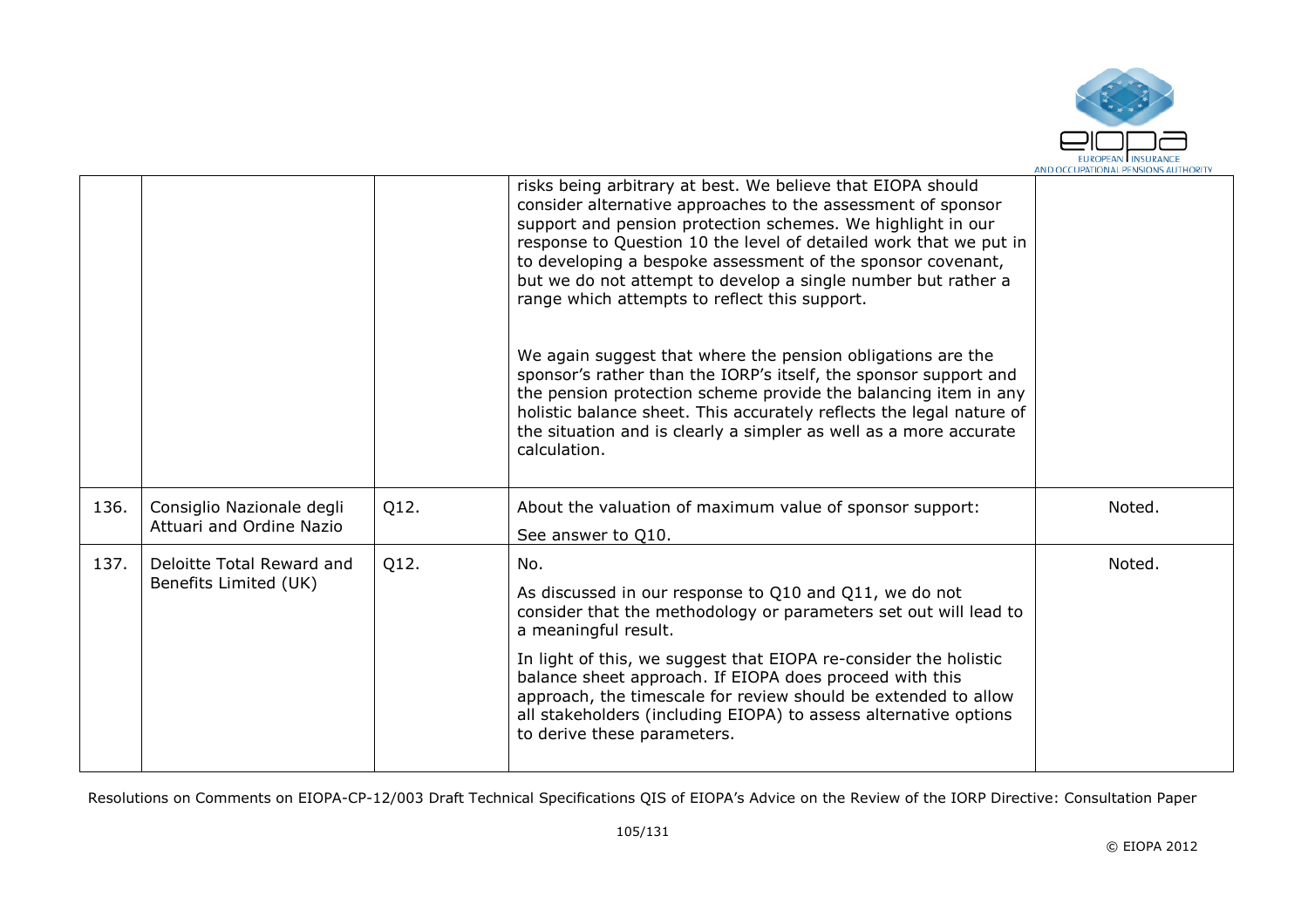

| 138. | Deutsche Post DHL      | Q12. | No, please refer to Q2. and Q10.                                                                                                                                                                                                                                                                                                                           | Noted. |
|------|------------------------|------|------------------------------------------------------------------------------------------------------------------------------------------------------------------------------------------------------------------------------------------------------------------------------------------------------------------------------------------------------------|--------|
| 139. | Dexia Asset Management | Q12. | Do stakeholders agree with the methodology set out to value<br>the maximum value of sponsor support (Section 2.6)? Do<br>stakeholders have suggestions for the parameters used in<br>valuing the maximum amount of sponsor support? In particular,<br>with regard to the proportions of future profits / EBTDA and the<br>time period of the calculations. | Noted. |
|      |                        |      | We do not agree with the methodology to estimate maximum<br>sponsor support.                                                                                                                                                                                                                                                                               |        |
|      |                        |      | It is not adapted to multiemployer schemes, sponsors<br>1.<br>with several IORPs and sponsor which are subsidiaries of a<br>group                                                                                                                                                                                                                          |        |
|      |                        |      | It depends on unreliable estimates (future profits and<br>2.<br>EBTDA over long periods)                                                                                                                                                                                                                                                                   |        |
|      |                        |      | Many parameters in the sponsor support valuation are not<br>justified, for example the percentage of sponsor free capital and<br>future profits available for the IORP.                                                                                                                                                                                    |        |
|      |                        |      | We believe sponsor support is one of the most important value<br>in the QIS and therefore require deeper analysis. We think it<br>cannot go without some qualitative assessment on a case by<br>case basis.                                                                                                                                                |        |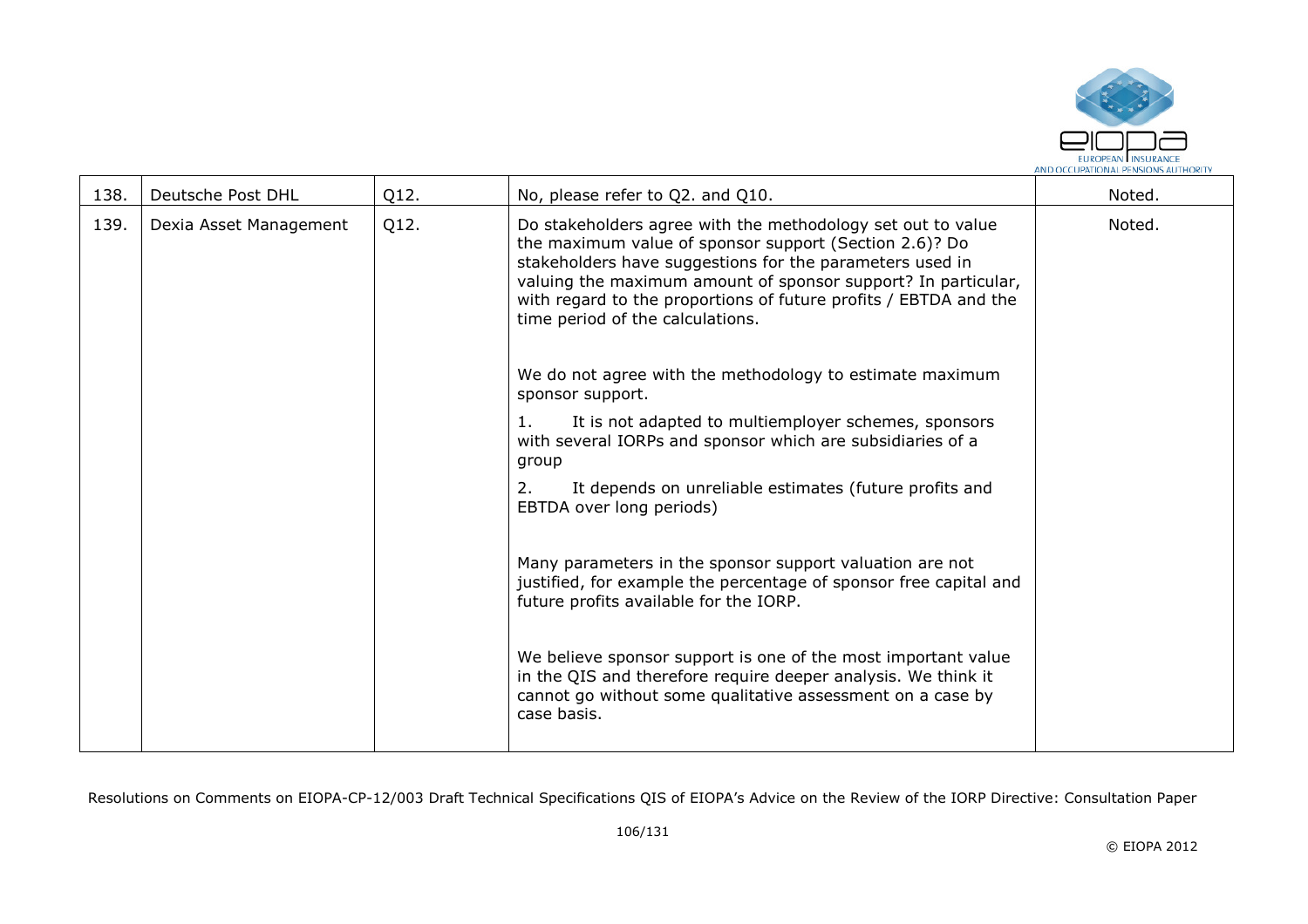

| 140. | <b>EEF</b>                                                   | Q12. | See our comments to Q4/5                                                                                                                                                                                                                                                                                                                                                         | Noted. |
|------|--------------------------------------------------------------|------|----------------------------------------------------------------------------------------------------------------------------------------------------------------------------------------------------------------------------------------------------------------------------------------------------------------------------------------------------------------------------------|--------|
| 141. | European Association of<br><b>Public Sector Pension Inst</b> | Q12. | Do stakeholders agree with the methodology set out to value<br>the maximum value of sponsor support (Section 2.6)? Do<br>stakeholders have suggestions for the parameters used in<br>valuing the maximum amount of sponsor support? In particular,<br>with regard to the proportions of future profits / EBTDA and the<br>time period of the calculations.<br>See answer to Q10. | Noted. |
| 142. | European Federation for<br><b>Retirement Provision (EFRP</b> | Q12. | Q12. Do stakeholders agree with the methodology set out to<br>value the maximum value of sponsor support (Section 2.6)? Do<br>stakeholders have suggestions for the parameters used in<br>valuing the maximum amount of sponsor support? In particular,<br>with regard to the proportions of future profits / EBTDA and the<br>time period of the calculations.                  | Noted. |
|      |                                                              |      | The EFRP does not agree with the methodology for valuing<br>maximum sponsor support, because the assumptions made for<br>cash flows, default probabilities and recovery rates are, at best,<br>educated guesses. More investigation and guidance is<br>necessary.                                                                                                                |        |
|      |                                                              |      | The valuation of the sponsor support is extremely complex as<br>explained in our answers to questions 6, 10 and 11.<br>Furthermore, these valuations will be subjective and imply a                                                                                                                                                                                              |        |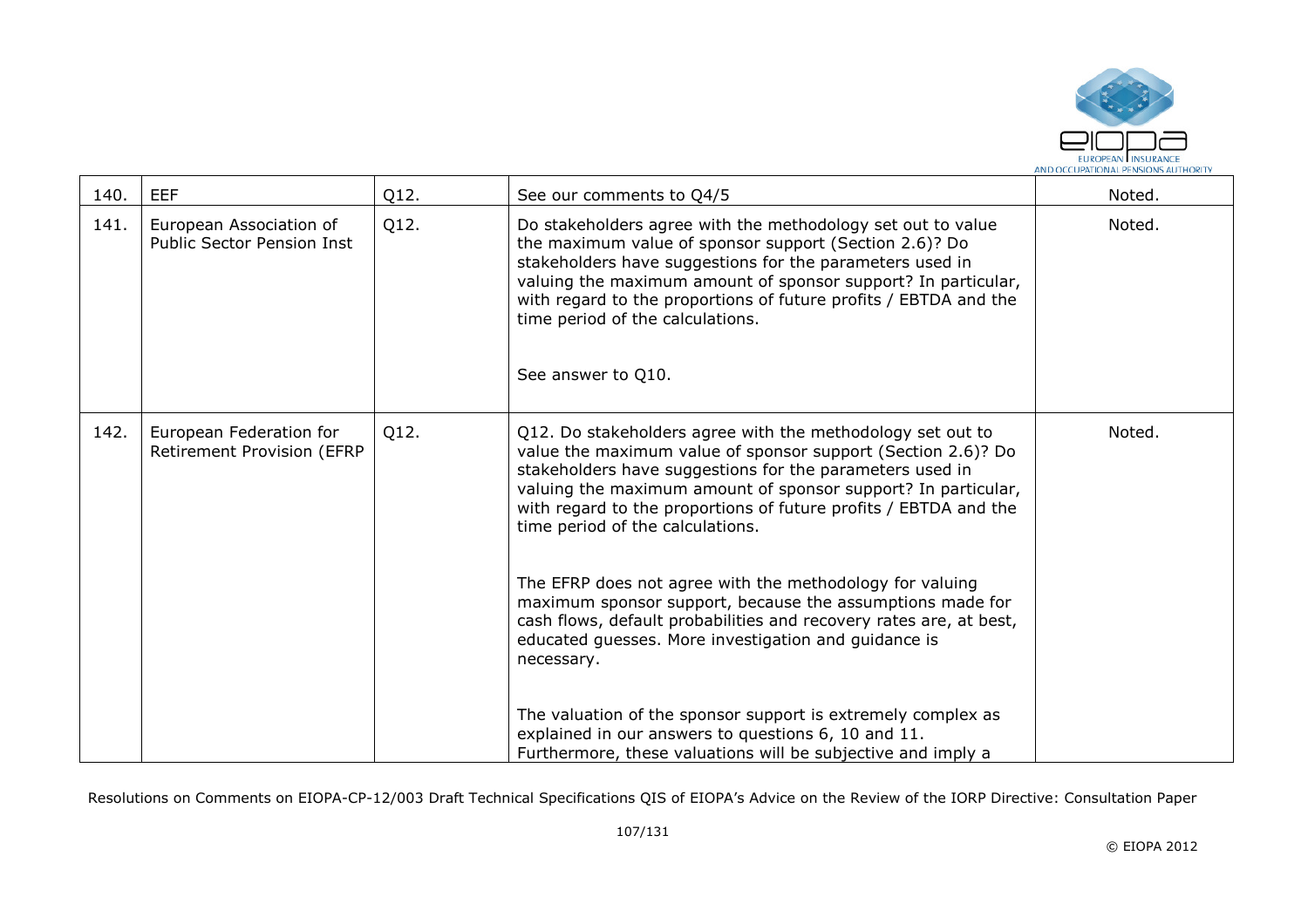

|      |                         |      | "model risk". These formulas refer to the current and the future<br>profits of the sponsor. But how should the sponsor support of<br>non-profit organisations or organisations which transfer their<br>profit to the mother company be valued? And how many years<br>of EBDTA should be included (the more years, the higher the<br>value of sponsor support)?<br>As a simplification for a first QIS, the sponsor support and/or<br>the pension protection could be treated as a residual asset that<br>fills a deficit shortfall between assets and liabilities including any<br>capital requirement. |        |
|------|-------------------------|------|---------------------------------------------------------------------------------------------------------------------------------------------------------------------------------------------------------------------------------------------------------------------------------------------------------------------------------------------------------------------------------------------------------------------------------------------------------------------------------------------------------------------------------------------------------------------------------------------------------|--------|
| 143. | Federation of the Dutch | Q12. | No, see also Q6:                                                                                                                                                                                                                                                                                                                                                                                                                                                                                                                                                                                        | Noted. |
|      | Pension Funds           |      | More simplifications are warranted. As stated in our answer to<br>question 5, starting with a first simple QIS and gradually<br>deciding on where more sophistication is needed in the next<br>QISs (at Lamfalussy Level 1) would quarantee a better process.                                                                                                                                                                                                                                                                                                                                           |        |
|      |                         |      | The required evidence for obtaining allowance to simplify is<br>extensive.                                                                                                                                                                                                                                                                                                                                                                                                                                                                                                                              |        |
|      |                         |      | The simplified calculation of sponsor support and PPS refer to<br>the valuation of a 1 year period, thus only underfunding at the<br>date of valuation is taken into account. Occurring shortages and<br>resulting additional sponsor support in subsequent years are<br>therefore neglected. This will result in underestimated market<br>value of the sponsor support/PPS when compared with a<br>stochastic approach (like risk neutral valuation) that does take                                                                                                                                    |        |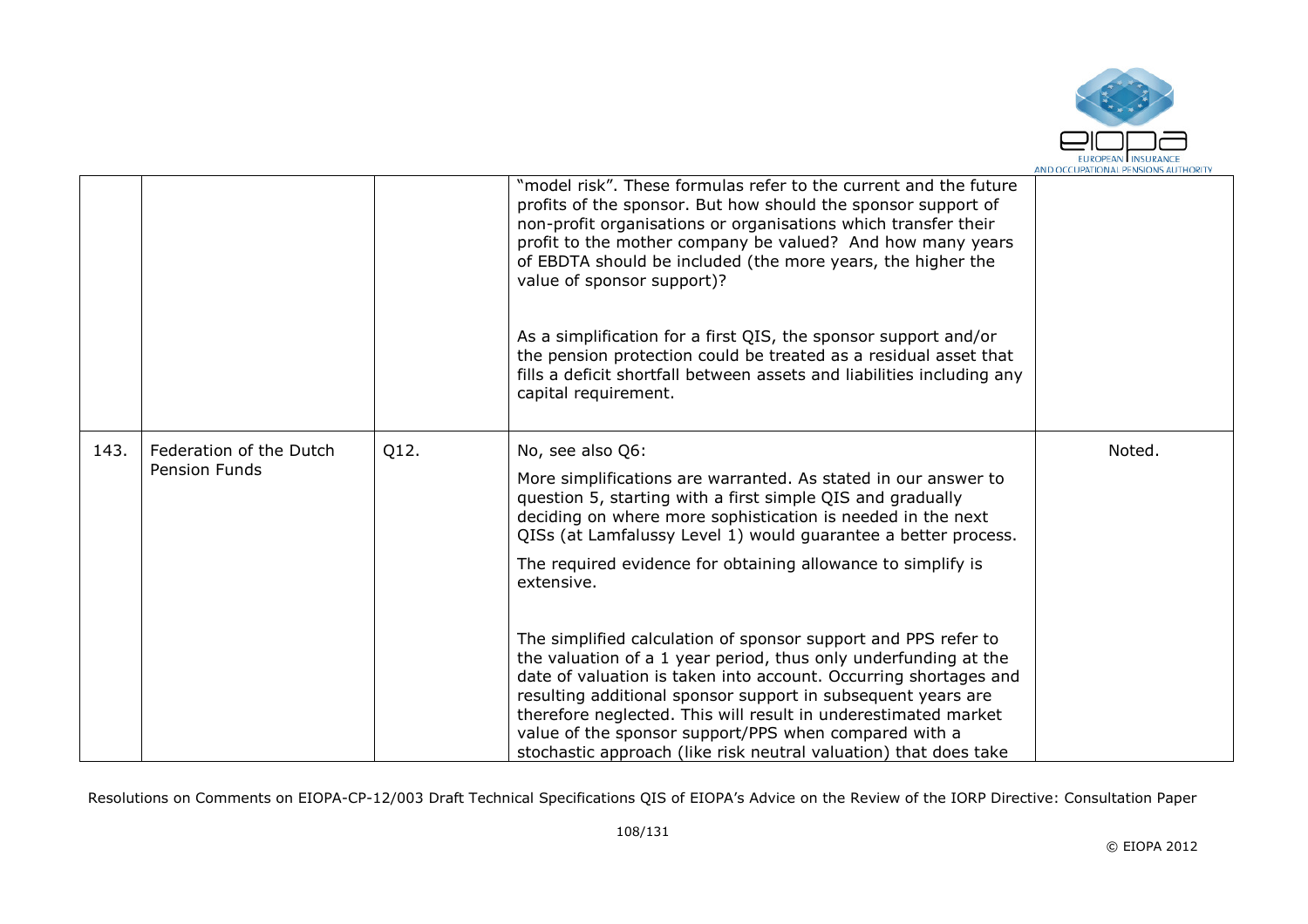

| future shortages and hence future sponsor support into account.<br>The proposal that the maximum sponsor support should depend<br>on the financial position of the sponsoring company is not<br>appropriate. The definition of sponsor's profit and excess assets<br>over liabilities is meaningless as it does not tell anything about<br>the sponsor's actual ability to provide financial support (the<br>capital may be locked into non-liquid assets). Basing the<br>sponsor support on EBDTA numbers is questionable. These<br>numbers are very difficult to forecast, and can show a high<br>dispersion among the various estimations (as we can see<br>looking at forecasts by different analysts for the same<br>company).<br>A multiple of the annual pension cost or a percentage of the<br>total salaries might be a better indicator of the sponsor's ability<br>to provide additional support/guarantee. Deviation could be<br>allowed where the IORP judges that the percentages are not<br>realistic.<br>The formulas for sponsor support are not useful in the case of a<br>multi-employer fund, of which many exist such as the Dutch<br>industry wide funds with sometimes more than 10.000 non-<br>listed employers. It is not clear how to calculate the value of the<br>sponsor support for these industry funds.<br>Many items, like spread risk and market risk concentrations, are<br>not relevant for IORPs and can easily be left out. |  |  |
|-------------------------------------------------------------------------------------------------------------------------------------------------------------------------------------------------------------------------------------------------------------------------------------------------------------------------------------------------------------------------------------------------------------------------------------------------------------------------------------------------------------------------------------------------------------------------------------------------------------------------------------------------------------------------------------------------------------------------------------------------------------------------------------------------------------------------------------------------------------------------------------------------------------------------------------------------------------------------------------------------------------------------------------------------------------------------------------------------------------------------------------------------------------------------------------------------------------------------------------------------------------------------------------------------------------------------------------------------------------------------------------------------------------------------------------------------------------------|--|--|
|                                                                                                                                                                                                                                                                                                                                                                                                                                                                                                                                                                                                                                                                                                                                                                                                                                                                                                                                                                                                                                                                                                                                                                                                                                                                                                                                                                                                                                                                   |  |  |
|                                                                                                                                                                                                                                                                                                                                                                                                                                                                                                                                                                                                                                                                                                                                                                                                                                                                                                                                                                                                                                                                                                                                                                                                                                                                                                                                                                                                                                                                   |  |  |
|                                                                                                                                                                                                                                                                                                                                                                                                                                                                                                                                                                                                                                                                                                                                                                                                                                                                                                                                                                                                                                                                                                                                                                                                                                                                                                                                                                                                                                                                   |  |  |
|                                                                                                                                                                                                                                                                                                                                                                                                                                                                                                                                                                                                                                                                                                                                                                                                                                                                                                                                                                                                                                                                                                                                                                                                                                                                                                                                                                                                                                                                   |  |  |
|                                                                                                                                                                                                                                                                                                                                                                                                                                                                                                                                                                                                                                                                                                                                                                                                                                                                                                                                                                                                                                                                                                                                                                                                                                                                                                                                                                                                                                                                   |  |  |
|                                                                                                                                                                                                                                                                                                                                                                                                                                                                                                                                                                                                                                                                                                                                                                                                                                                                                                                                                                                                                                                                                                                                                                                                                                                                                                                                                                                                                                                                   |  |  |
|                                                                                                                                                                                                                                                                                                                                                                                                                                                                                                                                                                                                                                                                                                                                                                                                                                                                                                                                                                                                                                                                                                                                                                                                                                                                                                                                                                                                                                                                   |  |  |
|                                                                                                                                                                                                                                                                                                                                                                                                                                                                                                                                                                                                                                                                                                                                                                                                                                                                                                                                                                                                                                                                                                                                                                                                                                                                                                                                                                                                                                                                   |  |  |
|                                                                                                                                                                                                                                                                                                                                                                                                                                                                                                                                                                                                                                                                                                                                                                                                                                                                                                                                                                                                                                                                                                                                                                                                                                                                                                                                                                                                                                                                   |  |  |
|                                                                                                                                                                                                                                                                                                                                                                                                                                                                                                                                                                                                                                                                                                                                                                                                                                                                                                                                                                                                                                                                                                                                                                                                                                                                                                                                                                                                                                                                   |  |  |
|                                                                                                                                                                                                                                                                                                                                                                                                                                                                                                                                                                                                                                                                                                                                                                                                                                                                                                                                                                                                                                                                                                                                                                                                                                                                                                                                                                                                                                                                   |  |  |
|                                                                                                                                                                                                                                                                                                                                                                                                                                                                                                                                                                                                                                                                                                                                                                                                                                                                                                                                                                                                                                                                                                                                                                                                                                                                                                                                                                                                                                                                   |  |  |
|                                                                                                                                                                                                                                                                                                                                                                                                                                                                                                                                                                                                                                                                                                                                                                                                                                                                                                                                                                                                                                                                                                                                                                                                                                                                                                                                                                                                                                                                   |  |  |
|                                                                                                                                                                                                                                                                                                                                                                                                                                                                                                                                                                                                                                                                                                                                                                                                                                                                                                                                                                                                                                                                                                                                                                                                                                                                                                                                                                                                                                                                   |  |  |
|                                                                                                                                                                                                                                                                                                                                                                                                                                                                                                                                                                                                                                                                                                                                                                                                                                                                                                                                                                                                                                                                                                                                                                                                                                                                                                                                                                                                                                                                   |  |  |
|                                                                                                                                                                                                                                                                                                                                                                                                                                                                                                                                                                                                                                                                                                                                                                                                                                                                                                                                                                                                                                                                                                                                                                                                                                                                                                                                                                                                                                                                   |  |  |
|                                                                                                                                                                                                                                                                                                                                                                                                                                                                                                                                                                                                                                                                                                                                                                                                                                                                                                                                                                                                                                                                                                                                                                                                                                                                                                                                                                                                                                                                   |  |  |
|                                                                                                                                                                                                                                                                                                                                                                                                                                                                                                                                                                                                                                                                                                                                                                                                                                                                                                                                                                                                                                                                                                                                                                                                                                                                                                                                                                                                                                                                   |  |  |
|                                                                                                                                                                                                                                                                                                                                                                                                                                                                                                                                                                                                                                                                                                                                                                                                                                                                                                                                                                                                                                                                                                                                                                                                                                                                                                                                                                                                                                                                   |  |  |
|                                                                                                                                                                                                                                                                                                                                                                                                                                                                                                                                                                                                                                                                                                                                                                                                                                                                                                                                                                                                                                                                                                                                                                                                                                                                                                                                                                                                                                                                   |  |  |
|                                                                                                                                                                                                                                                                                                                                                                                                                                                                                                                                                                                                                                                                                                                                                                                                                                                                                                                                                                                                                                                                                                                                                                                                                                                                                                                                                                                                                                                                   |  |  |
|                                                                                                                                                                                                                                                                                                                                                                                                                                                                                                                                                                                                                                                                                                                                                                                                                                                                                                                                                                                                                                                                                                                                                                                                                                                                                                                                                                                                                                                                   |  |  |
|                                                                                                                                                                                                                                                                                                                                                                                                                                                                                                                                                                                                                                                                                                                                                                                                                                                                                                                                                                                                                                                                                                                                                                                                                                                                                                                                                                                                                                                                   |  |  |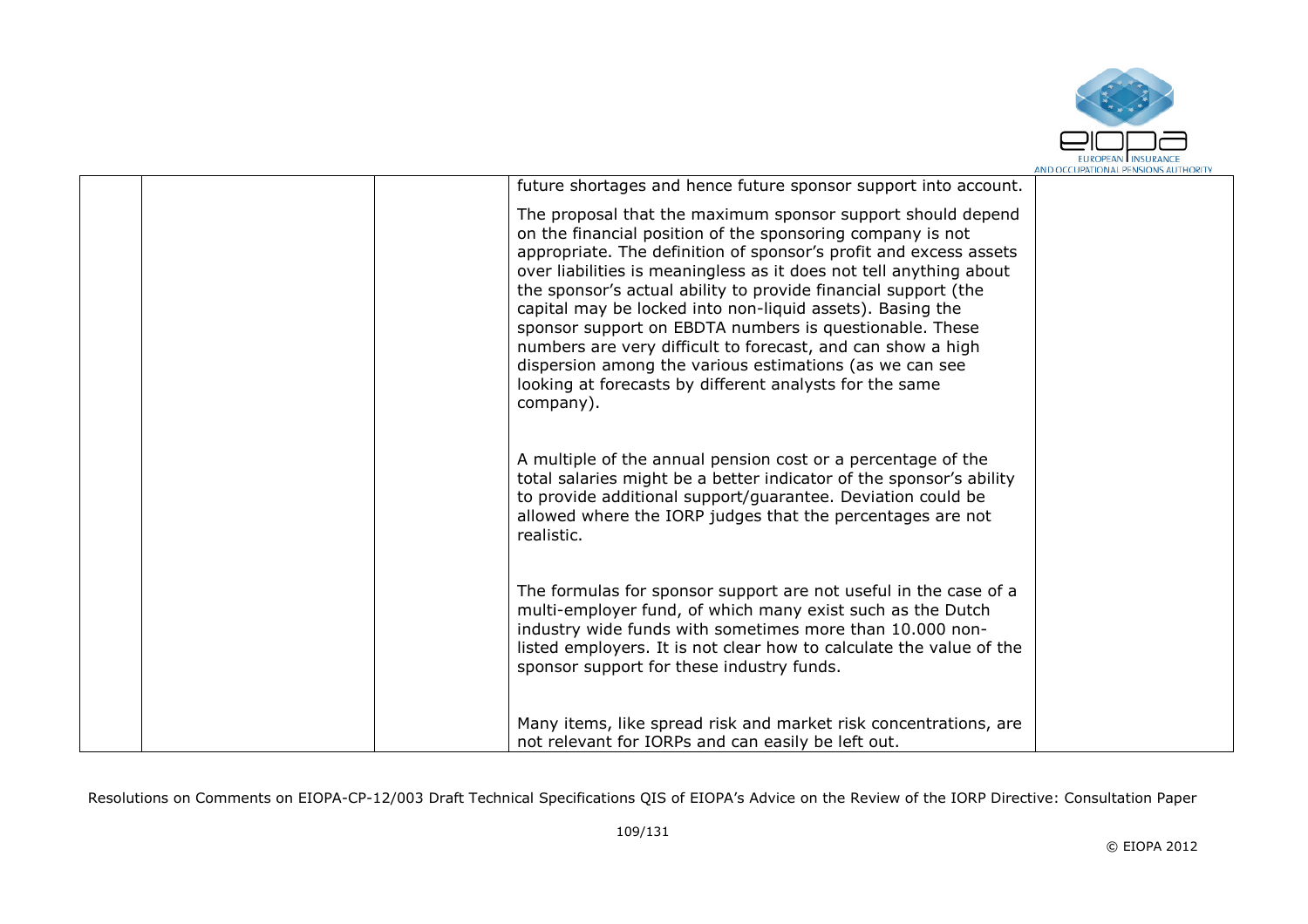

|      |                                    |      | The concepts of cost of capital and risk margin seem not to be<br>very useful for IORPs. For the risk margin, explicit calculation<br>based on the current IORP directive may be easier for IORPs<br>than the Solvency II method, and at the same time more<br>accurate than the proposed simplification. In this respect we<br>also refer to our answer on Q17.<br>See our answer to Q11: |        |
|------|------------------------------------|------|--------------------------------------------------------------------------------------------------------------------------------------------------------------------------------------------------------------------------------------------------------------------------------------------------------------------------------------------------------------------------------------------|--------|
|      |                                    |      | As already mentioned in the answer to Q6, the valuation of the<br>sponsor support and the pension protection schemes will be<br>extremely difficult.                                                                                                                                                                                                                                       |        |
|      |                                    |      | It is unclear which consequences there will be for a company.<br>These should therefore be investigated.                                                                                                                                                                                                                                                                                   |        |
|      |                                    |      | If ratings are used for sponsor support, it is also important to<br>take into account the judgement of rating agencies. Please also<br>see the answer to Q6.                                                                                                                                                                                                                               |        |
|      |                                    |      | These valuations will be very subjective and imply a high "model"<br>risk". For instance, how many years of EBDTA may be included<br>(the more years, the higher the value of sponsor support)?                                                                                                                                                                                            |        |
|      |                                    |      | An alternative approach is a direct comparison of the deficit with<br>the shareholder value / free equity of sponsor.                                                                                                                                                                                                                                                                      |        |
| 144. | <b>Financial Reporting Council</b> | Q12. | There is no perfect formula for measuring the maximum value of                                                                                                                                                                                                                                                                                                                             | Noted. |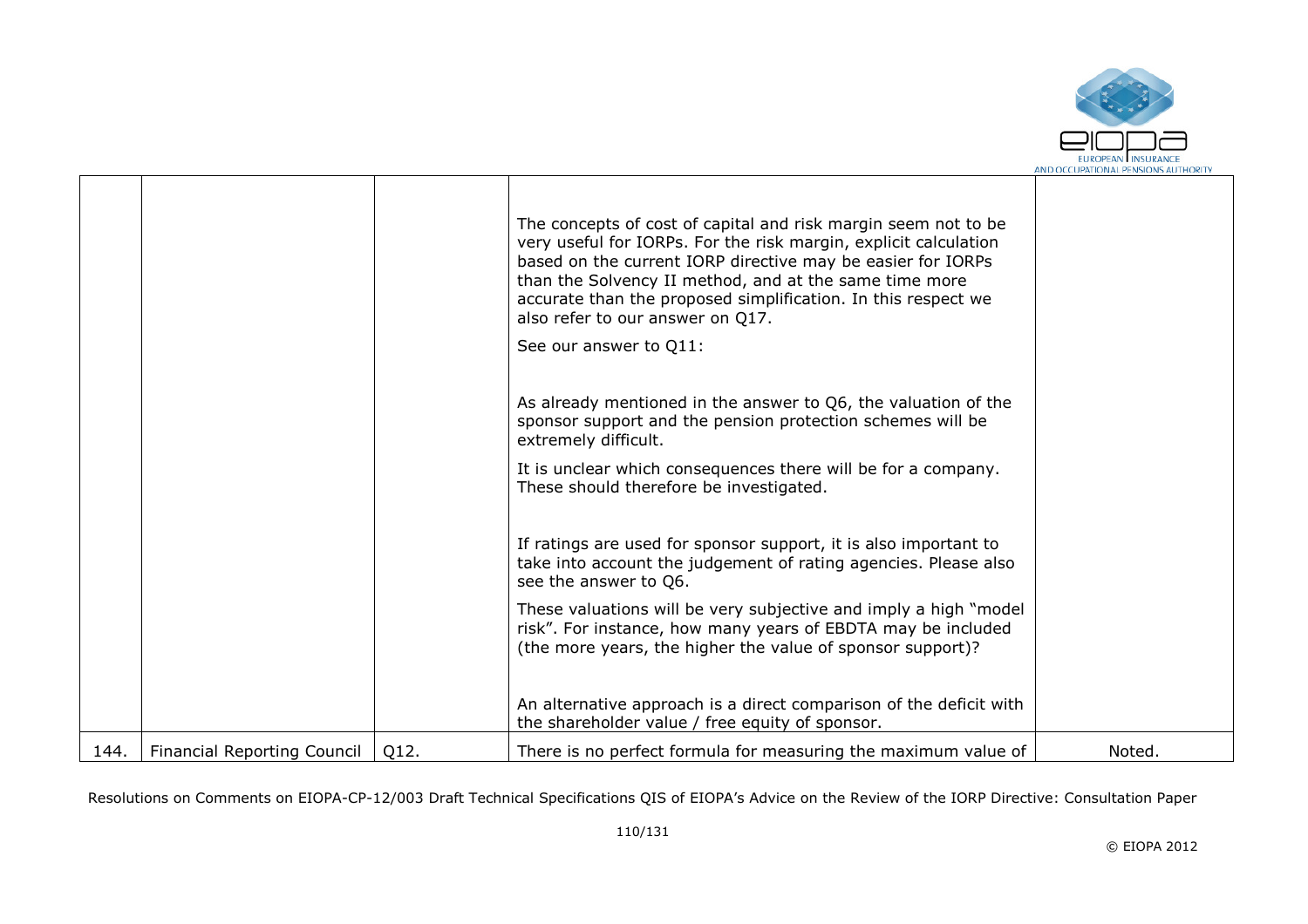

| - staff response | employer support. Any formula will have deficiencies. The<br>proposed approach has some weaknesses - for example the<br>approach would take account of the goodwill on a balance sheet<br>which might not be realisable.                                                                                                                                                                                                                                                                                                                                                   |  |
|------------------|----------------------------------------------------------------------------------------------------------------------------------------------------------------------------------------------------------------------------------------------------------------------------------------------------------------------------------------------------------------------------------------------------------------------------------------------------------------------------------------------------------------------------------------------------------------------------|--|
|                  | The current wealth is based on the net assets of the sponsor<br>adjusted for existing liabilities towards the IORP. The net assets<br>might include assets which are not held at market value<br>including financial assets, fixed assets, inventories, and goodwill<br>for example.                                                                                                                                                                                                                                                                                       |  |
|                  | The proposal to only count 50% of net assets is arbitrary.                                                                                                                                                                                                                                                                                                                                                                                                                                                                                                                 |  |
|                  | Similarly the valuation of future wealth is arbitrary.                                                                                                                                                                                                                                                                                                                                                                                                                                                                                                                     |  |
|                  | We do not understand why in paragraph HBS.6.36 a basis is<br>provided for projecting EBTDA but no basis is provided for<br>projecting net profits. In our experience very few sponsors will<br>have reliable future net profit forecasts going out more than two<br>or three years; this implies that constraining the future wealth<br>to the minimum of forecast net profits or a formula driven<br>EBTDA forecast will usually default to the shorter term profit<br>forecast. We wonder whether this is intended. It might be more<br>sensible just to consider EBTDA. |  |
|                  | We note that 100% of the balance sheet liability for IORP<br>provision is included in the maximum support but only 50% of<br>the available assets. If an employer made a large payment from                                                                                                                                                                                                                                                                                                                                                                                |  |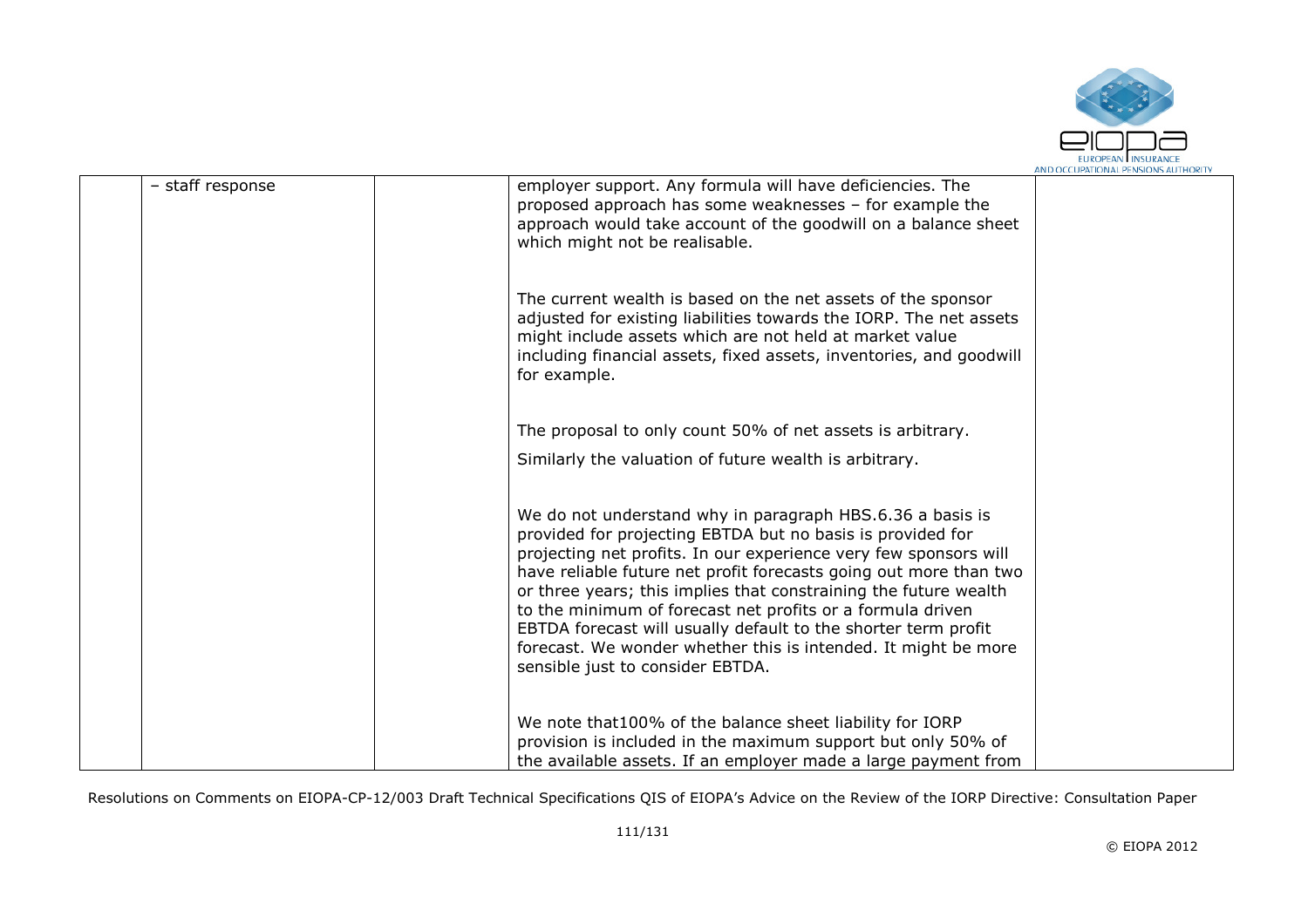

|      |                                                 |      | available assets to reduce the deficit the maximum employer<br>support would increase by at least 50% of the payment.                                                                                                                                                                                                                                                                                                                                                                                                                                                                                                                                                                                                                                                                                                                                                                                                                                                                                                                                                                |        |
|------|-------------------------------------------------|------|--------------------------------------------------------------------------------------------------------------------------------------------------------------------------------------------------------------------------------------------------------------------------------------------------------------------------------------------------------------------------------------------------------------------------------------------------------------------------------------------------------------------------------------------------------------------------------------------------------------------------------------------------------------------------------------------------------------------------------------------------------------------------------------------------------------------------------------------------------------------------------------------------------------------------------------------------------------------------------------------------------------------------------------------------------------------------------------|--------|
| 145. | German Institute of<br><b>Pension Actuaries</b> | Q12. | For the valuation of sponsor support it is crucial that the sponsor<br>has the financial means to close a potential gap within the HBS.<br>For this purpose, the present and future potential support has to<br>be considered. Therefore, the (probability weighted) maximum<br>value of sponsor support should be taken into account within the<br>HBS, not only a part of it. If the sponsor has the financial ability<br>to fully guarantee a potential gap in the HBS, the value of<br>sponsor support should reflect this and close the gap.<br>The same holds true for the valuation of pension protection<br>schemes (PPS). If the PPS guarantees all relevant benefits, then<br>the value of the PPS closes a potential gap within the HBS. In<br>this case there is no need for further calculations.<br>In cases where the sponsor support is contractually limited the<br>sponsor support should be calculated with this maximum.<br>In all other cases it isn't possible to get the information for any<br>single employer without an expensive effort and in good time. | Noted. |
|      |                                                 |      | For multi-employer IORPs it should be sufficient to base the<br>estimate on a few representative sponsors (as recommended in<br>HBS.6.35); otherwise, the inclusion of every single sponsor                                                                                                                                                                                                                                                                                                                                                                                                                                                                                                                                                                                                                                                                                                                                                                                                                                                                                          |        |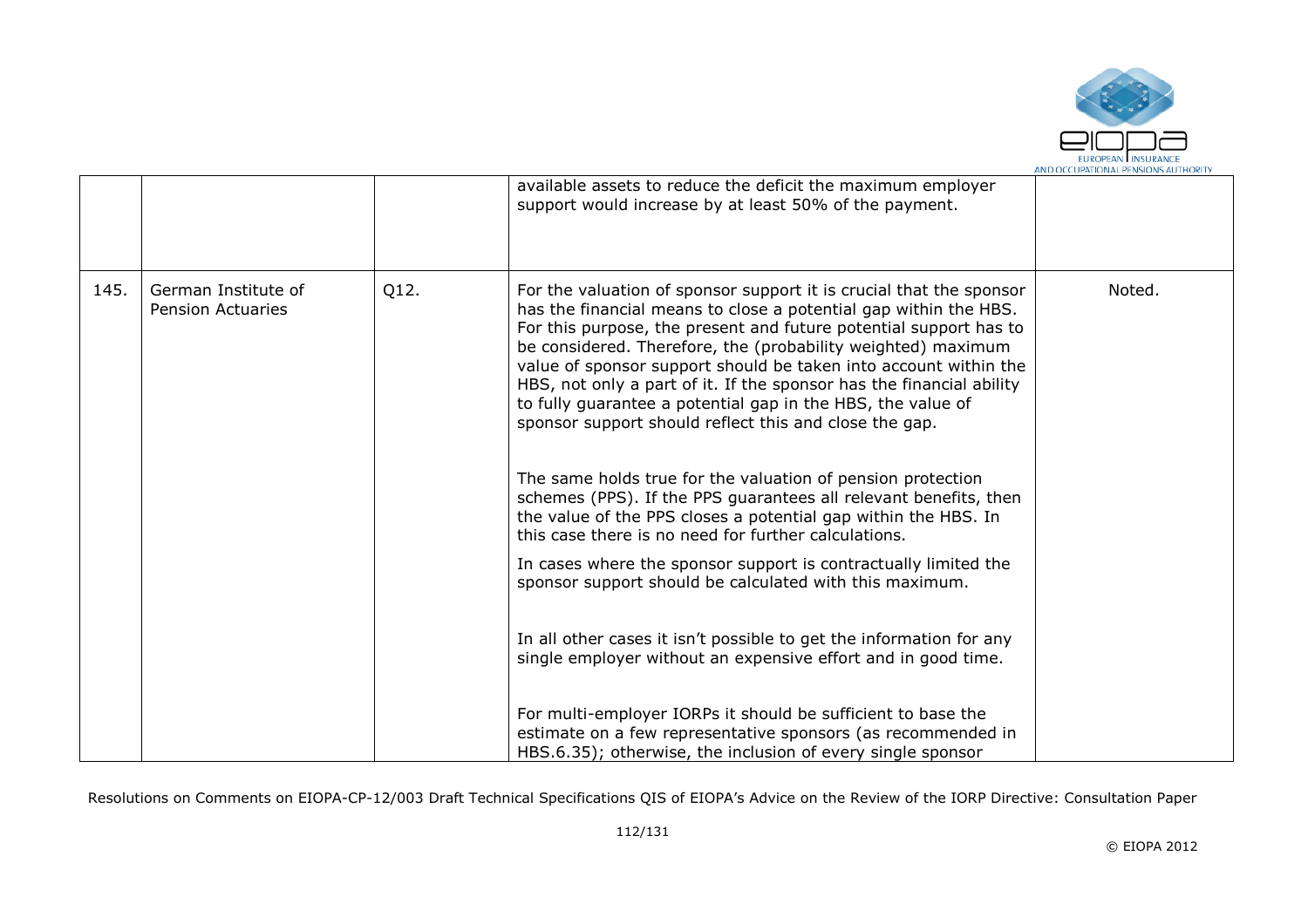

|      |                                                           |      | would be excessive.<br>The proposed market consistent valuation method of security<br>mechanisms is overly complicated and in terms of the valuation<br>of the deterministic and stochastic value of sponsor support it is<br>inappropriate.                                                                                                                                                                                                                 |        |
|------|-----------------------------------------------------------|------|--------------------------------------------------------------------------------------------------------------------------------------------------------------------------------------------------------------------------------------------------------------------------------------------------------------------------------------------------------------------------------------------------------------------------------------------------------------|--------|
| 146. | <b>GESAMTMETALL -</b><br>Federation of German<br>employer | Q12. | No, see previous answers.                                                                                                                                                                                                                                                                                                                                                                                                                                    | Noted. |
| 147. | Groupe Consultatif<br>Actuariel Européen                  | Q12. | Do stakeholders agree with the methodology set out to value<br>the maximum value of sponsor support (Section 2.6)? Do<br>stakeholders have suggestions for the parameters used in<br>valuing the maximum amount of sponsor support? In particular,<br>with regard to the proportions of future profits / EBTDA and the<br>time period of the calculations.                                                                                                   | Noted. |
|      |                                                           |      | We agree with the spirit of the proposed calculations. However,<br>the proposed calculations do appear to be overly complicated<br>with many subjective assumptions about projected cash flows,<br>discount rates and the correlation of IORP/sponsor survival<br>probabilities. We believe other methods should also be<br>considered - some simpler and perhaps less market consistent,<br>and others more fit for purpose but requiring further research. |        |
|      |                                                           |      | It would be helpful to have greater clarity on the circumstances<br>in which sponsor support should be included in the HBS. For<br>example, in Ireland there is no statutory requirement on the                                                                                                                                                                                                                                                              |        |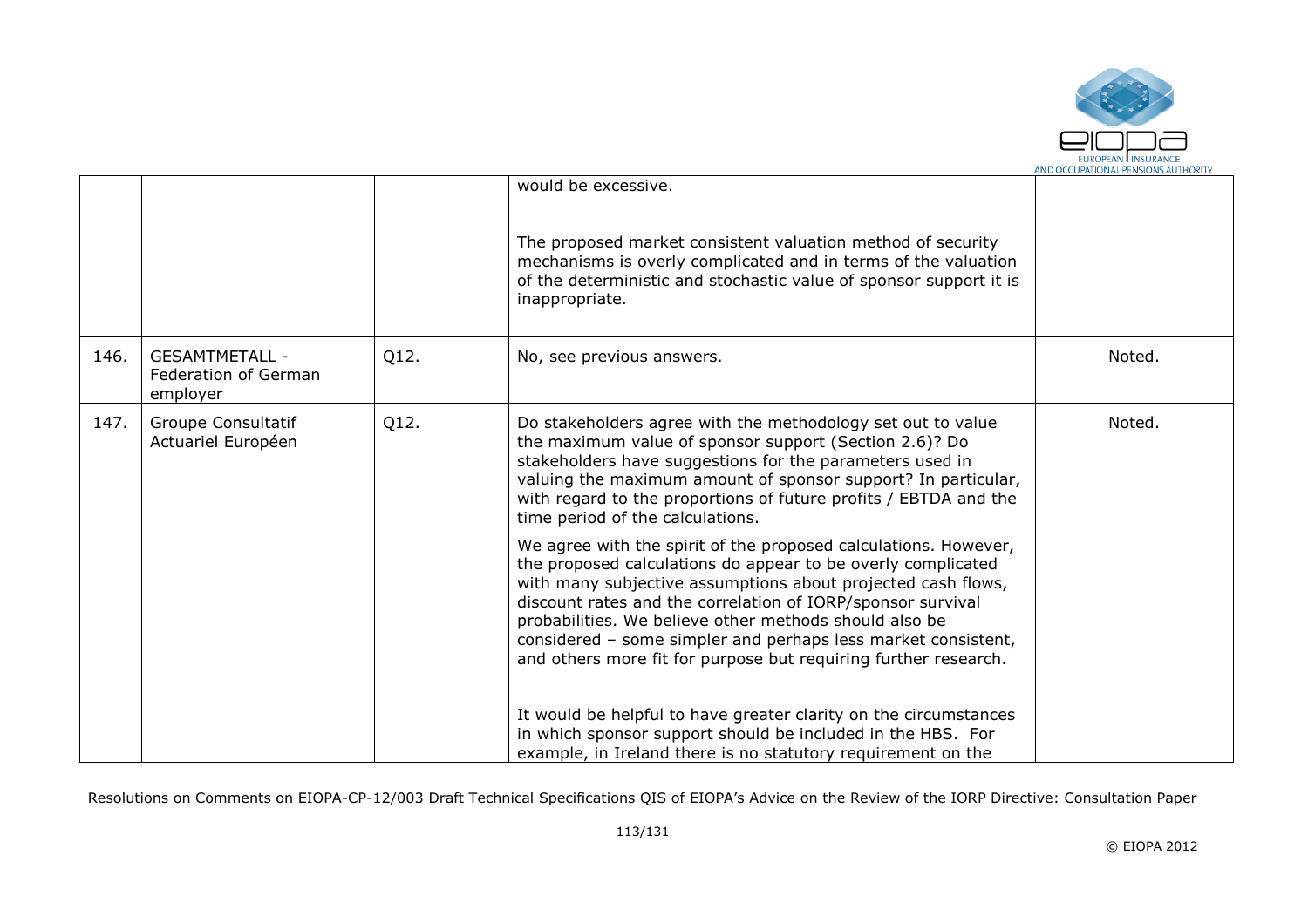

|      |                                              |      | employer to fund any shortfall in the IORP but in practice the<br>employer will use "best endeavours" to do so. Should this be<br>considered as "limited" or "conditional" sponsor support which<br>would perhaps be subject to an additional discount factor?                                                                                                                                                                                                                                                                                                                                                                                                         |        |
|------|----------------------------------------------|------|------------------------------------------------------------------------------------------------------------------------------------------------------------------------------------------------------------------------------------------------------------------------------------------------------------------------------------------------------------------------------------------------------------------------------------------------------------------------------------------------------------------------------------------------------------------------------------------------------------------------------------------------------------------------|--------|
| 148. | Hundred Group of Finance<br><b>Directors</b> | Q12. | Do stakeholders agree with the methodology set out to value<br>the maximum value of sponsor support (Section 2.6)? Do<br>stakeholders have suggestions for the parameters used in<br>valuing the maximum amount of sponsor support? In particular,<br>with regard to the proportions of future profits / EBTDA and the<br>time period of the calculations.<br>The methodology is over-complicated (and hence expensive to<br>implement) and likely to give rise to results that are entirely<br>spurious.                                                                                                                                                              | Noted. |
| 149. | <b>IBM Deutschland</b><br>Pensionsfonds AG   | Q12. | No. We do not agree with the proposed methodology and<br>altering the parameters would not make a difference to this.<br>As stated above, the valuation of sponsor support as proposed<br>by EIOPA is not robust due to the number of assumptions that<br>need to be made. Moreover, the input data required would<br>mostly not be readily available. For example, EBTDA is a figure<br>that is usually only published with respect to publicly listed and<br>consolidated entities. Benefit promises, however, are made at<br>the legal entity level and it is only the legal entity that is liable.<br>Therefore, a consolidated EBTDA figure is irrelevant for the | Noted. |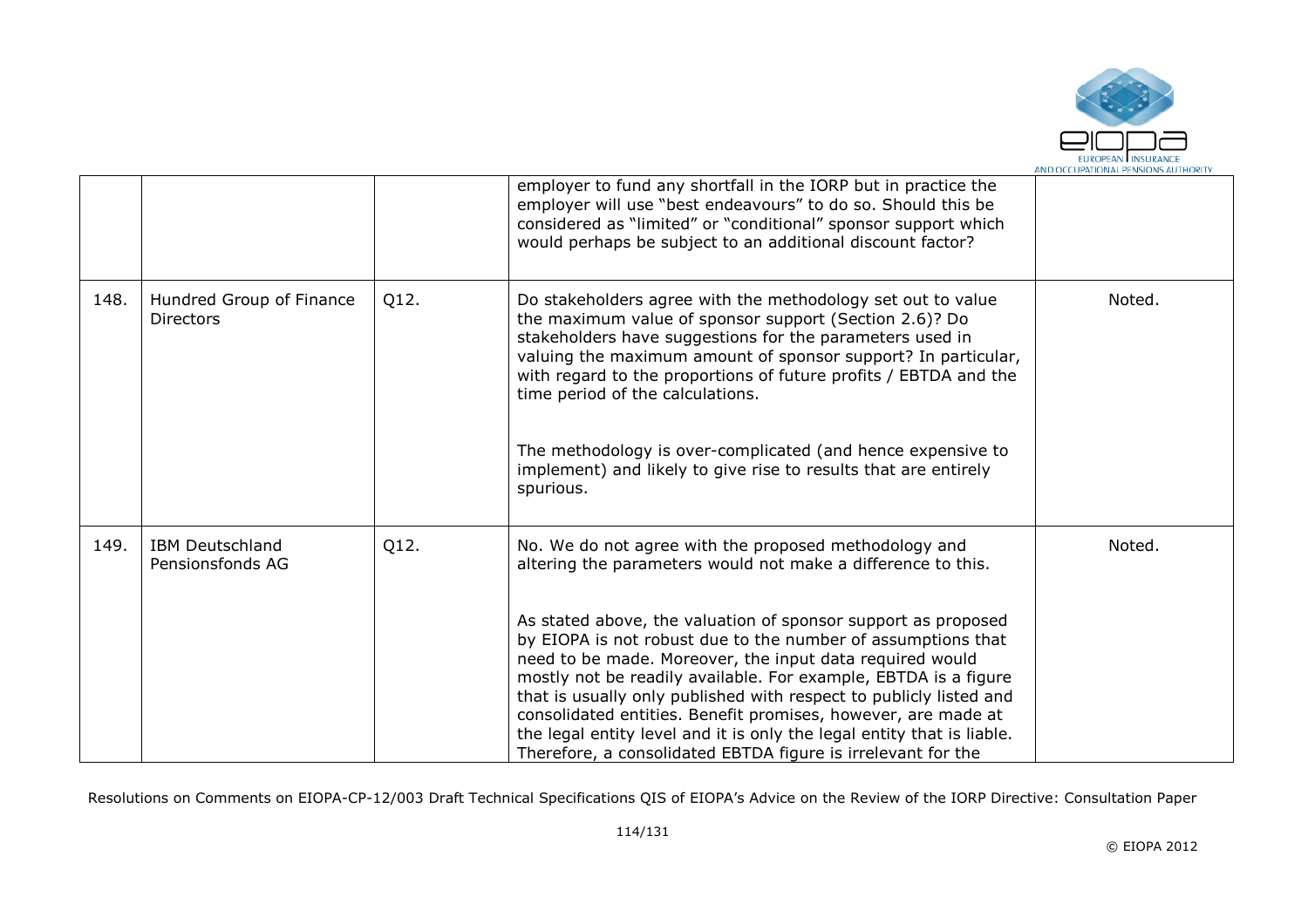

|      |                                                 |      | purposes of this calculation. Non-publicly listed entities are not<br>required to prepare financial statements in accordance with IFRS<br>and, therefore, would not publish an EBTDA value.                                                                                                                                                                                                                                                                                                                                                                                                                                                                                                                                |        |
|------|-------------------------------------------------|------|----------------------------------------------------------------------------------------------------------------------------------------------------------------------------------------------------------------------------------------------------------------------------------------------------------------------------------------------------------------------------------------------------------------------------------------------------------------------------------------------------------------------------------------------------------------------------------------------------------------------------------------------------------------------------------------------------------------------------|--------|
|      |                                                 |      | In addition, some sponsors may have more than one IORP. How<br>would the maximum amount of sponsor support be allocated?                                                                                                                                                                                                                                                                                                                                                                                                                                                                                                                                                                                                   |        |
|      |                                                 |      | It is not justifiable to use commercial ratings to estimate the<br>default risk of sponsors especially in light of the fact that both<br>the Commission and the European Parliament are committed to<br>reducing the reliance on credit ratings in European legislation.                                                                                                                                                                                                                                                                                                                                                                                                                                                   |        |
| 150. | ICAEW - The Institute of<br>Chartered Accountan | Q12. | Do stakeholders agree with the methodology set out to value<br>the maximum value of sponsor support (Section 2.6)? Do<br>stakeholders have suggestions for the parameters used in<br>valuing the maximum amount of sponsor support? In particular,<br>with regard to the proportions of future profits / EBTDA and the<br>time period of the calculations.                                                                                                                                                                                                                                                                                                                                                                 | Noted. |
|      |                                                 |      | The QIS proposes a 'maximum' value approach which includes<br>an assumption that 50% of shareholder funds are available to<br>the pension scheme. However, no justification is given as to why<br>this arbitrary figure would be an appropriate percentage.<br>Similarly, the assumptions that 50% of expected future<br>discounted net profit and 25% of EBTDA are available seem<br>arbitrary with no underlying justification and therefore it is<br>difficult to comment on them meaningfully. These are projected<br>over the number of future years for which the sponsor support is<br>included in the assessment and, for the purposes of the QIS,<br>this is taken as the average duration of the expected future |        |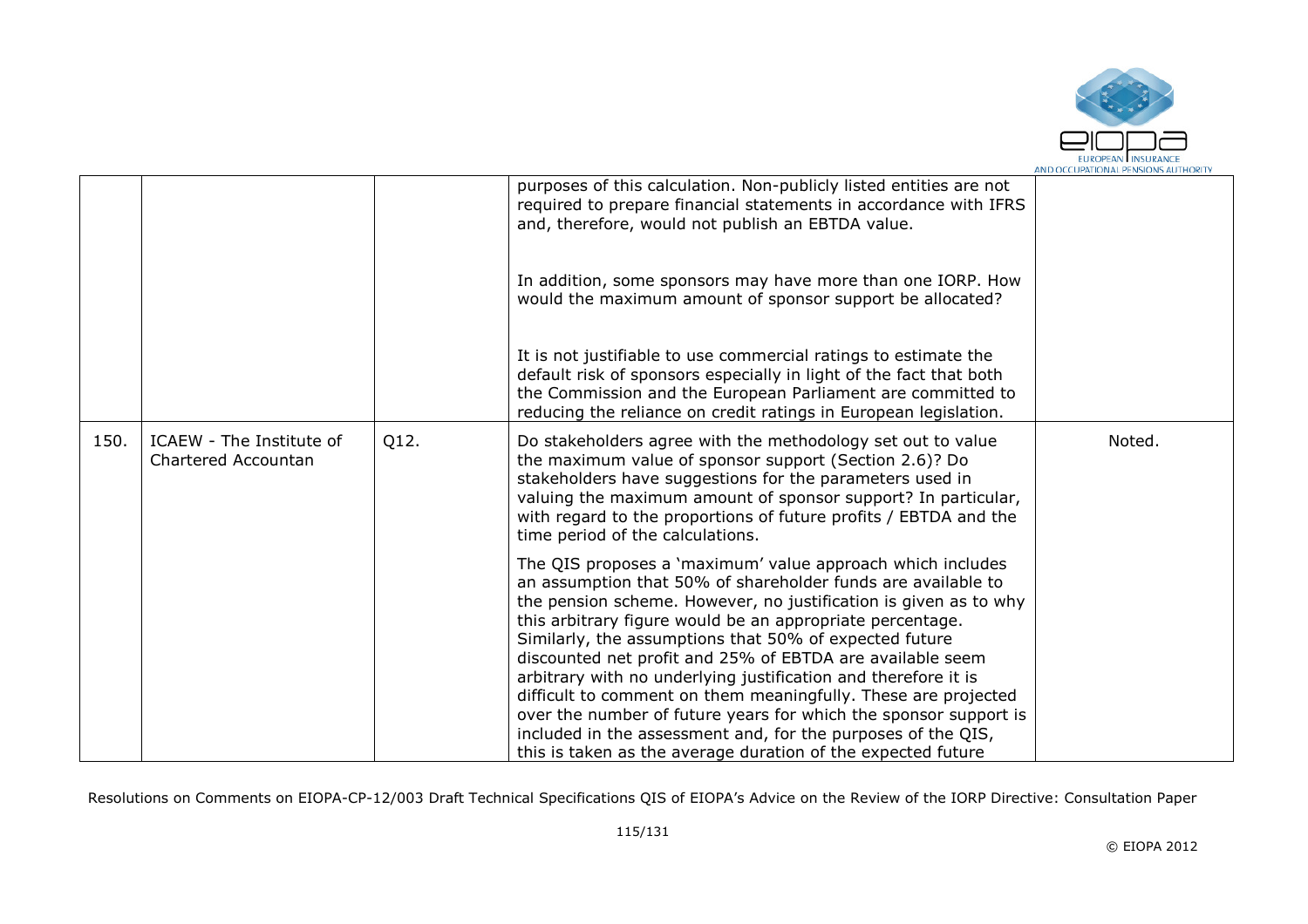

|      |                                       |      | cashflows of the IORP relating to obligations at the valuation<br>date. This timeframe could be fairly long (likely to be in excess<br>of 20 years) and it would be difficult to project over such a<br>period. This approach to valuing the covenant appears to be a<br>formulaic regulatory exercise not based on established valuation<br>'mark to market' approaches, and therefore there is little scope<br>for accountants to comment on it. Two approaches are described<br>for calculating an 'actual' value which both use an element of<br>stochastic modelling. |        |
|------|---------------------------------------|------|----------------------------------------------------------------------------------------------------------------------------------------------------------------------------------------------------------------------------------------------------------------------------------------------------------------------------------------------------------------------------------------------------------------------------------------------------------------------------------------------------------------------------------------------------------------------------|--------|
|      |                                       |      | In our view, rather than requiring that a completely new<br>methodology is used, it would be better to include further<br>options for taking sponsor support into account, including:                                                                                                                                                                                                                                                                                                                                                                                      |        |
|      |                                       |      | for the employer covenant to be included as a balancing<br>a)<br>figure, discounted for solvency, and                                                                                                                                                                                                                                                                                                                                                                                                                                                                      |        |
|      |                                       |      | b)<br>use of existing valuation approaches that have been<br>developed in the market over the past decade.                                                                                                                                                                                                                                                                                                                                                                                                                                                                 |        |
|      |                                       |      | We would be happy to provide further information on these<br>possible alternative approaches if that would be helpful, either<br>by way of correspondence or meetings.                                                                                                                                                                                                                                                                                                                                                                                                     |        |
|      |                                       |      | We also note that the methodology in the proposed QIS also<br>does not deal with situations where the sponsor is not a<br>corporate entity, nor where the pension scheme is a multi-<br>employer scheme.                                                                                                                                                                                                                                                                                                                                                                   |        |
| 151. | Institute and Faculty of<br>Actuaries | Q12. | Do stakeholders agree with the methodology set out to value<br>the maximum value of sponsor support (Section 2.6)? Do<br>stakeholders have suggestions for the parameters used in<br>valuing the maximum amount of sponsor support? In particular,<br>with regard to the proportions of future profits / EBTDA and the                                                                                                                                                                                                                                                     | Noted. |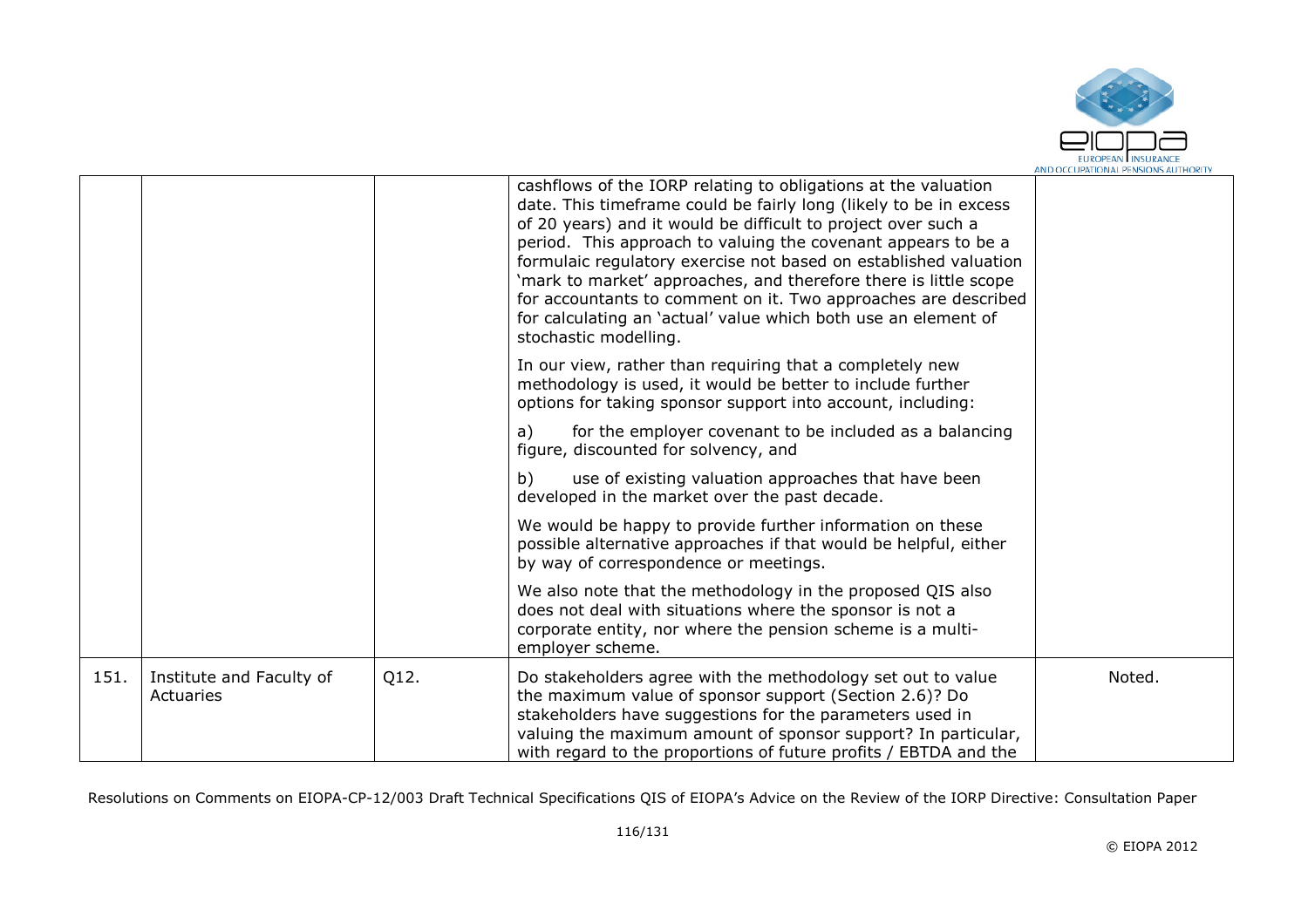

|      |                  |      | time period of the calculations.                                                                                                                                                                                                                                                                                                                                           |        |
|------|------------------|------|----------------------------------------------------------------------------------------------------------------------------------------------------------------------------------------------------------------------------------------------------------------------------------------------------------------------------------------------------------------------------|--------|
|      |                  |      | In our view EIOPA should consider all the options for taking<br>account of sponsor support and pension protection schemes.<br>The research we have commissioned should help EIOPA calibrate<br>the approach it chooses and we look forward to sharing the<br>results of that research with EIOPA as they become available.                                                 |        |
|      |                  |      | We consider that the QIS should assess how the value of<br>sponsor support changes over time and the effect of any<br>volatility on the impact of EIOPA's advice.                                                                                                                                                                                                          |        |
| 152. | Insurance Europe | Q12. | Insurance Europe agrees with the principle to value a maximum<br>value of sponsor support. In theory the suggested methodology<br>seems reasonable. Unfortunately, the needed information is in<br>general not easy to asses and - in case of many sponsors - to<br>aggregate. Especially for multi-employer IORP it seems<br>impossible to get all necessary information. | Noted. |
|      |                  |      | For a multi-employer IORP there might be also a lot of unrated<br>employers. To set all them to a default rating of CCC might not<br>be appropriate. However an individual explanation why another<br>classification is reasonable might be not feasible. It should be<br>also possible for valuating on a portfolio of sponsors.                                          |        |
| 153. | KPMG LLP (UK)    | Q12. | How will this work for sponsors such as charities and other not-<br>for-profit organisations? What allowances can be made for<br>parent or group company support to sponsors, whether by way<br>of formal guarantees or otherwise?                                                                                                                                         | Noted. |
|      |                  |      | The maximum sponsor support approach will prove unduly crude<br>in most cases, due to the wide variation of capital structures and<br>business models of different sponsors. Matters such as<br>projected profit growth, inclusion or exclusion of exceptional                                                                                                             |        |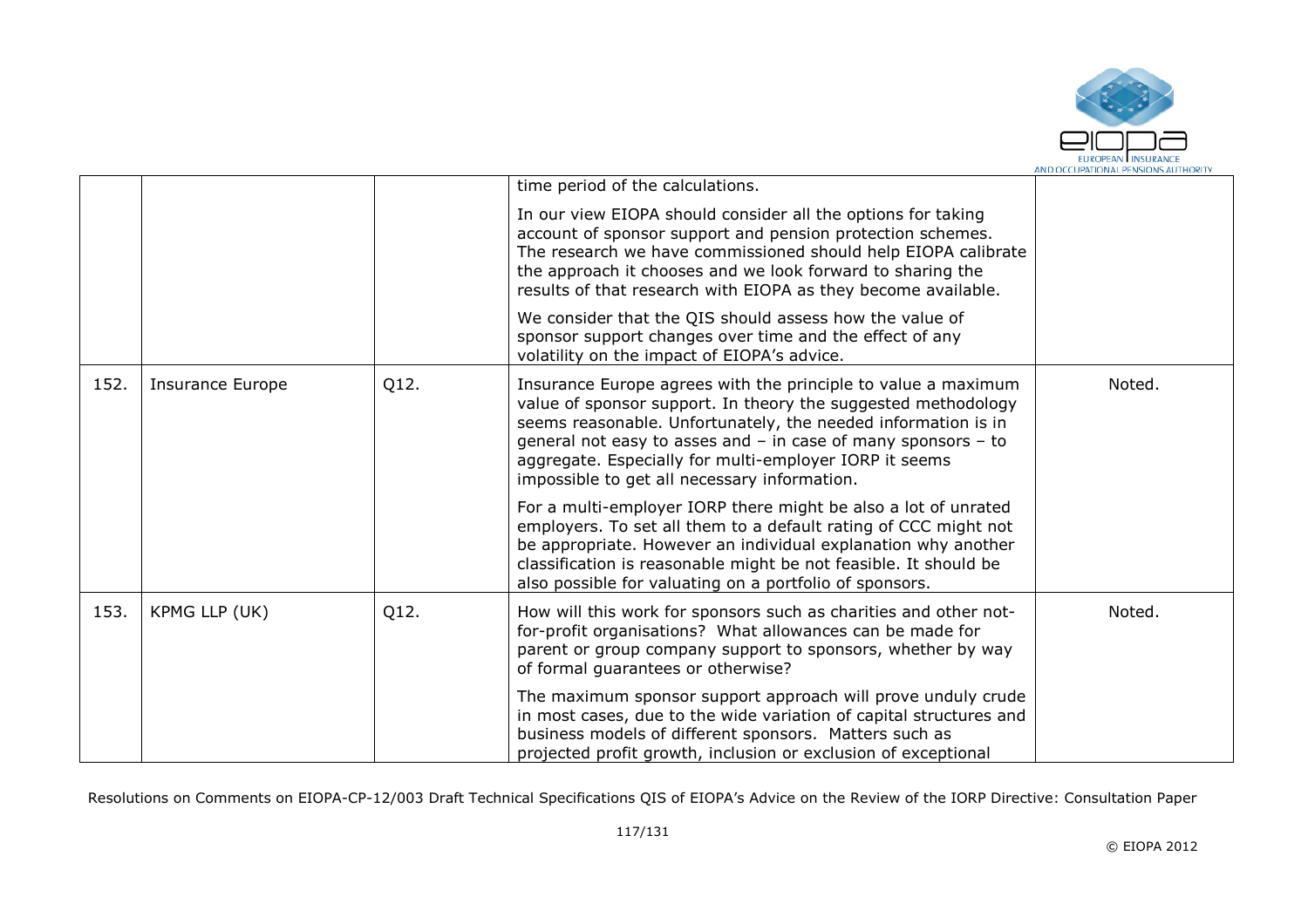

|      |            |      | items etc, are not clear. We therefore foresee a need for most<br>IORPs to use their own tailored approach. This will lead to<br>considerations along the lines of the standard formula or internal<br>model decisions facing insurers, but almost certainly without the<br>supervisory resources to handle sponsor support model approval<br>processes.<br>Looking forward, consideration must also be given as to how<br>regularly the valuation of maximum sponsor support should be<br>updated, and the costs of doing so. The values of sponsors can<br>change rapidly, either due to company-specific events or due to |        |
|------|------------|------|------------------------------------------------------------------------------------------------------------------------------------------------------------------------------------------------------------------------------------------------------------------------------------------------------------------------------------------------------------------------------------------------------------------------------------------------------------------------------------------------------------------------------------------------------------------------------------------------------------------------------|--------|
| 154. | Mercer Ltd | Q12. | general market or economic conditions.<br>Do stakeholders agree with the methodology set out to value<br>the maximum value of sponsor support (Section 2.6)? Do<br>stakeholders have suggestions for the parameters used in                                                                                                                                                                                                                                                                                                                                                                                                  | Noted. |
|      |            |      | valuing the maximum amount of sponsor support? In particular,<br>with regard to the proportions of future profits/EBTDA and the<br>time period of the calculations.                                                                                                                                                                                                                                                                                                                                                                                                                                                          |        |
|      |            |      | The method proposed seems narrow and likely to result in a<br>measure that does not properly reflect the extent of sponsor<br>support available to some IORPs. We consider that IORPs and<br>member state regulators should be allowed to consider all the<br>various measures that are available for measuring sponsor                                                                                                                                                                                                                                                                                                      |        |
|      |            |      | support, taking local considerations into account. It is likely that<br>more work needs to be done to fully understand those<br>measures: sponsor covenant is a developing area and                                                                                                                                                                                                                                                                                                                                                                                                                                          |        |
|      |            |      | mandating a narrow and possibly uninformative measure might<br>discourage IORPs from taking steps to consider better ways to                                                                                                                                                                                                                                                                                                                                                                                                                                                                                                 |        |
|      |            |      | assess covenant. For these reasons, we would suggest that                                                                                                                                                                                                                                                                                                                                                                                                                                                                                                                                                                    |        |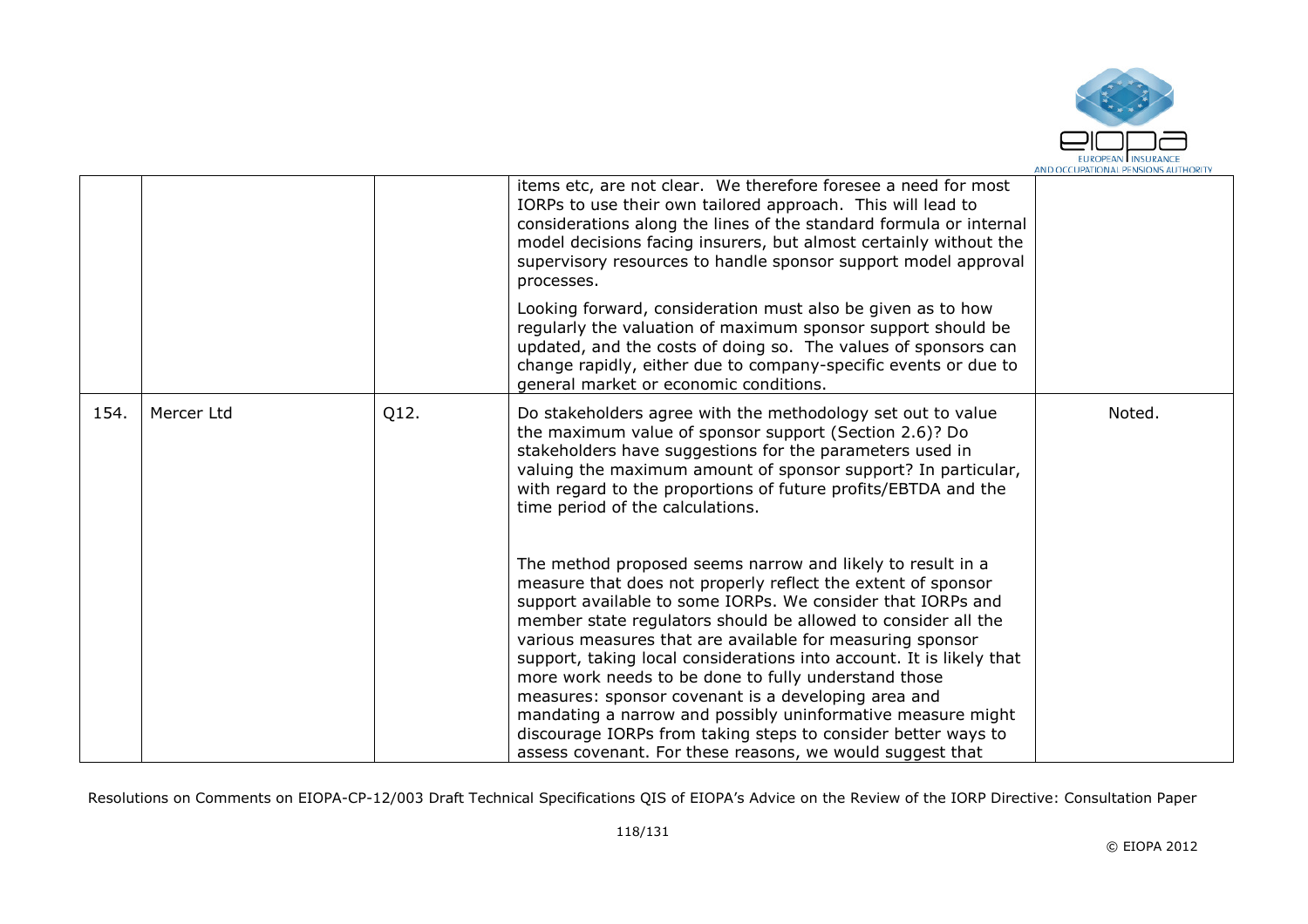

|      |                                                 |      | rather than mandating such a narrow approach, a principles<br>based approach could result in more useful outcomes.<br>See also our responses to Q2 and Q11.                                                |        |
|------|-------------------------------------------------|------|------------------------------------------------------------------------------------------------------------------------------------------------------------------------------------------------------------|--------|
| 155. | National Association of<br>Pension Funds (NAPF) | Q12. | Do stakeholders agree with the methodology set out to value<br>the maximum                                                                                                                                 | Noted. |
|      |                                                 |      | value of sponsor support (Section 2.6)? Do stakeholders have<br>suggestions for                                                                                                                            |        |
|      |                                                 |      | the parameters used in valuing the maximum amount of<br>sponsor support? In                                                                                                                                |        |
|      |                                                 |      | particular, with regard to the proportions of future profits /<br>EBTDA and the                                                                                                                            |        |
|      |                                                 |      | time period of the calculations.                                                                                                                                                                           |        |
|      |                                                 |      | The NAPF does not agree with the methodology for valuing<br>maximum sponsor support. The assumptions made for cash<br>flows, default probabilities and recovery rates are - at best -<br>educated guesses. |        |
|      |                                                 |      | The NAPF also has concerns on a number of points of detail:                                                                                                                                                |        |
|      |                                                 |      | The provision at HBS.6.28(b) refers to future wealth by<br>П<br>reference to "future profits" of the sponsor, showing once again                                                                           |        |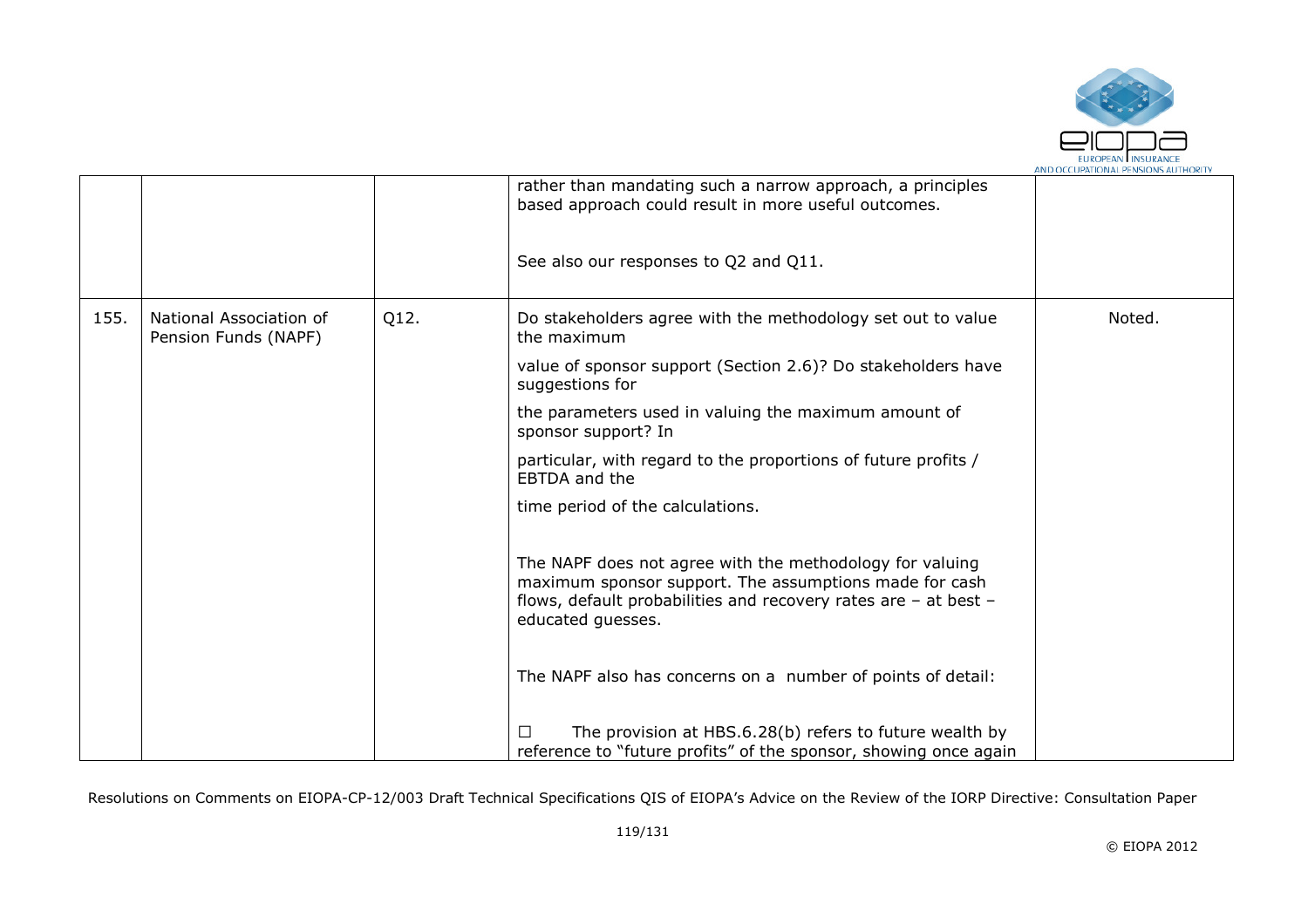

|                                                                                                                                                                                                                                                                                                                                                                                                                                                                                                                                                        | AND OCCUPATIONAL PENSIONS AUTHORII |
|--------------------------------------------------------------------------------------------------------------------------------------------------------------------------------------------------------------------------------------------------------------------------------------------------------------------------------------------------------------------------------------------------------------------------------------------------------------------------------------------------------------------------------------------------------|------------------------------------|
| a lack of consideration towards non-profit making entities.                                                                                                                                                                                                                                                                                                                                                                                                                                                                                            |                                    |
| The proposal at HBS.6.15 also makes no mention of how<br>$\perp$<br>the ratings would be applied to the multiple sponsors of a multi-<br>employer IORP - this would need to be spelt out.                                                                                                                                                                                                                                                                                                                                                              |                                    |
| In HBS.6.29 there is a reference to "assets over liabilities"<br>$\perp$<br>of the sponsor's balance sheet". In some schemes of particular<br>type and status, the assets on the balance sheet are not shown<br>at market value. The trustees of such IORPs spend considerable<br>time assessing the true value of the sponsor's assets available<br>to the scheme, whether or not they exist (or are correctly<br>reflected) on the balance sheet of the sponsor.                                                                                     |                                    |
| In HBS.6.29, in the second bullet point, there is mention<br>$\perp$<br>of "100% of the liabilities of the sponsor towards the IORP, as<br>written in the balance sheet of the sponsor". For some non-<br>sectionalised multi-employer pension schemes in the UK there is<br>no separation of assets and liabilities between the scheme's<br>participating employers, and, therefore, whilst the scheme is an<br>IORP it has no scheme liabilities on the balance sheet, hence the<br>wealth component in this case could not be correctly calculated. |                                    |
| At HBS.6.35 there is mention of multi-employer IORPs,<br>$\perp$<br>and it states that "  it is sufficient to make the calculations only<br>for a sufficient number of (larger) employers for which data is<br>available". It then states that the calculations can then be                                                                                                                                                                                                                                                                            |                                    |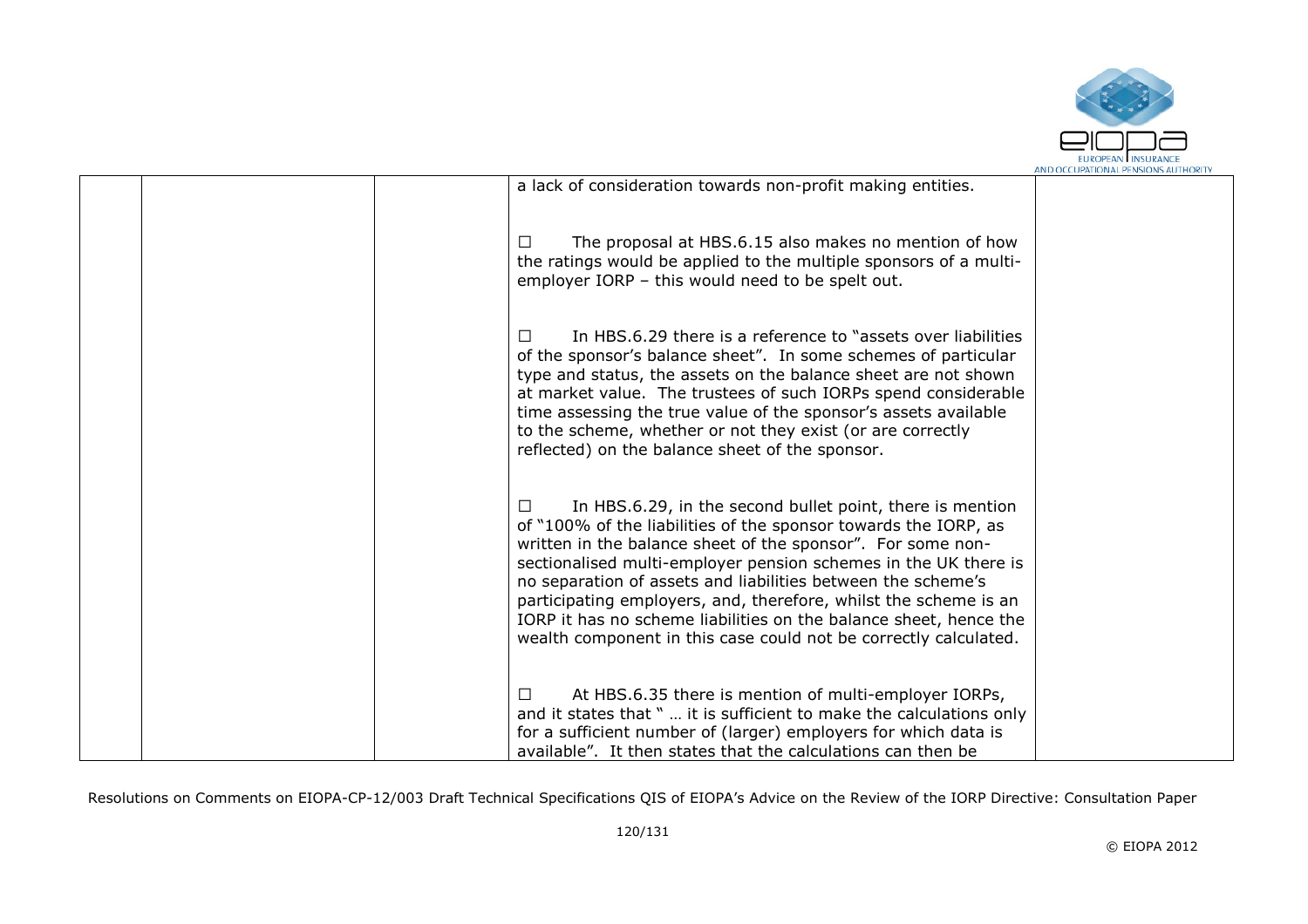

|      |                        |      | grossed up if the results would be seen as representative. What<br>if they would not be? This again is a very significant lack of<br>detail and appreciation of the need to cover multi-employer<br>arrangements.<br>it is unclear whether recovery plan contributions should<br>$\perp$<br>be included on top of assumed future net profits. The difference<br>can be substantial and if they are additional (implied in the QIS<br>specification) this could be considered to be double counting. |        |
|------|------------------------|------|-----------------------------------------------------------------------------------------------------------------------------------------------------------------------------------------------------------------------------------------------------------------------------------------------------------------------------------------------------------------------------------------------------------------------------------------------------------------------------------------------------|--------|
|      |                        |      | As already noted, we believe that EIOPA should consider<br>alternative approaches to the assessment of sponsor support<br>and pension protection schemes. The consultation period has<br>not been long enough for us to consider and propose suitable<br>alternatives.                                                                                                                                                                                                                              |        |
| 156. | <b>Punter Southall</b> | Q12. | Do stakeholders agree with the methodology set out to value<br>the maximum value of sponsor support (Section 2.6)? Do<br>stakeholders have suggestions for the parameters used in<br>valuing the maximum amount of sponsor support? In particular,<br>with regard to the proportions of future profits / EBTDA and the<br>time period of the calculations.<br>The methodology is highly complex and unlikely to give rise to<br>meaningful results.                                                 | Noted. |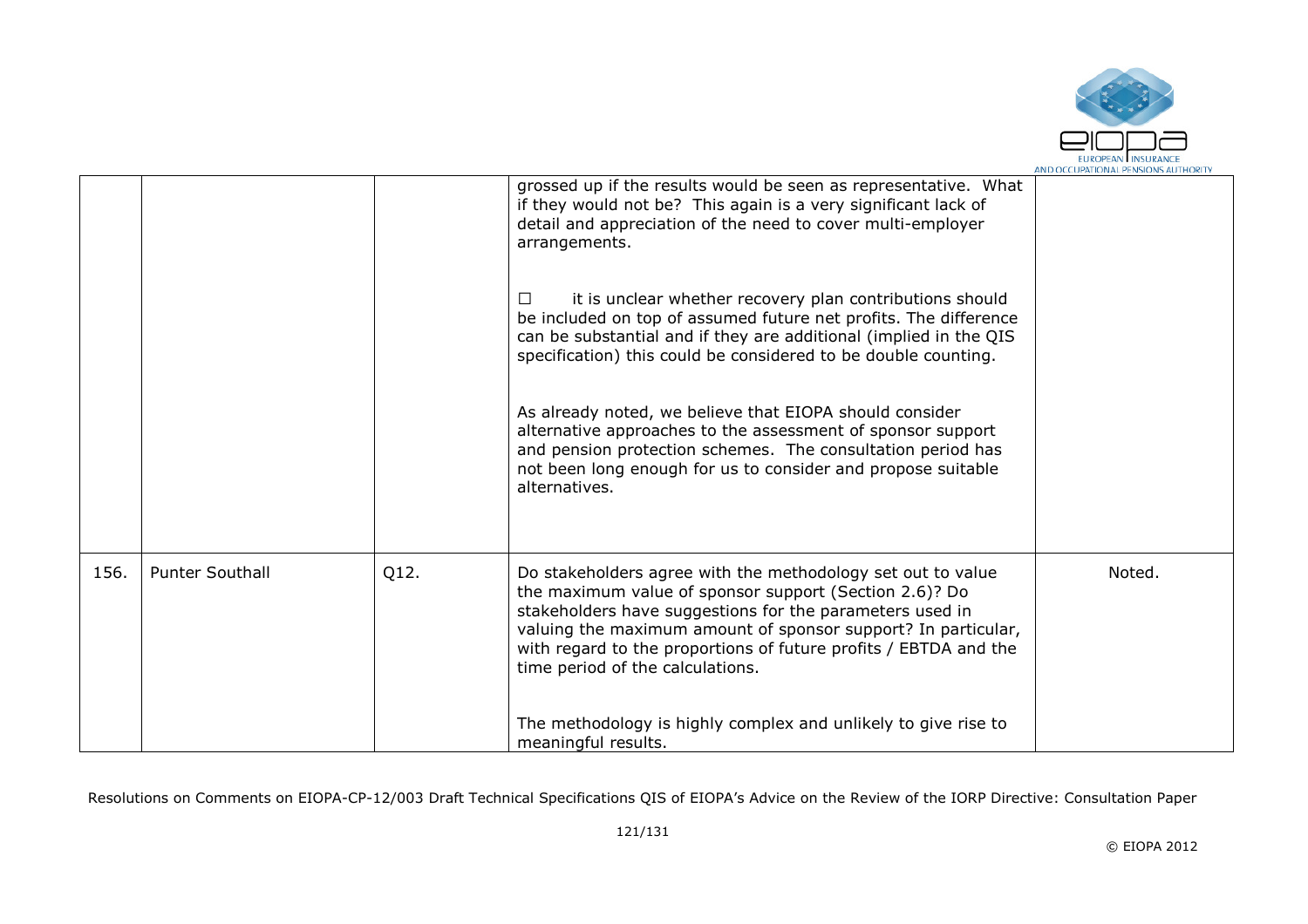

| 157. | Q12.<br>Railways Pension Trustee<br>Company Limited (RPTCL) | Whilst we understand that you are seeking to allocate a value to<br>sponsor support in a holistic balance sheet for the QIS, we are<br>concerned that the proposed approach may in a number of<br>aspects be overly-simplistic for many situations and could result<br>in materially misleading results $-$ even for a preliminary analysis<br>solely for QIS purposes.                                                                                                                                                                                                                                                                                                                                                                                                | Noted. |
|------|-------------------------------------------------------------|------------------------------------------------------------------------------------------------------------------------------------------------------------------------------------------------------------------------------------------------------------------------------------------------------------------------------------------------------------------------------------------------------------------------------------------------------------------------------------------------------------------------------------------------------------------------------------------------------------------------------------------------------------------------------------------------------------------------------------------------------------------------|--------|
|      |                                                             | IORP sponsors will, in practice, have vastly different and highly<br>specific attributes to their available support. As practical issues,<br>we observe that the availability of discounted cash flow forecasts<br>in appropriate detail over long time horizons for a number of<br>sponsors may be limited; and a number of public (and other)<br>companies may be reluctant to share forward-looking<br>information of this nature. To be proportionate, it may be helpful<br>to have a category of sponsors which do not have to provide<br>detailed analysis where there is clear evidence that their IORP<br>obligations are very small relative to their enterprises as a whole<br>(as evidenced by a market capitalisation or published net asset<br>position). |        |
|      |                                                             | Evaluating sponsor support is a multi-dimensional exercise<br>requiring consideration of a range of factors including inter alia<br>an understanding of the sponsor's markets and its market<br>dynamics; its historic and prospective financial performance; its<br>balance sheet strength - including the composition of assets and<br>liabilities; cash flow; the competing claims of other creditors -<br>including the ranking of any security arrangements and other                                                                                                                                                                                                                                                                                             |        |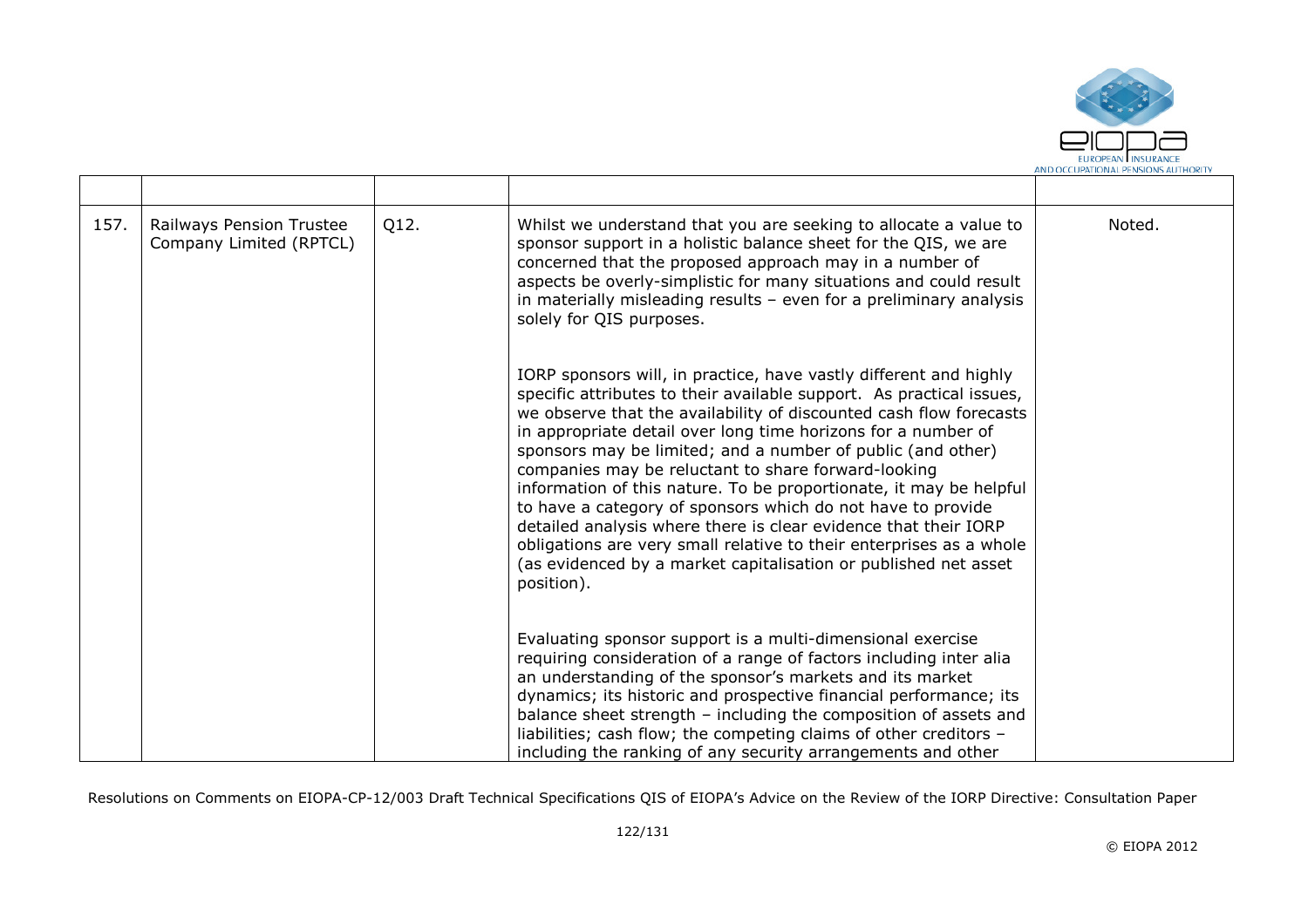

|  |                                                                                                                                                                                                                                                                                                                                                                                                                                                                                                                                                                                                                                                                                                                                                                                                                                                                                                                                                                                                                                       | MND OCCUPATIONAL FENSIONS AUTHONT |
|--|---------------------------------------------------------------------------------------------------------------------------------------------------------------------------------------------------------------------------------------------------------------------------------------------------------------------------------------------------------------------------------------------------------------------------------------------------------------------------------------------------------------------------------------------------------------------------------------------------------------------------------------------------------------------------------------------------------------------------------------------------------------------------------------------------------------------------------------------------------------------------------------------------------------------------------------------------------------------------------------------------------------------------------------|-----------------------------------|
|  | IORPs; and contingencies, risks and sensitivities.                                                                                                                                                                                                                                                                                                                                                                                                                                                                                                                                                                                                                                                                                                                                                                                                                                                                                                                                                                                    |                                   |
|  | We believe that the approach suggested in the document -<br>which we do acknowledge is for a QIS and allows for tailored<br>responses by IORPs and their sponsors - may not pick up on a<br>number of key issues which could materially affect the analysis<br>but which could be considered in a more holistic consideration of<br>sponsor support using a "principles based" rather than formulaic<br>approach. For example: a property company with a balance<br>sheet substantially underpinned by real estate may well offer a<br>significantly different recovery to a manufacturing company with<br>an equivalent amount of diverse assets including inventory and<br>intangibles; secured creditors may absorb all available assets in<br>circumstances where the IORP itself is unsecured - but equally<br>the IORP may benefit from some form of security structure; and<br>a sponsor may have multiple IORPs requiring an analysis of their<br>respective positions to determine true underlying balance sheet<br>support. |                                   |
|  | Finally, we observe that:                                                                                                                                                                                                                                                                                                                                                                                                                                                                                                                                                                                                                                                                                                                                                                                                                                                                                                                                                                                                             |                                   |
|  | the approach does not appear to reference results from<br>П<br>models to actual market capitalisations and transaction values<br>for listed sponsors or sponsors where a recent market price has<br>been set in a transaction; and                                                                                                                                                                                                                                                                                                                                                                                                                                                                                                                                                                                                                                                                                                                                                                                                    |                                   |
|  | П<br>it should be made clear that the cap on recognized<br>sponsor support is based on technical provisions plus the risk<br>margin, otherwise it is not possible for the holistic balance sheet                                                                                                                                                                                                                                                                                                                                                                                                                                                                                                                                                                                                                                                                                                                                                                                                                                      |                                   |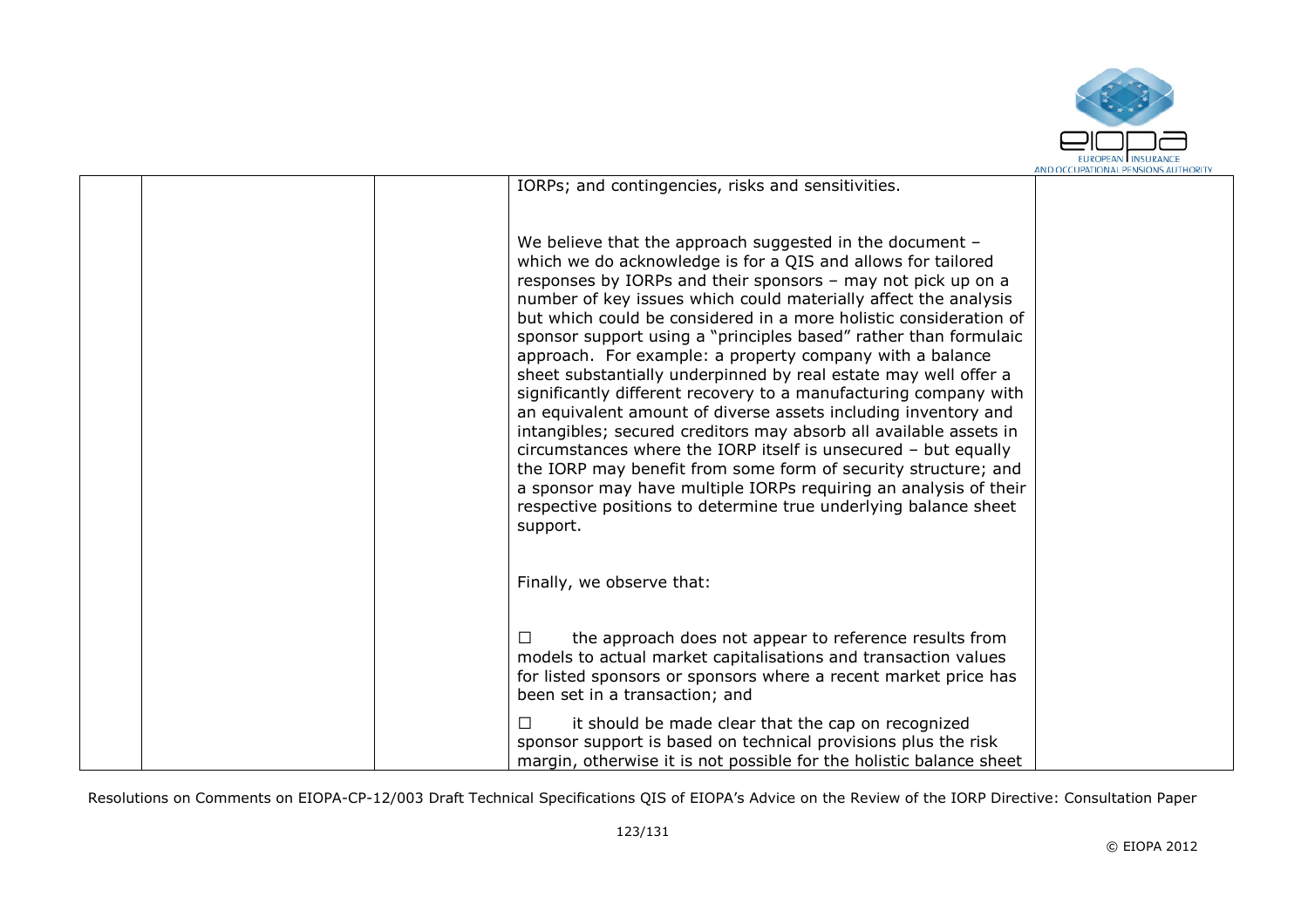

|      |                                |      | to balance.                                                                                                                                                                                                                                                                                                                                                                                                    |        |
|------|--------------------------------|------|----------------------------------------------------------------------------------------------------------------------------------------------------------------------------------------------------------------------------------------------------------------------------------------------------------------------------------------------------------------------------------------------------------------|--------|
| 158. | <b>RWE Pensionsfonds AG</b>    | Q12. | The earnings definition should be a typical publicly available<br>number. EBTDA does not fulfill this request.                                                                                                                                                                                                                                                                                                 | Noted. |
|      |                                |      | At least in situations where a pension protection scheme is in<br>place, in our opinion sponsor support should be taken into<br>account to the extend there are legal or contractual<br>commitments.                                                                                                                                                                                                           |        |
| 161. | <b>Tesco Plc</b>               | Q12. | The methodology is far too complex to understand. Pension<br>schemes who can afford to undertake the calculations may well<br>simplify the methodology, which will lead to spurious results. We<br>believe further time should be provided to allow consideration of<br>alternative approaches.                                                                                                                | Noted. |
| 162. | Towers Watson B.V.             | Q12. | Do stakeholders agree with the methodology set out to value<br>the maximum value of sponsor support (Section 2.6)? Do<br>stakeholders have suggestions for the parameters used in<br>valuing the maximum amount of sponsor support? In particular,<br>with regard to the proportions of future profits / EBTDA and the<br>time period of the calculations.<br>Our responses to questions 10 and 11 apply here. | Noted. |
| 163. | Towers Watson GmbH,<br>Germany | Q12. | We believe that using a kind of 'maximum value of sponsor<br>support' is a more reasonable way to assess a sponsor's<br>capability to provide additional support in case of demand than                                                                                                                                                                                                                        | Noted. |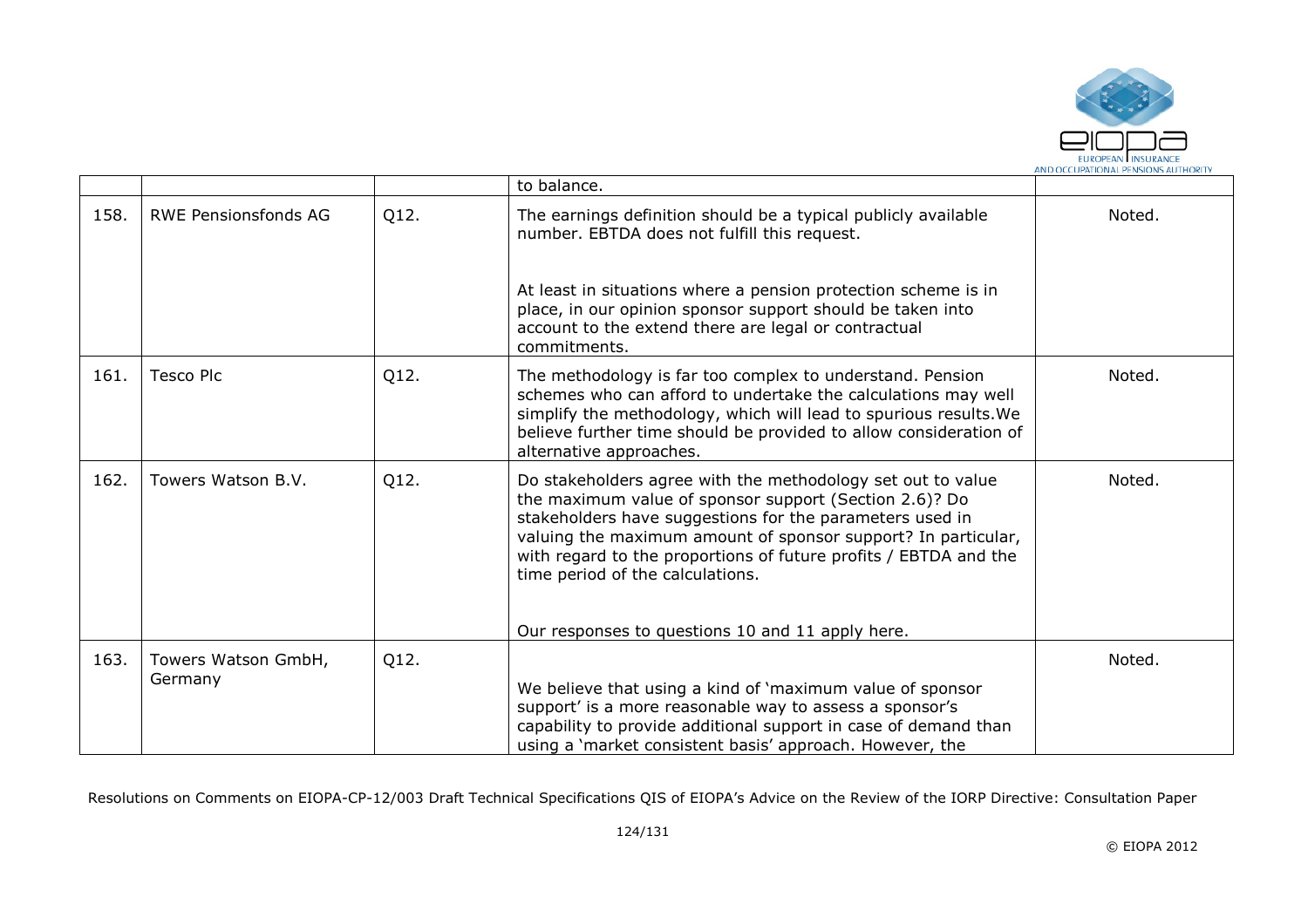

|      |                         |      | derivation of the maximum value of sponsor support again<br>suffers from a seemingly arbitrary choice of parameters (e.g.<br>EBTDA, which can be very different und different accounting<br>regimes, IFRS, US- or local GAAP) and for IORPs with several<br>sponsors, collecting data from its various sponsors seems to be<br>an undue burden.<br>We again refer to Towers Watson's letter of 11th June 2012 to<br>Commissioner Barnier in which an alternative approach is<br>outlined.                                                                                                                   |        |
|------|-------------------------|------|-------------------------------------------------------------------------------------------------------------------------------------------------------------------------------------------------------------------------------------------------------------------------------------------------------------------------------------------------------------------------------------------------------------------------------------------------------------------------------------------------------------------------------------------------------------------------------------------------------------|--------|
| 164. | <b>Towers Watson UK</b> | Q12. | Do stakeholders agree with the methodology set out to value<br>the maximum value of sponsor support (Section 2.6)? Do<br>stakeholders have suggestions for the parameters used in<br>valuing the maximum amount of sponsor support? In particular,<br>with regard to the proportions of future profits / EBTDA and the<br>time period of the calculations.                                                                                                                                                                                                                                                  | Noted. |
|      |                         |      | Our responses to questions 10 and 11 apply here (repeated at<br>the end of this section). We believe that EIOPA should consider<br>alternative approaches to the assessment of sponsor support<br>and pension protection schemes. As identified above, however,<br>we believe that developing a quantitative methodology that<br>caters for all circumstances is considerably more complicated<br>than the consultation document implies. We would be happy to<br>work with EIOPA and others to identify suitable alternative<br>approaches but more time will be required than the consultation<br>allows. |        |
|      |                         |      | On a specific aspect, we do not understand why the parameter                                                                                                                                                                                                                                                                                                                                                                                                                                                                                                                                                |        |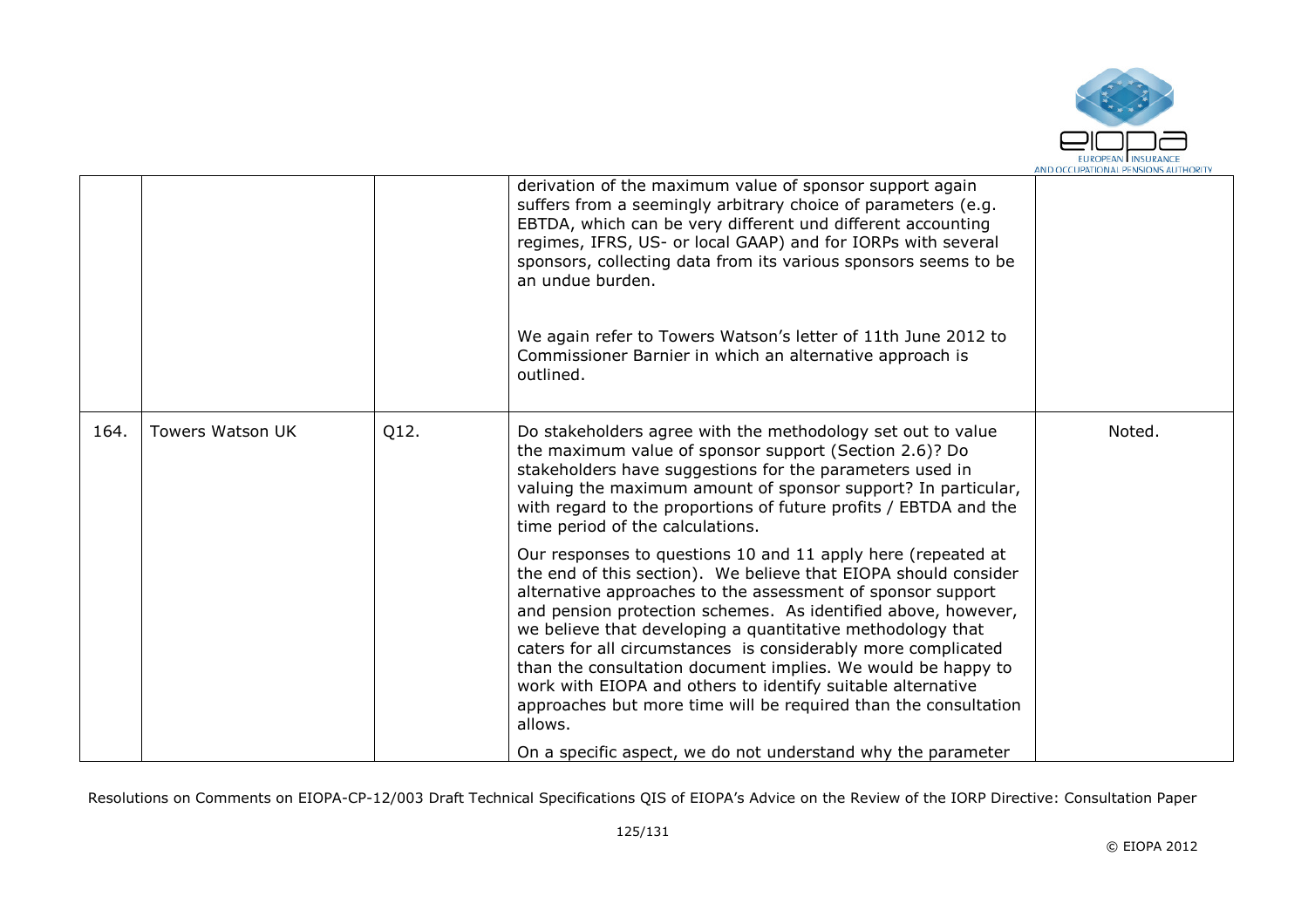

|  | for the proportion of shareholder funds available for the IORP<br>should be limited to 50% in determining the maximum value of<br>sponsor support. Furthermore, it is unclear whether the<br>maximum value of sponsor support is intended to change in<br>stress scenarios, for example under the interest rate risk sub-<br>module of the SCR. If so, then the implication is that the<br>maximum value of sponsor support will increase with a<br>downward shock in interest rates. We would question whether<br>this is appropriate. We believe that the maximum value of<br>sponsor support is more likely to be equity-like than bond-like<br>(as the current proposal implies) in its behaviour. |  |
|--|--------------------------------------------------------------------------------------------------------------------------------------------------------------------------------------------------------------------------------------------------------------------------------------------------------------------------------------------------------------------------------------------------------------------------------------------------------------------------------------------------------------------------------------------------------------------------------------------------------------------------------------------------------------------------------------------------------|--|
|  | Answer given to question 10:                                                                                                                                                                                                                                                                                                                                                                                                                                                                                                                                                                                                                                                                           |  |
|  | Our concerns raised earlier remain: a number of the central<br>parameters provided seem arbitrary (perhaps by necessity) and<br>that this is likely to compromise the objective of market<br>consistency. In addition, there is room for very different<br>interpretations of the parameters, such as the expected future<br>profits, which seems to be inconsistent with the principle of<br>market consistency. We also reiterate the point that the<br>complexity of the arrangements and corporate inter-<br>relationships through which sponsor support is provided to<br>IORPs militate against a formulaic approach to the assessment<br>of sponsor support.                                    |  |
|  | We consider that EIOPA should look at other options for taking<br>account of sponsor support and pension protection schemes,<br>focusing on an assessment of the maximum value of these items<br>that could be applied to the IORP. Please see the proposal<br>Towers Watson in our letter to Commissioner Barnier on 11 June<br>2012 put forward in this context.                                                                                                                                                                                                                                                                                                                                     |  |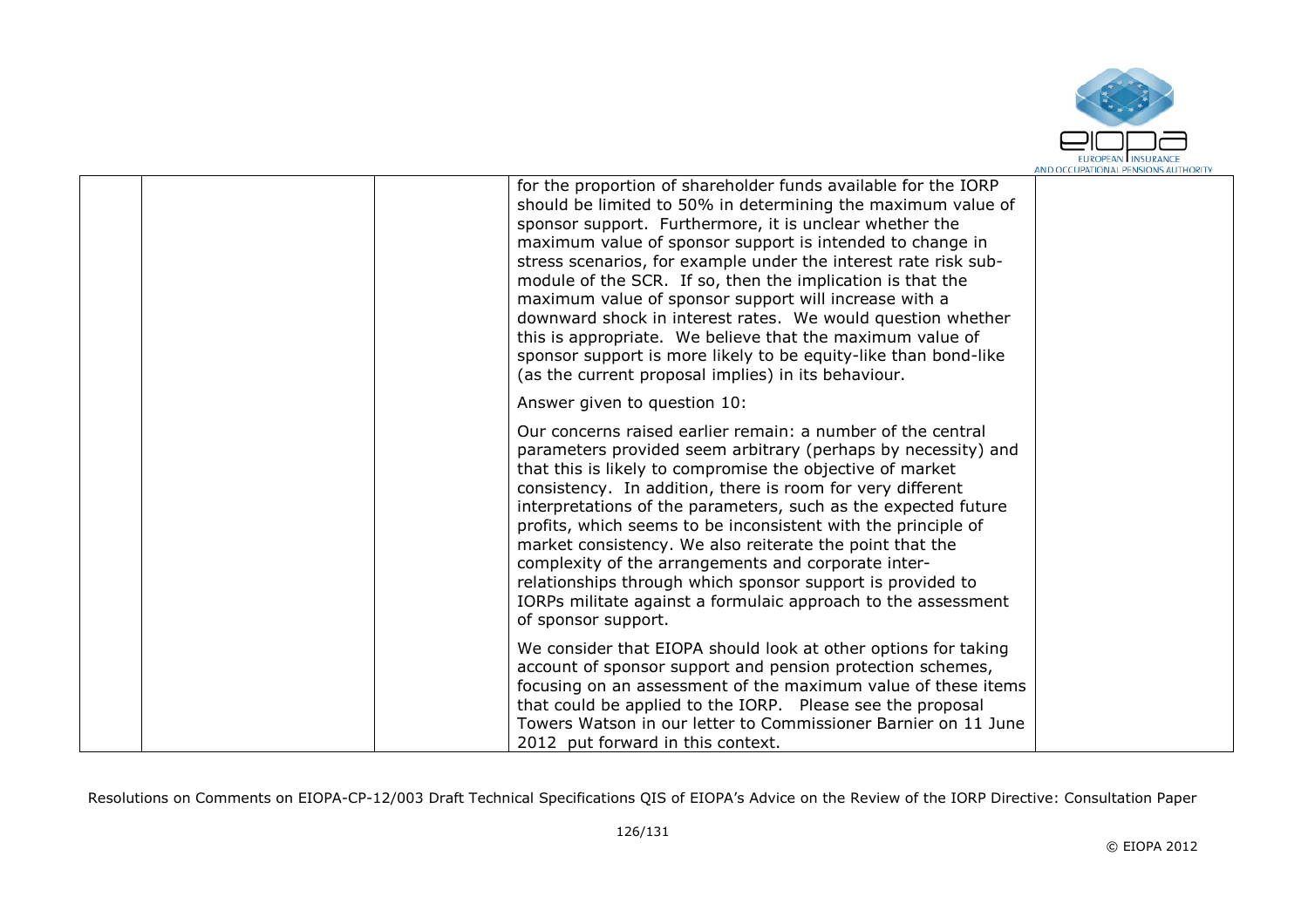

| Answer given to question 11:<br>We understand that the ECON has recently advised in its<br>statement of 19 June 2012 that "no EU law would be permitted<br>to refer to credit rating for regulatory purposes, and regulated<br>financial institutions would not be permitted to sell assets<br>automatically in the event of a downgrade" - so it seems likely<br>that EIOPA will need to amend this aspect of its advice.<br>From a purely technical view, there may be different ratings<br>given to a sponsor by different rating agencies. In particular,<br>there may be some rating agencies whose ratings of the sponsor<br>are out-dated or non-existent. Furthermore, credit ratings are<br>not necessarily a reliable guide to the probability of default on a<br>sponsor's pension obligations.<br>The issue discussed in response to question 2 above, regarding<br>treatment of sponsors within a group of associated undertakings<br>and with links to cross-border and non-EEA entities, also applies<br>here. It seems reasonable when assessing the strength of<br>sponsor support to consider the position in the event that that<br>sponsor becomes insolvent. However, it is evident that a lot<br>more thought is needed as to how to go about this $-$ on the<br>basis that use of credit ratings is inappropriate. Looking at the<br>issue of groups of undertakings and cross-jurisdictional issues, it<br>is evident that to take this into account in a formulaic but fair<br>way will be complex and hence both time-consuming and<br>expensive. For example, past experience suggests that the<br>value of sponsor support can alter significantly over relatively<br>short timescales and due to factors that may not be quantifiable<br>until after the event. |  |  |
|----------------------------------------------------------------------------------------------------------------------------------------------------------------------------------------------------------------------------------------------------------------------------------------------------------------------------------------------------------------------------------------------------------------------------------------------------------------------------------------------------------------------------------------------------------------------------------------------------------------------------------------------------------------------------------------------------------------------------------------------------------------------------------------------------------------------------------------------------------------------------------------------------------------------------------------------------------------------------------------------------------------------------------------------------------------------------------------------------------------------------------------------------------------------------------------------------------------------------------------------------------------------------------------------------------------------------------------------------------------------------------------------------------------------------------------------------------------------------------------------------------------------------------------------------------------------------------------------------------------------------------------------------------------------------------------------------------------------------------------------------------------------------------------------|--|--|
|                                                                                                                                                                                                                                                                                                                                                                                                                                                                                                                                                                                                                                                                                                                                                                                                                                                                                                                                                                                                                                                                                                                                                                                                                                                                                                                                                                                                                                                                                                                                                                                                                                                                                                                                                                                              |  |  |
|                                                                                                                                                                                                                                                                                                                                                                                                                                                                                                                                                                                                                                                                                                                                                                                                                                                                                                                                                                                                                                                                                                                                                                                                                                                                                                                                                                                                                                                                                                                                                                                                                                                                                                                                                                                              |  |  |
|                                                                                                                                                                                                                                                                                                                                                                                                                                                                                                                                                                                                                                                                                                                                                                                                                                                                                                                                                                                                                                                                                                                                                                                                                                                                                                                                                                                                                                                                                                                                                                                                                                                                                                                                                                                              |  |  |
|                                                                                                                                                                                                                                                                                                                                                                                                                                                                                                                                                                                                                                                                                                                                                                                                                                                                                                                                                                                                                                                                                                                                                                                                                                                                                                                                                                                                                                                                                                                                                                                                                                                                                                                                                                                              |  |  |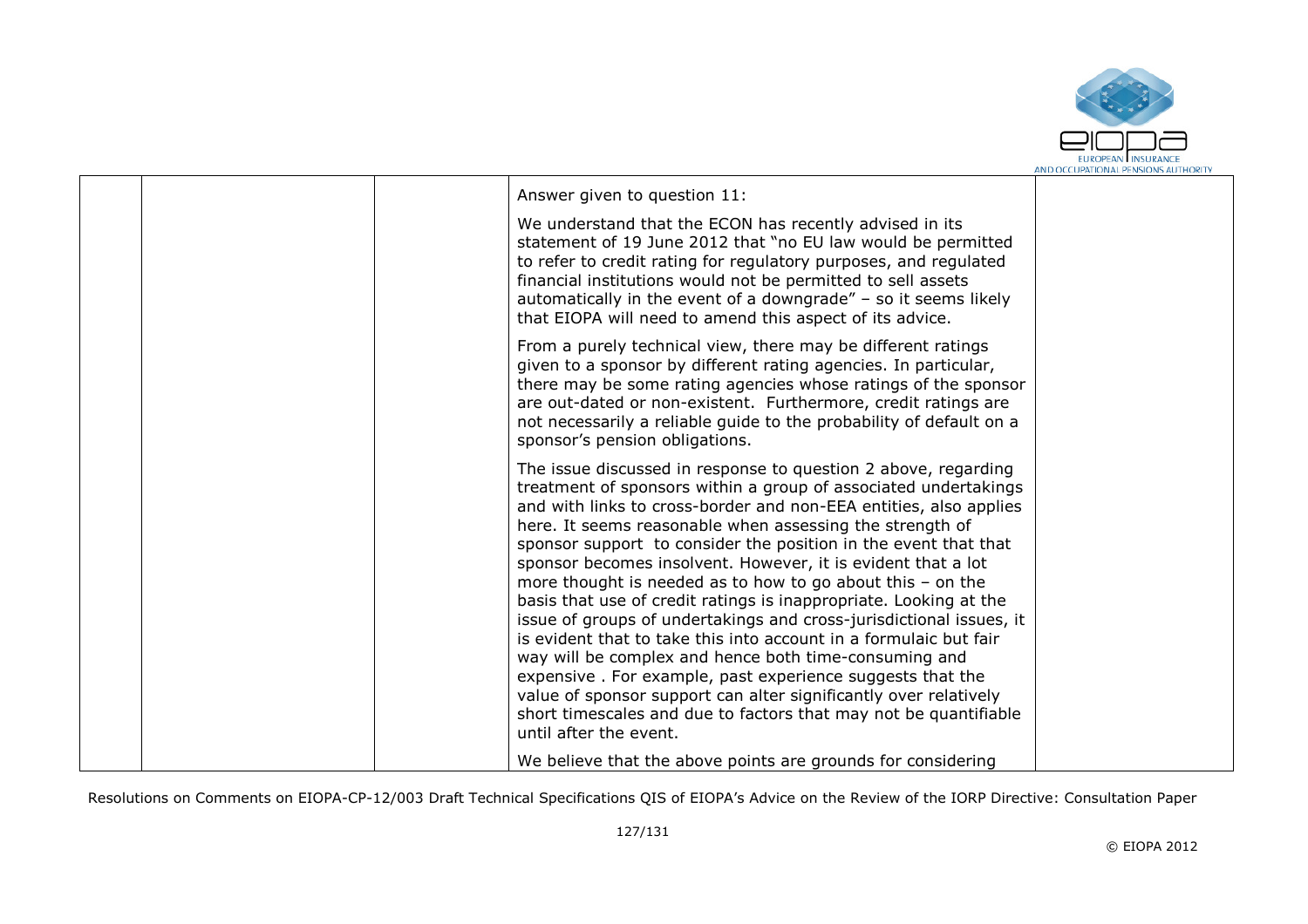

|      |                                       |      | alternative approaches, and we draw EIOPA's attention once<br>again to Towers Watson's letter of 11th June 2012 to<br>Commissioner Barnier.                                                                                                                                                                                                                                         |                                                                             |  |
|------|---------------------------------------|------|-------------------------------------------------------------------------------------------------------------------------------------------------------------------------------------------------------------------------------------------------------------------------------------------------------------------------------------------------------------------------------------|-----------------------------------------------------------------------------|--|
| 165. | <b>Trades Union Congress</b><br>(TUC) | Q12. | The methodology appears to be over-simplified. For example,<br>there is little or no guidance on non-profit sponsors, multi-<br>employer IORPs or cases or IORPs where where assets on<br>sponsor balance sheets are not shown at market value.                                                                                                                                     | Noted.                                                                      |  |
| 166. | Universities<br>Superannuation Scheme | Q12. | Do stakeholders agree with the methodology set out to value<br>the maximum                                                                                                                                                                                                                                                                                                          | Noted.                                                                      |  |
|      | Limited                               |      | value of sponsor support (Section 2.6)? Do stakeholders have<br>suggestions for                                                                                                                                                                                                                                                                                                     |                                                                             |  |
|      |                                       |      |                                                                                                                                                                                                                                                                                                                                                                                     | the parameters used in valuing the maximum amount of<br>sponsor support? In |  |
|      |                                       |      | particular, with regard to the proportions of future profits /<br>EBTDA and the                                                                                                                                                                                                                                                                                                     |                                                                             |  |
|      |                                       |      | time period of the calculations.                                                                                                                                                                                                                                                                                                                                                    |                                                                             |  |
|      |                                       |      | We do not agree with the methodology for valuing maximum<br>sponsor support. The assumptions made for cash flows, default<br>probabilities and recovery rates are - at best - educated<br>guesses. These calculations are detailed judgments made by<br>IORP trustees and they have not been encapsulated adequately<br>or completely in the draft QIS specification, and a further |                                                                             |  |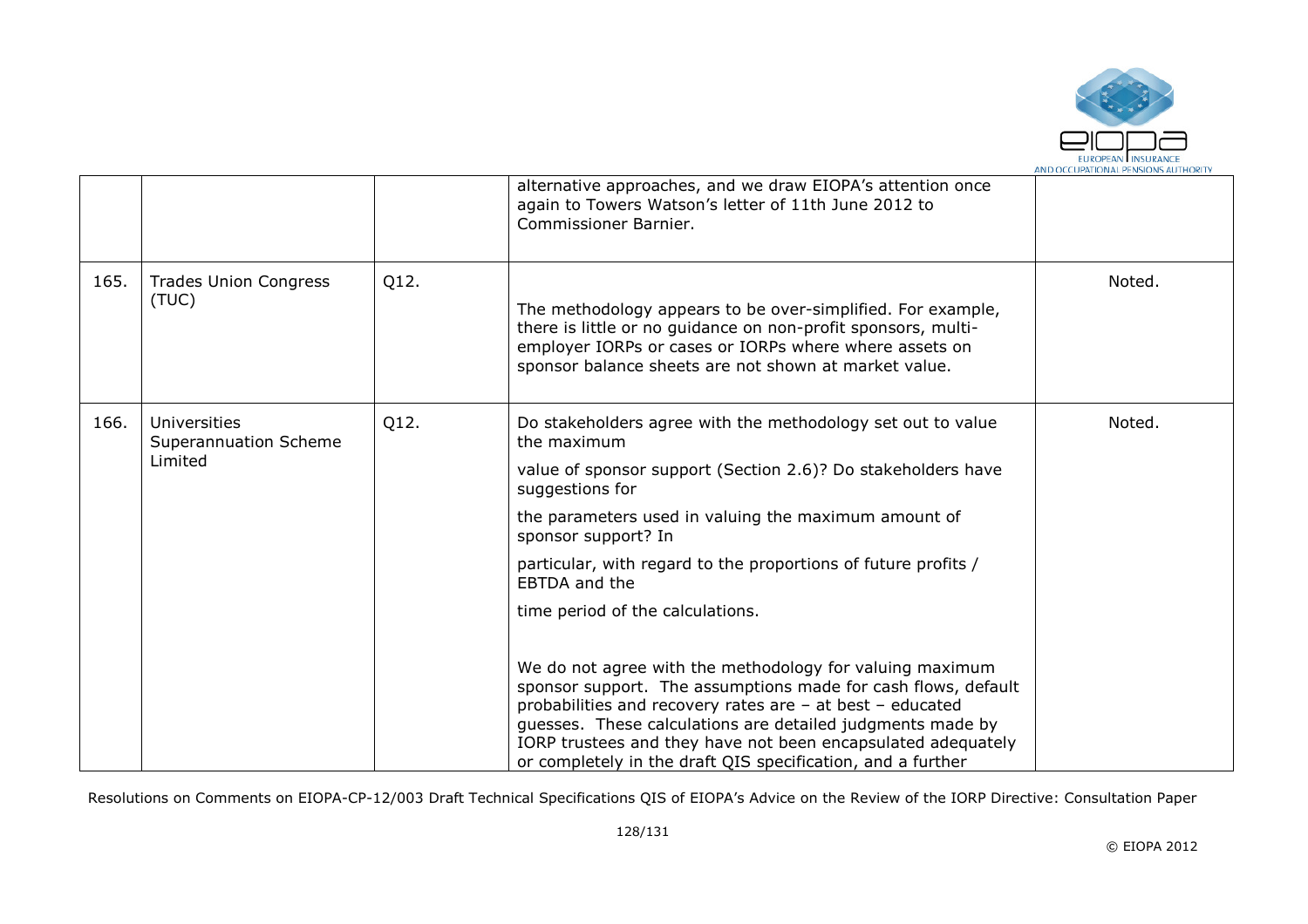

|  |                                                                                                                                                                                                                                                                                                                                                                                                                                                                         | AND OCCUPATIONAL PENSIONS AUTHORIT |
|--|-------------------------------------------------------------------------------------------------------------------------------------------------------------------------------------------------------------------------------------------------------------------------------------------------------------------------------------------------------------------------------------------------------------------------------------------------------------------------|------------------------------------|
|  | specific QIS on this issue would be necessary.                                                                                                                                                                                                                                                                                                                                                                                                                          |                                    |
|  | We have concerns on a number of points of detail:                                                                                                                                                                                                                                                                                                                                                                                                                       |                                    |
|  | The provision at HBS.6.28(b) refers to future wealth by<br>$\perp$<br>reference to "future profits" of the sponsor, showing once again<br>a lack of consideration towards non-profit making etc. entities.                                                                                                                                                                                                                                                              |                                    |
|  | The proposal at HBS.6.15 also makes no mention of how<br>$\perp$<br>the ratings would be applied to the multiple sponsors of a multi-<br>employer IORP - this would need to be spelt out.                                                                                                                                                                                                                                                                               |                                    |
|  | In HBS.6.29 there is a reference to "assets over liabilities"<br>$\mathbf{1}$<br>of the sponsor's balance sheet". In some schemes of particular<br>type and status, the assets on the balance sheet are not shown<br>at market value. The trustees of such IORPs spend considerable<br>time assessing the true value of the sponsor's assets available<br>to the scheme, whether or not they exist (or are correctly<br>reflected) on the balance sheet of the sponsor. |                                    |
|  | In HBS.6.29, in the second bullet point, there is mention<br>$\perp$<br>of "100% of the liabilities of the sponsor towards the IORP, as<br>written in the balance sheet of the sponsor". For some non-<br>sectionalised multi-employer pension schemes in the UK such as<br>USS there is no separation of assets and liabilities between the<br>scheme's participating employers, and, therefore, whilst the                                                            |                                    |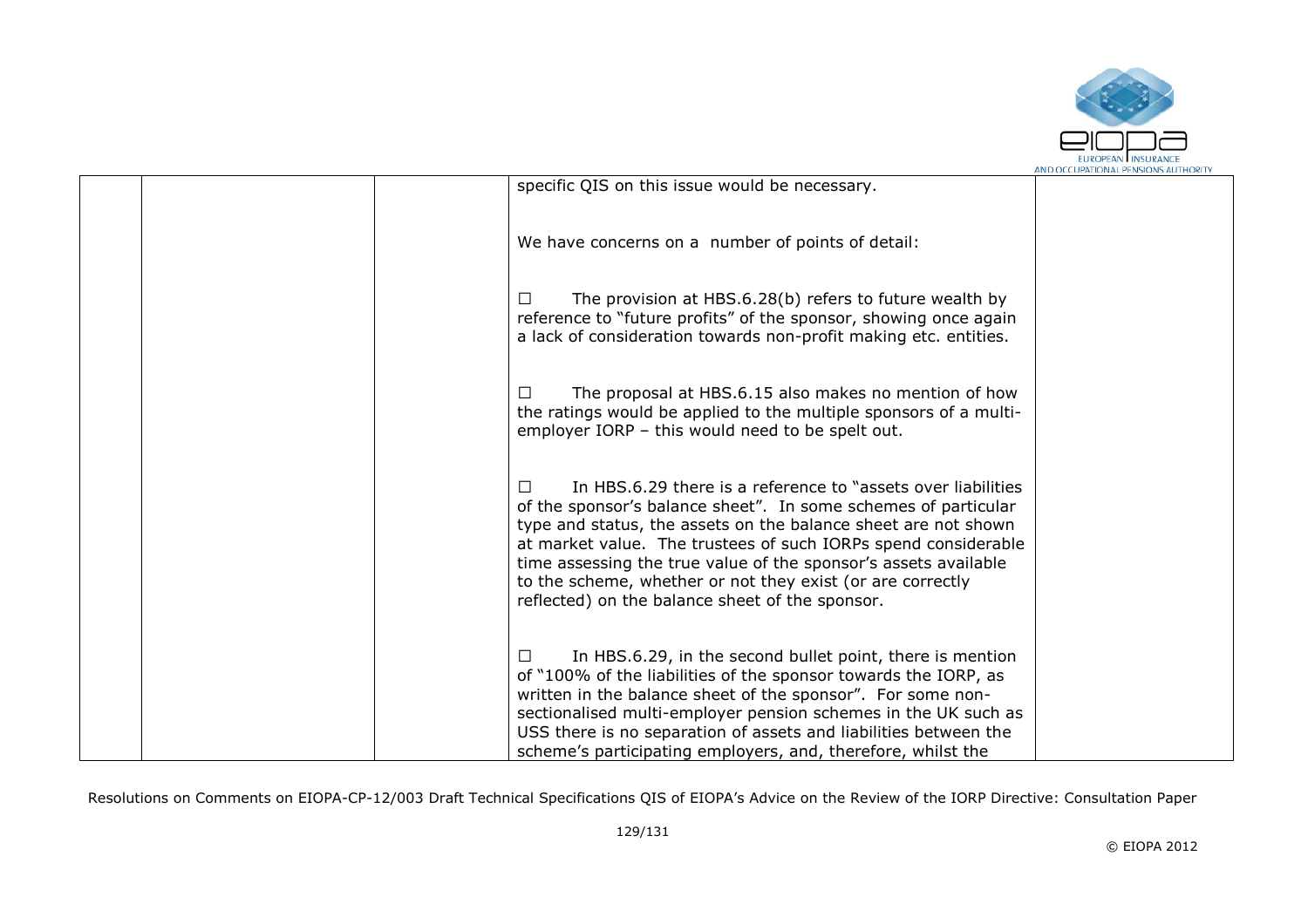

|      |                                                                 |      | scheme is an IORP is has no scheme liabilities on the balance<br>sheet, hence the wealth component in this case could not be<br>correctly calculated.                                                                                                                                                                                                                                                                                                                                           |        |
|------|-----------------------------------------------------------------|------|-------------------------------------------------------------------------------------------------------------------------------------------------------------------------------------------------------------------------------------------------------------------------------------------------------------------------------------------------------------------------------------------------------------------------------------------------------------------------------------------------|--------|
|      |                                                                 |      | At HBS.6.35 there is mention of multi-employer IORPs,<br>$\Box$<br>and it states that "  it is sufficient to make the calculations only<br>for a sufficient number of (larger) employers for which data is<br>available". It then states that the calculations can then be<br>grossed up if the results would be seen as representative. What<br>if they would not be? This again is a very significant lack of<br>detail and appreciation of the need to cover multi-employer<br>arrangements. |        |
|      |                                                                 |      | We would argue that if the Holistic Balance Sheet approach is to<br>be adopted, then a value should be ascribed to the sponsor<br>support and for it simply to be shown as an value on the asset<br>side of the balance sheet, rather than adopting the proposed<br>system of assuming benefit reductions.                                                                                                                                                                                      |        |
| 167. | UVB Vereinigung der<br>Unternehmensverbände in<br><b>Berlin</b> | Q12. | No, see previous answers.                                                                                                                                                                                                                                                                                                                                                                                                                                                                       | Noted. |
| 168. | vbw - Vereinigung der<br>Bayerischen Wirtschaft e.<br>V.        | Q12. | No, see previous answers.                                                                                                                                                                                                                                                                                                                                                                                                                                                                       | Noted. |
| 169. | Vereinigung der hessischen<br>Unternehmerverbände (Vh           | Q12. | No, see previous answers.                                                                                                                                                                                                                                                                                                                                                                                                                                                                       | Noted. |